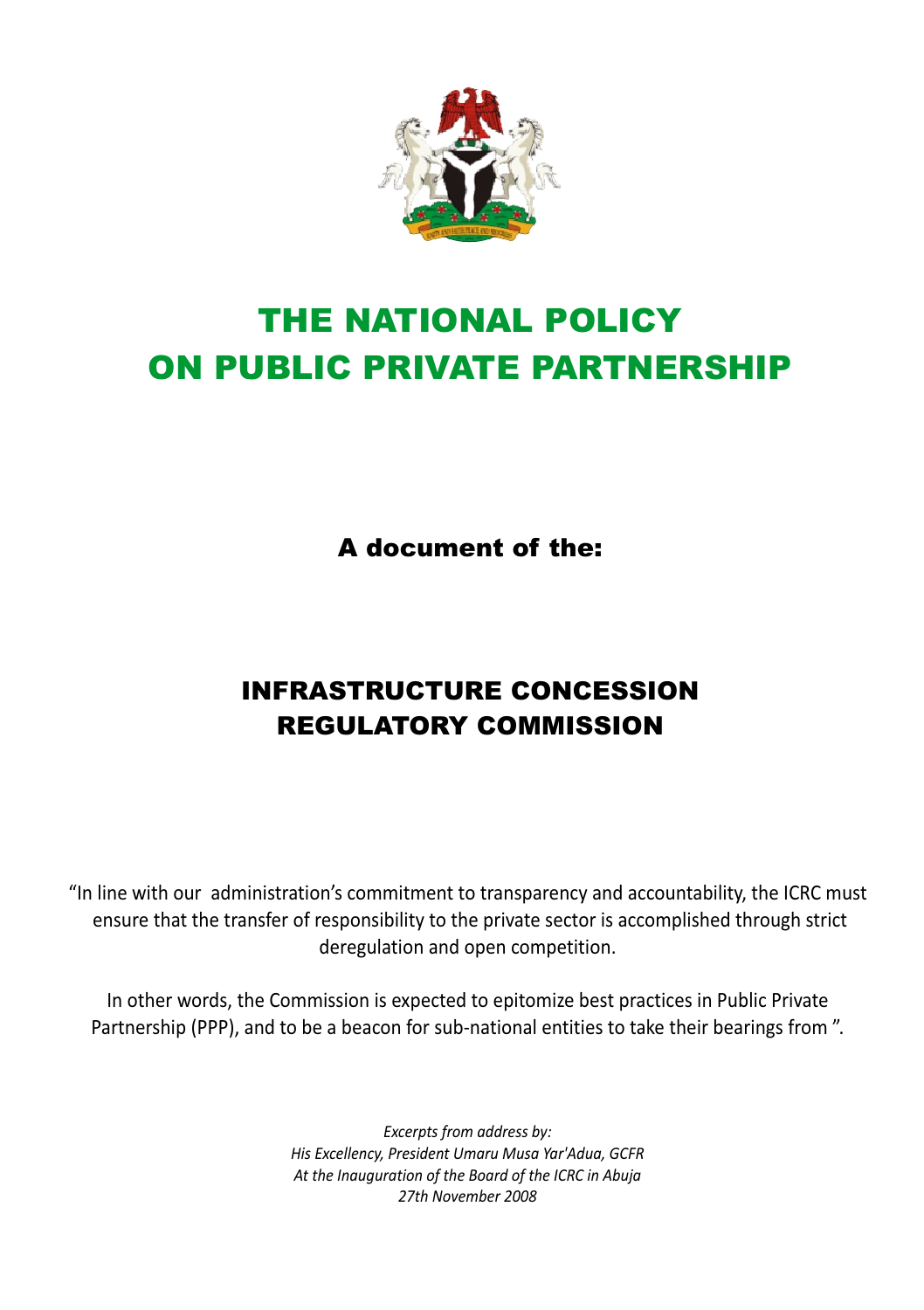**Published by: The Infrastructure Concession Regulatory Commission 13 Suleiman Barau Crescent Aso Villa - Abuja, Nigeria**

**July 2009**

**All rights reserved**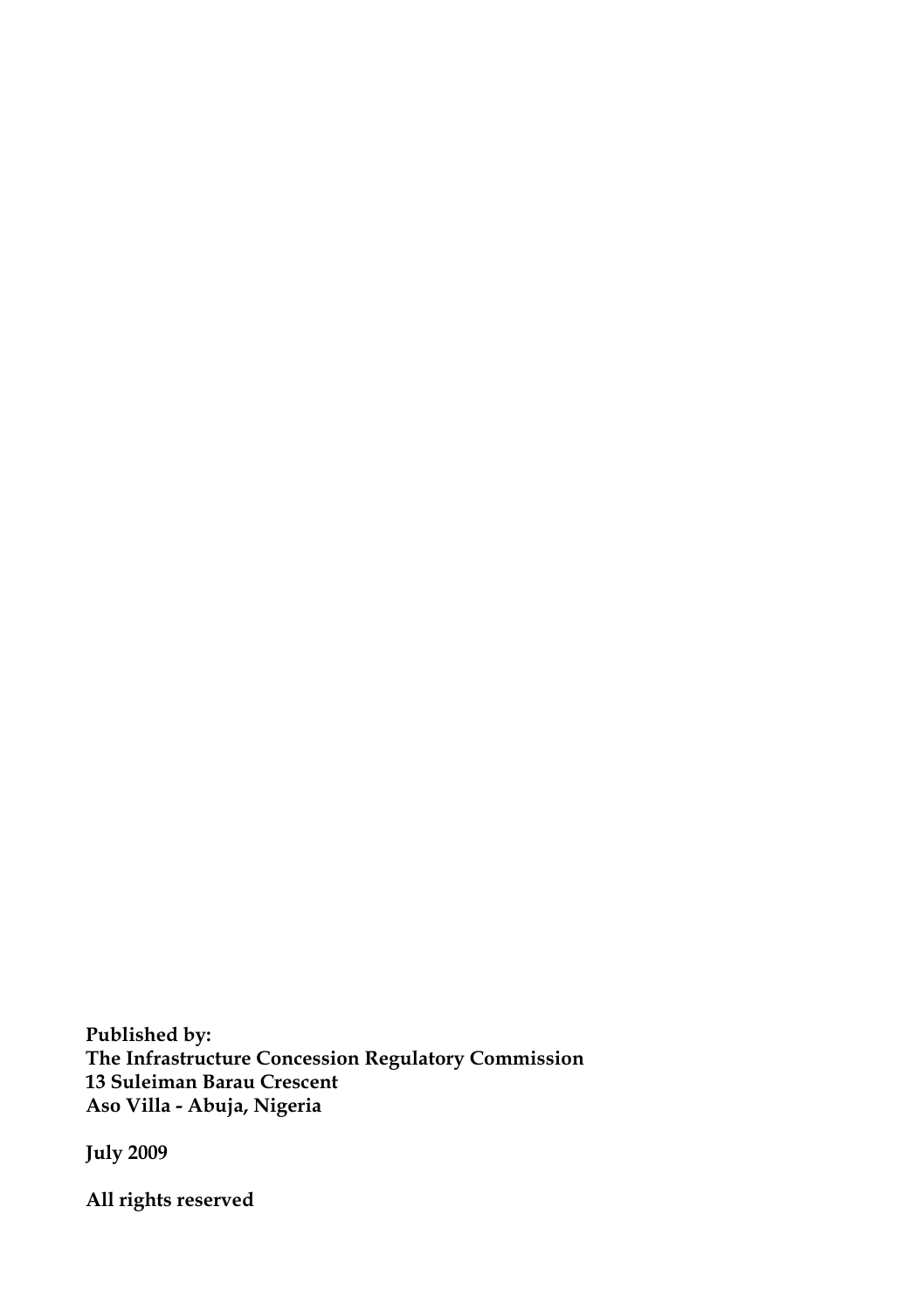# **TABLE OF CONTENTS**

#### **CONTENTS** PAGE

|     | Foreword                             | ii |
|-----|--------------------------------------|----|
| 1.  | Introduction                         | 1  |
| 2.  | <b>Government Commitment</b>         | 1  |
| 3.  | <b>Policy Objectives</b>             | 1  |
| 4.  | The Enabling Environment             | 3  |
| 5.  | Scope and Application                | 6  |
| 6.  | Parties/Stakeholders and their Roles | 7  |
| 7.  | Characteristics of PPP               | 10 |
| 8.  | Key Principles of PPP                | 12 |
| 9.  | The PPP Process                      | 14 |
| 10. | <b>Project Funding</b>               | 15 |
| 11. | Legacy Project Governance            | 16 |

### **SUPPLEMENTARY NOTES TO THE NATIONAL POLICY ON PPP**

| <b>PART 1:</b> Procurement Processes for PPP in the Federal Government         | 18  |
|--------------------------------------------------------------------------------|-----|
| <b>PART 2:</b> Value for Money in Public Procurement by the Federal Government | 32  |
| <b>PART 3:</b> Project Risk and PPP with the Federal Government                | 42  |
| PART 4: Roles and Responsibilities for PPP with the Federal Government         | 53. |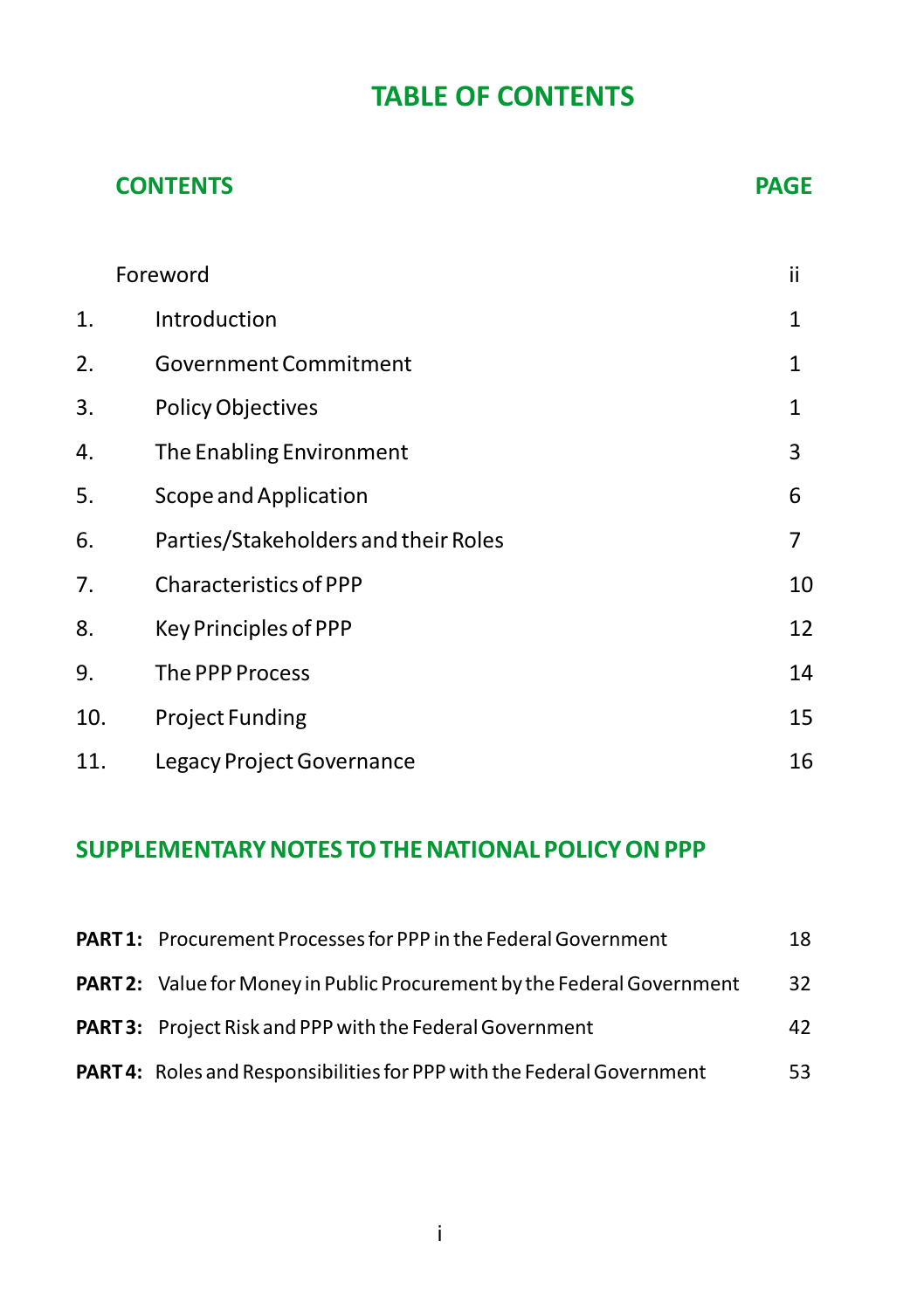### **FOREWARD**

One of the key developmental challenges constraining the growth of the Nigerian economy is the huge deficit in basic infrastructure services especially in the areas of energy and transportation. To close the yawning infrastructure gap and, therefore, unlock our undoubted economic growth potential, massive investments must be made in the expansion of our infrastructure services well beyond the resources and capacity of government which has been solely responsible for the provision of such services.

In furtherance of its 7-Point Agenda, the Federal Government of Nigeria (FGN) has, therefore, recognised the imperative of leveraging on private sector investment and capacity to bridge the countries enormous infrastructure gap through an effective framework for Public- Private Partnership.

It is in pursuance of this objective that President Umaru Musa Yar'adua (GCFR) inaugurated the Infrastructure Concession Regulatory Commission (ICRC) on  $27<sup>th</sup>$  November 2008, to provide the requisite regulatory and institutional framework within which all Ministries, Departments and Agencies (MDAs) of the FGN can effectively enter into partnership with the private sector in the financing, construction, operation and maintenance of infrastructure projects in line with the ICRC Act of 2005.

The Commission has consequently developed the National Policy on PPP to provide clear and consistent process and procedure guides for all aspects of PPP projects development and implementation from project identification, evaluation, selection, to procurement, operation, maintenance and performance monitoring.

On behalf of the Governing Board of the ICRC, it is my great pleasure to present this Policy document which has been duly approved by the Federal Executive Council (FEC) in April 2009. We are confident that adherence to the policy and related guidelines will ensure the emergence of robust, and competitive environment conducive to private sector investment and, therefore, facilitate the rapid and qualitative expansion of infrastructure services in Nigeria.

#### **HE Chief Ernest Shonekan, GCFR, CBE**

*Chairman of the Governing Board, ICRC*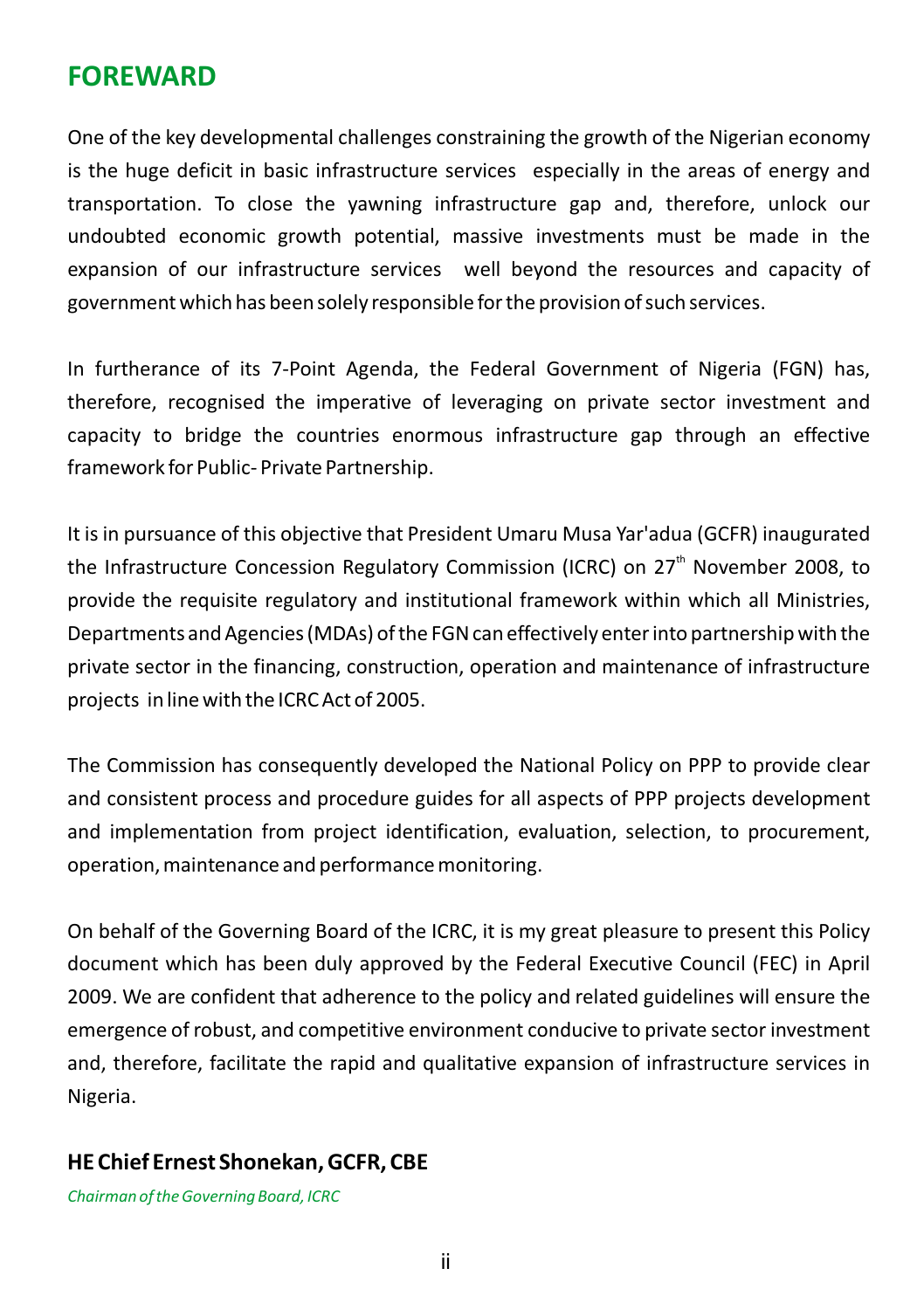# **1. INTRODUCTION**

Global demand for basic infrastructure services has grown over the years, quickly outstripping the supply capacity of existing assets. Many years of underinvestment and poor maintenance have left Nigeria with a significant infrastructure deficit which is holding back the country's development and economic growth. Nigeria needs to make massive investments, beyond the means available to government, in order to close its yawning infrastructure gap. The Federal Government ("the Government") believes that the private sector can play an important role in providing some of this new investment through Public Private Partnerships (PPPs).

# **2. GOVERNMENT COMMITMENT**

Addressing the infrastructure deficit and improving the quality of public services has been an important component of President Yar'Adua's 7-Point Agenda, and is a pre-condition for meeting the Government's vision of being one of the top 20 global economies by 2020. Government, will therefore, develop regulatory and monitoring institutions so that the private sector can play a greater role in the provision of infrastructure, whilst ministries and other public authorities will focus on planning and structuring projects. The private sector will be contracted to manage some public services, and to design, build, finance and operate some infrastructure. It is the Government's expectation that private participation in infrastructure development through PPP will enhance efficiency, broaden access, and improve the quality of public services.

This policy statement, and its supporting Supplementary Notes, sets out the steps that the Government will take to ensure that private investment is used, where appropriate, to address the infrastructure deficit and improve public services in a sustainable way. In line with the Government's commitment to transparency and accountability, it will ensure that the transfer of responsibility to the private sector follows best international practice and is achieved through open competition. The Government has inaugurated the Infrastructure Concession Regulatory Commission (ICRC) with a clear mandate to develop the guidelines, policies, and procurement processes for PPP. The ICRC will collaborate with the States to promote an orderly and harmonised framework for the development of Nigeria's infrastructure and to accelerate the development of a market for PPP projects. The Federal Government assures investors that all contracts completed in compliance with the ICRC Act will be legal and enforceable, and that investors will be able to recover their expected returns subject to compliance with the terms of the PPP contract.

# **3. POLICY OBJECTIVES**

The Government's key policy objectives for its infrastructure investment programme and for PPP are: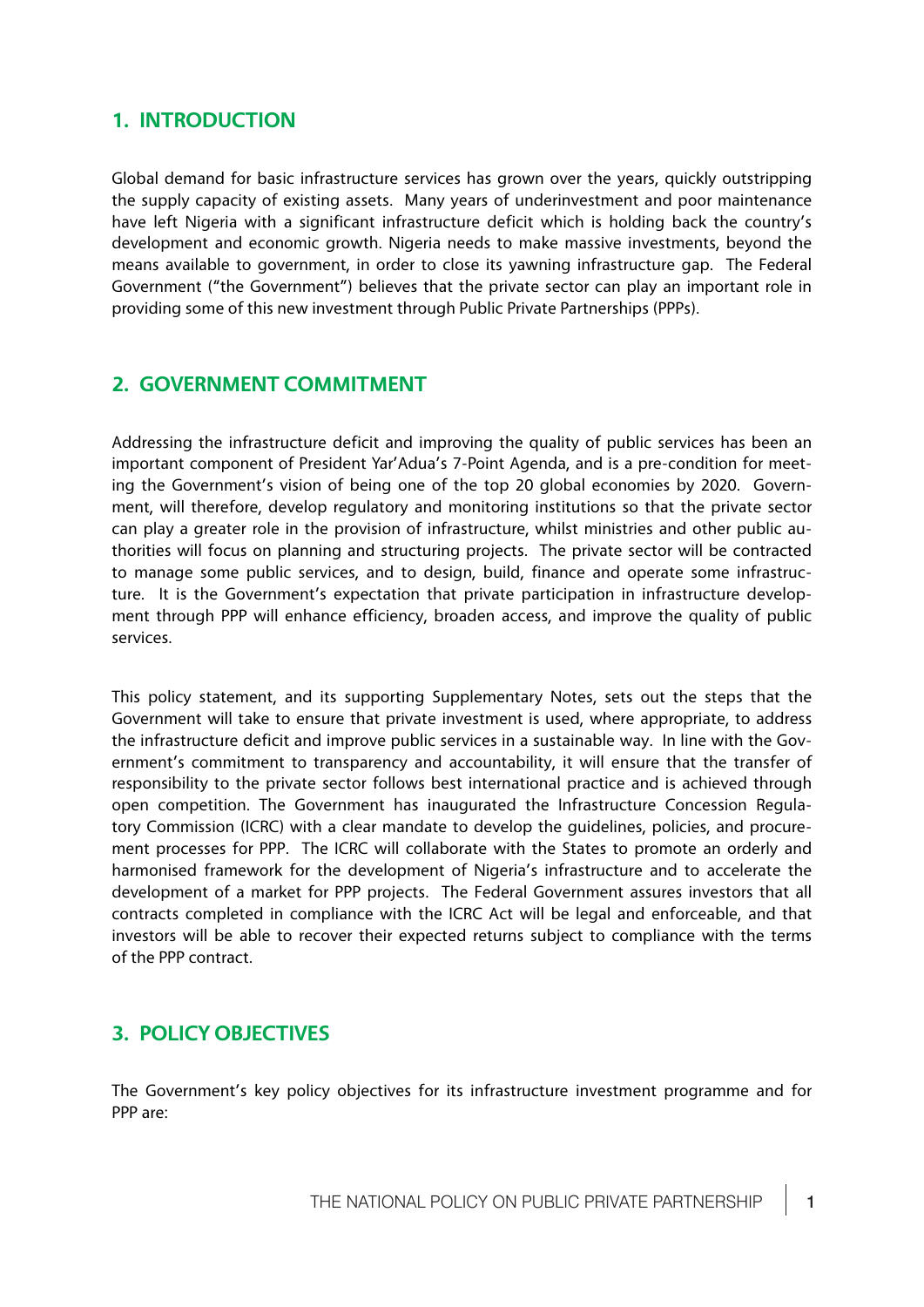#### **Economic**

- $\bullet$ To accelerate investment in new infrastructure and ensure that existing infrastructure is upgraded to a satisfactory standard that meets the needs and aspirations of the public;
- to ensure that all investment projects provide value for money and that the costs to government are affordable;
- to improve the availability, quality, and efficiency of power, water, transport and other public services in order to increase economic growth, productivity, competitiveness, and access to markets; to increase the capacity and diversity of the private sector by providing opportunities for Nigerian and international investors and contractors in the provision of public infrastructure, encouraging efficiency, innovation, and flexibility;
- to ensure that infrastructure projects are planned, prioritised, and managed to maximise economic returns and are delivered in a timely, efficient, and cost effective manner;
- to manage the fiscal risks created under PPP contracts within the Government's overall financial and budgetary framework;
- $\bullet$ to utilise federal and state assets efficiently for the benefit of all users of public services.

#### **Social**

- to ensure balanced regional development;
- to increase access to quality public services for all members of society;
- to ensure that user charges for new or improved public services are affordable and provide value for money;
- to respect the employment rights and opportunities of existing employees and to ensure that any redundancy or other social safety net issues are resolved before final project approval;
- to enhance the health, safety, and wellbeing of the public;
- to encourage the direct or indirect participation of small and medium sized enterprises in PPP projects.

#### **Environmental**

- to protect and enhance the natural environment;
- to minimise greenhouse gas emissions and other pollutants.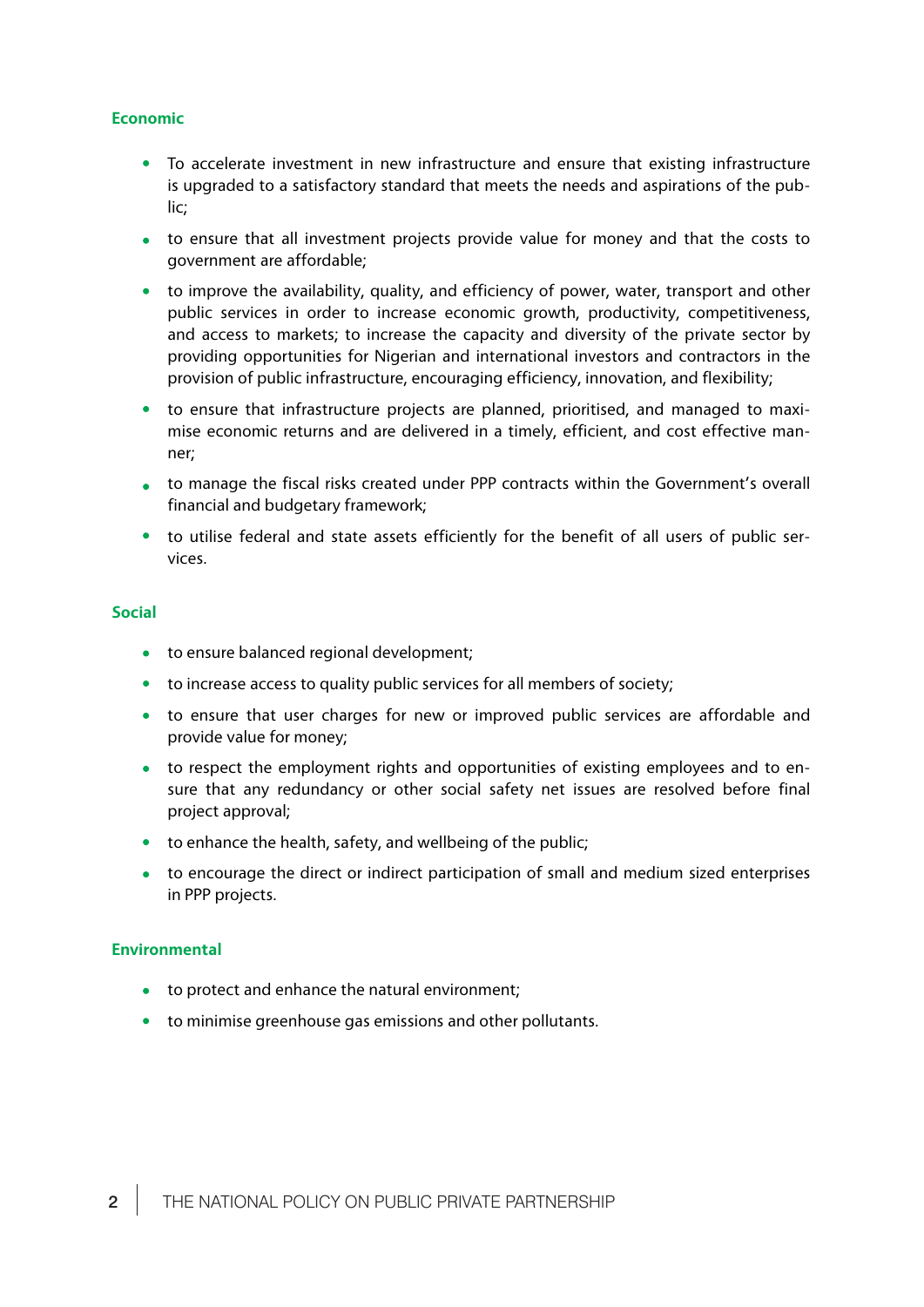#### **Value for Money**

In adopting this policy for PPP, the Government is making no presumption about the relative efficiency or effectiveness of the public and private sectors in the delivery of projects and services. Rather, it will use PPP where this is likely to result in better value and more affordable services. All procurement decisions will be made on merit and all proposals subjected to thorough economic and financial cost benefit analysis. Value for money is a combination of the service outcome to be delivered by the private sector, together with the value of risks transferred to the private contractor and direct costs to government and users. It is discussed further in a Supplementary Note to this Policy Statement. Where value for money drivers exist, PPPs can potentially deliver significant benefits in the design, the quality of services and the overall cost of infrastructure. PPPs can draw upon the best available skills, knowledge and resources, whether they are in the public or private sector. PPP will allow Ministries, Departments and Agencies (MDAs) to focus their efforts on the delivery of core services, and use the savings generated to improve or expand other services. PPPs also have the potential to bring forward infrastructure expenditure, sometimes by combining a number of smaller projects instead of phasing capital development over a number of years because of budgetary constraints. Innovation in PPP projects will be encouraged, and it is important that the processes for delivering a PPP project are able to evolve to reflect experience and the changing environment within which infrastructure is constructed and financed and in which services are delivered. Government will therefore monitor, review, and from time to time refine, its PPP Policy in order to achieve its wider policy objectives.

### **4. THE ENABLING ENVIRONMENT**

The Government recognises that it will need to develop its policies and practices and in some cases introduce or amend legislation if it is to encourage greater private sector participation in delivering public services and attract private capital to fund the country's infrastructure and related services. The Government will:

- Ensure that there is better coordination and planning of infrastructure investment and  $\bullet$ greater use of economic appraisal techniques to prioritise investment. It will develop a 15-year investment strategy in consultation with the States, civil society organisations and the public;
- **•** provide a clear policy and regulatory framework for PPP and greater transparency and fairness in awarding contracts and resolving disputes;
- take measures to increase the depth of Nigeria's financial markets and encourage them to provide a range of financial instruments to mitigate financial risks;
- work with international institutions such as the World Bank to reduce financing costs;
- ensure that its procurement processes are fair, transparent, and well managed, and compliant with all relevant legislation;
- improve capacity and skills in the public sector to manage projects more effectively; and $\bullet$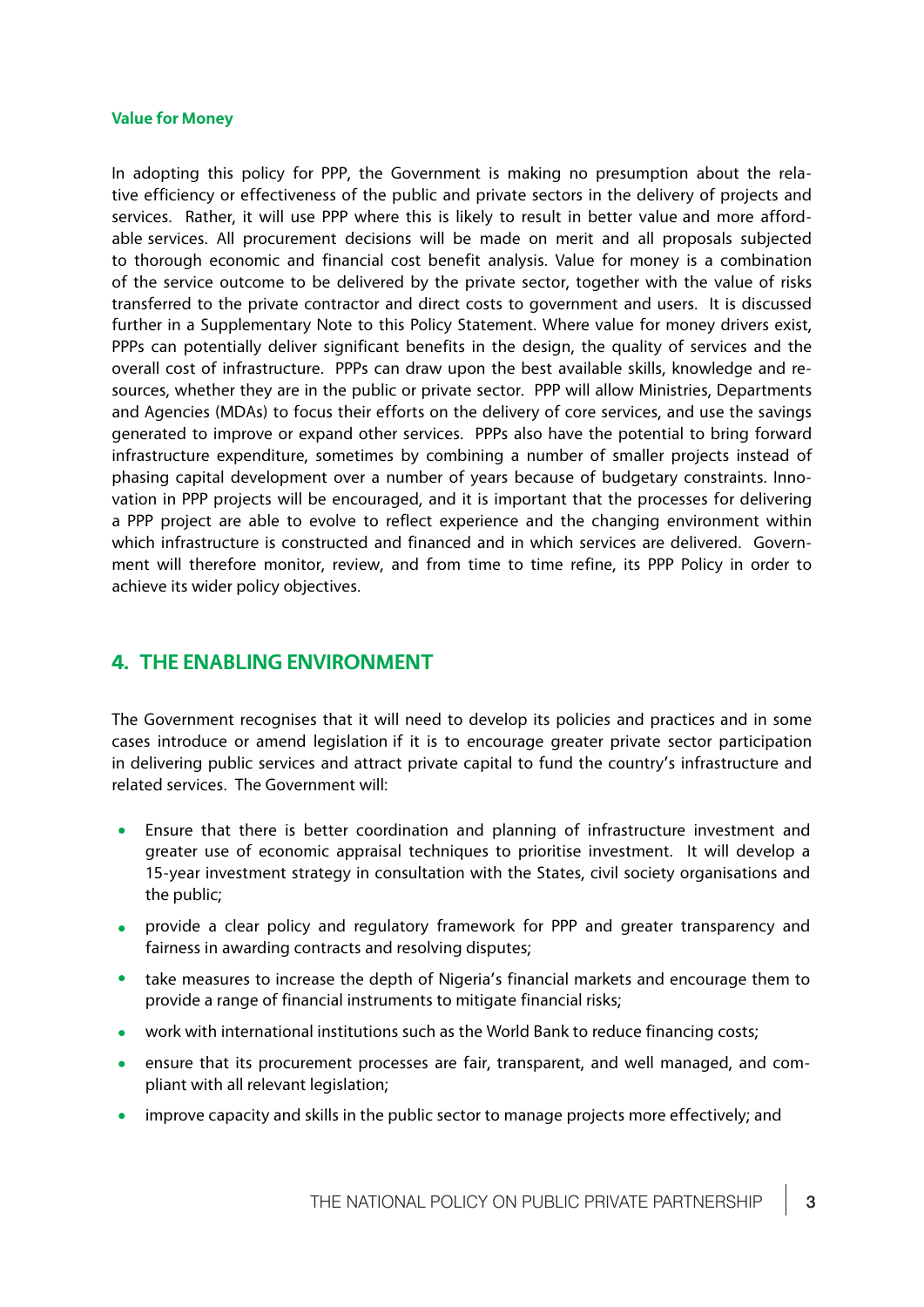communicate its plans and policies effectively to the National Assembly, the general pub- $\bullet$ lic, and investors, and work with the States to ensure that there is a clear and consistent approach to PPP across the Federation.

By creating an appropriate enabling environment for PPP and allowing a fair return to private investors for the project risks that they will take, the Government believes that it can harness PPP to supplement scarce public resources although government will still provide the greater part of investment funding for infrastructure across the economy as a whole. PPP can help create a more competitive and diverse supplier market, can help to improve the efficiency of public services, and can thereby reduce costs in public service delivery. It will harness the resources of both public and private sectors to secure the best outcomes and better value for money for the Nigerian citizen. Government will focus on its core public service role and give the private sector a greater operational role.

The Government will put in place a legal, financial, and institutional framework that will promote and facilitate the implementation of privately financed infrastructure projects by enhancing transparency, fairness and the long-term sustainability of projects. It will procure a small number of pilot projects initially, to gain experience in the application of its policy. It will apply lessons learned in any further refinement of its policy and the associated legal, financial, and regulatory frameworks. It will disseminate this knowledge and experience throughout the public sector and to the States, and continue to build capacity in MDAs in the planning, procurement, and management of PPP projects. It will ensure that its economic policies provide a stable and predictable environment for investors.

#### **Legal Framework**

The Government will review the legal and regulatory framework created under:

- $\bullet$ The Privatisation and Commercialisation Act 1999;
- The Infrastructure Concession Regulatory Commission (Establishment) Act 2005;  $\bullet$
- The Fiscal Responsibility Act 2007;  $\bullet$
- $\bullet$ The Public Procurement Act 2007; and
- $\bullet$ other Relevant Legislation.

If necessary, it will propose amendment of existing legislation or the enactment of new legislation to:

- $\bullet$ Ensure that public authorities are empowered to enter into agreements for the implementation of privately financed infrastructure projects and can delegate their statutory functions to private companies;
- ensure that the regulation and licensing of public service operators and operations is transparent, timely, and effective;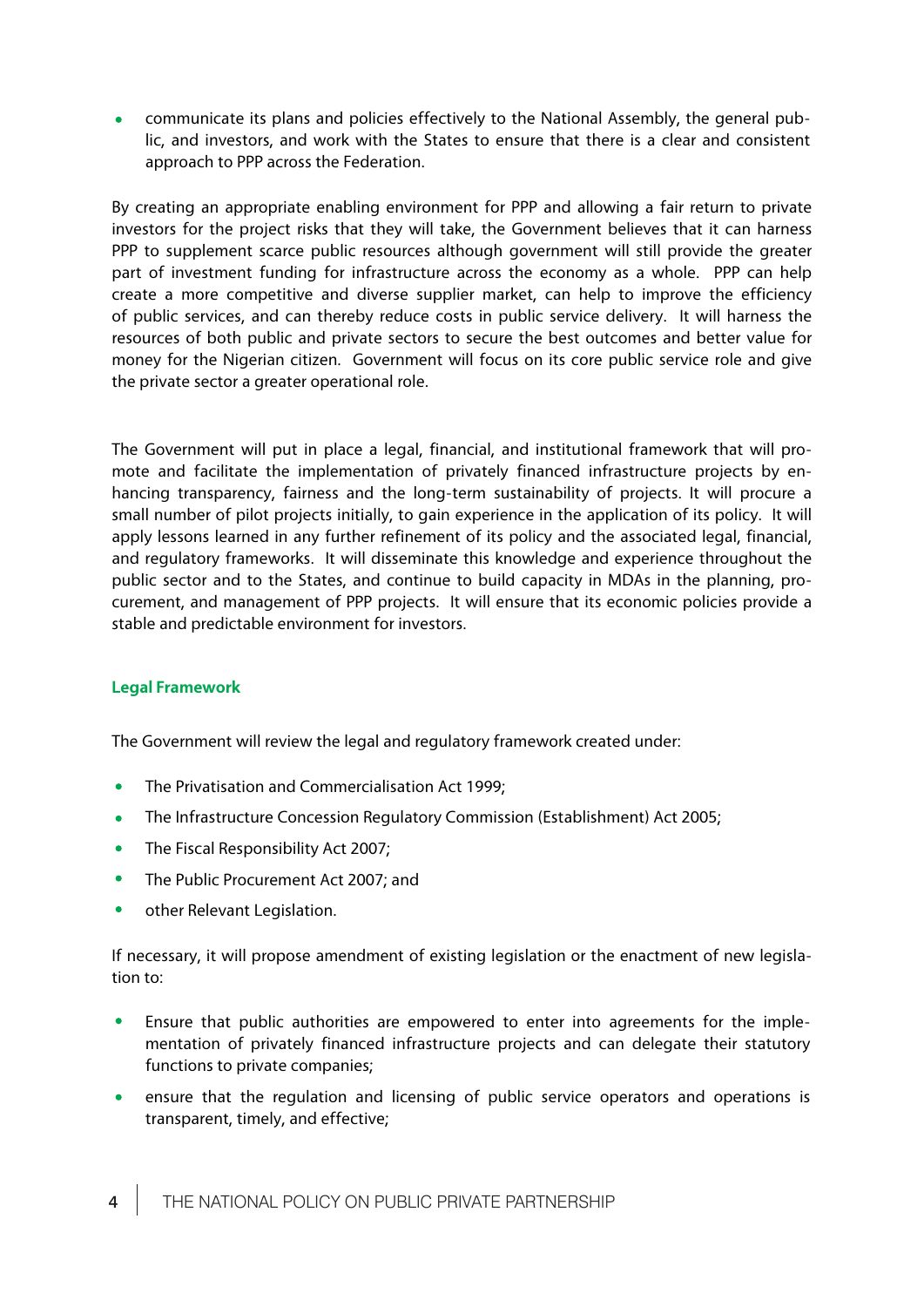- **•** provide appropriate remedies for protecting the safety and integrity of public infrastructure from vandalism and other criminal activity;
- create a centre of PPP expertise within ICRC (the PPP Resource Centre) to issue guidance to all public authorities on the procurement of PPP projects and drafting of PPP contracts;
- ensure that there are no distortions created by existing tax, banking, company, or any other laws that would bias the investment decisions of public authorities for or against PPP as a procurement option, or would distort the commercial decisions of PPP investors, contractors, or operators;
- **•** provide for transparent, efficient, and competitive procurement procedures for PPP-type contracts that encourage innovation from bidders, and allow dialogue to optimise the allocation of risks between the contracting parties;
- $\bullet$ ensure that there is an effective disputes resolution process which can operate independently and in a timely manner to provide alternative procedures such as arbitration and expert determination;
- ensure that the proposed institutional and financial framework for PPP and the issuance of guarantees, partial risk insurance or other financial instruments by, or through, the Federal Government is consistent with the Fiscal Responsibility Act 2007 and corresponding legislation proposed or enacted in each State.

#### **Financial Framework**

The Government will strengthen its Medium Term Expenditure Framework and the Medium Term Sector Strategies of its Ministries, Departments and Agencies to:

- Develop the capacity of public authorities to carry out economic appraisal of projects. It will issue guidance to all public authorities and provide support and advice on discount rates, indexation and inflation, techniques for measuring costs and benefits, and the valuation of risks;
- **•** provide guidance to MDAs on the development of a national 15-year investment strategy which will provide a planning tool for the development of infrastructure, whether financed from public funds or through PPP contracts;
- allocate responsibility for monitoring any contingent liabilities and risks that arise from PPP contracts, and associated agreements such as Power Purchase Agreements, and any subsovereign or other guarantees, partial risk insurance, subsidies, or exchange rate volatility;
- ensure that its policies on user charges and tariff subsidies are sustainable and meet the  $\bullet$ needs of both investors and users;
- ensure that the regulation of Nigeria's financial and capital markets provides transparency,  $\bullet$ stability and liquidity for investors in PPP projects and permits the development of new sources of finance, such as specialised funds, as well as secondary markets.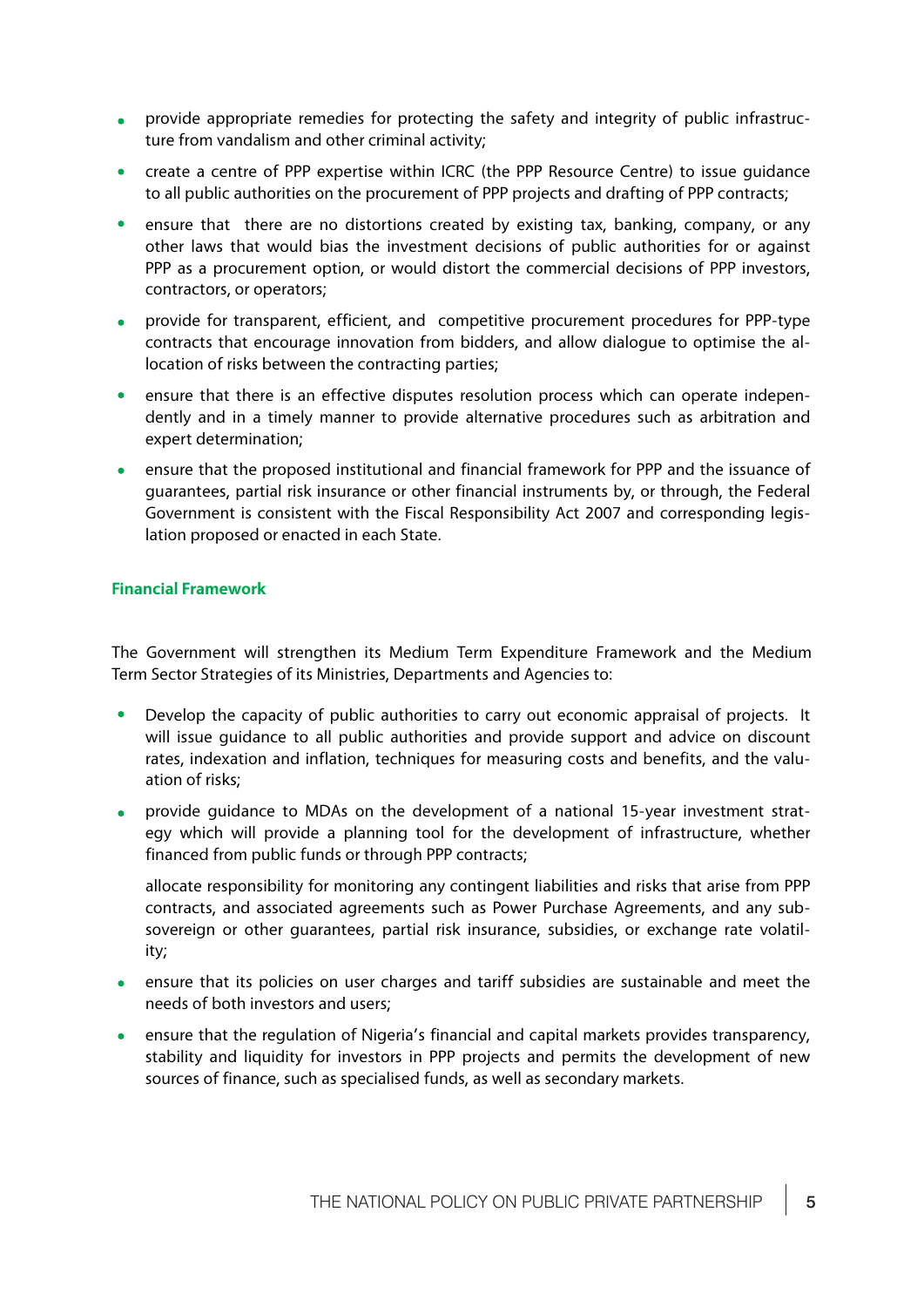#### **Institutional Framework**

The Government will create an institutional framework that will reinforce the accountability of Ministries, Departments and Agencies (MDAs) of the Federal Government for the delivery of public services within their areas of responsibility, whilst ensuring that they have access to appropriate guidance, training, expertise and resources to plan, procure and manage investment projects and public services efficiently and effectively, taking account of value for money and long-term affordability. It will issue guidance for the benefit of those States that propose to develop their own PPP policies and programmes, and will set up mechanisms to coordinate these and encourage the development of standardised documents where appropriate. It will coordinate communication between the public authorities across the Federation and private sector contractors and investors.

It will ensure that Federal projects will go through a rigorous appraisal as to their economic and financial viability before the project begins a competitive and transparent procurement process, and that the project business case is approved by the Government's Economic Management Team or other relevant authority. The Federal Executive Council will formally approve all PPP projects prior to the award of a contract. The ICRC will issue regulations that specify a value threshold below which these requirements will not apply.

The Government will ensure that representatives of civil society organisations, investors and contracting associations contribute to the effectiveness of the Government's investment strategy and institutional framework for managing its infrastructure investment programme. The ICRC will be tasked with making the appropriate arrangements.

# **5. SCOPE AND APPLICATION**

The scope of the Federal Government's programme for PPP is the creation .of new infrastructure, and the expansion and refurbishment of existing assets such as:

- Power generation plants and transmission/distribution networks;  $\bullet$
- roads and bridges;  $\bullet$
- $\bullet$ ports;
- $\bullet$ airports;
- railways;  $\bullet$
- $\bullet$ inland container depots and logistics hubs;
- $\bullet$ gas and petroleum infrastructure, such as storage depots and distribution pipelines etc;
- water supply, treatment and distribution systems;
- $\bullet$ solid waste management;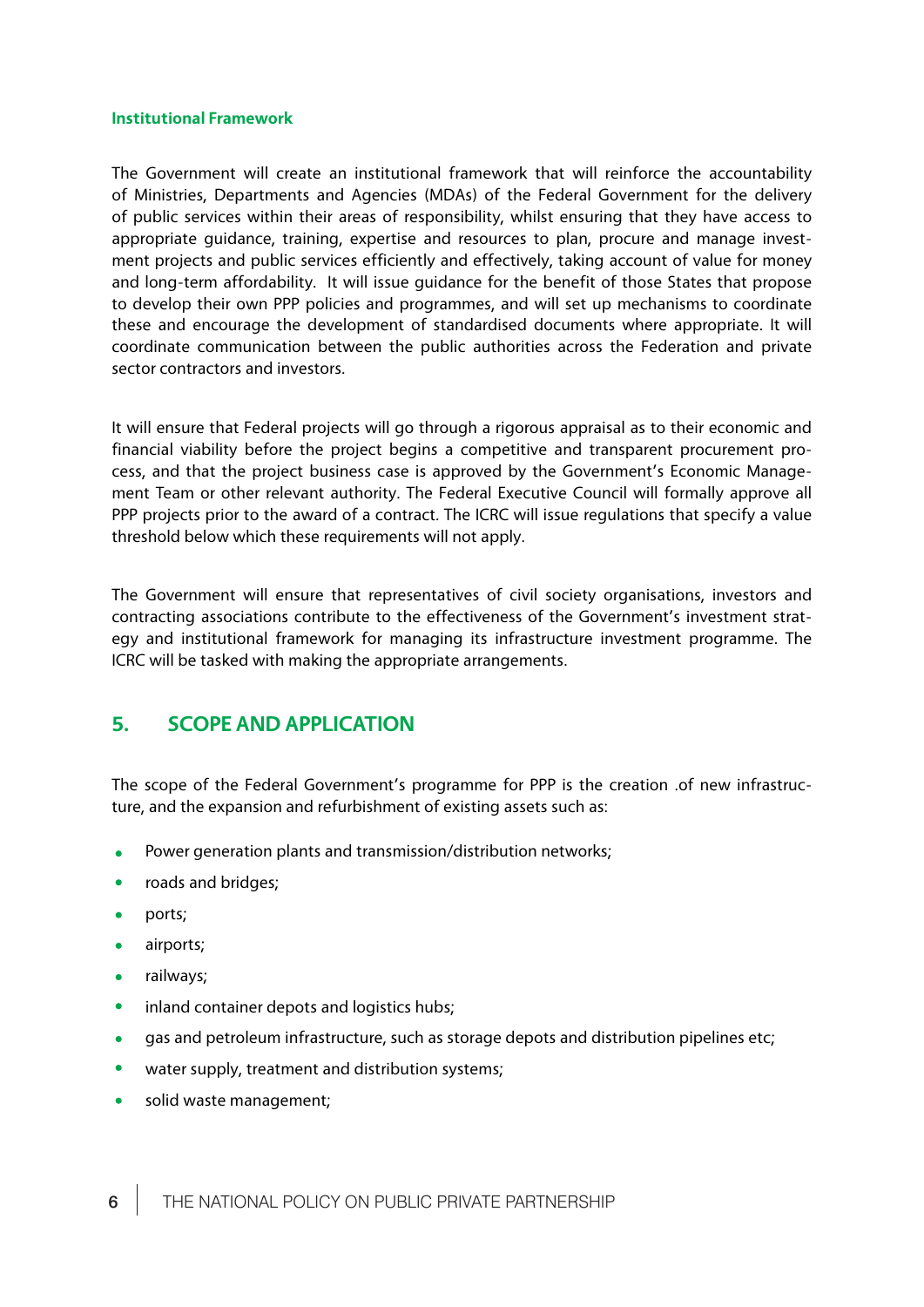- $\bullet$ educational facilities (eg schools, universities);
- $\bullet$ urban transport systems;
- housing;
- healthcare facilities, etc

In addition, a number of State Governments are considering using PPP to develop infrastructure. Although each State is responsible for its own investment projects, many PPP projects within a State will be financed with the support of a guarantee by the Federal Government. In providing any such guarantees, the Government will have regard to best practice as exemplified by its own PPP policy and guidelines.

# **6. PARTIES/STAKEHOLDERS AND THEIR ROLES**

The institutional framework that the Government is creating to implement its policy for PPP allocates specific roles and responsibilities to various MDAs within the Federal Government for PPP project identification, planning, approval, procurement, and implementation. The Government has issued a Supplementary Note with this Policy Statement, which provides further details on its proposed allocation of roles and responsibilities within this institutional framework. Several sectors, such as power and transport, are going through a process of reform and restructuring, within a new regulatory framework. The Supplementary Note describes how sector regulators will interface with the MDAs responsible for the delivery of public services in the transport, power and water sectors. It also provides more detail on the role of the Infrastructure Concession Regulatory Commission (ICRC), which the Government will use to coordinate and lead the implementation of its policy on PPP. The working arrangements between the various parts of the Government will continue to be streamlined to avoid duplication and ensure that processes are not overly-bureaucratic. There will need to be consistency and clear responsibility and accountability.

# **The ICRC**

The Board of ICRC has been appointed with a mandate to develop and issue guidelines on PPP policies, processes and procedures (including those for concessions), and to act as a national centre of expertise in PPP. It will work closely with relevant MDAs to identify potential PPP projects, and will act as the interface with the private sector to promote communication on national policies and programmes. This communication will be continuous, clear, timely, and accurate.

ICRC will monitor the effectiveness of the Government's policies and processes and provide independent advice to the Federal Executive Council (FEC) on the development of its national PPP policy. It will provide an opinion to FEC on whether projects submitted for FEC approval meet the requirements of the regulations.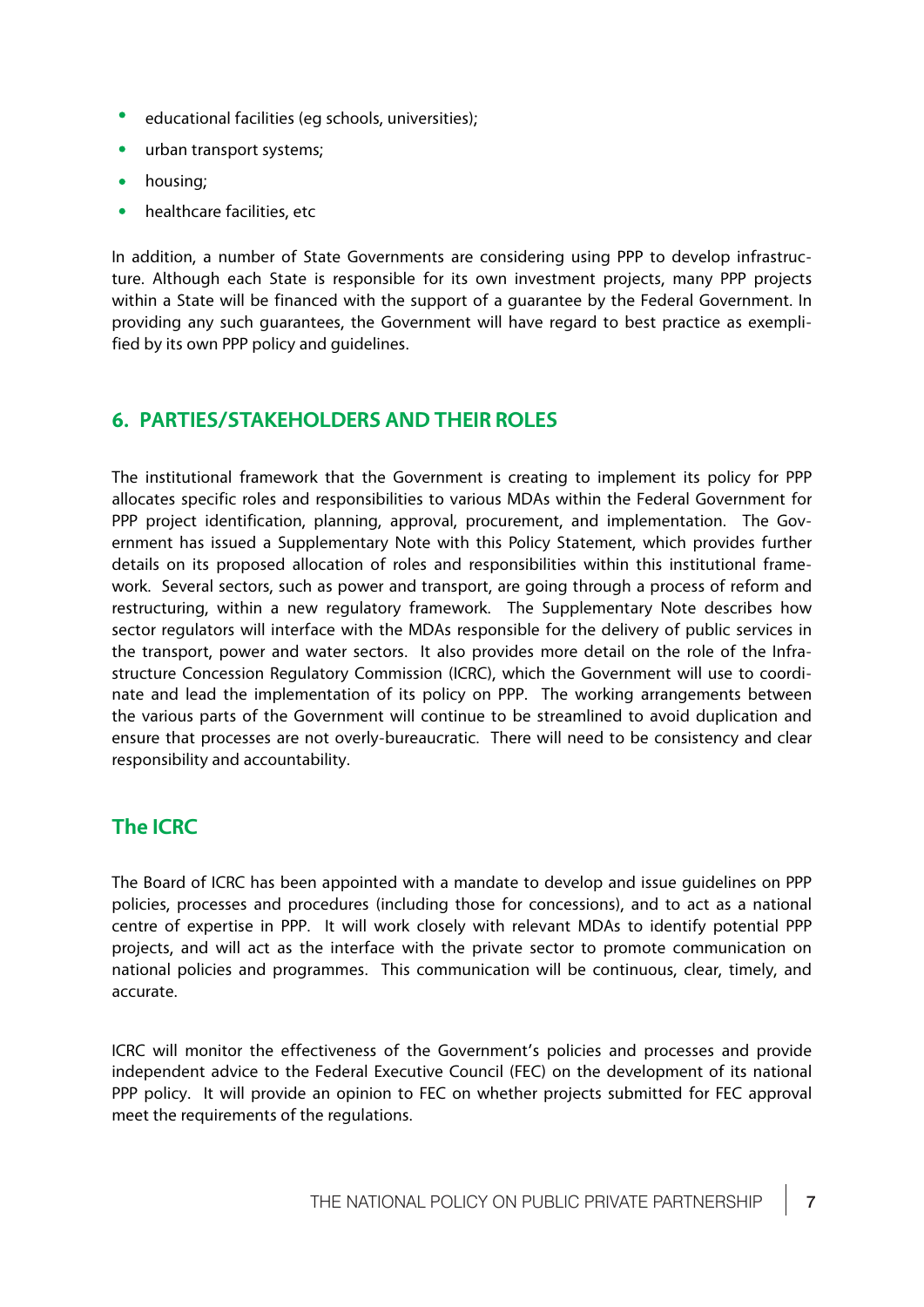ICRC will also work closely with States that are developing their own PPP policies to ensure consistency, best practice, and a coordinated approach to the private sector supplier market.

Although the management of PPP agreements will be for the relevant MDA, as the contracting party on behalf of government, the Contract Monitoring Unit within ICRC will monitor compliance with the contractual terms and conditions by both parties. The ICRC will maintain a PPP project database and will retain custody of all PPP agreements as required by the legislation.

The PPP Resource Centre within ICRC will provide technical assistance to MDAs in the development and procurement of PPP projects, and a Project Development Fund will be allocated to the PPP Resource Centre to co-fund project preparation and procurement costs, particularly the costs of external project advisers. The ICRC Board will provide oversight and strategic direction to the PPP Resource Centre and the Contract Monitoring Unit through its internal governance structures.

### **National Planning Commission**

The National Planning Commission (NPC) will be tasked with developing a 15-year investment strategy (the National Development Plan) for all infrastructure services provided by the Federal Government. MDAs will be asked to identify their long-term plans for infrastructure, and whether the investment is to be funded through PPP or from the MDA's budget.

The role of the NPC in providing tools and methodologies for the economic appraisal of investment projects to be included within the Plan will also be strengthened, and the NPC will commission research on the economic impact of the Government's infrastructure investment programmes.

### **Ministries, Departments and Agencies**

Ministries, or their agencies responsible for managing public infrastructure and public services, will continue to be accountable through their Ministers for the quality of public services and for the management of their resources. In some Ministries, the planning and coordination roles are being devolved to new bodies. This is to ensure better integration of plans and policies and to increase accountability. PPPs are a more complex form of procurement but still need to be integrated into the overall investment strategy for that sector, as well as the Government's budgetary and financial strategy within the Medium Term Expenditure Framework.

The MDAs will therefore be required to prepare long-term plans for infrastructure investment and maintenance which will be incorporated into the Government's rolling 15-year National Development Plan by the National Planning Commission (NPC). As part of this process, the MDAs will also identify where PPP is likely to offer better value for money over other forms of direct public procurement and this will be factored into the financial projections in the Investment Strategy of the relevant MDA.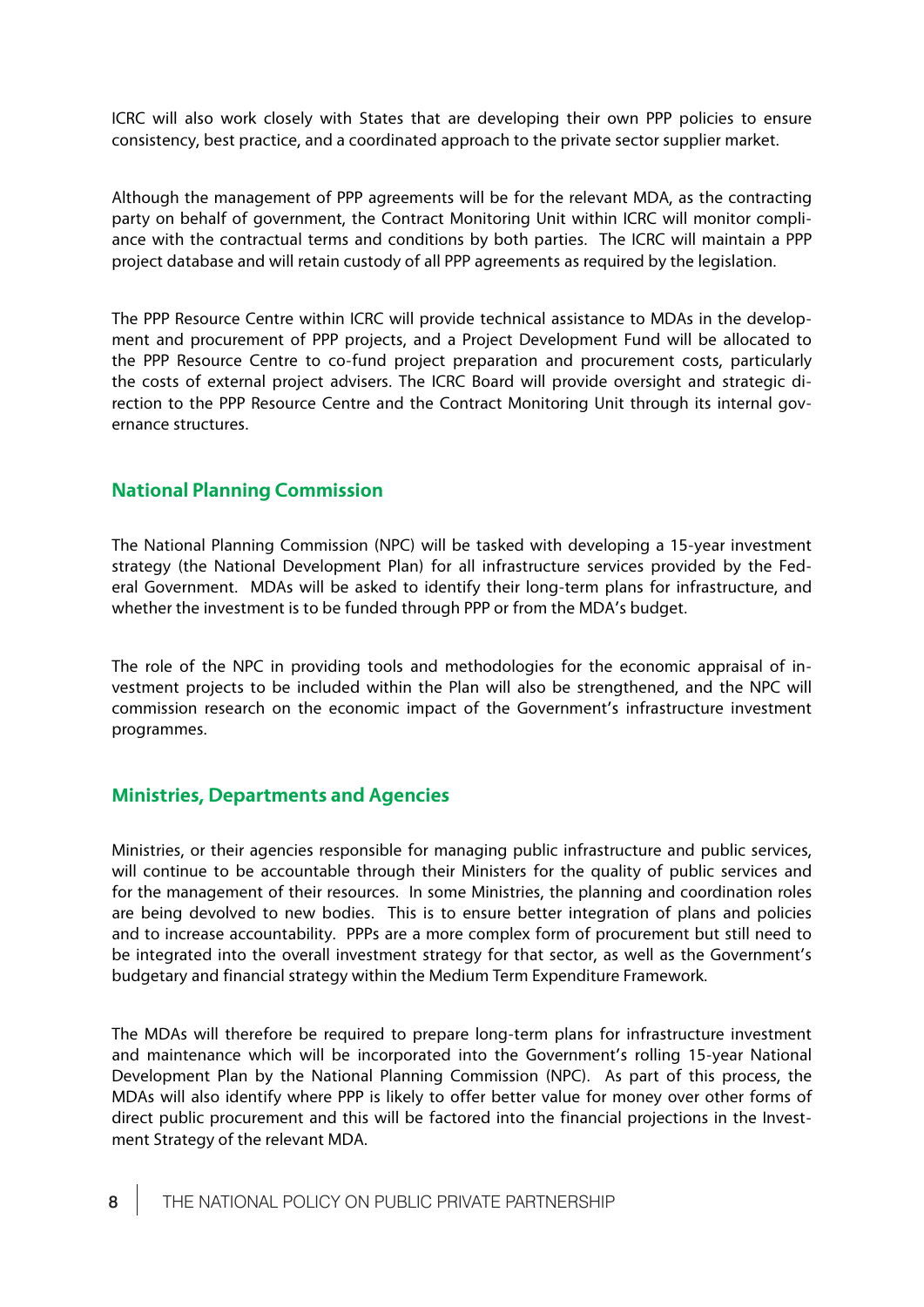The decisions on procurement options will be reviewed as projects are refined and enter the Medium Term Expenditure Framework (MTEF). The MTEF will define the forward programme of projects and allocate resources for their planning and preparation.

Following FEC approval of a PPP project, the relevant Accounting Officer of an MDA will sign the contract and will be accountable for meeting the project objectives.

### **Federal Ministry of Finance**

The Ministry of Finance will have an important role in public financial management of PPP projects, and in evaluating and managing fiscal risks that may result from the terms of the agreements. The Ministry will need to ensure that the forecast costs for the Government including any subsidies that may be required to make a project financially viable or to ease the transition for poor households to a full cost recovery tariffore affordable over the life of the contract and within the Medium Term Expenditure Framework. Costs and contingent liabilities will need to be reviewed as the project design and risk valuations are refined during the project preparation and procurement phases, and any significant changes to the initial estimates notified to the Ministry.

# **Debt Management Office**

Together with the Ministry of Finance, the Debt Management Office (DMO) will need to be satisfied that any contingent liabilities are manageable within the Government's economic and fiscal forecasts. The DMO will need to be consulted in advance by project teams within an MDA which is considering the involvement of multilateral agencies such as IFC, MIGA or IDA in providing guarantees or other financial instruments1.

### **Accountant General of the Federation**

The Government will put in place measures through the Office of the Accountant General of the Federation to ensure that funding for payment obligations incurred through a Federal PPP contract is safeguarded to ensure prompt payment, subject to appropriate authorisation. The States will also need to develop processes to ensure that contractual payment obligations are met. Where the financial standing of the public sector contracting party is not clear then special arrangements, such as escrow accounts, may need to be set up to reduce the reliance on financial guarantees from the Government.

### **Bureau of Public Procurement**

The Bureau of Public Procurement (BPP) plays an important role in ensuring due process in the procurement of public works and services. It uses techniques such as benchmarking to ensure that the prices paid for goods and services are fair and reasonable.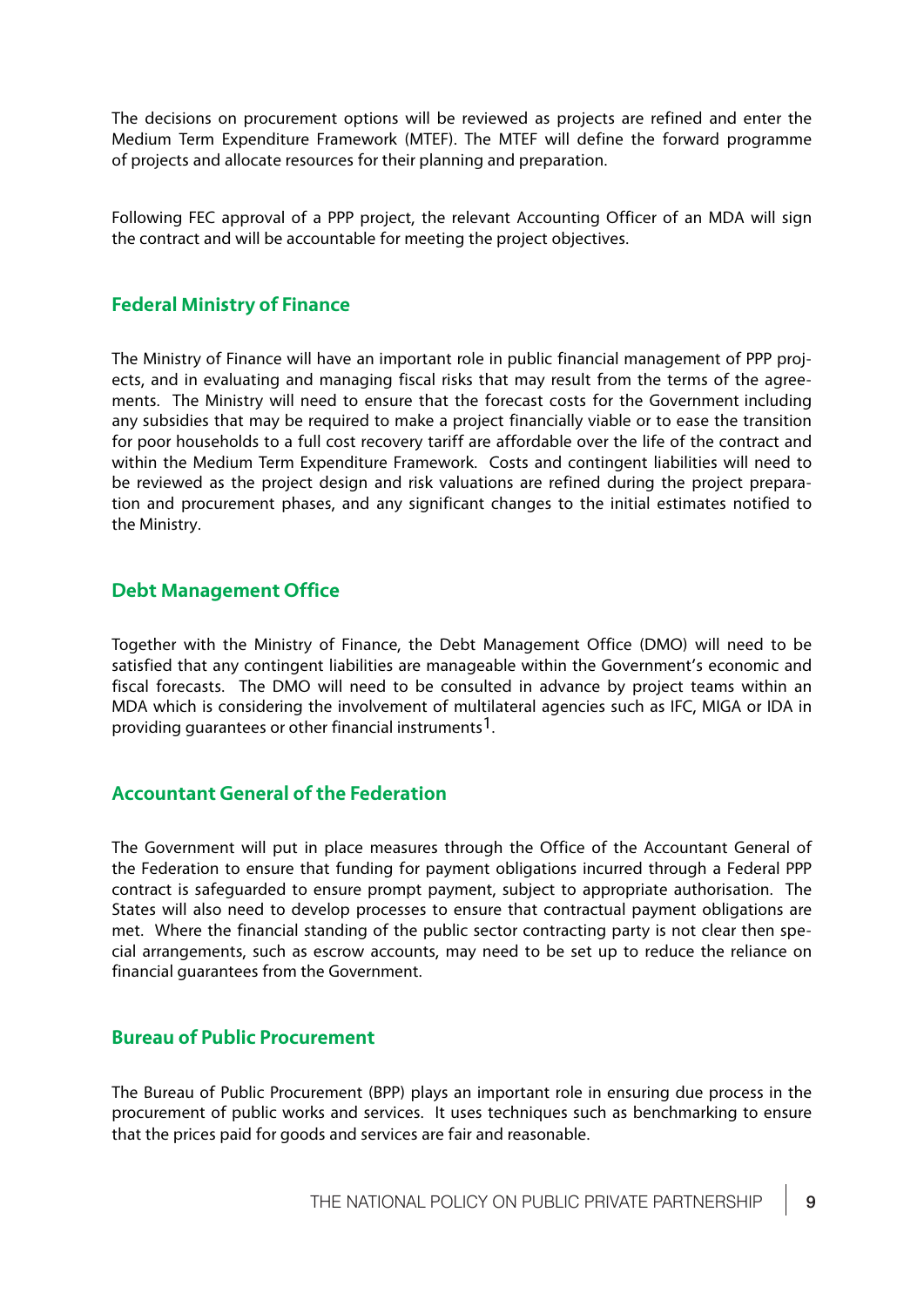The integration of different elements of a project into a single contract makes benchmarking difficult, however, and there is a risk that it may slow down the procurement timetable and increase costs for bidders as well as the authority. The Government is setting up a Procurement Department in each MDA to ensure due process is observed in all procurement. It is advisable that a member of the MDA's Procurement Department is included on the Project Steering Committee set up within the MDA to manage each project. The PPP Resource Centre within ICRC will work with BPP to develop appropriate procurement processes for PPP projects (see the Supplementary Note on PPP procurement).

### **Bureau of Public Enterprises**

The privatisation of many State owned assets has been led by the Bureau of Public Enterprises (BPE) since 1999. It has held the Government's assets in trust for Ministry of Finance Investments until they have been sold or commercialized. The National Council on Privatisation has had ultimate responsibility for determining which sectors should be included in the programme under the Privatisation and Commercialisation Act. BPE has used concessions as a means of Commercialisation of existing Government owned enterprises.

The lessons gained through these Concessions, and the skills and capacity developed in BPE should be made available in implementing PPP and other concession projects under the new PPP Policy and the ICRC will develop guidance in this regard. For instance, the BPE may be required to serve as "Internal Consultants" to MDA's PPP Project teams along with any other External Transaction Advisers that may be procured by ICRC.

# **7. CHARACTERISTICS OF PPP**

PPP includes a wide range of contractual arrangements between the public and private sectors. In general, there are three features:

- PPP combines the design, construction (or rehabilitation) of public infrastructure with its maintenance and sometimes with the delivery of the service directly to the user. The transfer of responsibility for design, construction, and maintenance to the private contractor provides an incentive to minimise the whole life costs of the infrastructure service;
- The contract requirements are defined as outputs and service standards to be met, rather than inputs (such as exactly how the infrastructure should be designed and built). So, for example, a road contract might specify the quality of the road surface, its traffic capacity, safety standards, other environmental standards, and so on. It does not need to specify exactly how the road is to be constructed. Contractors will be able to propose their own designs and construction methods although the roads procuring authority will need to be satisfied that the proposals are consistent with its own standards.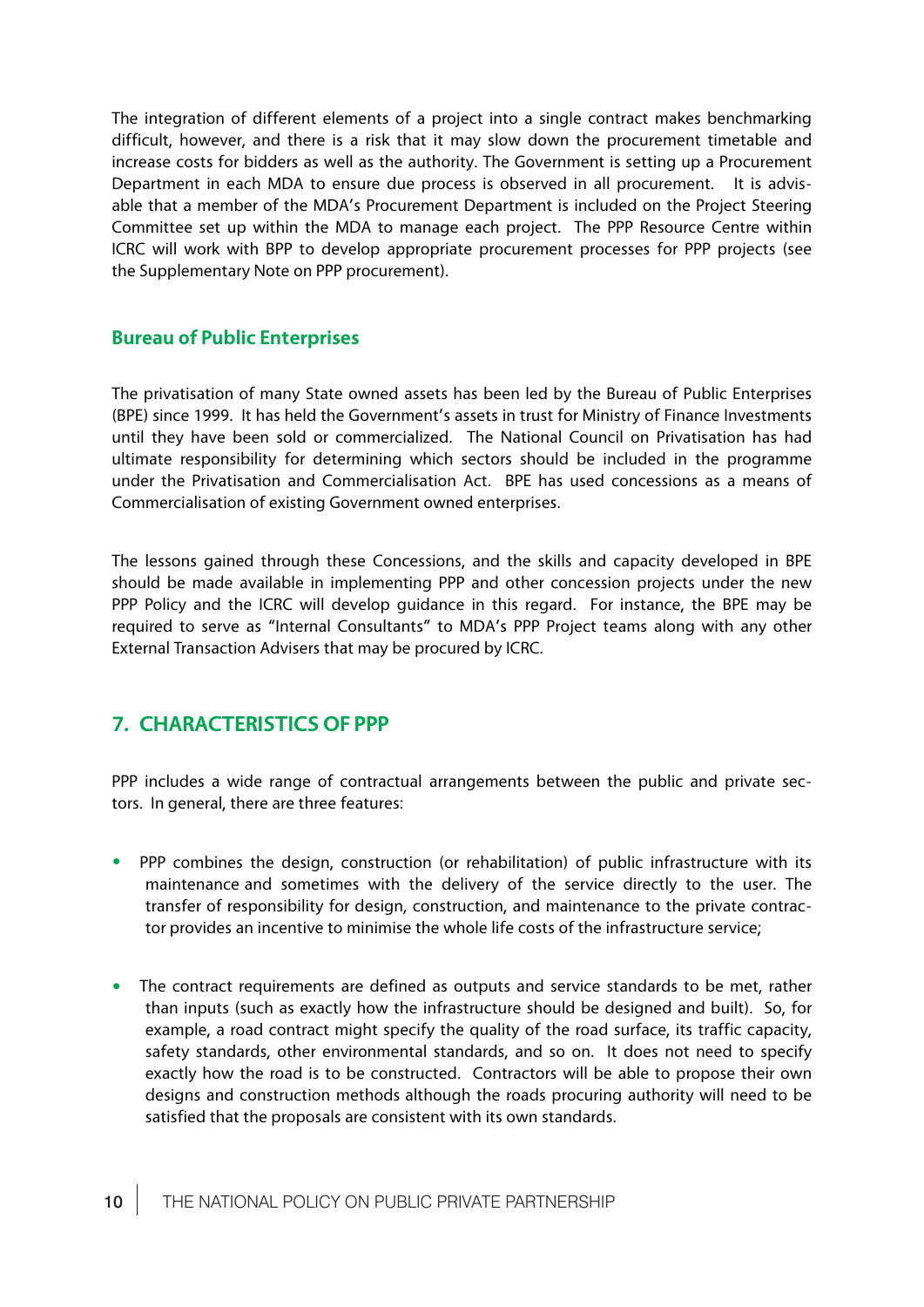This means that the private contractor can be innovative in its approach. But the contractor will also need to take into account the need to provide maintenance to ensure that the infrastructure continues to perform as required over the entire period of the contract;

 Payments to the contractor (or revenues from user charges in the case of a concession) are linked to meeting the specified standards of performance. If the quality of service falls below the required level, payment will be reduced accordingly. This gives the public authority the ability to enforce the contract effectively and the private contractor a strong incentive to perform. It also means that payments do not commence until the service is provided, and that design and construction is financed by the contractor. The cost of this financing is recovered from service charges (and/or user charges) over the remainder of the contract period. This method of payment provides a strong incentive to the contractor to complete the construction phase and provide the service as quickly as possible so that payments can commence. It also means that the contractor needs to continue to provide the service throughout the contract term in order to recover all of the financing costs. In effect, the public authority leases the asset (or grants the right to exploit it in the case of a concession), and transfers the responsibilities and risks of ownership to the private contractor.

These features of PPP can be found equally in a performance based contract or in a full service concession where the contractor will be repaid by user charges and in other types of Build, Operate, Transfer (BOT) contracts. The distinction between concessions and other forms of PPP is that concessions transfer some or all of the demand and revenue risks of the public service to the concessionaire, whereas these risks are usually retained by the public sector in other forms of PPP. For a performance-based PPP contract where the asset requires rehabilitation and maintenance only, such as an existing road, the financing costs will be relatively small and probably provided by the contractor. Where the PPP contract requires the construction of a significant new asset, however, financing will be an important part of the contractor's responsibilities. Project financing will often be used in this case, with third parties such as banks being brought in to provide most of the funding.

There is a fundamental difference between PPP and privatisation. In a privatisation, existing assets are transferred to the private sector. Legislation determines how services are provided to the public, often with an independent regulator set up to monitor and in some cases - control prices and prevent market abuse. The regulator may issue licences that specify service standards and the framework for relations between the concessionaire or private provider. The regulator's functions will sometimes extend to overseeing competition and to ensuring that social welfare objectives are met.

In a PPP, the government retains ultimate responsibility for the public service but will delegate many of the operational tasks to private sector service providers under contract. The contract will determine the service obligations, although a regulator may impose sector-wide requirements, for example in relation to safety or environmental standards. The contract will also determine how public policy aspects are to be dealt with, particularly if there are to be user charges.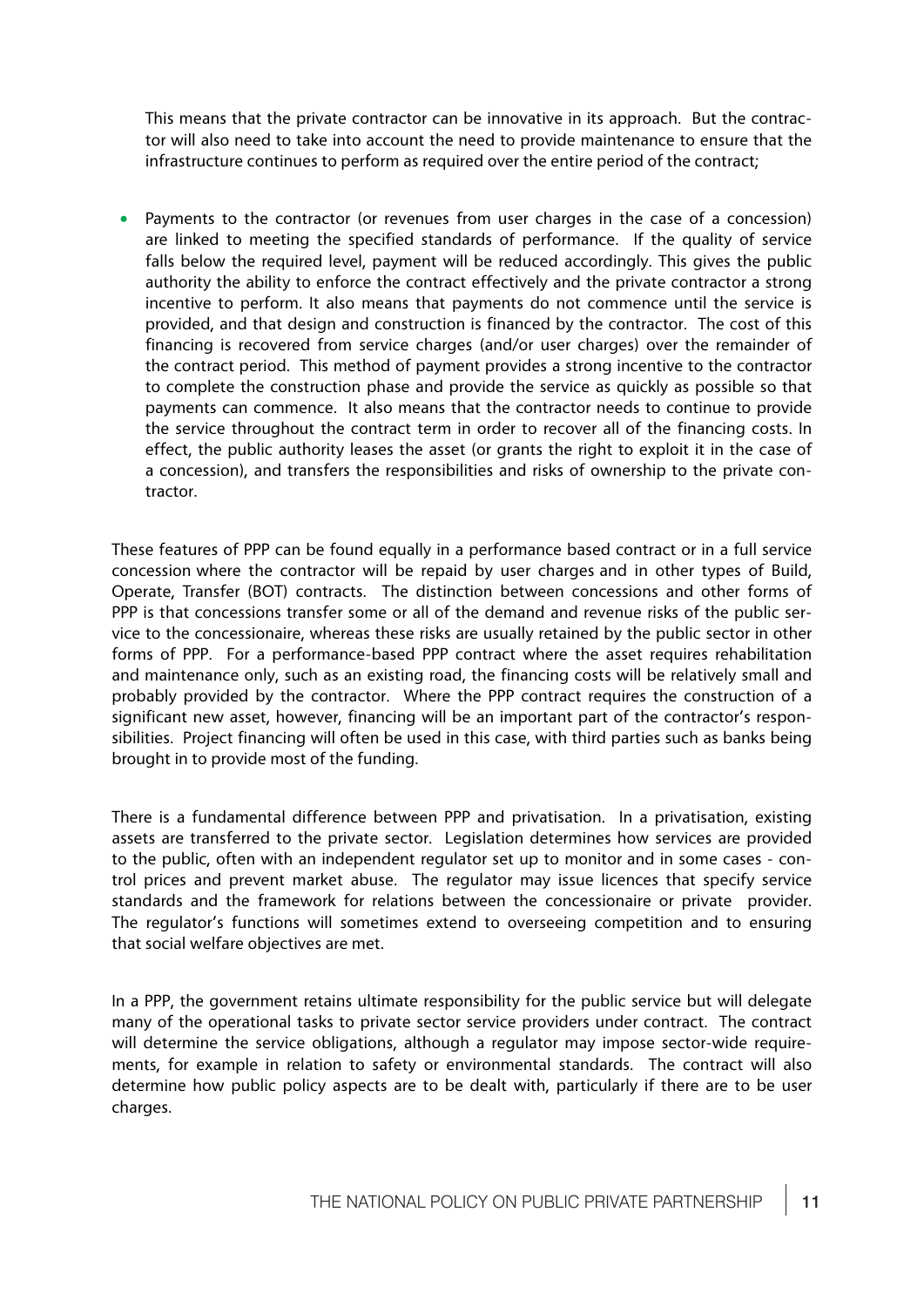In some cases, the contractor will itself set user charges and be remunerated through user payments. In others, government or the regulator may set user charges and pay the contractor only for providing the service. This may be the case even if the contractor, rather than government, collects user payments. Government may also provide subsidies to capture wider economic benefits or to make the service financially viable.

So, for example, a light rail scheme might involve the private contractor operating the trains to the frequency and standard specified in the PPP contract and collecting the fares but being paid by the relevant authority according to the quality of the service. The public authority would set the fares and determine any subsidy for specific classes of user. In this case it could be said that the contractor was taking performance risk but the authority was taking demand and revenue risk. A Supplementary Note on the allocation of risks in PPP projects is issued with this Policy Statement.

# **8. KEY PRINCIPLES OF PPP**

In determining whether PPP is an appropriate procurement option for public infrastructure and services the Government will apply the following key principles.

#### **Value for Money**

Achieving the best value for money outcome in public services is the key consideration at all stages of a project's development and procurement. The project appraisal will take account not only of cost but also risks and service quality. The Government will test value for money by comparing the costs at net present value of PPP proposals against a value for money benchmark wherever possible (see the Supplementary Note on value for money). The benchmark will usually be an estimate of the costs of providing an equivalent service through public finance. Bids will only be invited when it is clear that there is scope for a private proponent to deliver value for money and the cost of the service payments are affordable to both government and users.

#### **Public interest**

Consideration of the public interest requires that:

- $\bullet$ Public authorities should ensure adequate consultation with end-users and other stakeholders prior to the initiation of an infrastructure project;
- $\bullet$ private sector participants in a PPP project will contribute to strategies for communicating and consulting with the general public, customers, affected communities, and corporate stakeholders, with a view to developing mutual acceptance and understanding of the objectives of the public and private parties;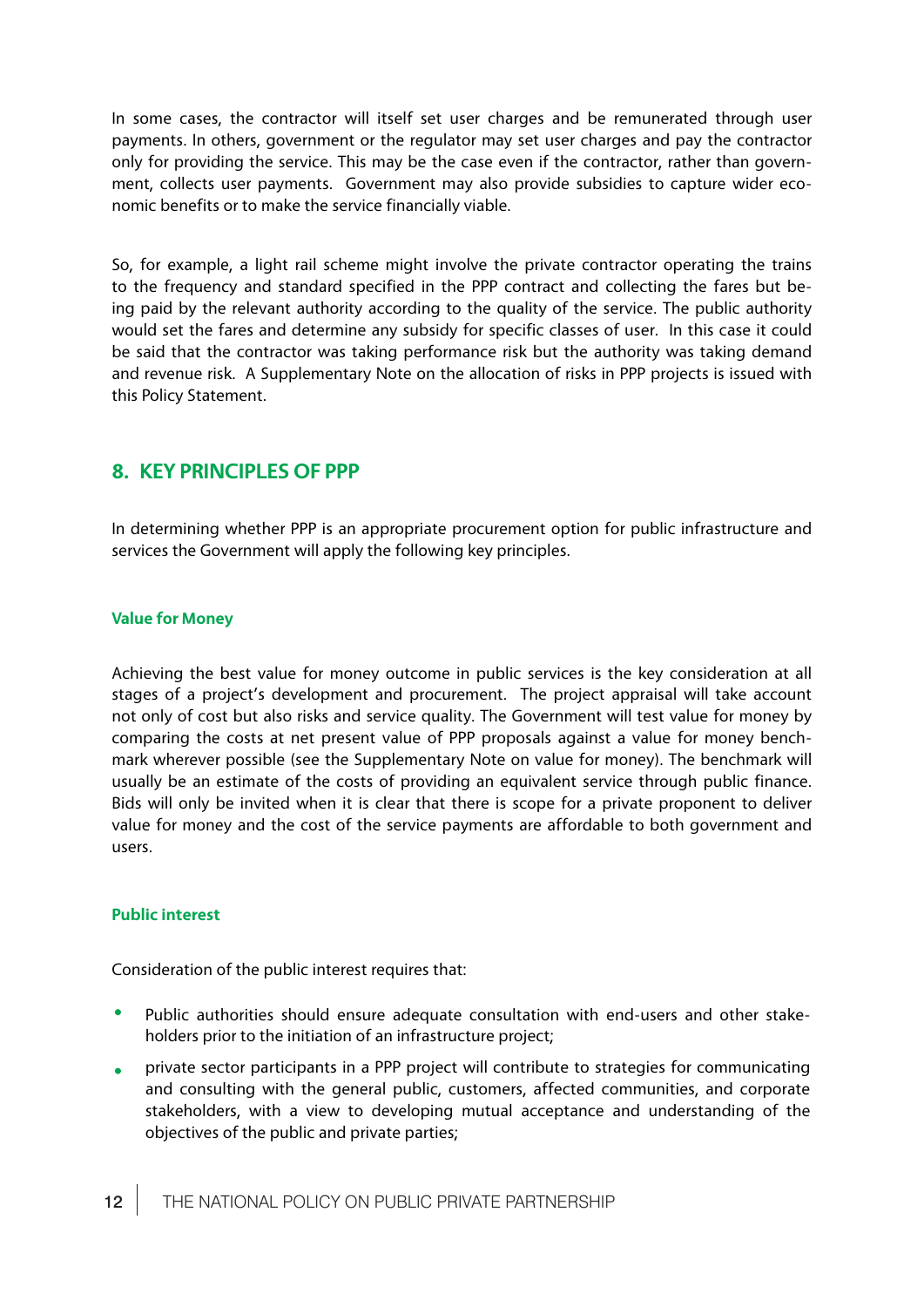**•** private sector contractors in the provision of vital services to communities need to be mindful of the consequences of their actions for those communities and work, together with the public authorities, to avoid or mitigate socially unacceptable outcomes.

#### **Risk Allocation**

The principle that the Government will follow in allocating risks will be to optimise, rather than maximise, the transfer of project risks to the private contractor. This means that, in practice, risks will be allocated to the party best able to manage them. The allocation of risk will therefore determine the chosen method of private sector involvement and allocation of responsibilities, which will in turn be based on an assessment of the public interest.

#### **Output Requirements**

The formal agreement between the public authority and the private contractor will be specified in terms of verifiable service standards to be provided on the basis of output or performance-based specifications. It will contain provisions regarding responsibilities and allocations of risk in the case of unforeseen events.

#### **Transparency**

Transparency and openness are requirements of all government procurement, including PPP projects:

- Fiscal discipline and transparency must be safeguarded and the potential public finance implications of sharing responsibilities for infrastructure with the private sector fully understood;
- a sound enabling environment for infrastructure investment which implies high standards of public and corporate governance, transparency and the rule of law, including protection of property and contractual rights will be put in place to encourage the participation of the private sector;
- **•** public authorities will take effective measures to ensure public and private sector integrity and accountability and establish appropriate procedures to deter, detect, and penalise corruption;
- the awarding of infrastructure contracts or concessions will be designed to guarantee procedural fairness, non-discrimination, and transparency;
- private sector participants, their sub-contractors and representatives will not resort to bribery and other irregular practices, gain control over assets to gain an unfair advantage, or attempt to win favours. Nor should they be party to these practices in the course of their infrastructure operations. They will observe commonly agreed principles and standards of responsible business conduct. They will participate in infrastructure projects in good faith and fulfil their contracted commitments.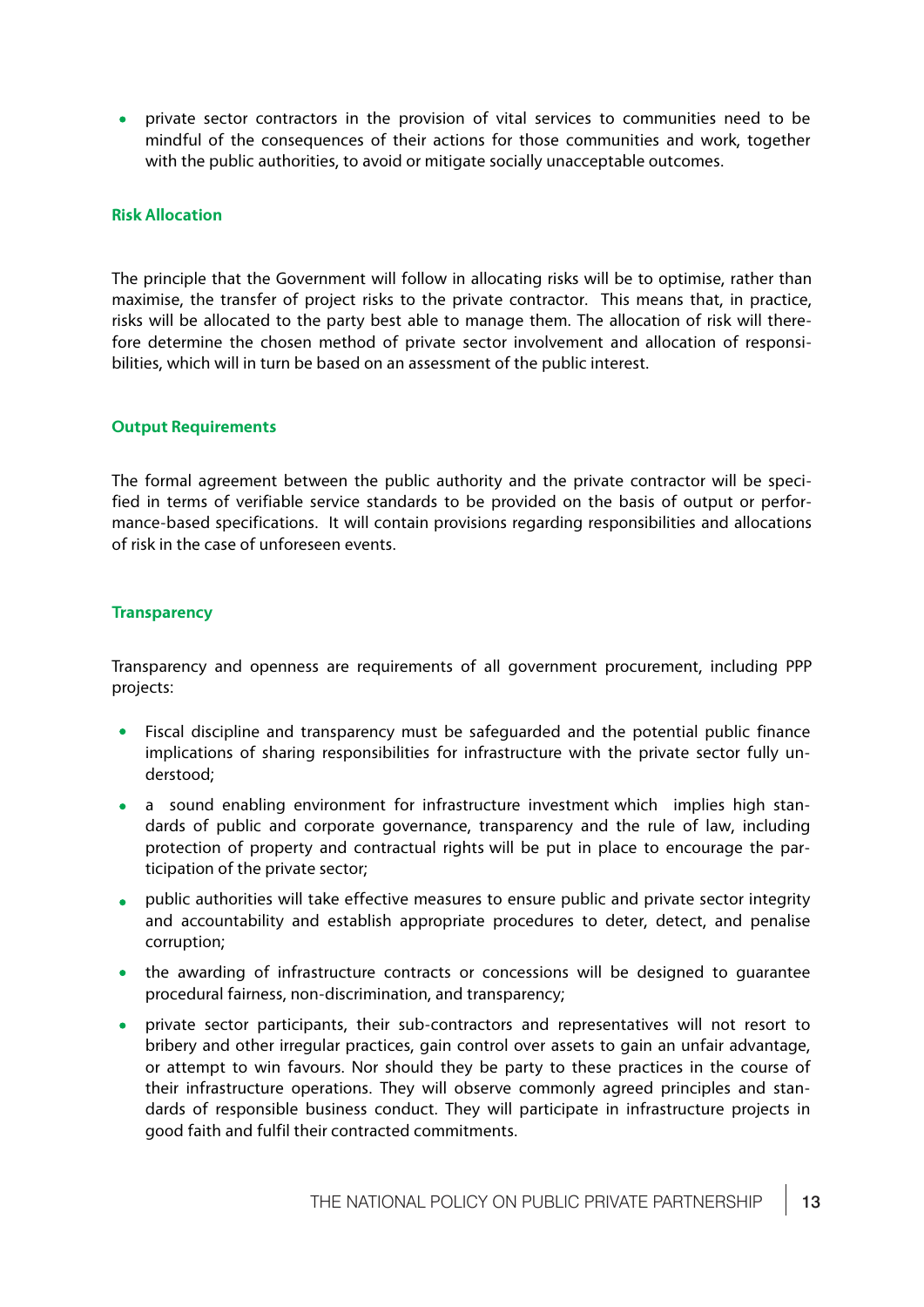#### **Competition**

The benefits of private sector participation in infrastructure are increased by effective competition and by ensuring that business activities are subject to appropriate commercial pressures, dismantling unnecessary barriers to entry, and implementing and enforcing adequate competition laws.

#### **Capacity to deliver**

Authorities responsible for privately operated infrastructure must have the capacity to manage the commercial processes involved and to partner on an equal basis with their private sector counterparts. Strategies for private sector participation in infrastructure will be disseminated and objectives shared throughout all levels of government and relevant parts of the public administration. Training will be provided to transfer relevant skills and understanding to those involved in projects, including decision makers.

#### **Engaging with the market**

Projects to be procured within this policy must have the formal approval of the Federal Executive Council before the involvement of the private sector. Public authorities will communicate clearly the objectives of infrastructure policies and will put in place mechanisms for consultation between the public and private partners regarding these objectives. They will disclose all project-relevant information, including the condition of existing infrastructure, and the standards of performance they require, together with proposed penalties for non-compliance as part of the procurement process.

# **9. THE PPP PROCESS**

The PPP process will be as follows:

#### **I. Project development**

- identification of need;  $\bullet$
- a systematic appraisal of technical solutions to the identified need;  $\bullet$
- preparation of economic, social and environmental cost benefit analysis, and an Environ- $\bullet$ mental Impact Assessment, if required;
- $\bullet$ value for money (VfM) and affordability testing of different procurement options;
- preparation of financial analysis the pre-feasibility study;
- budget allocation within the National Development Plan and, subsequently, the Medium  $\bullet$ Term Expenditure Framework (MTEF);
- approval of Outline Business Case (OBC) prior to the commencement of procurement.  $\bullet$

#### **II. Procurement**

- $\bullet$ creation of a project team and management structure;
- preparation of an Information Memorandum and bid documentation;  $\bullet$
- market consultation, if appropriate;  $\bullet$
- a competitive and transparent procurement process, with a clear audit trail for the selec- $\bullet$ tion of bidders and the evaluation of bids;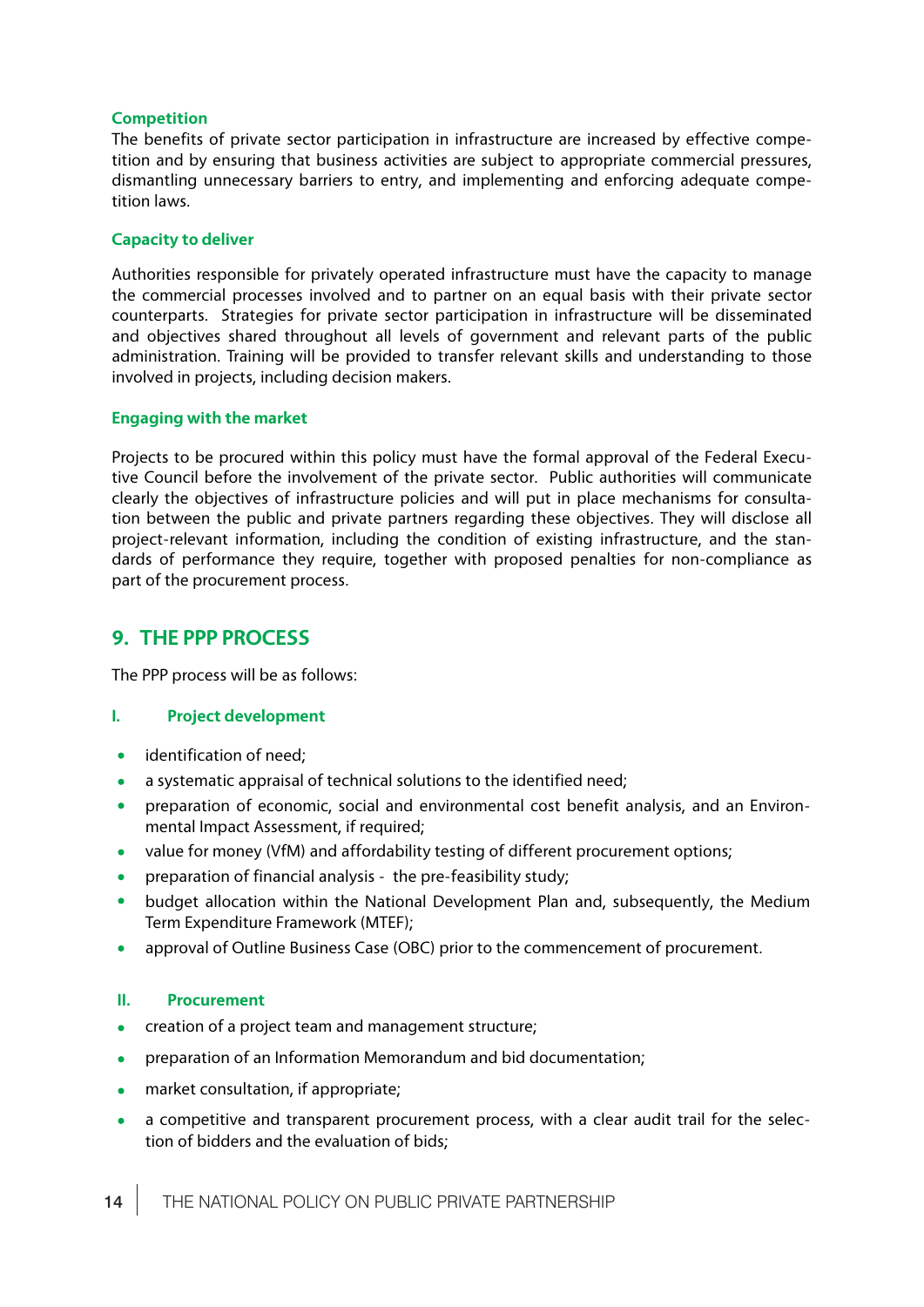**a** approval of Full Business Case (FBC) before the decision to award a contract.

#### **III. Implementation**

- monitoring of design and construction, and subsequently operation and maintenance to ensure compliance with the required service standards;
- monitoring of payments against services delivered and any contingent liabilities.  $\bullet$

#### **IV. Maturity**

- inspection and preparation for the handover of any public assets in accordance with the  $\bullet$ specified requirements, if appropriate;
- analysis of future service delivery options and further procurement, if appropriate;
- contract close and recording of lessons learned.

The Government will provide further guidance through ICRC on the effective management of each phase of a PPP project.

- a project development: guidance on options appraisal, business case analysis, the definition and scope of the requirement, and value for money and affordability assessment;
- b project procurement: guidance on creating structured and competitive procurement processes, maintaining commercial confidentiality, allowing due diligence by third party investors, preparing a Full Business Case;
- c project implementation: guidance on achieving contractual and financial close, contract supervision and management, performance monitoring and change management;
- d contract compliance monitoring: guidance and procedures for the regular review of contractual obligations, tracking the performance of all parties to the contract, and the resolution of any disputes;
- e project maturity: guidance on project close and handover of any public assets (if appropriate), reviews of future service needs, and delivery options analysis.

### **10. PROJECT FUNDING**

The Government recognises that private financing of infrastructure must provide value for money when compared to funding the investment through government borrowing. The financing of PPP projects therefore needs to be efficient and to be structured so that the returns to investors reflect the risks that they take and so that contingent fiscal liabilities are well managed. The Government will use competition during the procurement process to drive down the costs of finance, by ensuring that the Nigerian financial markets have the necessary depth and liquidity to provide the type of financing that these projects require, and that they operate transparently. It will encourage diversity in the sources of funding and ensure that different classes of investor, both domestic and foreign, are able to participate in project financing.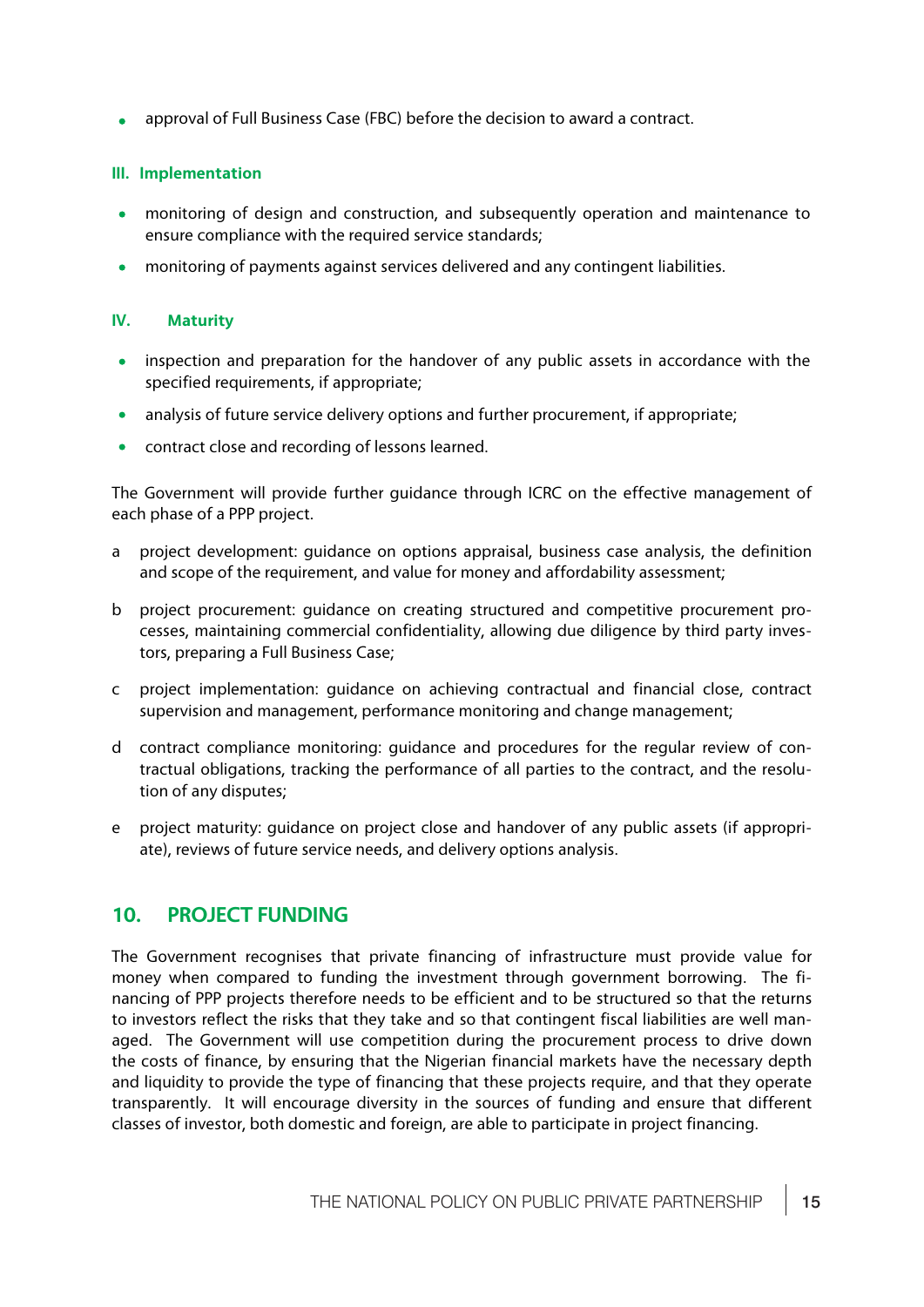It will use guarantees or other risk insurance provided by multilateral agencies such as the World Bank, where these provide value for money, and it will consult with the States on whether the creation of a PPP Guarantee Fund would provide additional security to investors and reduce the overall costs of finance to government.

The Government has already taken a number of measures to strengthen the Nigerian financial markets and encourage domestic savings. Its pension reforms of 2004 have created an increasing demand for a range of long-term investments, and its banking reforms have increased the capital base of Nigerian banks. Its privatisation programme has developed the expertise and capacity of the financial sector, and the market in government bonds has developed rapidly, with the recent issue of a 20-year Federal Government bond being oversubscribed. The Investment and Securities Act, 2007, has enabled companies to also raise long-term finance from the bond market.

The demand for new forms of financing for infrastructure will create new opportunities for long-term investors and the Nigerian financial markets can be expected to develop rapidly. The Government will continue to monitor these markets and will strengthen their regulation where necessary. It will work with the multilateral agencies to provide longer term financing to that currently available in the banking market and will consider the case for an Infrastructure Fund that is able to provide equity or debt financing to contracting companies under PPP arrangements.

The Supplementary Note on Roles and Responsibilities provides further background on infrastructure financing.

# **11 LEGACY PROJECT GOVERNANCE**

This Policy Statement sets out the policies and processes that the Government will introduce to provide new investment in Nigeria's public infrastructure. The inauguration of the ICRC has been an important first step in the implementation of the Government's policy and ICRC will be expected to provide a lead in developing this policy framework further, working closely with MDAs in the Federal Government, and with the States. ICRC will also be responsible for monitoring and ensuring the efficient execution of existing concession agreements, and will review their implementation and advise the Federal Executive Council accordingly.

Private sector organisations with specialist know-how and experience in certain sectors, may have submitted unsolicited bids to MDAs, and these may not have been taken further in the absence of clear policy guidelines. ICRC will work with MDAs to ensure that such bids are evaluated and considered within the terms of the ICRC Act and has issued a Guidance Note on the Transitional Arrangements for implementing PPP and handling unsolicited proposals alongside this Policy Statement.

#### **(Footnotes)**

<sup>&</sup>lt;sup>1</sup> The various agencies of the World Bank (International Finance Corporation, International Development Agency, Multilateral Investment Guarantee Agency) work through the Federal Government, even if providing sub-sovereign guarantees to Nigerian States.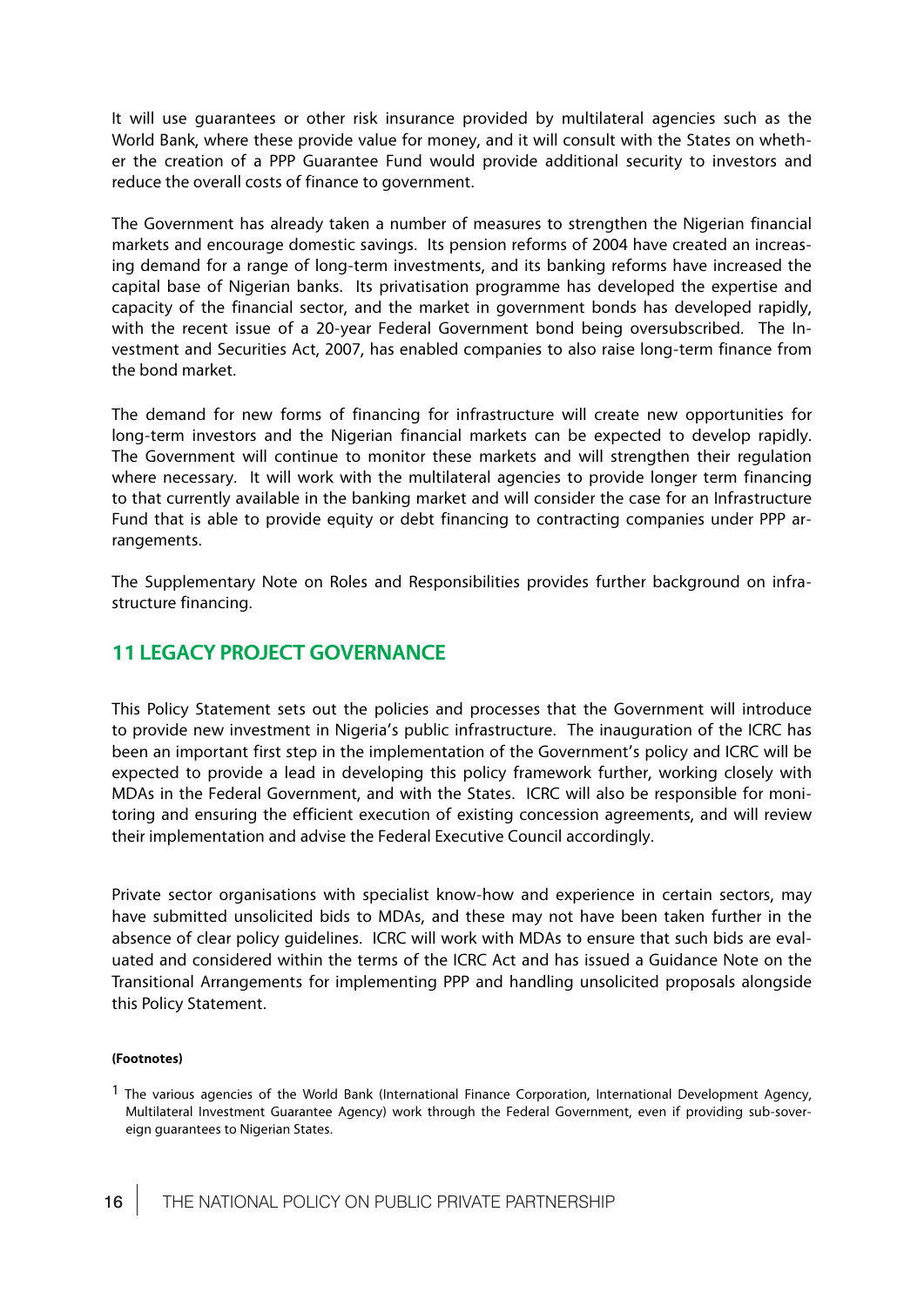# **SUPPLEMENTARY NOTES TO THE NATIONAL POLICY ON PPP**

| <b>PART 1:</b> Procurement Processes for PPP in the Federal Government.         |    | 26 |
|---------------------------------------------------------------------------------|----|----|
| <b>PART 2:</b> Value for Money in Public Procurement by the Federal Government. | 39 |    |
| <b>PART 3: Project Risk and PPP with the Federal Government.</b>                |    | 49 |
| <b>PART 4:</b> Roles and Responsibilities for PPP in the Federal Government.    | 59 |    |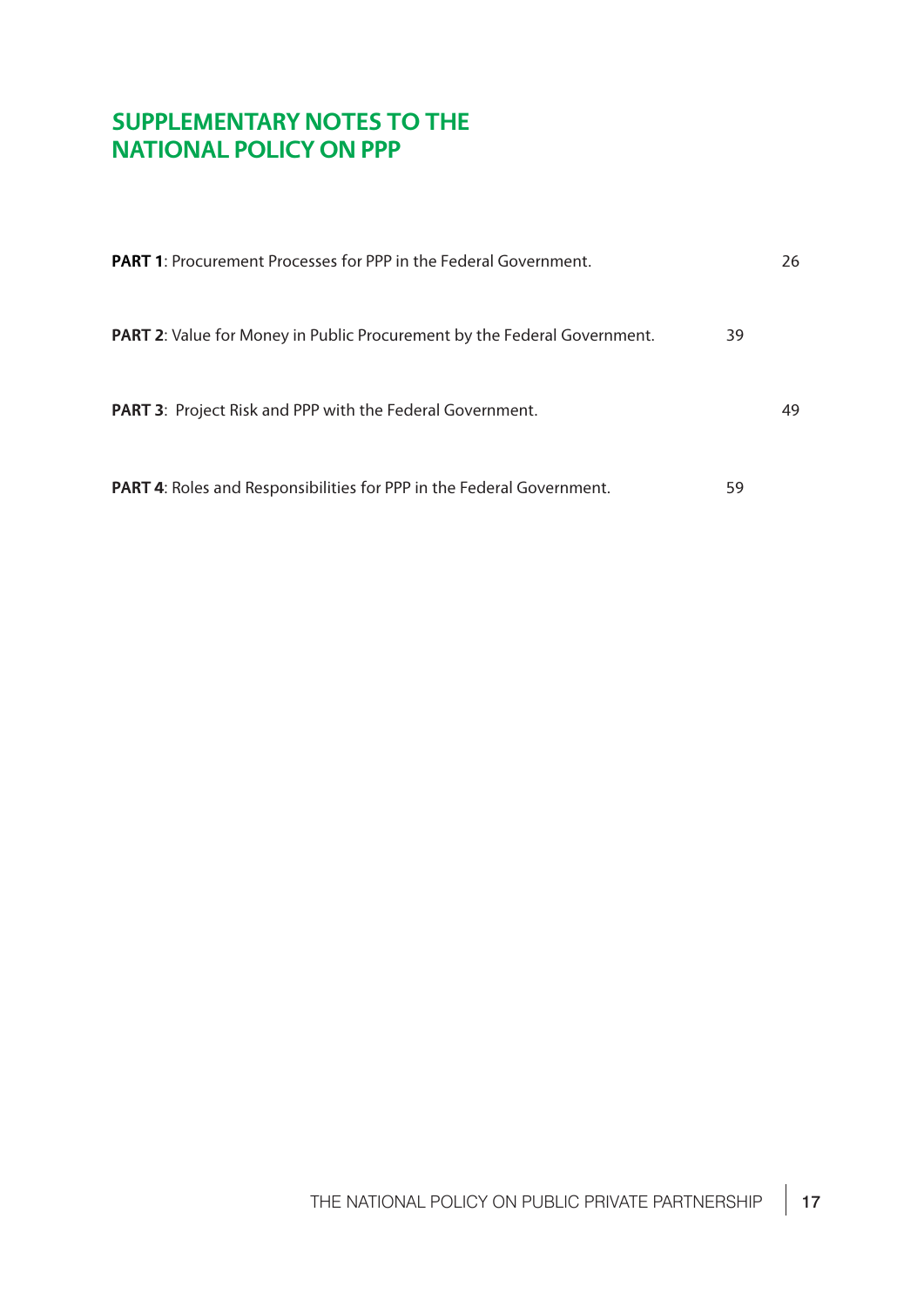# **PART 1:**

# **PROCUREMENT PROCESSES FOR PPP IN THE FEDERAL GOVERNMENT.**

| <b>CONTENTS</b>                                    |    |    |
|----------------------------------------------------|----|----|
| 1. Introduction                                    |    | 27 |
| 1.1. Structure of the this Supplementary Note      |    |    |
|                                                    |    |    |
| 2. General Principles Governing Public Procurement | 27 |    |
| 2.1. Value for Money                               |    | 28 |
| 2.2. Transparency                                  |    | 28 |
| 2.3. Fairness                                      |    | 28 |
| 2.4. Efficiency                                    |    | 29 |
| 2.5. Accountability and Governance                 |    | 30 |
|                                                    |    |    |
| 3. PPP Project Procurement Process                 |    | 31 |
| 3.1. Procurement Preparation Phase                 |    | 31 |
| 3.2. Prequalification                              |    | 32 |
| 3.3. Negotiation and Tendering                     | 32 |    |
| 3.4. Contract Close                                |    | 33 |
| 3.5. Financial Close                               |    | 33 |
| 3.6. Project Implementation                        |    | 34 |
|                                                    |    |    |
| The Private Sector Role in PPP Procurement<br>4.   |    | 34 |
| 4.1. Private Sector Participants in PPP            |    | 34 |
| 4.2. Prequalification                              |    | 35 |
| 4.3. Negotiation and Tendering                     |    |    |
| 4.4. Contract and Financial Close                  |    | 37 |
| 4.5. Project Governance                            |    | 38 |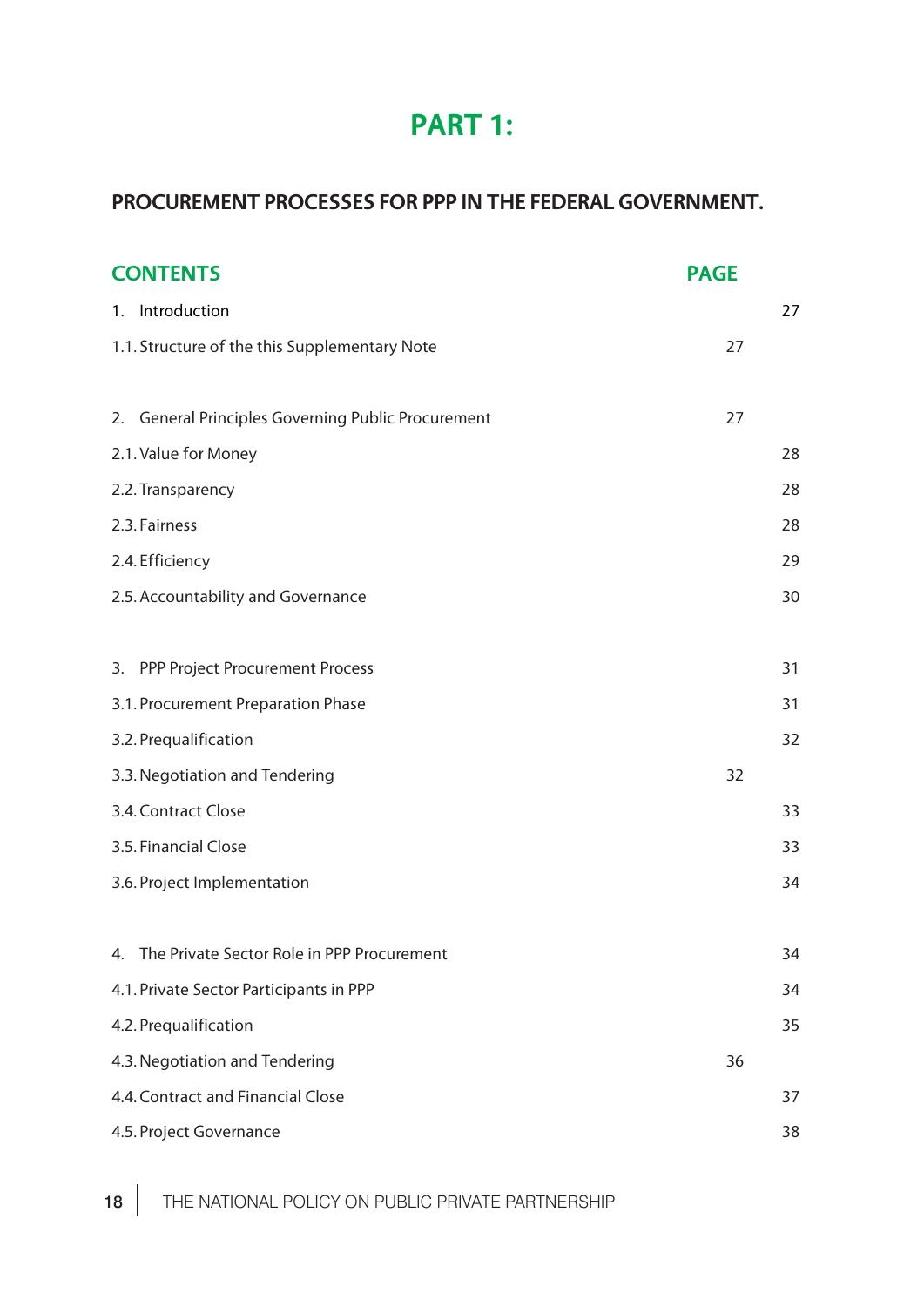# **1. Introduction**

This Supplementary Note provides further information and background on the National Policy Statement for Public Private Partnerships. It describes the processes that the Federal Government will follow in order to ensure that the procurement of infrastructure projects using PPP principles is fair, transparent, auditable, and cost effective for both government and the private sector. The Note is designed to explain to bidders and investors the issues that the Ministries, Departments, or Agencies (MDAs) of the Federal Government will need to consider in planning, and then managing, a procurement. It also sets out the processes that private sector bidders will need to follow in order to prepare for a bidding opportunity, to submit a bid, and to arrange finance in finalising a contract with government for the provision of new infrastructure or public services. By increasing the understanding of the internal relationships and decisions within each of the parties to the transaction, the Government hopes that the procurement of these potentially complex projects can proceed in a timely and efficient manner.

This Note is one of a series issued with the Policy Statement. Other Notes describe:

- · Roles and responsibilities within the Federal Government for the implementation of its PPP Policy;
- assessing value for money in PPP procurement;
- an explanation of the risks in PPP projects and how they may be allocated between the parties.

These Notes, and the Policy Statement itself, will be reviewed and updated from time to time, and will be supported by Guidance Notes issued by the Infrastructure Concession Regulatory Commission (ICRC).

### **1.1 Structure of this Supplementary Note**

The remainder of this Note covers the following topics:

- Section 2 sets out the general principles governing public procurement in Nigeria, and how these principles will be applied to PPP projects;
- · Section 3 describes the procurement process from the authority's perspective
- Section 4 describes the process likely to be followed by the private sector in bidding and arranging finance for PPP projects, and the subsequent governance of the project companies.

# **2. General Principles Governing Public Procurement**

Public procurement is the process by which government buys goods, works, or services from the private sector. Because all government expenditure is incurred on behalf of the Nigerian citizen, it is self-evident that it should increase their welfare or be for their economic benefit. In other words, the procuring authority needs to ensure that money is spent wisely and in the wider public interest. Competition is the way in which the market price for the procuring authority's specific requirements is determined, and this is usually achieved by inviting sealed bids from a number of different suppliers.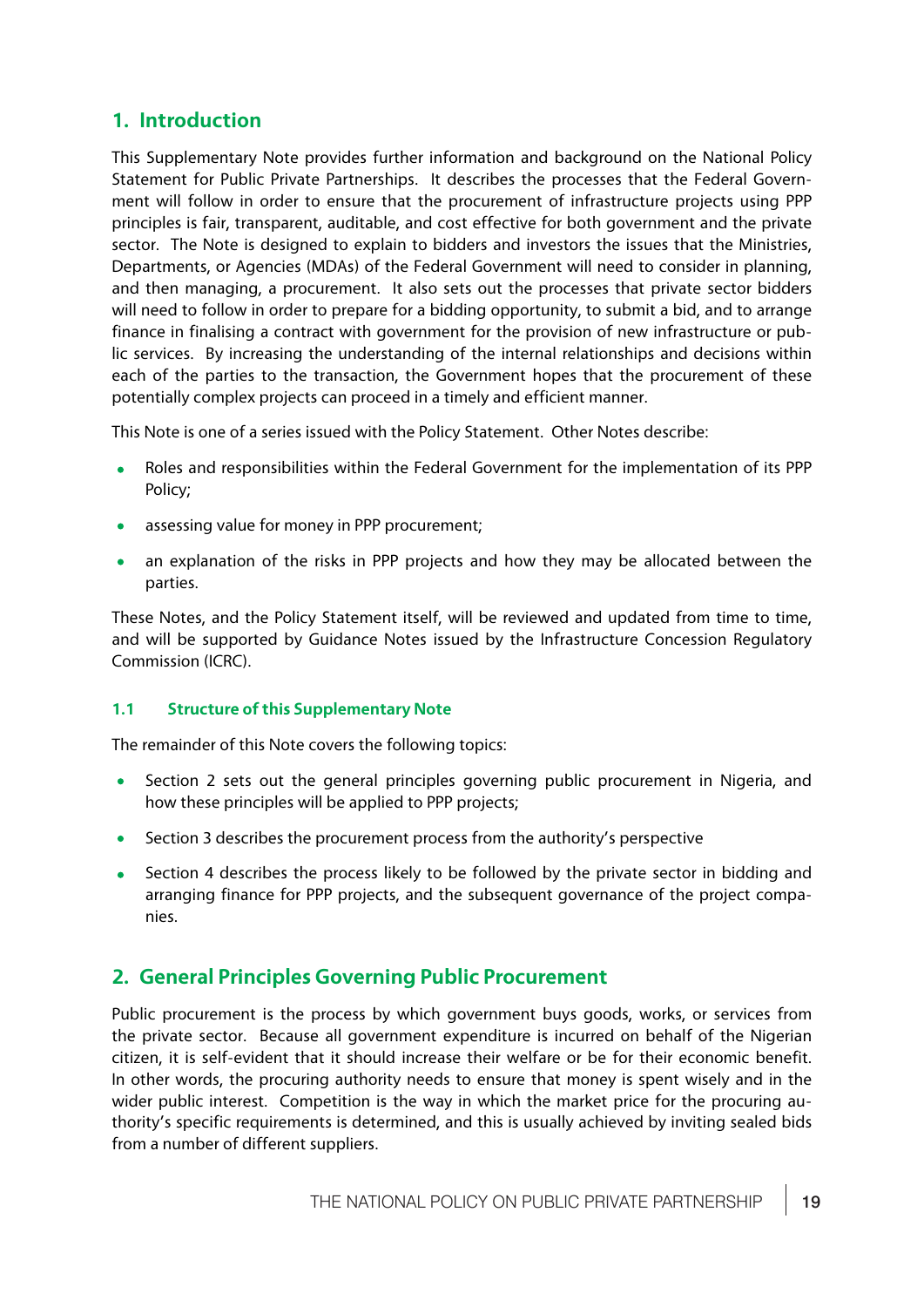The Bureau of Public Procurement (BPP) has issued a Procurement Procedures Manual, which sets out the principles which all public procurement in Nigeria should follow and procedural requirements for the planning and management of procurement by Federal Departments under the Public Procurement Act 2007. Only those principles that have a particular significance for PPP projects are discussed below, and reference should be made to this Manual and subsequent guidance issued by the National Council for Public Procurement or the PPP Resource Centre within ICRC for a fuller description of the principles and practice of public procurement in Nigeria.

#### **2.1 Value for Money**

For the purchase of most works or goods, the lowest priced bid against a common specification or requirement is the most appropriate way of maximising the overall benefit to the public. But for service contracts, and some works projects, quality and price should both be taken into account in choosing the supplier that maximises the economic benefit to the public. Value for money is the criterion that should be applied to determine the evaluation of bids and the award of a contract. The methodologies for measuring this are discussed in a separate Supplementary Note to the Policy Statement. PPP projects are based on the principle of maximising value for money rather than simply achieving the lowest cost, and therefore the procurement process has to be devised to allow bidders to maximise value for money in their bids within the constraints of transparency, fairness and confidentiality.

#### **2.2 Transparency**

Bidding for public or private sector contracts is a significant cost on business that has a direct impact on their profitability. Companies will only participate in the bidding process if they believe that the chances of successfully being awarded the eventual contract are proportionate to the costs incurred in bidding. This fact places an obligation on the procuring authority to set out the basis on which the successful bidder will be selected to all potential bidders from the outset, when describing the range of works or services that they will require. Potential bidders can then make an informed decision on whether to participate in the competition, and, if they do, to maximise their chances of submitting a successful bid. Given the cost of bidding for more complex projects like PPPs, it is good practice to limit the number of bidders invited to submit bids to a number sufficient to ensure effective competition and to progressively reduce the number of bidders, whilst maintaining competition. A PPP procurement will therefore use a two- or three-stage procurement process, where the first stage has the objective of selecting those bidders that are best qualified to submit fully priced bids. This stage is often referred to as prequalification, and the basis in which the shortlist of bidders will be selected should be stated clearly in the prequalification documents issued to all potential bidders. These selection criteria should also be consistent with the grounds for excluding bidders given in the Public Procurement Act. The second and third stages will progressively reduce the number of bidders based on the evaluation of priced bids until the Preferred Bidder is identified.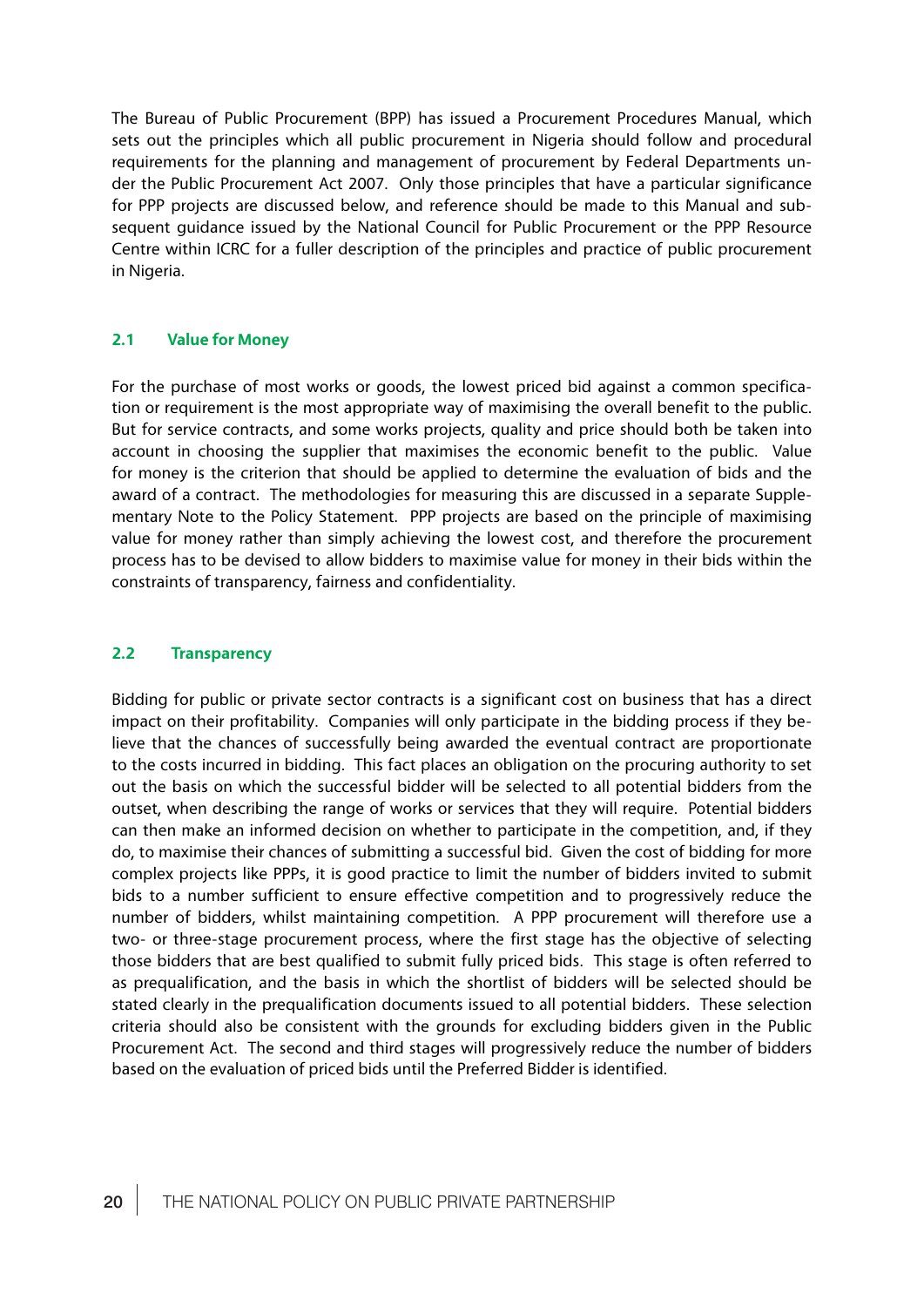#### **2.3 Fairness**

The same factors that drive the need for transparency also apply to another principle of public procurement: that of fairness to all potential bidders. This means that all bidders, or potential bidders, should have access to the same level of information about the authority's requirements, background information about the project, other historical data or reports that would have an impact on the bidder's pricing or subsequent responsibilities (for example site investigation or planning reports), and about the procurement process itself. The criteria used to select the shortlist of bidders or to evaluate bids must be drafted to obtain the optimal final outcome for the public authority, and not to favour one particular bidder or group of bidders.

The use of a market sounding exercise to test out possible commercial or technical solutions prior to the completion of the project preparation phase (up to the Outline Business Case) may be an opportunity to advertise the project to potential bidders but it should also be managed to provide equality of information to all of the firms contacted.

The Government wishes to encourage international investors, contractors, and other suppliers to the Nigerian market for infrastructure services and domestic preference clauses will not normally be applied to PPP projects. This project information should therefore be accessible to an international audience as well as Nigerian companies. The opportunity to bid for each project should be widely advertised and open to international as well as Nigerian companies, although for the reasons explained in Section 3 of this Note, international firms will often in practice partner with local companies to provide the wide range of services required in PPP projects. The Government advertises its international procurement projects through the ICRC website, the World Bank UN Business Development database, the BPP's website, the Nigerian press, and other websites, to inform potential bidders of its requirements.

It can often be useful to hold a bidders' conference before potential bidders are required to submit their Expressions of Interest. This has the benefit of providing additional background information on the project, an opportunity to visit the site, and a chance for private sector firms to identify potential bidding partners. Alternatively, the bidders' conference could be restricted only to those bidders that have prequalified and be held after the tender documents have been issued. It is then an opportunity to provide further clarification of the requirements and procurement process. A record of any questions and answers should be made and subsequently circulated to the tenderers.

#### **2.4 Efficiency**

The complexity of the procurement of PPP projects can lead to an extended procurement timetable, significant bid costs, and high procurement costs for the procuring authority. The preparation and management of the procurement needs to be systematic and efficient, as well as transparent. The public sector team needs to be well-resourced and is likely to require access to external technical, legal and financial advisers, who will themselves be appointed following a separate procurement process. The need for internal and external approvals at key decision points should be factored into the project timetable, and bidders will require sufficient time to prepare their bids.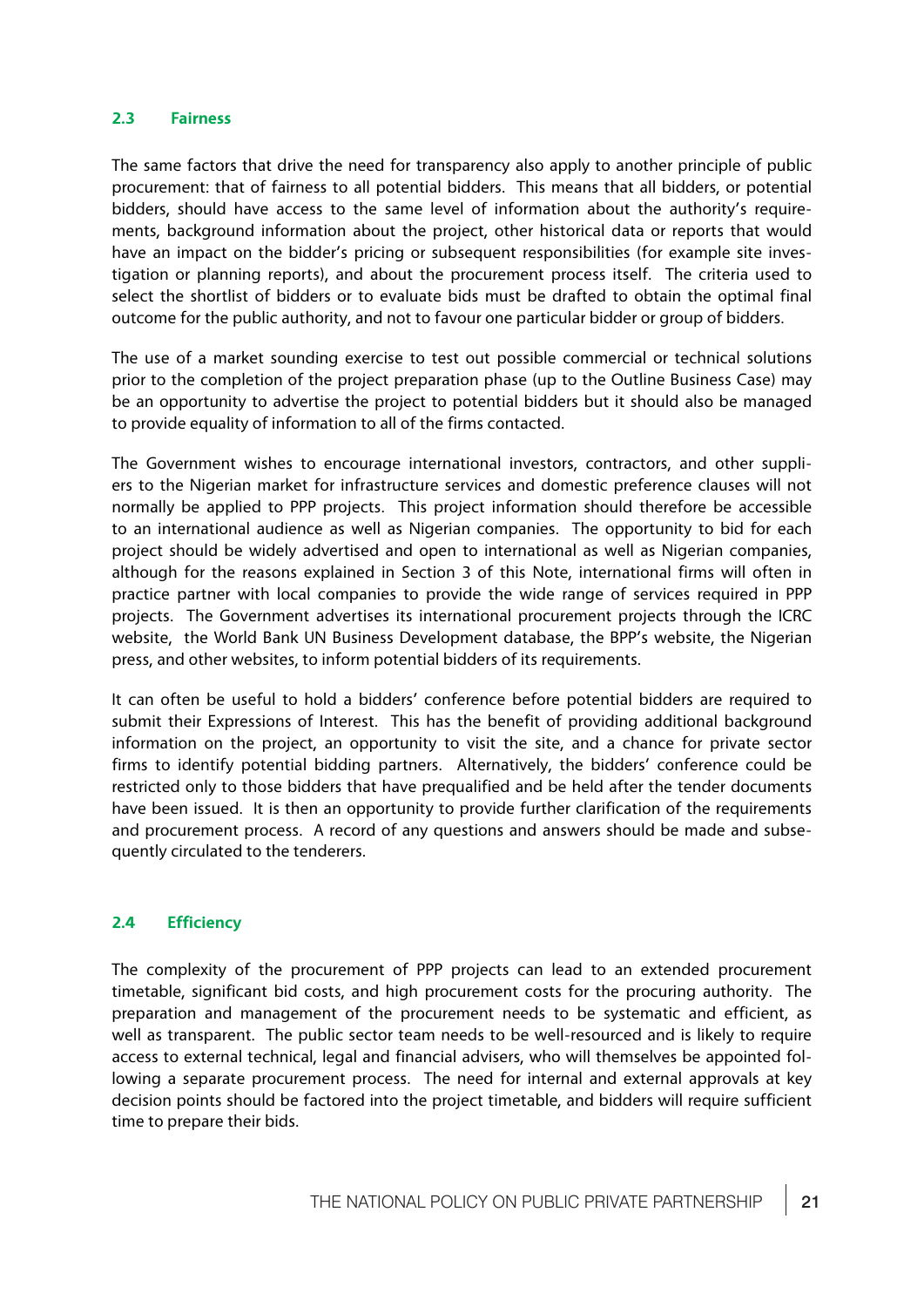Investors will need to carry out their own due diligence on the project, the technical solution proposed, and the contract documents. Because of the costs of PPP procurement, it is important to restrict the number of bidders to the minimum necessary to ensure competition. International benchmarks set this number between three and five.

Since the value for money underlying PPP depends on both technical innovation and optimising the allocation of risks between the public and private sectors, the process needs to contain periods where both parties can exchange possible solutions and contract terms in a structured process before initial or final bids are submitted. Variant bids may also be encouraged, or even mandated, as part of the tender process, but care needs to be taken to ensure that all bids can be evaluated against the same criteria and are compliant with the same core contractual and technical requirements. The bidding process may allow a progressive reduction in bidders, based on the evaluation of the initial bids, before Best and Final Offers are invited from two remaining bidders.

Because PPP projects will also transfer the cost of financing the infrastructure capital costs to the private sector, the pricing of tenders will depend on the costs of that finance. Since some of these financing costs may not be fixed until the point at which the contract reaches financial close, it is normal to require all pricing assumptions to be included in a financial model supplied with each bid, referenced to a specified market (interest) rate. Financing is also conditional on due diligence on behalf of lenders (or a rating of the project risks by an international rating agency in the case of bond finance). Full due diligence is often completed after a preferred bidder has been selected, because of its cost, but the authority should ensure that investors are committed to financing the project, subject only to due diligence, and that the financing plan is realistic. Structuring the procurement process efficiently is therefore potentially complex and the use of project management techniques is advisable to ensure that information and decisions are systematic and are fully documented.

#### **2.5 Accountability and Governance**

From the public sector perspective, the process of defining an infrastructure project, gaining internal approval to the requirement and necessary budget, managing the procurement process and the interface with bidders, obtaining final approval and closing the contract, should be seen as a project in itself. It needs to be planned and governed so that there is a clear allocation of tasks and responsibilities and a fully documented governance process. The project team needs to have a clear mandate for the definition of all aspects of the procurement documentation, and, equally, decision makers need to be properly briefed on issues, risks, and costs. A senior official should be held accountable for delivering the project to the agreed timetable, ensuring that all stakeholders are involved in the decisions and that Ministers are briefed on the policy implications of the evolving project. The senior official may be the Accounting Officer of the Ministry or Agency and may chair the project Steering Group, or this task may be delegated to another senior official within the organisation. The Steering Group should include representatives of the key departments or business units with an involvement in the project and its outcome, including the PPP Resource Centre within the ICRC. They should be of sufficient seniority to be able to make decisions at the Steering Group on behalf of their department without having to refer back. The project team will provide a secretariat to the Steering Group and will draft most of the papers, and the Steering Group will have oversight of their budget.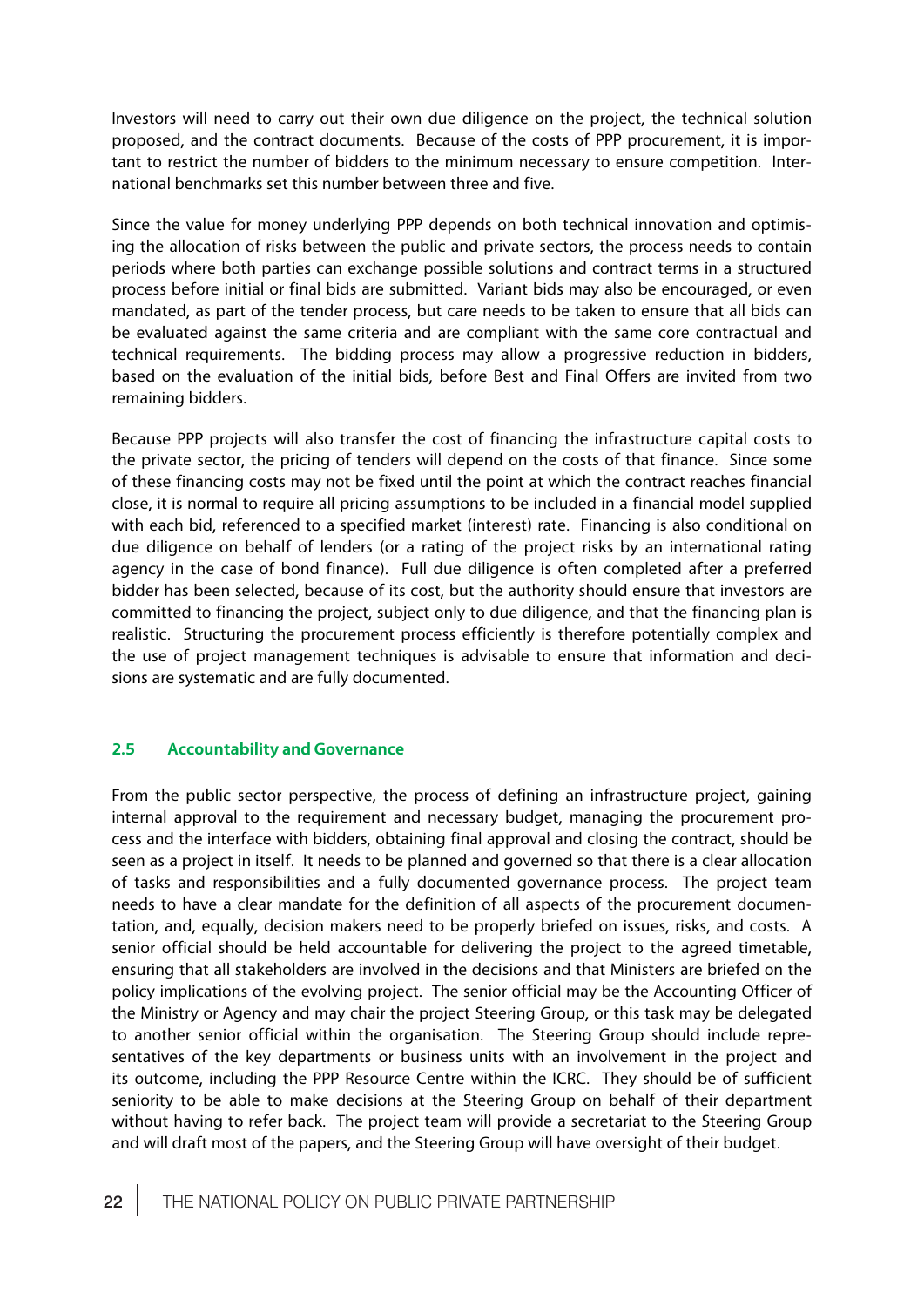The Steering Group will normally act as the Tender Board, the Procurement Planning Committee, and the Procurement Committee as defined under the Public Procurement Act and in the Procurement Procedures Manual for the various stages of the procurement.

If there are a number of external bodies which need to be consulted as the project requirements are defined, it may be appropriate to create a separate Stakeholder Group with which to consult outside the formal project management structure. This group may include representatives of local government, utilities and local communities affected by the project.

The project team will have day-to-day responsibility for delivering the project objectives within the allocated budget, and to the project timetable. They will often need to be supported by external advisers for PPP projects because of the more specialist financial and contractual issues involved. Apart from the Project team leader, specific tasks may need to be allocated within the team as appropriate, which should include management of each team of advisers. Membership of the project team should be seen as a fulltime appointment, and one which enhances the individual's experience and career opportunities. From the preparation of the Outline Business Case to financial close is likely to be a period of one to two years for a large project. Although financial close may mark the end of the procurement project, there needs to be continuity between the team involved at this phase and the team that will manage the construction and operational phases of the project.

# **3. PPP Project Procurement Process**

#### **3.1 Procurement Preparation Phase**

The culmination of the project preparation phase will be an Outline Business Case (OBC) which will be submitted to the Government's Economic Management Team or other relevant authority for approval. Although further guidance will be issued by the PPP Resource Centre on the contents of the OBC and the methodologies that should be used in the analysis, the short description of the typical contents of the OBC given below will provide an indication of the activities that need to be completed during the procurement preparation phase. The MDA will probably require external technical, legal and financial advice for this phase of the procurement, as well as for the procurement itself, and these advisers should be procured under competition. Sufficient time should be allocated for this and a decision made on whether the advisers should be appointed for the preparation phase only, or for the entire procurement.

It may be appropriate to consult with the private sector as part of project preparation. The purpose of this market consultation may be to ensure that the private sector has the capacity required to meet the range of services required (some of these may have been a public sector monopoly in the past) and, in the case of investors, the willingness to finance the investment. The consultation may be structured and formal or conducted through informal contact. One of the functions of the PPP Resource Centre is to communicate with the private sector and advertise PPP and concession bidding opportunities. It can therefore be the vehicle for some of this consultation. There may be a number of events at which the project could be presented (subject to final project approval) and it is beneficial to give the private sector as much preparation time as possible for the reasons given in the following Section.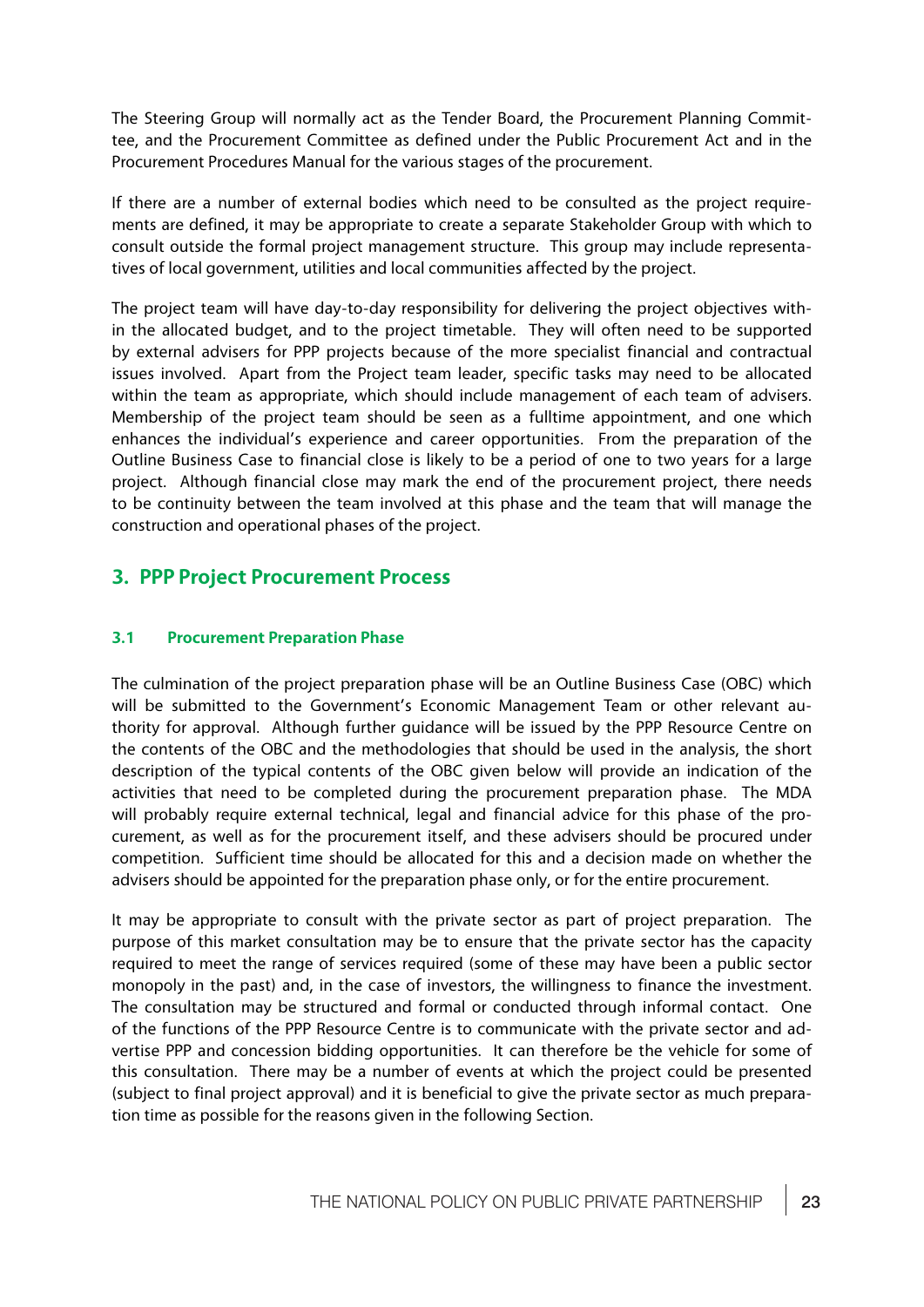The Outline Business Case should include as a minimum the following topics:

- a description of the policy context and business need;
- · cost benefit analysis including non-quantifiable costs and benefits;
- an evaluation of the options for meeting the project objectives;
- · identification of the preferred procurement route based on value for money and the feasibility or desirability of using PPP;
- analysis of the project risks and mitigation measures;
- description of the proposed risk allocation and contract terms;
- · affordability analysis, including a cash flow model of estimated costs and returns for a PPP contractor and consequent annual payments to or by the authority;
- sensitivity analysis to the key input variables.

The OBC preparation will involve the collation of project data and consideration of the basis of the risk allocation within the proposed PPP contract. It will assist the drafting of the key documentation that will be required for the first stage of the procurement phase of the project: a Project Information Memorandum, which provides bidders with the background and objectives of the project, and a Prequalification Document (see below).

The preparation phase will end with the approval of the Outline Business Case and the appropriate budgetary allocations. The approval will also confirm, with appropriate analysis, that PPP is the preferred procurement route.

#### **3.2 Prequalification**

The procurement process formally starts when the project is advertised in the press and through other media as specified in the relevant guidance. The notice will invite bidders to submit Expressions of Interest for inclusion on a short list of private parties invited to bid for the project. The notice should provide sufficient information to help firms decide whether to attempt to prequalify for the tender list, including a description of the scope of the project, its approximate value, contact details for further information (usually the Information Memorandum and Prequalification Document) and the deadline for application. The period for prequalification should allow sufficient time for firms to respond and, in most cases, form a bidding consortium. For a PPP project this should be a minimum of 30 working days.

It may be helpful to organise a bidders conference before this deadline to provide further background (including possibly a site visit) and to demonstrate the authority's commitment to the project. These conferences may provide an opportunity for firms to identify potential bidding partners or advisers.

The Prequalification Document will provide more information on the proposed risk allocation for the project and the criteria against which tenderers will be prequalified and, ultimately, the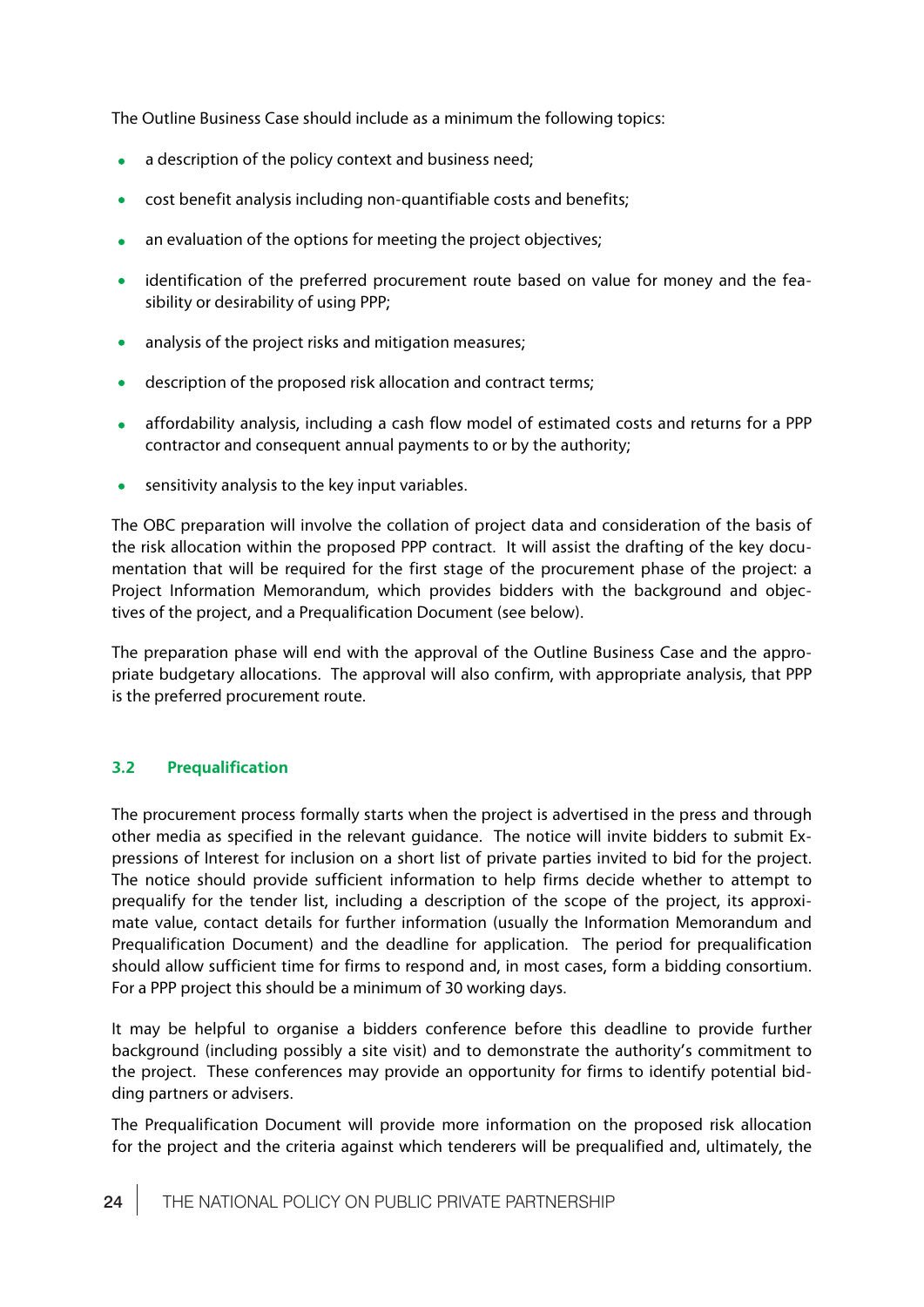contract awarded. The Procurement Procedures Manual provides further information on both the criteria for selection and the contents of the Prequalification Document.

The evaluation of Expressions of Interest needs to be rigorous and use only the published evaluation criteria. The evaluation committee should include suitably qualified individuals and at least one person experienced in public procurement. The project Steering Group will need to confirm the shortlist of tenderers. The prequalification stage ends with the issue of an Invitation to Bid (sometimes also called a Request for Proposals or an Invitation to Negotiate) to all of the shortlisted tenderers.

#### **3.3 Negotiation and Tendering**

PPP procurement differs from most other forms of procurement in that it requires some form of negotiation or dialogue in order to determine the most appropriate technical solution to the stated requirements, and the optimal risk allocation between the parties. The need for fairness and transparency mean that the negotiation process must be carefully planned and managed, and the requirement of commercial confidentiality means that these negotiations need to take place on a bilateral basis between each tenderer and the project team, in order that each bidder can optimise the value for money of their bid. This discussion and negotiation, and clarification of the procuring authority's requirements, will usually take place in the first stage of the negotiation phase. The authority will normally start this stage by issuing a full description of its technical requirements and proposed allocation of risks in the form of a full draft contract, risk matrix, and an output specification with required performance standards and proposed remedies against non-compliance. The PPP Resource Centre and the National Council on Public Procurement will issue further guidance on the procurement of PPP projects.

#### **3.4 Contract Close**

The tender process will end with the evaluation of either the initial tenders or Best and Final Offers from at least two of the bidders This will identify the "most technically and economically comprehensive bid"1 and the pricing and other technical information it contains will form part of the information included in the Full Business Case submitted to the Federal Executive Council for approval. This approval will be required before the contract can be closed and will define the affordability and value for money envelope for the project, as well as the limits of any Federal Government support. Provided that the final detailed negotiations remain within this envelope, the Accounting Officer of the MDA will have authority to sign the PPP contract or concession.

The process of completing the contract will involve incorporating the bidder's technical and financial proposals into the contract, and finalising the drafting of minor contractual terms. At the same time investors will be carrying out their own technical, financial, and commercial due diligence on the project in order to satisfy themselves regarding the risks that they will be accepting in financing the project. Any subcontracts between the consortium and separate joint venture companies providing design, construction, or maintenance services will also need to be finalised (see Section 4).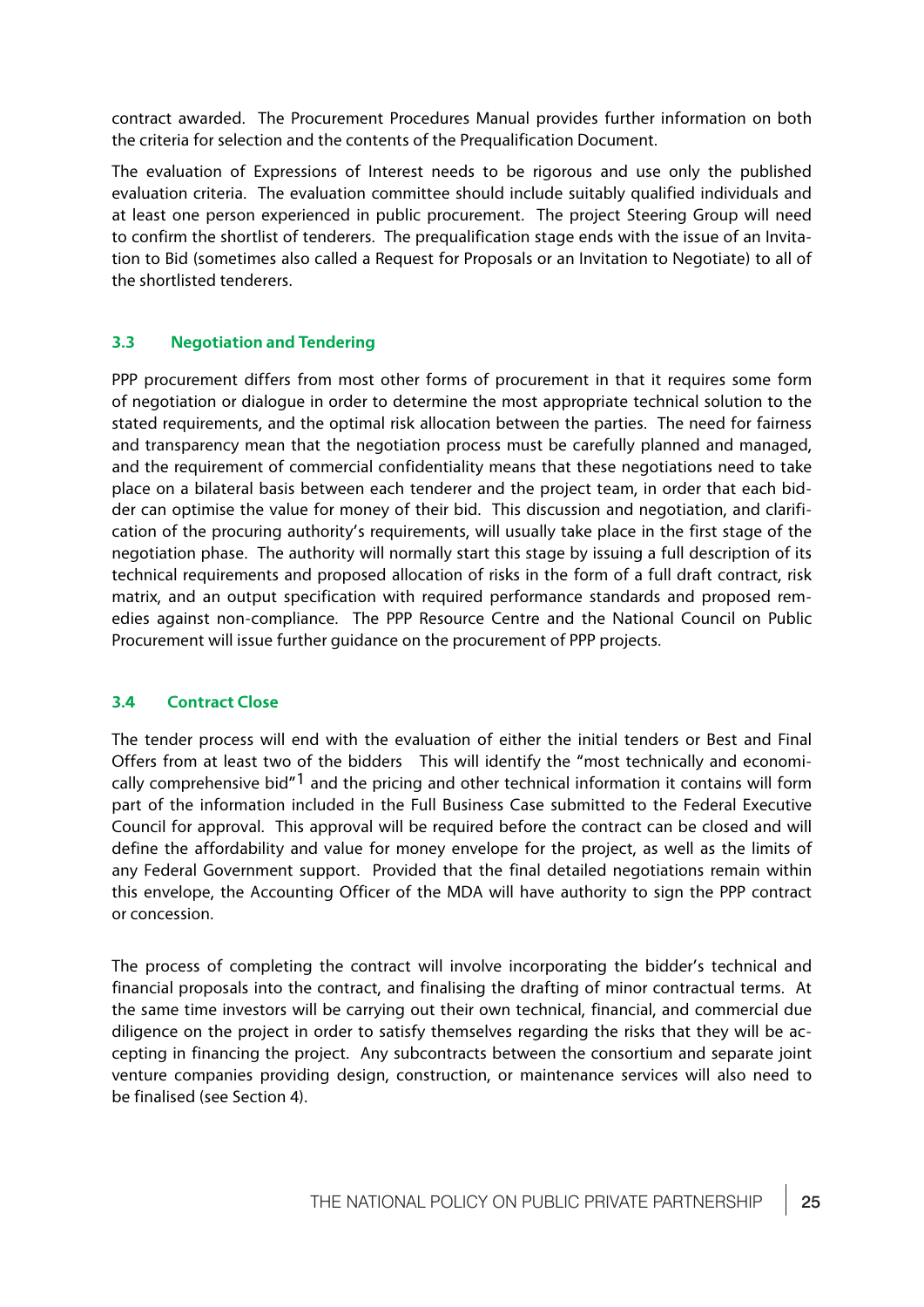Much of this activity can proceed in parallel, and sometimes the Preferred Bidder may commission some advance design or mobilisation work at risk, or the authority complete the process of gaining legal access to the site or carrying out advance works. Nevertheless the period between appointing a Preferred Bidder and reaching financial close may take several months. During this time the Authority will usually retain the option of reverting to the second placed bidder should agreement not be reached with the Preferred Bidder.

#### **3.5 Financial Close**

The Authority will normally retain some risks between the submission of Best and Final Offers and financial close. These risks are usually limited to changes in the cost of finance (particularly interest rates) within the markets generally. In the case of projects financed in whole or in part by the bond market<sup>2</sup> the Authority will take some risk in the final pricing of the bond. Inflation risk during the term of the contract is normally shared between the authority and the contractor through an indexation formula. For projects financed through bank lending, contract and financial close may occur at the same time.

#### **3.6 Project Implementation**

Reaching financial close marks the end of the procurement phase of the project (subject only to recording lessons learned from the procurement and possibly periodic reviews of the project to assess whether the project objectives and assumptions were met). There may be some Conditions Precedent that have to be met (such as draw down of the financing by the contractor or granting access to the site and other licences, permits and consents by the authority) before the implementation phase commences. But the relationship between the parties then changes and the Authority's role becomes one of monitoring and enforcing the contract, and authorising payment when due. This will usually involve a different team from the procurement phase, but there needs to be an effective handover between the two teams. The Project Steering Committee, having considered the lessons learned and project review may then stand down and the project governance structure described in the contract will replace it. This may take the form of a Project Board comprising the Accounting Officer and a senior representative of the contractor providing strategic oversight, and a joint Management Board providing day to day management. The contractor, as a Special Purpose Company, will have its own internal governance structure as described in Section 4.

The ICRC Act requires that the ICRC takes custody of PPP agreements and monitors compliance with the terms and conditions by both parties. The way in which the ICRC carries out this function will be set out in further guidance from the ICRC, but as a centre of expertise on these contracts, the ICRC will be able to provide advice to either party to the contract on its interpretation or any subsequent requirement changes. PPP contracts will include clauses dealing with the resolution of disputes, and the ICRC may in some circumstances be used to arbitrate or provide advice within its wider public sector mission.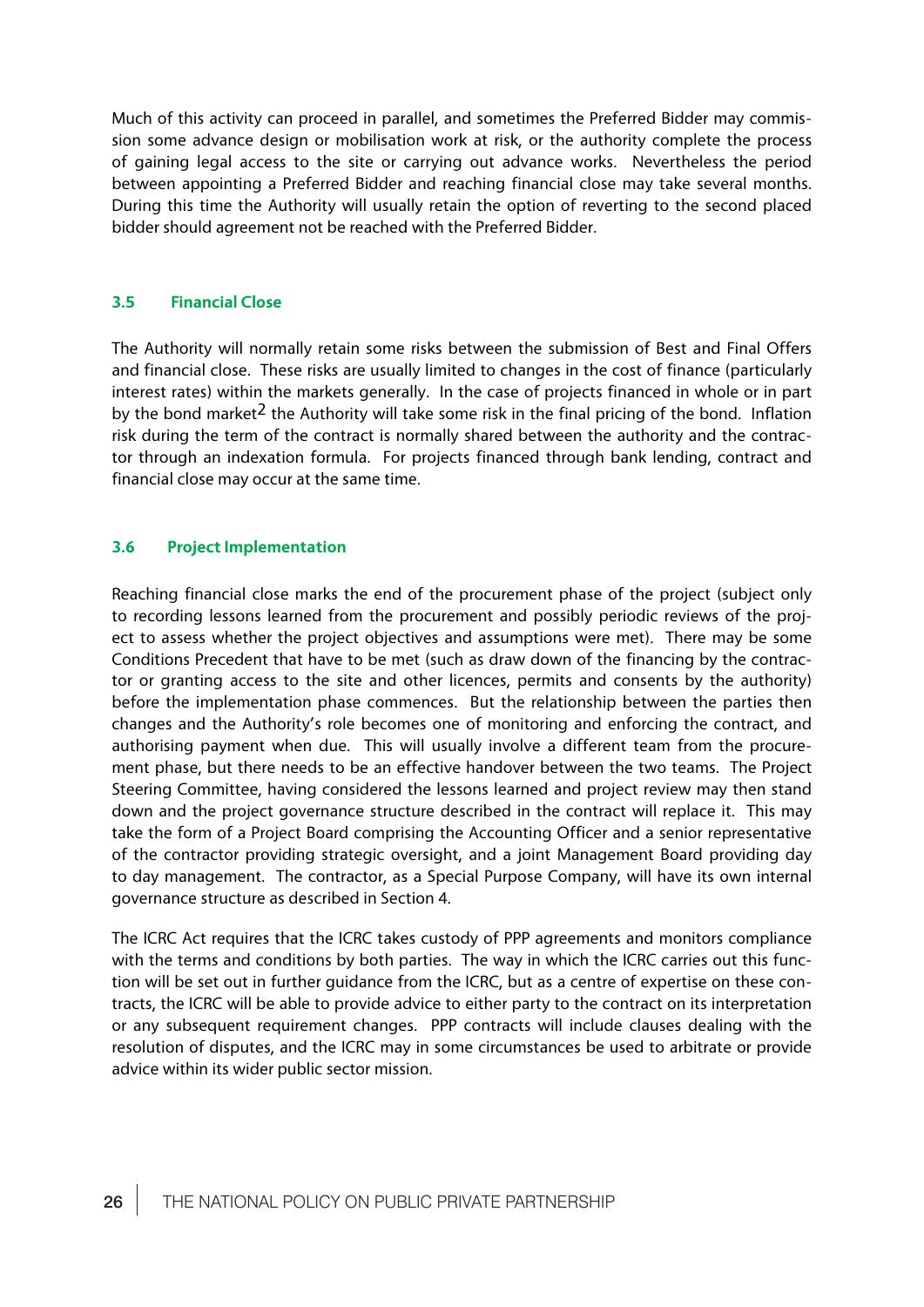# **4. The Private Sector Role in PPP Procurement**

If defining and procuring a Public Private Partnership (PPP) project is complex and potentially expensive for the public sector, it is equally true for the private sector, with the additional factor that the chances of success may only be 25% at the start of a procurement process. The rewards of success, however, are a long-term contract and revenue stream and an opportunity to develop a new market that may have previously been a public sector monopoly. But it is incumbent on the procuring authority to ensure that it manages the procurement process efficiently and allows the private sector the opportunity to maximise the chances of success by submitting bids that optimise value for money. This requires effective communication, as well as efficient procurement that takes account of the private sector bidder's needs for information and that allows sufficient time for identifying potential partners and advisors, preparing bids, and obtaining the necessary internal approvals. This section describes the process typically followed by private sector bidders during each phase of the procurement so that project teams understand the consequences of requests for particular information during the procurement, and the time that bidders will need to respond.

#### **4.1 Private Sector Participants in PPP**

Most PPP projects require a range of skills, expertise, or resources not normally found in a single company. A number of different specialist firms will therefore collaborate to bid for the projects (without necessarily forming a formal joint venture at this stage). They will often include contractors and other construction specialists, but may include designers, or firms specialised in providing operations or services in the sector. If they are successful in winning the bid they may form a joint venture company if the project is to be contractor financed, or a Special Purpose Vehicle (SPV) if project finance is to be used. The SPV is created solely for the purposes of the project, with the members of the consortium providing equity finance and holding shares in the company. The major part of the finance will be provided by third party investors such as banks, and the financing agreements will allow these investors first call over the project revenues for the repayment of the financing, including interest charges. Although these third party investors are not shareholders, they have a strong interest in the success of the project, because if it were to fail they could lose a substantial part of their investment.

Another participant in the process of bidding for PPP projects may be equity funds. These are groups of investors who have pooled their capital under a fund manager and who specialise in providing additional equity to these types of projects and assisting in the preparation of bids and managing the SPV and its contractual relationships. They have a high appetite for risk and will normally look to sell off their interest in the project once the facilities created under the contract are operational. They can provide a useful role in providing risk capital, since senior lenders will only provide typically  $80\%$ <sup>3</sup> of the capital requirement. Even large construction companies will have limited amounts of equity to invest in any one project vehicle. Equity funds may also bring expertise from other projects or countries. A number of funds have already been established with an interest in the Nigerian infrastructure market.

Multilateral agencies, such as the World Bank, can have an important role to play in these types of projects because they provide access to relatively low cost finance and possibly other financial instruments such as partial risk guarantees.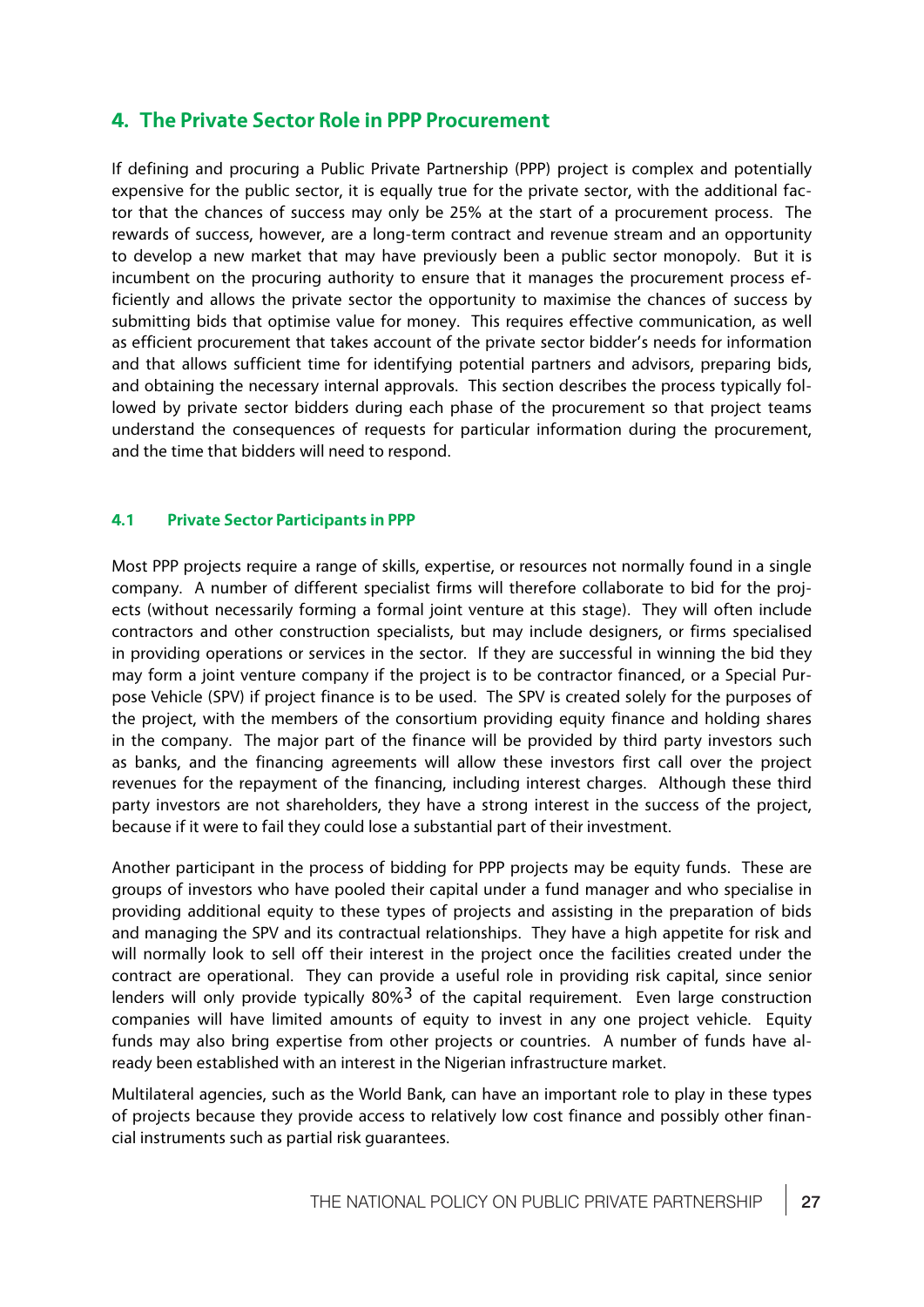These provide insurance against default by the government, thus reducing the cost of third party finance. The involvement of multilateral agencies in the project financing can also provide reassurance to other investors that the project will not be subject to arbitrary political interference.

Projects may be partially financed by donor grants or other aid. However such aid should be channeled directly to the procuring authority to offset some of the costs of the contract, including any user subsidies, and not used to finance the contractor. Aid to government that is tied to a particular national supplier providing some or all of the services under the contract, or offset against other agreements in favour of the donor, cannot be part of this procurement since it would not create a level playing field for other bidders<sup>4</sup>. Participants in the bidding process must be commercial companies or partnerships operating under the relevant laws of their country of registration and with a good technical and financial track record.

A bidding consortium may appoint independent legal and financial advisers who will prepare the necessary bid documentation, such as a financial model, and advise on contractual negotiations with the Authority as well as drafting of agreements between the consortium members, sub contractors, and lenders. The financial advisers will also advise on the lowest cost financing structure and the likely terms of that financing. During the later stages of the procurement, the consortium may appoint an insurance adviser and an arranger for the finance. The lenders will arrange independent technical and legal advisers to carry out due diligence on the Preferred Bidder's financial and technical proposal<sup>5</sup> and the agreed risk allocation between the contractor and the Authority, and between the SPV, its subcontractors, and insurers.

#### **4.2 Prequalification**

Once a company has identified the Nigerian infrastructure market as one in which it wishes to participate, it will need to develop a relationship with other firms to form a bidding consortium. This may take time because it is to be expected that the most experienced firms may be approached by more than one potential partner, and some of preferred partners may have already committed themselves to another consortium. That is why government should signal its intentions with regard to PPP projects well in advance, so that when the procurement process starts some of the bidding consortia are already in course of being formed. It is also why there is a need for an extended prequalification period.

The firms in a consortium will need to be of sufficient size and track record to be able to raise finance, not on their own balance sheets but through an SPV. The interests of investors and government coincide, however, in that investors will only wish to contract with reputable companies. If the demand for infrastructure services is to grow significantly, government will need to ensure that the capacity of its supplier base grows at the same rate to avoid price inflation. The Government will therefore encourage new foreign contractors to participate in the market and the Nigerian Investment Promotion Commission will work with interested firms to ensure that the necessary permits are forthcoming.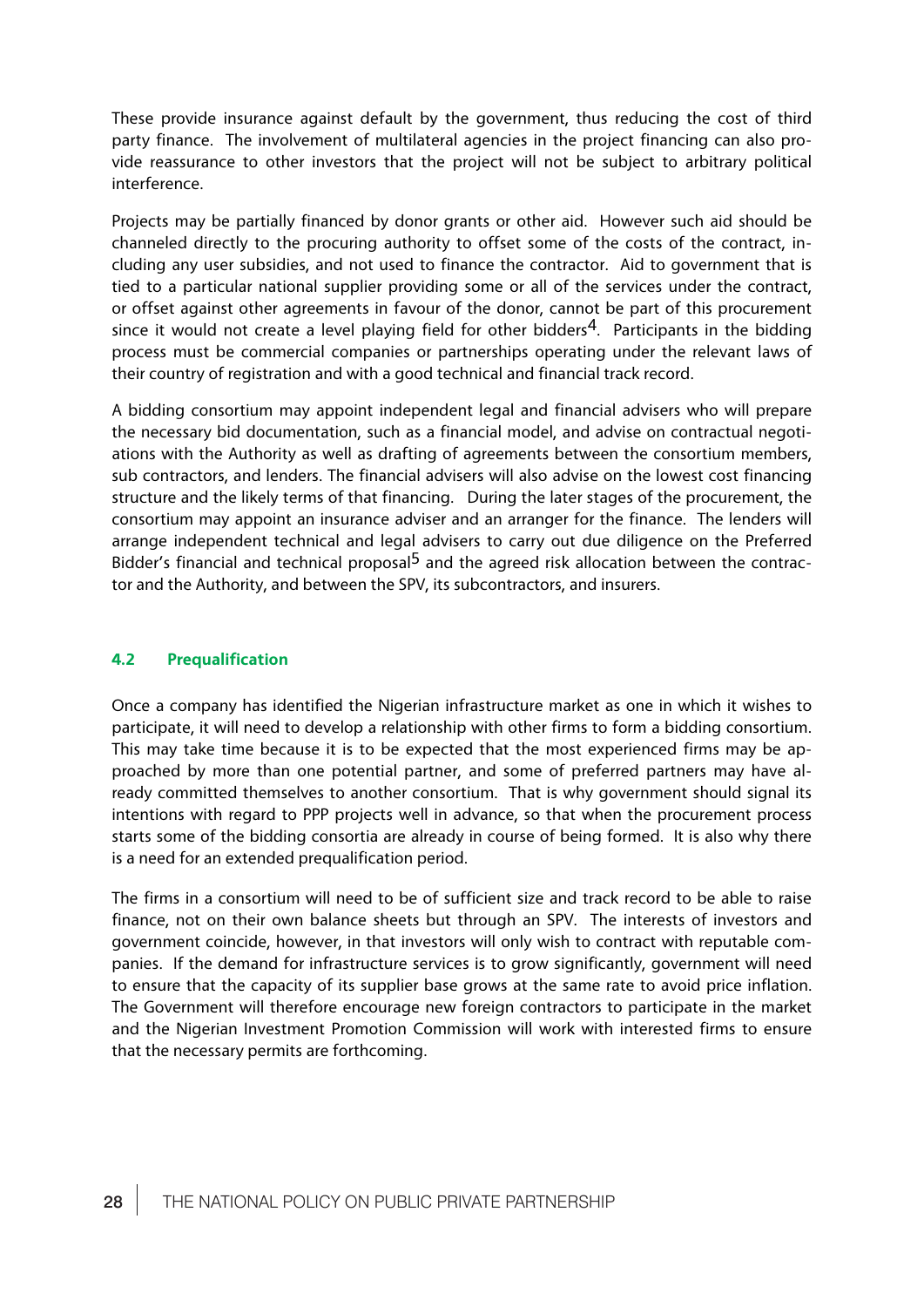Members of the consortium may provide a proportion of the equity to the SPV, or others may act as subcontractors. These subcontracts will be of significant size and the subcontractor may itself be a joint venture (JV) between some of the equity participants in the JV and others. So, for example, a major contractor may both be a shareholder in the SPV and also form a joint venture for the construction subcontract, whereas a consulting engineering partnership may be a subcontractor to the SPV (or to the JV which will then have a fixed price design and build subcontract). The Prequalification Document may require not only that the shareholders in the consortium are identified, but also some of the key subcontractors such as an independent checker of the design (for major civil engineering projects). The operation and maintenance phase will be structured in the same way as the design and construction phase, with appropriate specialist firms.

The prequalification phase will require candidates for the bidding stage to provide information on their identity and approach to delivering the project requirements. They will also need to provide some historical information such as published accounts and project references. The responses to the prequalification invitation (also known as an Expression of Interest) must be received by the Authority in a sealed envelope by the specified deadline.

#### **4.3 Negotiation and Tendering**

Having been shortlisted as a tenderer, a bidding consortium will need to establish a team to manage the bidding process and a governance structure that ensures that the management boards of the consortium members can approve the bidding strategy and the bid itself. There will be a team leader and the bid team will probably be supported by external advisers. The team may need to seek clarification of the Authority's requirements and discuss its outline proposals, and the terms in the draft contract issued by the Authority, prior to finalising its bid. Since the Authority's requirements are based on outputs and deliverables, rather than inputs, the tenderer will need to prepare an outline design as part its bid submission. It will also need to have discussed with investors the terms of any financing and the risks inherent in the project, although the financing will not be committed at this stage. All of the pricing information, including financing costs, will be included in a financial model which will be submitted as part of the bid. This will be used to calculate the annual payment that the Authority will make (or, in the case of a concession, the tariffs to be paid by the user and/or the payments to be made to the Authority from the net project revenues) for the services provided. This annual payment will cover all of the elements of the service, from design, construction, operation, maintenance, and decommissioning, and will be fixed for the duration of the contract, subject only to indexation against the general movement in prices across the economy. There may be a variable element to either costs or revenues, such as energy costs or passenger numbers, and the input assumptions for these costs or revenues will also be provided with the bid. In some cases, payments to or from the authority may vary because of changes in demand, and these circumstances will be specified by the Authority in the tender documents. In essence, however, these contracts are fixed price for the duration of the contract, with the input costs amortised to produce a unitary payment or tariff. The input costs have therefore to be estimated with some accuracy.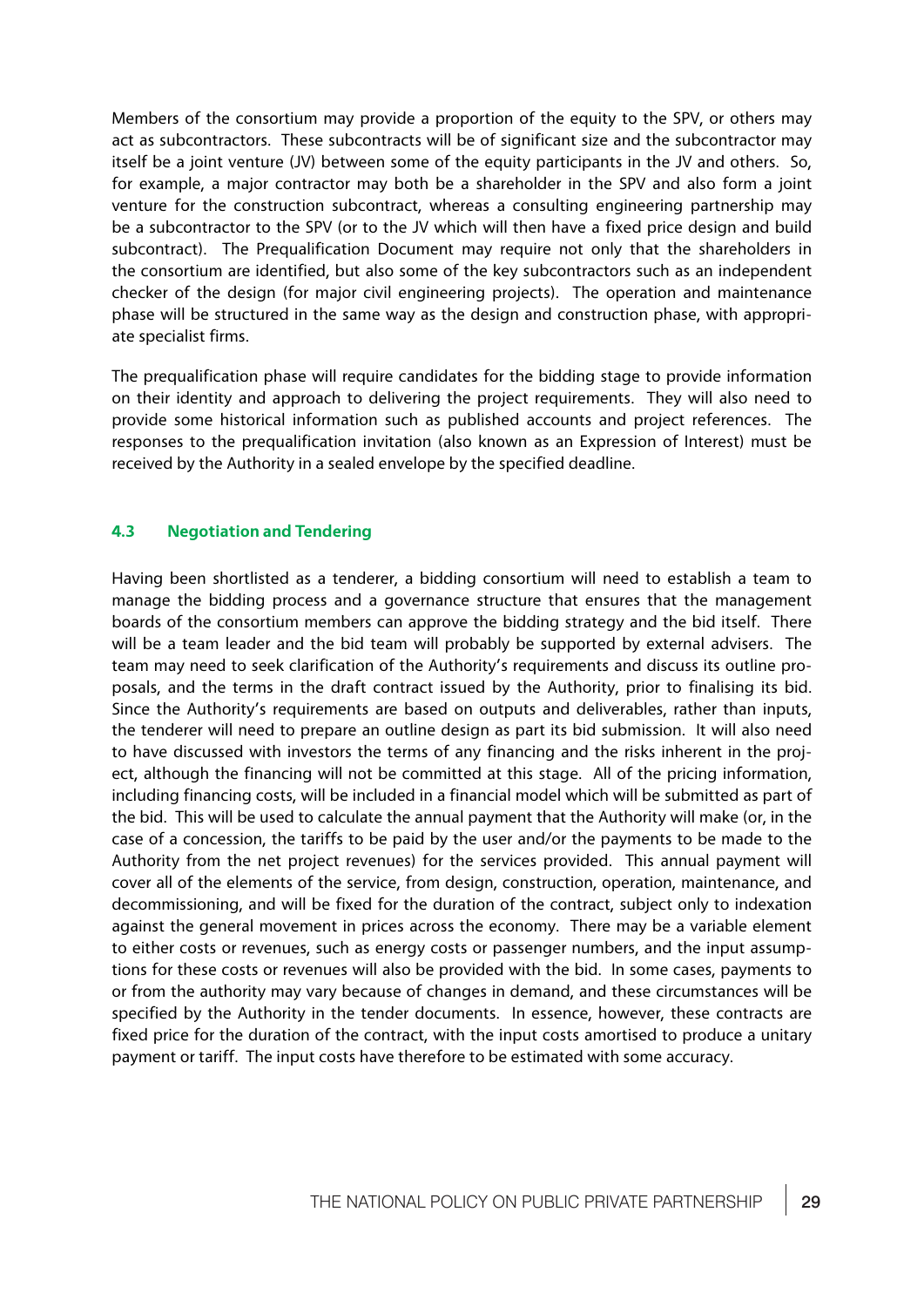The financial model is important in the bidding process because it identifies all the project cash flows, including the repayment profile of the debt and the return that the equity providers expect to achieve over the duration of the contract. It is therefore used to calculate some key variables, particularly for providers of debt, who will want to ensure that the free cash flows at any point are sufficient to cover the scheduled debt and interest payments and to test the robustness of the model through sensitivity analysis against the key variables.

It is the cash payments that the Authority makes or receives each year that is the key determinant both of value for money as well as the ranking of bids, as explained in the accompanying Supplementary Note on value for money.

Given the complexity of developing outline designs, operational methodologies, financial models, and construction and maintenance schedules, the bid preparation period will be at least three months. Bid documentation, which may be substantial, needs to be delivered by the specified deadline, and, subject to clarification, will normally take at least six weeks to evaluate. If there is to be further short listing and negotiation prior to inviting Best and Final Offers, then this period may take several months. The end of the tendering phase is the appointment of a Preferred Bidder.

#### **4.4 Contract and Financial Close**

The Preferred Bidder will need to finalise all of the subcontracts and financing agreements for review by the Authority as well as the PPP contract with the Authority. There will normally be a Direct Agreement between the lenders and the Authority giving them the option to step in and replace the contractor prior to any termination for contractor default. Although the Preferred Bidder is incurring significant bid costs at this stage, it can be difficult for the Authority to maintain the project timetable during this phase because much of the drafting of the necessary documentation is for the bidder and its advisers.

Once investors have completed their due diligence on the project, then finance will be committed by the lenders' Credit Committees. This will include the multilateral agencies (where applicable) and some of this commitment for projects at the State or parastatal level may be dependent on obtaining Federal guarantees or other forms of support. There will therefore need to be good coordination between all of the parties leading up to financial close. Normally all of the contract documents between the Authority and the contracting SPV, and within the SPV, are signed simultaneously at contract close. The financing agreements, including any hedging instruments such as interest rate swaps are completed at financial close.

#### **4.5 Project Governance**

The SPV will be constituted as a private company under Nigerian law and will be subject to companies and tax legislation. Its governance will also comply with relevant legislation and include executive and non-executive directors, and it will produce an annual report and accounts. The senior lenders will require to be notified if there are any breaches of the PPP contract or the performance requirements, including the award of any financial penalties or penalty points<sup>5</sup>.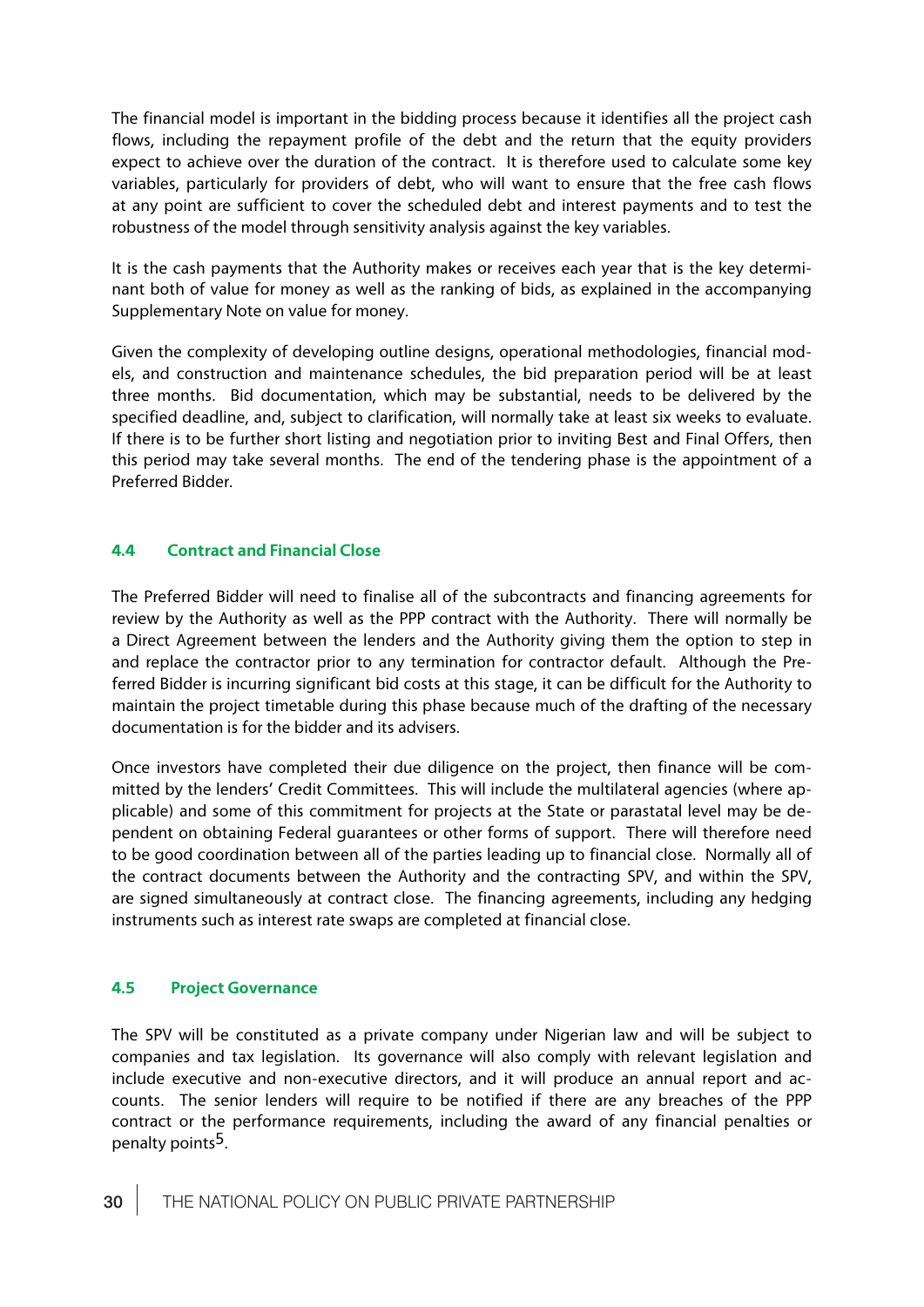The contract may specify joint management arrangements between the authority and the contractor if this is appropriate (see Section 2.3).

Although the contract is an important document in defining the responsibilities of both parties, it is equally important that the representatives of the parties develop a good working relationship, and avoid an adversarial approach if possible. There needs to be transparency in the relationship and a recognition of the wider public interest. Both parties will continue to be accountable for their performance, and ICRC has a statutory role in monitoring the overall effectiveness of the Government's PPP policy.

It will also provide the first point of contact in the event of disputes between the parties. It should be consulted on any aspect of the Policy or these Supplementary Notes that requires clarification or that is difficult to apply in practice.

#### **(Footnotes)**

- $<sup>1</sup>$  This is the terminology used in the ICRC Act, which in the context of the procurement process described here can</sup> be taken to mean the bid that offers the best value for money against the criteria set out in advance by the procuring authority.
- <sup>2</sup> This market is undeveloped in Nigeria at present but can be expected to develop rapidly as the government bond market also develops in liquidity and term, encouraged by both the demand for this type of finance from PPP projects, and an appetite for this type of investment from long term institutional investors such as pension funds and insurance companies.
- $3$  This is an indicative figure. In mature markets the "gearing" of projects may be as high as 90%, and the actual proportion of equity capital required by lenders will depend on the perceived risk of the project.
- $<sup>4</sup>$  This statement does not preclude bidders including export credits within their financing plan, provided that this</sup> does not distort the fairness and transparency of the competition.
- 5 The contract may specify a penalty points regime to deal with persistent minor breaches of the performance requirement. These points may accumulate and when they exceed a defined threshold result in financial deductions or penalties.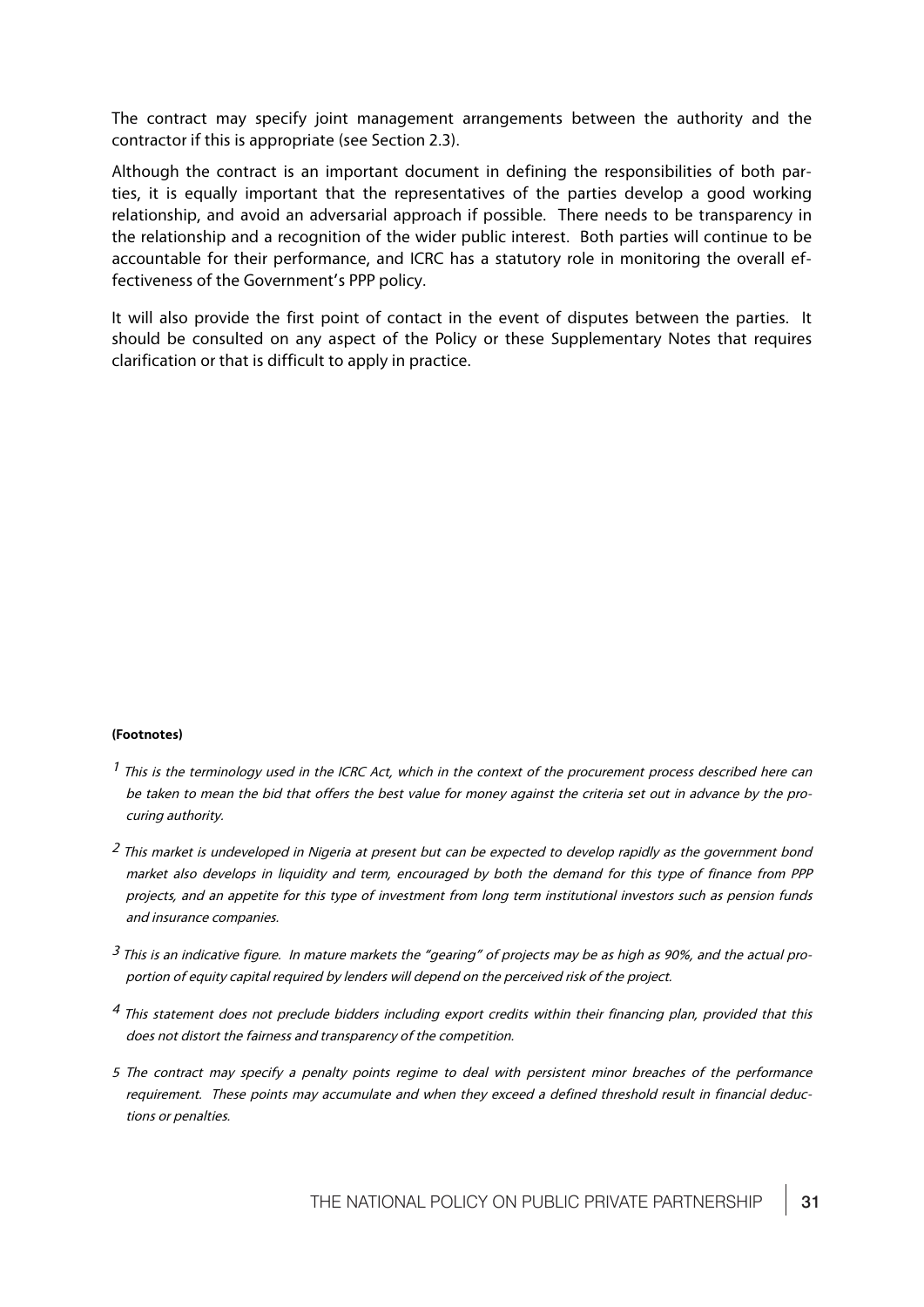# **PART 2:**

# VALUE FOR MONEY IN PUBLIC PROCUREMENT BY THE FEDERAL GOVERNMENT.

| <b>CONTENTS</b>                           | <b>PAGE</b> |
|-------------------------------------------|-------------|
|                                           |             |
| 1. Introduction                           | 40          |
| 1.1. Structure of this Supplementary Note | 40          |
|                                           |             |
| 2. General Principles                     | 41          |
| 2.1. Value for Money                      | 41          |
| 2.2. Affordability                        | 42          |
| 2.3. Risk                                 | 43          |
| 2.4. Project Appraisal                    | 43          |
| 2.5. Procurement Options                  | 44          |
| 2.6. Discount Rates                       | 45          |
| 2.7. Financial Models                     | 46          |
| 2.8. Procurement                          | 46          |
|                                           |             |
| 3. Unsolicited Offers                     | 47          |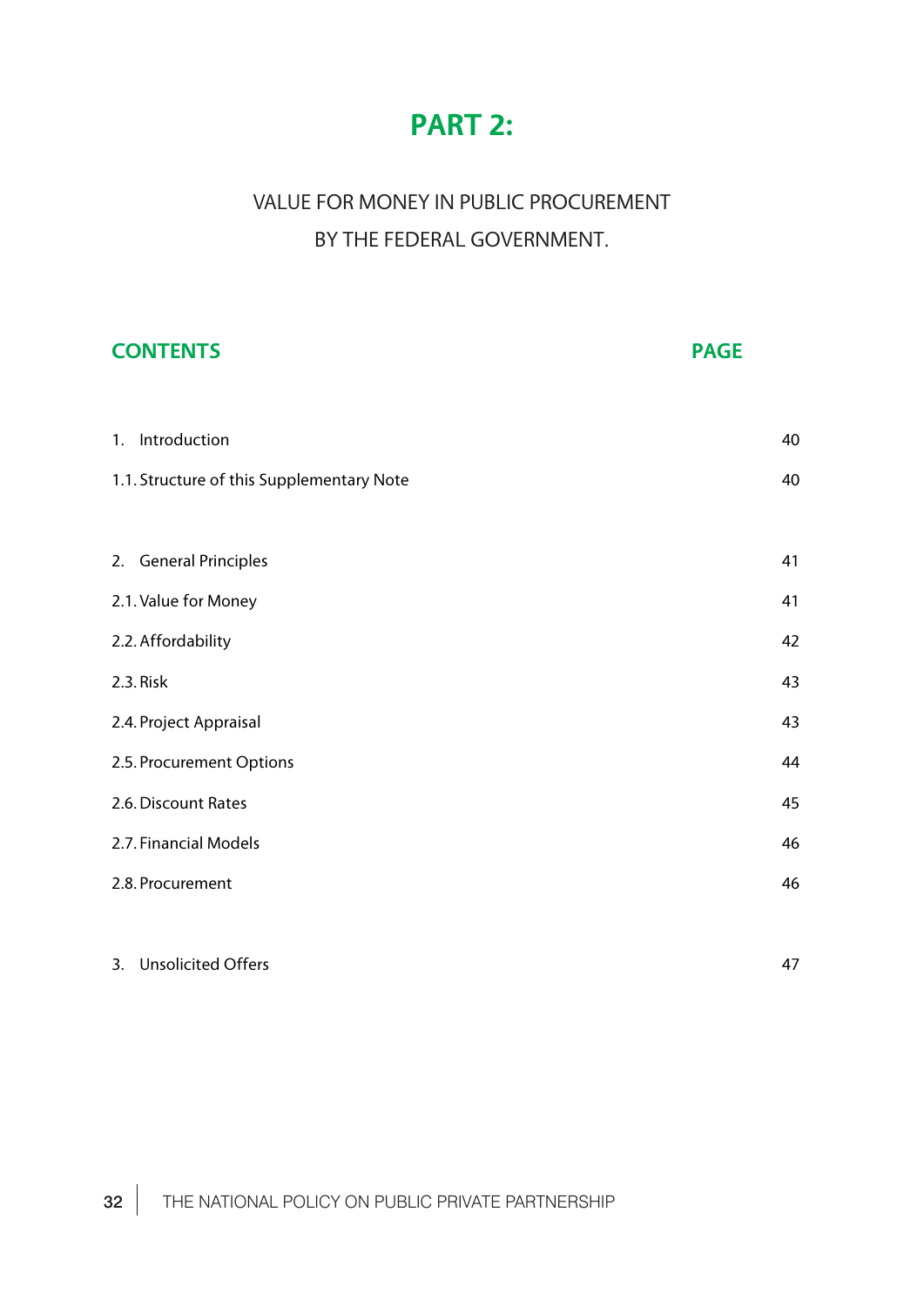# **1. Introduction**

This Supplementary Note supports the Federal Government's National Policy Statement for Public Private Partnerships. It discusses value for money and how it will be used in defining infrastructure projects and to assess whether public or private financing should be used for the investment. The Note is intended as a general explanation of the concepts set out in the Policy Statement. Further guidance on the techniques to be used in assessing value for money in PPP projects will be provided by the PPP Resource Centre in due course.

Achieving value for money requires that quality as well as cost must be an important component of the investment decision, and also requires that project risks and uncertainty must be taken into account within an overall assessment of the long-term affordability of public services. The Note also explains the need to quantify the wider economic, social or environmental benefits that will be realised from a project and the need in assessing value for money to consider the whole life costs of, and future demand for, the services, and not just the initial capital investment required.

Value for money should also be a factor in the evaluation of bids and in decisions on the procurement strategy of the public authority. It is therefore given considerable emphasis in the Policy Statement on PPP. Although the principle of value for money can and, arguably, should be applied in any form of public procurement, it is intrinsic to all PPP projects, whether the service is provided free to the public or financed through user charges. These projects are usually complex and can have a high cost and social impact, so it is important that the means for achieving value for money is understood by all parties to the procurement.

Although the Policy Statement describes the Federal Government's new approach to the longterm planning of infrastructure, from which the majority of PPP projects will emerge, there may be occasions when the Government receives unsolicited offers for concession projects from the private sector. This Note discusses how these offers should be assessed and the basis for further discussions with a project proponent. The ICRC has also issued a Guidance Note on Transitional Arrangements for Implementing PPP which provides further details on the treatment of unsolicited offers.

This Note is one of a series issued with the Policy Statement. Other Notes describe:

- · Roles and responsibilities within the Federal Government for the implementation of its PPP Policy Statement;
- the procurement process for PPP projects;
- an explanation of the risks in PPP projects and how they may be allocated between the parties.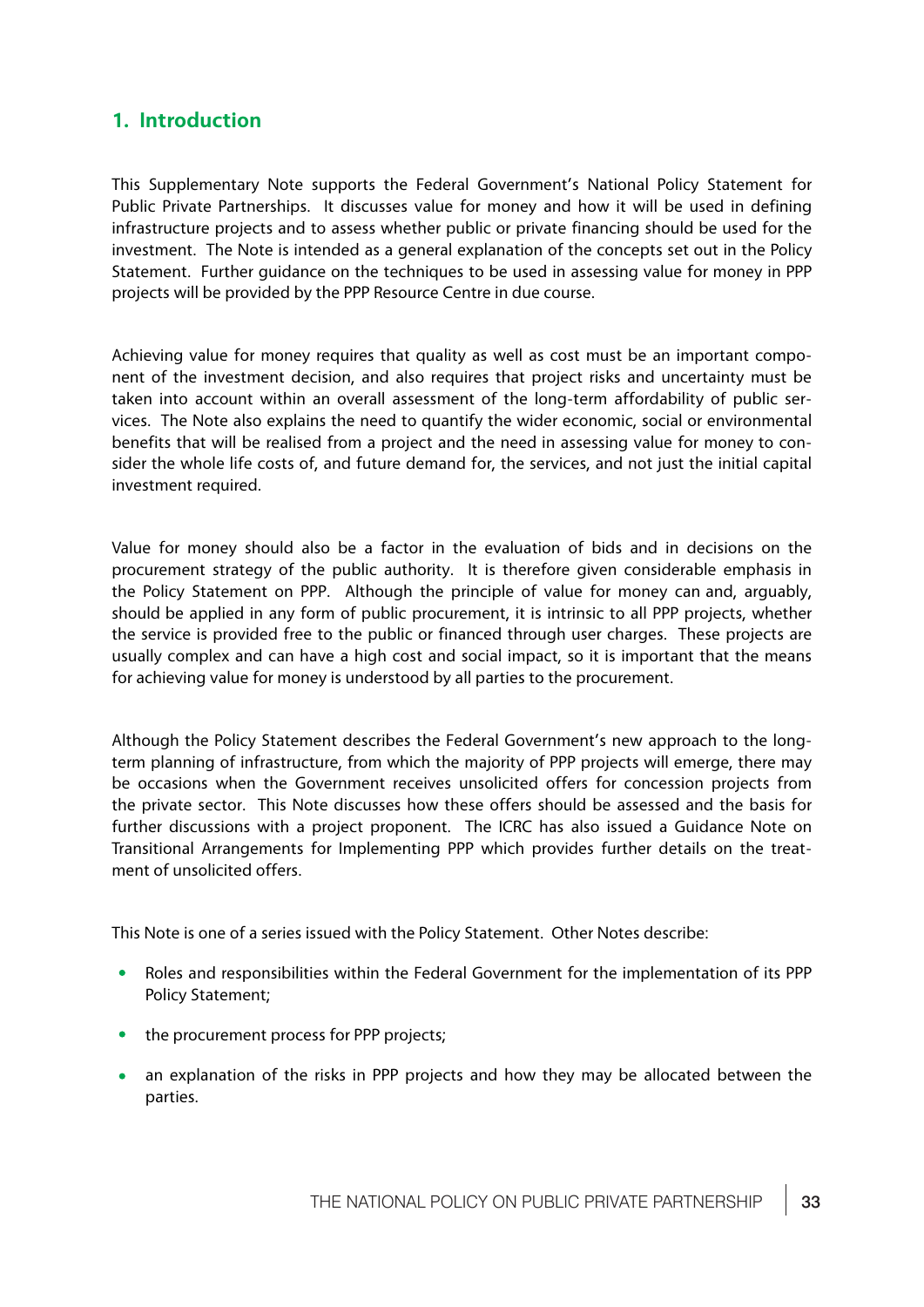# **1.1 Structure of this Supplementary Note**

The remainder of this Note covers the following topics:

- · Section 2 discusses value for money and describes various ways of measuring it;
- Section 3 sets out procedures for handling unsolicited bids and how value for money may be assessed in the absence of competition.

# **2. General Principles**

# **2.1 Value for Money**

All purchases by individuals, corporations, or public bodies require judgments about value for money and affordability. Value for money may be an absolute term, and can be taken to mean that the benefits of the purchase to the purchaser exceed the costs, or it can be a relative term meaning that one of the options for meeting the purchaser's needs provides greater benefits relative to cost than another. There is an onus on those responsible for spending decisions within government that they spend national revenues wisely and obtain value for money in both absolute and relative terms.

Each public authority is required to appoint an Accounting Officer who is held personally responsible for all public spending within the Ministry, Department, or Agency and achieving value for money from that spending. Parastatals and utility companies are also required to demonstrate that investment decisions represent value for money for their customers under the supervision of the sector regulator. However, there is no simple rule that can be used to satisfy a value for money test because both level of service to be provided and the cost of service provision are factors in determining value for money.

Demonstrating value for money is often made more difficult by a lack of relevant data on costs and outcomes with which to compare different options, and by the uncertainty around estimating future costs and risks. Even deciding what is affordable is not always obvious, particularly for PPP projects where many of the costs occur many years into the future. Many of these projects will be unique so direct comparisons with recent project outcomes can also be difficult. Often public authorities will have to rely on the advice and opinions of technical experts with regard to costs and risks in appraising project options and evaluating priced bids.

Public infrastructure usually has a long economic life. PPP contracts are also typically long, in order to transfer more of the whole life cost risk to the private sector contractor and to amortise the initial construction costs over as many years as possible. Value for money needs to be considered in the allocation of other project risks such as demand for the service over time and the residual value of the underlying asset (see the Supplementary Note on Risks in PPP) which may have a continuing public use, an alternative use, or may be a liability with disposal or clean up costs. The assessment of value for money should therefore consider the whole life costs of the service requirement not just the initial costs, and the associated risks which may have a financial impact.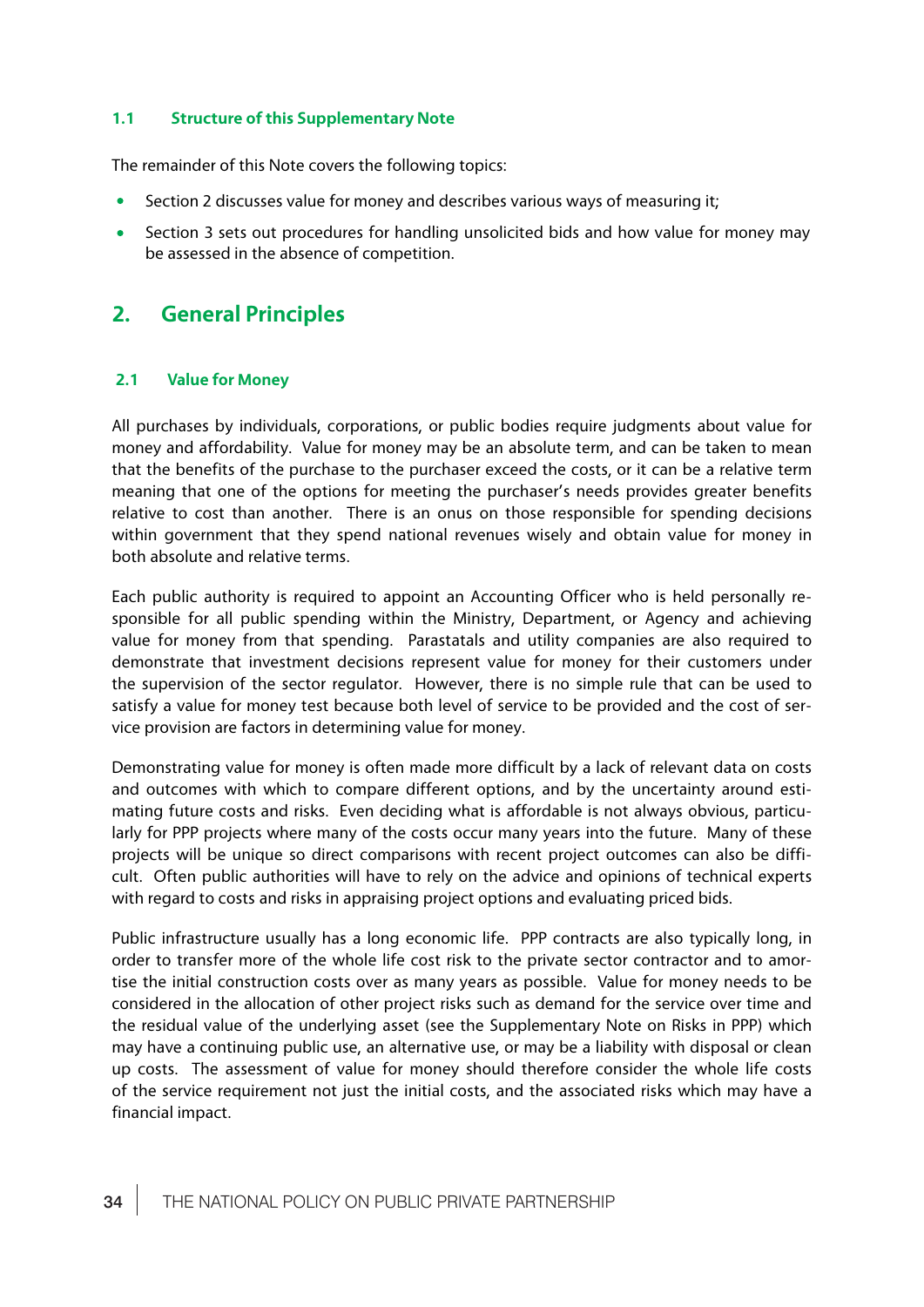The comparison of options with different future profiles of costs and benefits requires the use of discounting to reflect time preference: that it needs to take into account the general desire to receive benefits sooner rather than later and, conversely, to incur costs later rather than sooner. This is explained further below. In the public sector, the discount rate will also include the cost of financing investment through government borrowing (the so called risk-free rate), risk and uncertainty in project outcomes, and sometimes the effects of taxation. The value for money analysis should take into account price inflationoboth the general movement of prices in the economy and also inflation that is specific to different sectors (for example, construction) or types of cost (for example, wages). Sometimes inflation assumptions are already factored into market prices (as in the case of interest rates) and in others it will need to be added. The analysis of value for money may be done in either real or nominal terms and should include the range of possible value for money outcomes that may result from varying the key input assumptions such as inflation or demand. A key point here is that it is important to maintain consistency: either all values including the discount rate should be in real terms (i.e. net of general inflation) or all values should be in nominal terms (i.e. including an allowance for general inflation).

# **2.2 Affordability**

There are many public investment projects where the social and economic benefits exceed their cost, but there needs to be some rationing and prioritisation of these projects in order to achieve a balance between competing calls on public resources. The public sector provides a wide range of services, including transport, defence, health, education. A mixed economy also needs to balance public and private investment in order to grow. Budget allocations within the public sector are a way of rationing funds and achieving an overall balance across the government's spending priorities. Budgets are usually divided between capital, which is used for investment, and running costs such as maintenance and administration costs. These define what is affordable for each type of expenditure. Spending commitments should only be made by Ministries Departments and Agencies (MDAs) after they have received a relevant budget appropriation, which effectively confirms their affordability.

The Government recognises that insufficient funding has historically been allocated to the maintenance of public infrastructure, and PPP will help to address this by factoring the whole life costs of the asset into the payments to the private contractor. But payments to the contractor will also include the financing costs of the capital investment, which to the extent that capital investment has been financed by government borrowing in the past, has not previously been funded through the MDA's budget. Using historical budget allocations as the test of affordability will therefore result in very few PPP projects passing the affordability test without appropriate recognition of maintenance and financing costs.

At the margins, budget appropriations are a crude but effective way of rationing the amount of investment and encouraging MDAs to prioritise their investment projects. Because PPP defers most of the costs of new investment to beyond the three year Medium Term Expenditure Framework, there needs to be a different mechanism for ensuring that these projects are affordable in the long term, which is why the Government is developing a 15-year national plan for infrastructure and a formal review process for PPP projects before they commence procurement and before contract award.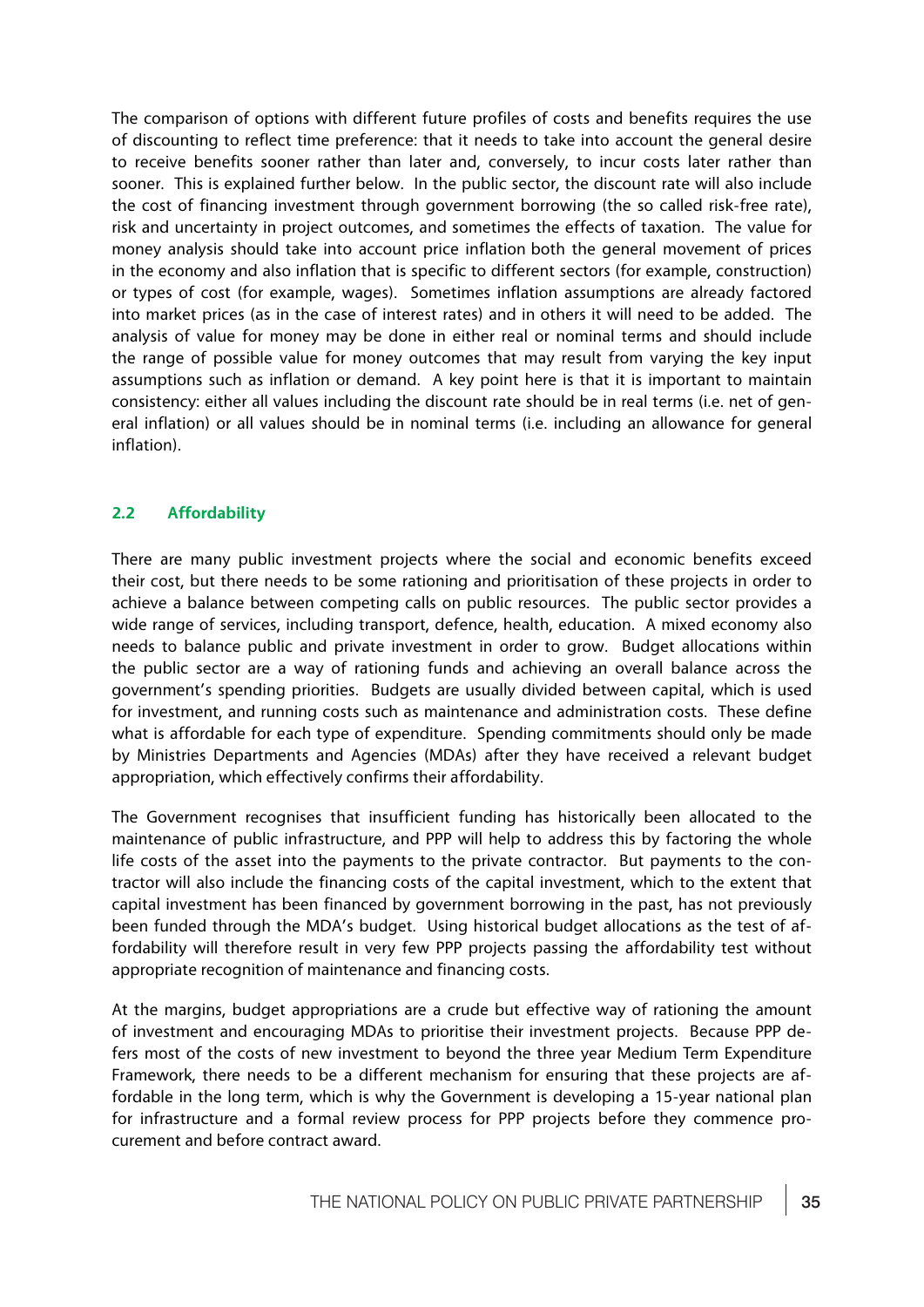Once projects have been approved, budgets should be safeguarded for prompt payment and therefore affordability will be assured. The planning process should identify only those projects in each sector which are likely to be affordable in the long term Alternative sources of revenue, including user charges should be considered within this process and where these may need to be supported through direct or indirect subsidies. For example, many transport concessions will not be financeable from user charges alone and there will need to be a public contribution to reflect wider social benefits. The approvals process set out in the Roles and Responsibilities Supplementary Note will therefore establish an affordability envelope for each PPP project.

# **2.3 Risk**

All investment projects involve uncertainty, and major infrastructure projects can involve risks that can have a significant impact on outturn costs or benefits. Risk therefore needs to be taken into account throughout the project lifecycle and should be factored into the project budget. Risk can be quantified in terms of: (i) its likely impact; and (ii) probability of occurrence. Quantifying risks is potentially complex and requires data on the authority's previous experience of comparable projects. Often this data is not available and a panel of experts may need to be used to systematically identify and then quantify the potential impact and likelihood of occurrence of different risks. A separate Supplementary Note to the PPP Policy Statement discusses how certain risks may be allocated to the public and private parties in PPP contracts. Risks need to be factored into the expected cost of any project or procurement option, either as a contingency or as a risk premium. MDAs will be given advice on how to incorporate risk into project appraisal and business cases in further guidance to be issued by the PPP Resource Centre within the ICRC and the National Planning Commission. The private sector's view of risk and uncertainty in a PPP project will be factored into its cost of finance and its pricing of a PPP bid Financial models are used to test bid assumptions and input costs by both the procuring authority and bidders and these are discussed further below.

# **2.4 Project Appraisal**

Project appraisal is the process by which the need for further investment is identified, the objectives of the investment project stated, and various options for meeting this need examined to identify the preferred option. The preferred option should take into account both value for money and likely affordability. The result of this process is a quantification of the expected costs of the project as well as expected benefits over the lifetime of the project. The benefits should be monetised that is to say, a monetary value should be attached to them wherever possible to enable net present value to be calculated. The costs and benefits should be discounted at the same public sector discount rate used for evaluating bids and procurement options. These will however be some benefits that cannot be monetised in each of the options examined, and these will need to be evaluated in qualitative terms. Various techniques are available to enable this to be done consistently and systematically, and to aid in the comparison of different options.

In a PPP project which is not constrained by a capital budget, there is a risk of over-specifying the requirement and asking for a gold plated solution when a lower cost alternative would give similar benefits and hence offer better value for money.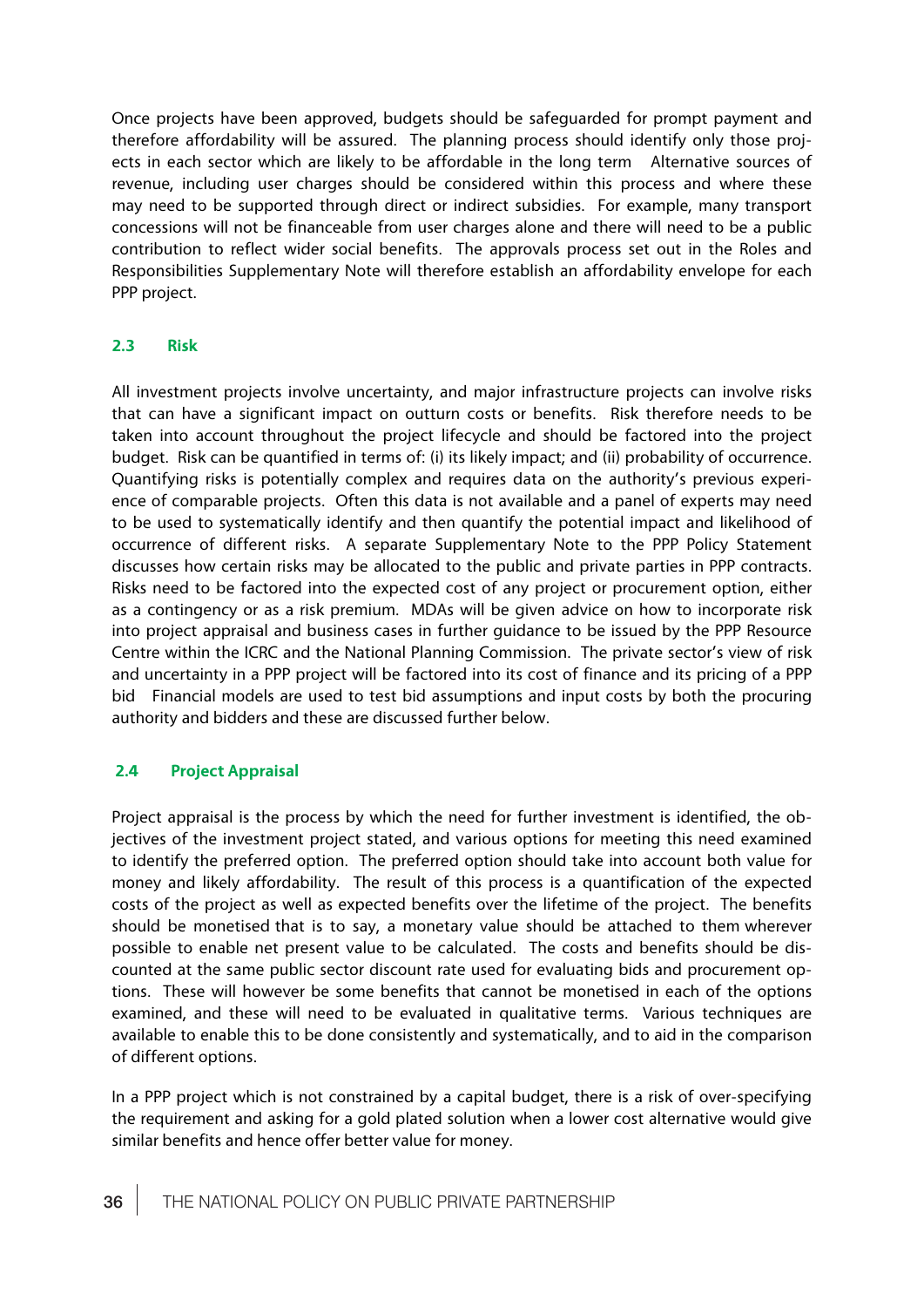Hence there is a need to look at a range of options for meeting the identified need including a 'Do Minimum' option in order to identify the solution most appropriate to the project objectives which maximises value for money. The 'Do Minimum' option should represent the best performance outcome that can be achieved through limited expenditure in the absence of significant capital investment. It provides the 'base case' against which the costs and benefits of alternative investment projects can be evaluated. The approach is necessary because there is otherwise a danger that significant benefits that can be achieved at modest cost will be attributed erroneously to the investment project.

# **2.5 Procurement Options**

Government is able to borrow to finance its investment programme at a competitive rate compared to private sector investors. This is because the purchase of government bonds carries minimal risk of default by the government, which has the option of raising more taxes to repay the loans. The investor in government bonds therefore takes no risk with regard to the way in which the money is invested and the outturn costs of each project, whereas the investors in PPP projects will be exposed to the project risks and to risks associated with the successful delivery of the contractual requirements. Although government can diversify its investment risks across a wide portfolio of projects, some of which will have high returns and others which will not, to use the government risk-free rate of interest (which will also incorporate market expectations for inflation) to discount costs and benefits may encourage government to invest in riskier projects (see discussion on discount rates below). Using the government risk-free rate could also crowd out private investment in the economy and ultimately limit its growth potential. Nevertheless, there may be certain projects which are inherently so risky that the risk premium for financing them through the financial markets is too great to allow a PPP solution and such projects should be financed by the public sector. A public authority should therefore consider whether procuring investment projects through a PPP arrangement, or through more traditional means using public finance, will result in better value for money.

Any comparison of different procurement options must be done on a like for like basis that is each option should deliver the same quality of end service. If traditional procurement is subject to making adequate budgetary provision for maintenance, then realistic values should be used to reflect the standards of performance and maintenance interventions that will be required under a PPP contract. To do this analysis convincingly, the authority will require a robust database of outturn costs for similar projects procured under different contracts. Unfortunately, it is unlikely that authorities in Nigeria will be able to reliably estimate ex ante costs for each project under PPP and other forms of contract. There is a paucity of data on maintenance costs and what data there is will tend to lead to underestimation of the true cost of maintaining assets in a fully serviceable condition. Without any experience of PPP on which to draw, there will need to be a more judgmentally based analysis of which procurement route will give the best value for money. This will consider whether the private sector is capable of managing the risks inherent in the project and obtaining finance at a reasonable risk margin, and whether it will be possible to achieve effective competition throughout a PPP procurement.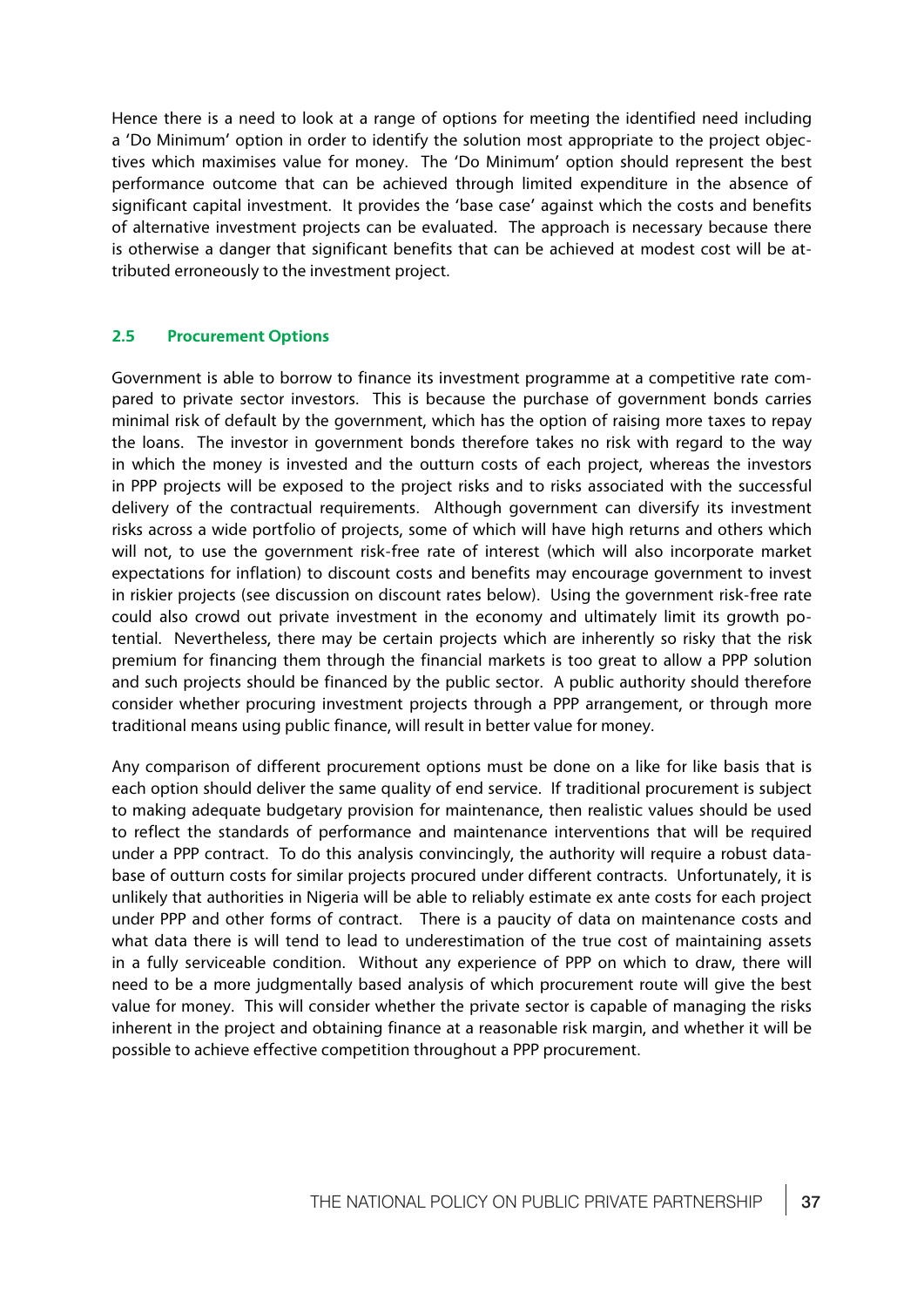The Federal Government accepts that the early PPP projects will be identified based on this judgmental approach rather than the quantitative techniques described in more detail below. It will accept Outline Business Cases drafted on this basis.

Nevertheless, competition is important to establish the market price for PPP projects and the risks that they entail. Without a competitive process, it will be extremely difficult for an Accounting Officer to demonstrate that best value for money has been achieved because of the unique character of most infrastructure projects. For projects that were initiated as unsolicited bids, or where competition has failed, project teams will need to establish a value benchmark as part of the Full Business Case in order to obtain approval for the project to proceed from the Federal Executive Council.

It is possible that in some cases a hybrid financing arrangement may offer the best value for money solution. For example, up to 50% of the construction costs could be paid from the Federal budget on completion of the improvement with the balance being privately financed. This may reduce financing costs overall whilst preserving an appropriate performance incentive. A reduced financing requirement may, however, make the project less attractive for certain investors who incur significant fixed costs regardless of the size of the financing requirement. Mixed financing options, or even different contract terms, could be tested during the procurement by the use of mandatory variant bids, provided that the evaluation criteria are designed to be neutral between the options and the process of specifying variant options does not impose unreasonable bid costs. Partial financing by multilateral agencies may also reduce overall private financing costs, as may the use of partial risk insurance, and these options should be considered before and during the procurement stage of each project.

# **2.6 Discount Rates**

Discounting is a technique used in all types of investment appraisal to compare costs and benefits (or revenues in the case of a private company). It brings future cash flows, both positive and negative, to a present value. The sum of all the discounted project cash flows is the net present value (positive or negative) of the project. Discounting is particularly important in the comparison of cash flows with different profiles over the project lifecycle, such as the comparison between a publicly funded project where most of the capital costs are incurred during the construction phase of the underlying asset, and PPP where the costs to the public sector are spread evenly over the period of the contract.

Discounting is also important in the evaluation of bids which may have different profiles depending on the financing and indexation proposed by each bidder. The same discount rate should be used in project appraisal, the assessment of the value for money of different procurement options, and bid evaluation since this reflects the public sector's time preference and view of systemic project risks.

Both project appraisal and bid comparisons are sensitive to the actual discount rate used, and the Government will issue further guidance in due course on the rate to be used for Federal investment projects. MDAs should seek the advice of the ICRC and National Planning Commission in the interim.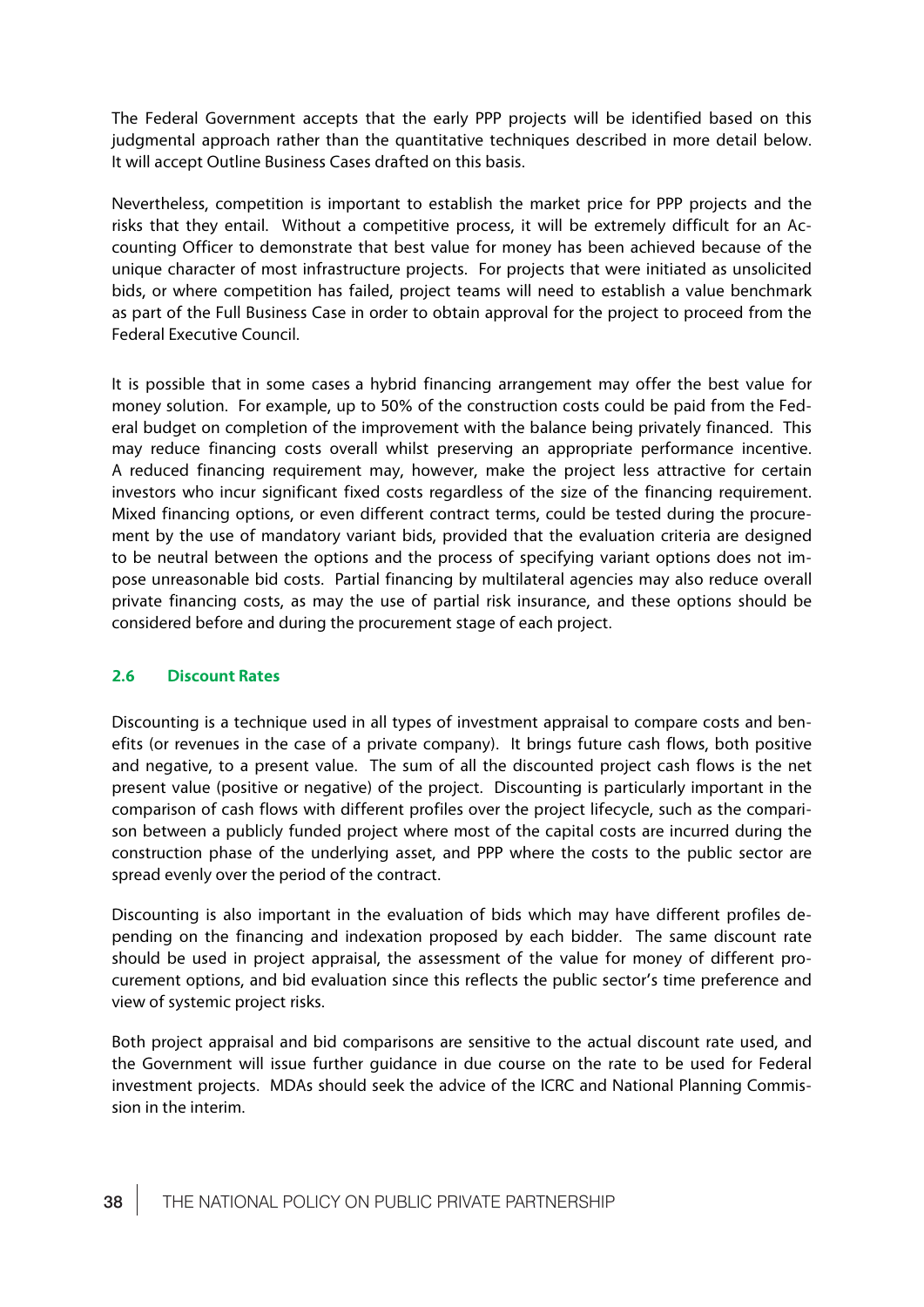# **2.7 Financial Models**

Financial models are used extensively in the preparation of PPP projects, and also by bidders to set out their costing assumptions and financing requirements.

They are normally complex spreadsheets that allow input variables and assumptions to be flexed to test the sensitivity of the model to key inputs and therefore the robustness of the financing and costing assumptions to be tested. A bidder's financial model should be reviewed by the public authority and its advisers as part of the bid evaluation process, as well as by third party investors or rating agencies, before finance is committed. The financial model may become part of the contract documents if it is required to rebase costs as a result of a change in requirements by the public authority, in which case it should be audited and arrangements for its safekeeping by an independent third party. The financial model should include a balance sheet and other financial statements and be used to calculate tax liabilities as well as the cover ratios that investors specify as part of their financing agreements.

The public authority should also use similar models during the project preparation phase in order to estimate the likely annual cost of a PPP project as part of its affordability assessment. These Shadow Bid Models will make assumptions about the cost of private financing and financing structure, as well as pricing of risks and direct costs based on experience of similar projects, although bidders will be free to optimise their own financing proposals and make their own cost estimates. The Shadow Bid Model is therefore a planning tool and should not, therefore, be released to bidders.

Another financial model often used by the public authority in assessing whether a PPP contract is likely to offer value for money is a Public Sector Comparator or Value Benchmark. This is an estimate of the whole life costs of meeting the same service requirement as the PPP project but using an alternative publicly funded procurement option. The present value cost derived from this model can be compared to that of the bids to demonstrate which procurement route offers the best value for money, and if the public funding route appears to offer better value then the procurement can be restarted on this basis.

The Public Sector Comparator relies on estimates of costs and risks of a number of different contracts, however, including design, construction, maintenance, management and procurement costs. The model can only be as good as these estimates and, as noted in Section 2.5, the Federal government accepts that such a comparator cannot be a reliable predictor of whether an alternative procurement route would give better value for money. The Government will therefore rely on effective competition for a PPP contract rather than a theoretical model. MDAs should, over time, procure investment using a range of contract types and collate evidence of outturn costs over time in order to develop the private sector and collate evidence on value for money.

# **2.8 Procurement**

The market price for the complex mix of obligations and allocations of risk that comprise a PPP project can only be determined through a procurement process where there is effective competition, since each project will be unique. Without competition, the process is likely to lead to the public authority being required to accept a greater share of the project risks (often through the provision of guarantees), and to difficulty in demonstrating value for money. There is also a higher risk that the parties fail to reach agreement on the contract and that wasted costs are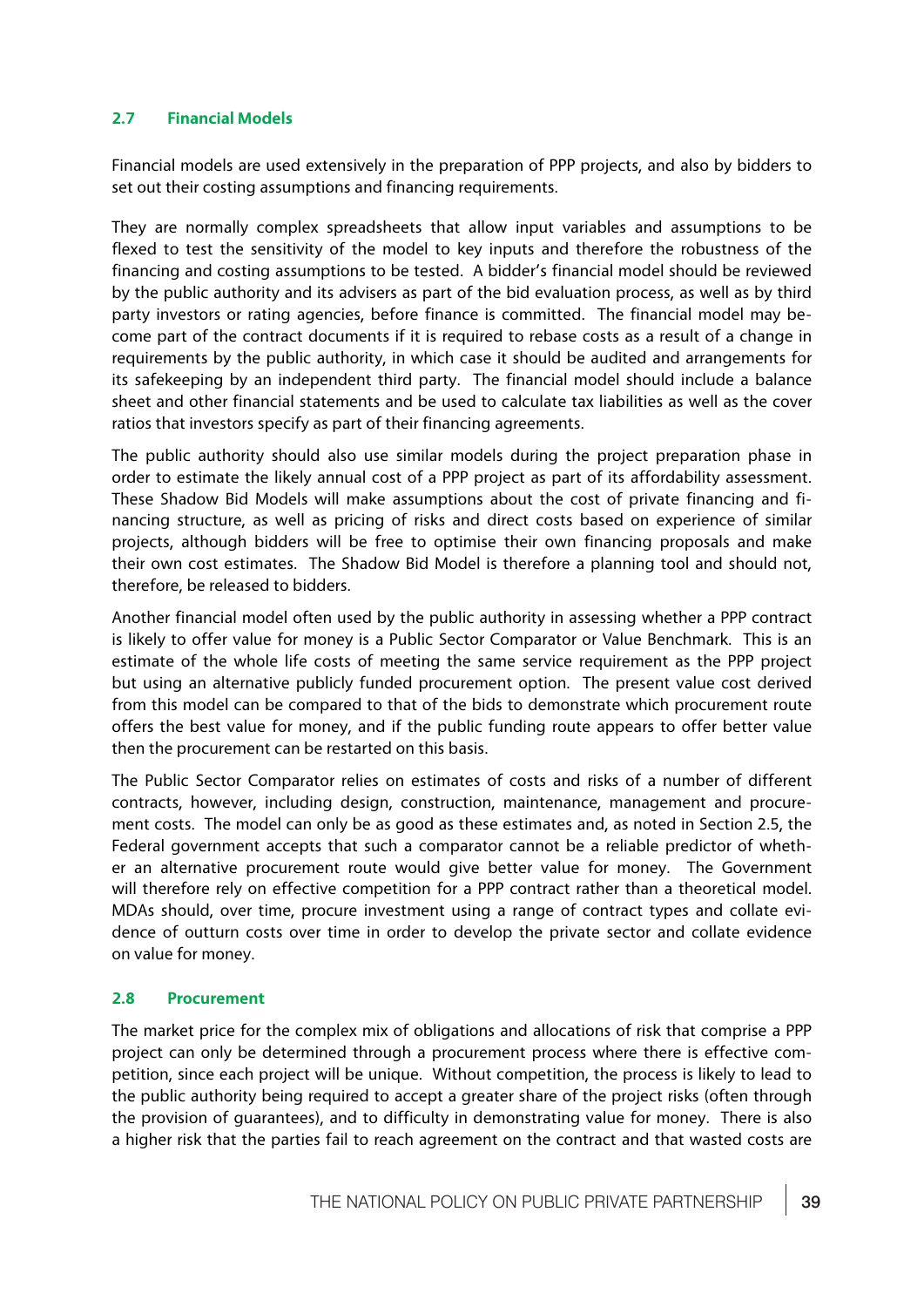incurred by both parties. The Public Procurement Act 2007 requires that all procurement shall be conducted according to open competitive bidding (Sections 16(1)(c) and Section (24)) and only permits exemptions from this requirement for projects below a "prior review threshold" set by the Bureau of Public Procurement (BPP) and under Section 42 of the Act.

The Procurement Procedures Manual produced by BPP provides further guidance on the circumstances where direct contracting (i.e. award of a contract without competition) is permitted. These are when there is an "urgent need for the goods, works, or services" due to unforeseeable circumstances or as a result of a catastrophic event, and the procuring authority is required to justify its decision.

A number of PPP projects let as concessions may not require funding from the Federation share of the Consolidated Revenue Fund<sup>1</sup>. Nevertheless, the Public Procurement Act also applies to the disposal of public property (Sections 55 and 56) subject only to the Public Enterprises (Privatisation and Commercialisation) Act 1999. Public property includes licences or other "tangible or intangible assets which may be sold or procured for consideration" (Section 55(6)). The granting of a concession, where all costs can be met from user charges, will therefore also fall within the Act unless it is covered by the Public Enterprises (Privatisation and Commercialisation) Act 1999, under which the granting of a concession for an existing asset or activity must be approved by the Federal Executive Council.

A procuring authority is therefore required to award PPP contracts, including concessions, through a competitive process except in the case of an emergency and with the prior approval of the Federal Executive Council. This requirement also applies to projects which are identified through unsolicited offers by the private sector and Section 3 of this Note describes the process for achieving an element of competition in these cases.

# **3. Unsolicited Offers**

The United Nations Commission on International Trade Law (UNCITRAL) has prepared a Legislative Guide on Privately Financed Infrastructure Projects and the Federal Government has taken account of these recommendations in developing its PPP policy. One of the UNCITRAL recommendations concerns the receipt of unsolicited proposals from the private sector.

The Government recognises that in the absence of a formalised project planning framework in Nigeria in recent years, and until the new National Infrastructure Plan is finalised, the private sector has submitted proposals of its own, for instance for toll road concessions or power projects, which might be privately financed on the basis of a potential revenue stream from users. In some sectors, such as electricity generation, such approaches will be encouraged since the Government wishes to develop a market for electricity supply but in others, MDAs should generally identify their priorities for investment through the planning process set out in the PPP Policy Statement.

Nevertheless, MDAs are likely to continue to receive unsolicited offers and this section sets out a methodology for dealing with them. The ICRC has issued further guidance in its Guidance Note on Transitional Arrangements for Implementing Public Private Partnership. This requires that unsolicited proposals are submitted to the ICRC and then defines a process by which they are jointly evaluated with the relevant MDA and competition is introduced into the procurement process.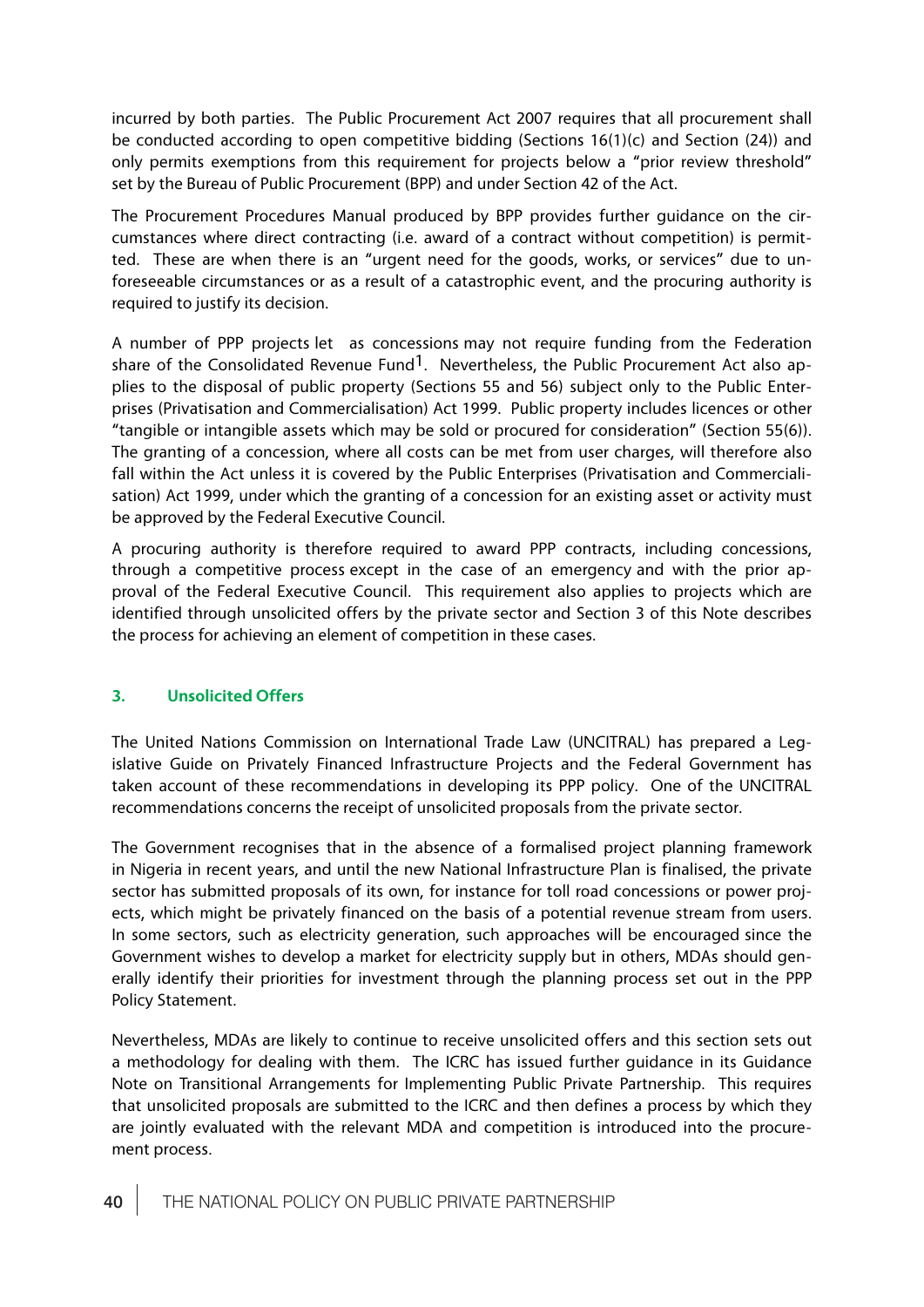Some Unsolicited Proposals may be incorporated into an MDA's investment programme:

- 1. If the proposal concerns a sector with an established regulator and where a framework exists for the economic regulation of charges and other aspects of the service, then the promoter may apply to the regulator for the relevant licences in the manner prescribed;
- 2. If the proposal would confer rights which could create a form of monopoly in a sector without an established regulator, then the authority will consider the project in the context of its existing policies and project priorities and may adopt it into its investment programme. Once an Outline Business Case has been approved, an open and competitive public procurement can commence. If the proposal includes the intellectual property of the Proponent, the authority may need to acquire this property before starting the procurement process. In some circumstances the MDA may decide to reimburse, at its sole discretion, the project development costs incurred by the Project Proponent. Any feasibility study or business case submitted as part of the proposal would not normally need to be acquired, since it is likely to require substantial further development and due diligence in order to comply with the approvals process.
- 3. The Project Proponent would be able to compete for the project in the normal way, and may be able to benefit from its prior knowledge and analysis, although it would not be allowed exclusive access to information, such as elements of the Outline Business Case, prepared by the authority in connection with the project.

Alternatively the Unsolicited Proposal would proceed to competition in the manner described in the Guidance Note.

It is intended that these arrangements will be used until such time as the Government's first 15 year Infrastructure Development Plan is approved.

## **(Footnotes)**

 $<sup>1</sup>$  This is the term used in Section 15(1) of the Public Procurement Act and any procurement which requires at least</sup> 35% funding from the Fund is covered by the Act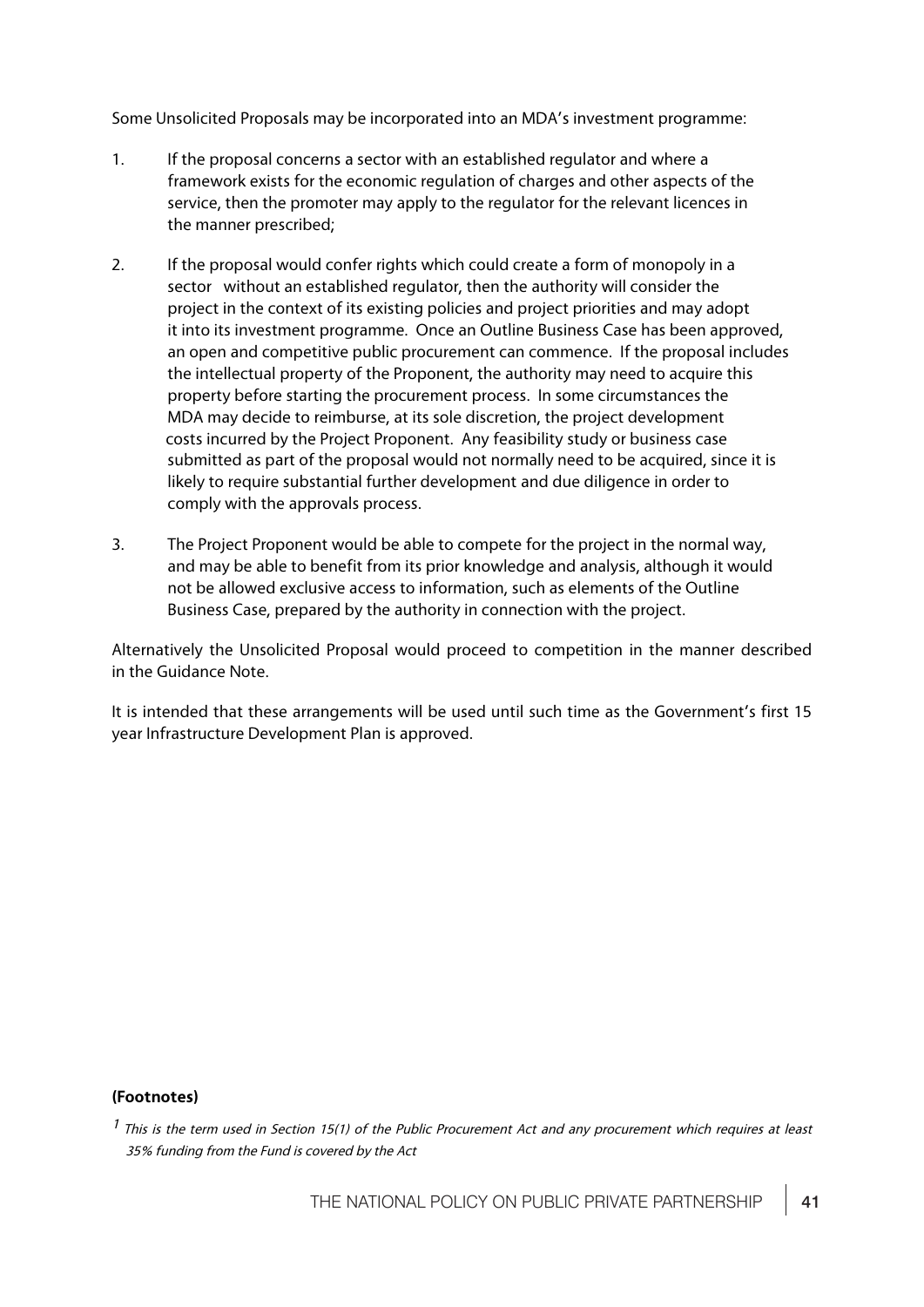# **PART 3:**

# **PROJECT RISK AND PPP WITH THE FEDERAL GOVERNMENT.**

| <b>CONTENTS</b>                               | <b>PAGE</b> |
|-----------------------------------------------|-------------|
| 1. Introduction                               | 50          |
| Structure of this Supplementary Note<br>1.1.  | 51          |
| 2. Risk Assessment in Infrastructure Projects | 51          |
| 2.1. Identifying Risks                        | 51          |
| 2.2. Demand and Revenue Risks                 | 51          |
| 2.3. Availability Risks                       | 52          |
| 2.4. Financial Risks                          | 53          |
| 2.5 .Political and Contractual Risks          | 53          |
| 2.6. Changes in Requirements                  | 54          |
| 2.7. Residual Value Risks                     | 54          |
| 3. Managing and Measuring Risks               | 55          |
| 3.1. Identifying and Measuring Risks          | 56          |
| 3.2 Accounting for Risks                      | 56          |
| 4. Allocating Risks in a PPP Contract         | 56          |
| The Output Specification<br>4.1.              | 57          |
| Indemnities<br>4.2.                           | 57          |
| Warranties<br>4.3.                            | 57          |
| Payment and Performance Mechanism<br>4.4.     | 58          |
| 4.5. Force Majeure                            | 58          |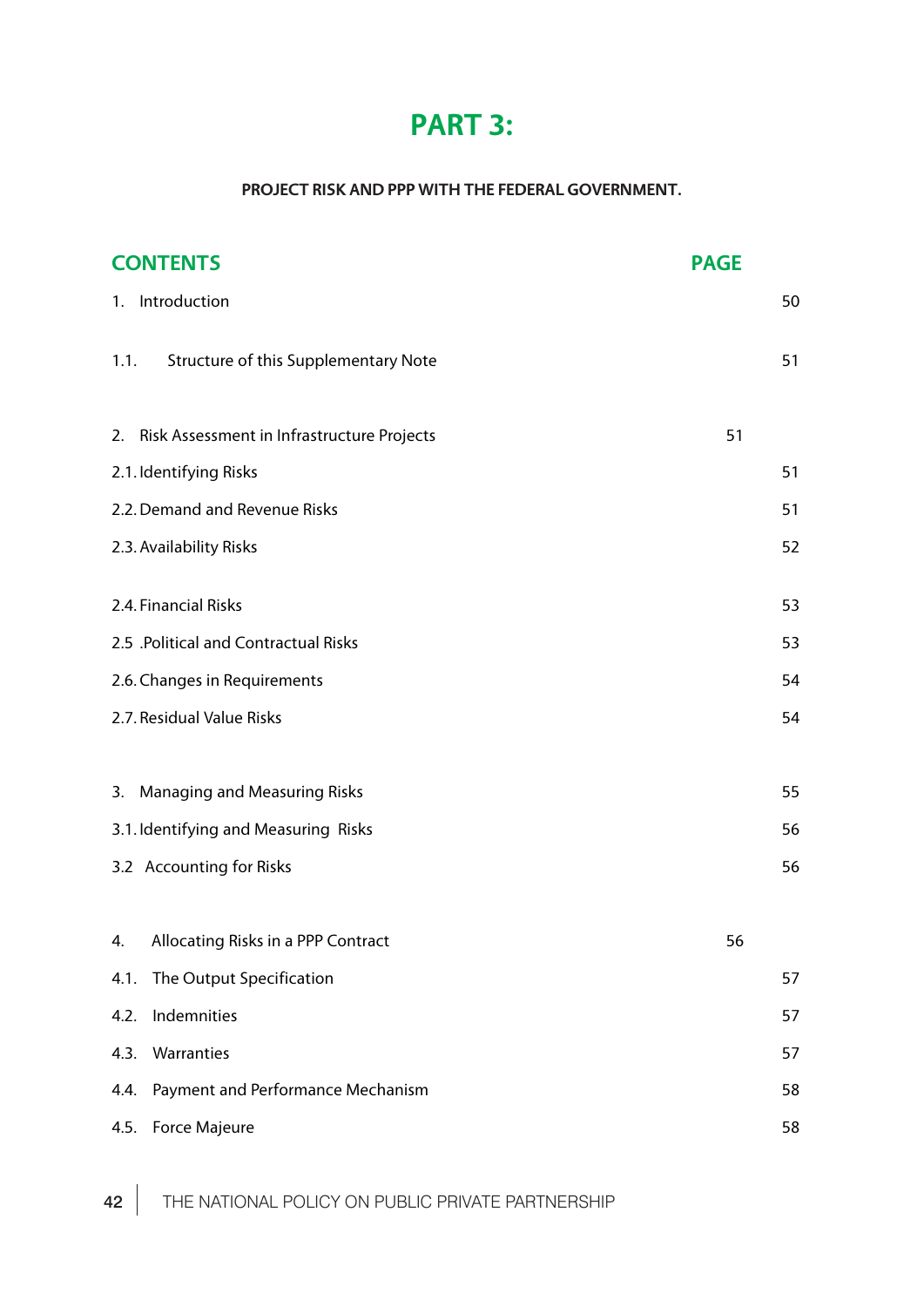# **1. Introduction**

This Supplementary Note has been issued to provide further background to the Federal Government's National Policy Statement for Public Private Partnerships. It discusses the principles of allocating risks between the public and private parties in a PPP contract. The allocation of project risks is one of the key drivers of value for money in this form of procurement and needs to be considered throughout the project development and procurement stages. The key principle for PPP is that risks should be allocated to the party best able to manage them. The management of risk not only applies to minimising the chances of an identified risk occurring but also to mitigating the financial and other consequences if it does. It follows that, if a risk has different consequences for each party, their respective pricing of that risk will also be different. The paper discusses how project teams should systematically identify risks and how they may be quantified.

There are some risks that neither party to a PPP contract can manage and these risks will often be retained by government, which is able to diversify and absorb risks more easily because of its size. Another option may be to require the contractor to take out insurance cover for these risks, passing this risk on to other parts of the private sector. The public authority will need to understand the type and limits of insurance cover that is available in the Nigerian market, and its cost, before it can determine whether certain risks should be allocated to the PPP contractor.

Infrastructure projects also involve political risks and these are also insurable, in this case through multilateral agencies. The Government is also considering whether the creation of a guarantee fund would be a cost effective alternative to partial risk insurance from the World Bank or other agencies.

Government will often self insure against many risks because of its ability to diversify risk across a large portfolio of projects and because it has the ability to raise taxes to meet future liabilities. There is an opportunity cost to self insurance, however, and it cannot be assumed to have zero cost in a project risk assessment. It will often be appropriate to assume that the cost of the risk is the same as the cost of insuring the same risk in the local market, particularly in the early stages of project appraisal. Alternatively, an overall risk factor may be applied to cost estimates to cover both systemic risks and appraisal optimism. This factor may be reduced as project risks are identified and quantified.

This Note is one of a series issued with the Policy Statement. Other Notes describe:

- roles and responsibilities within the Federal Government for the implementation of its PPP  $\bullet$ Policy;
- the procurement process for PPP projects;
- value for money and affordability in public procurement. $\bullet$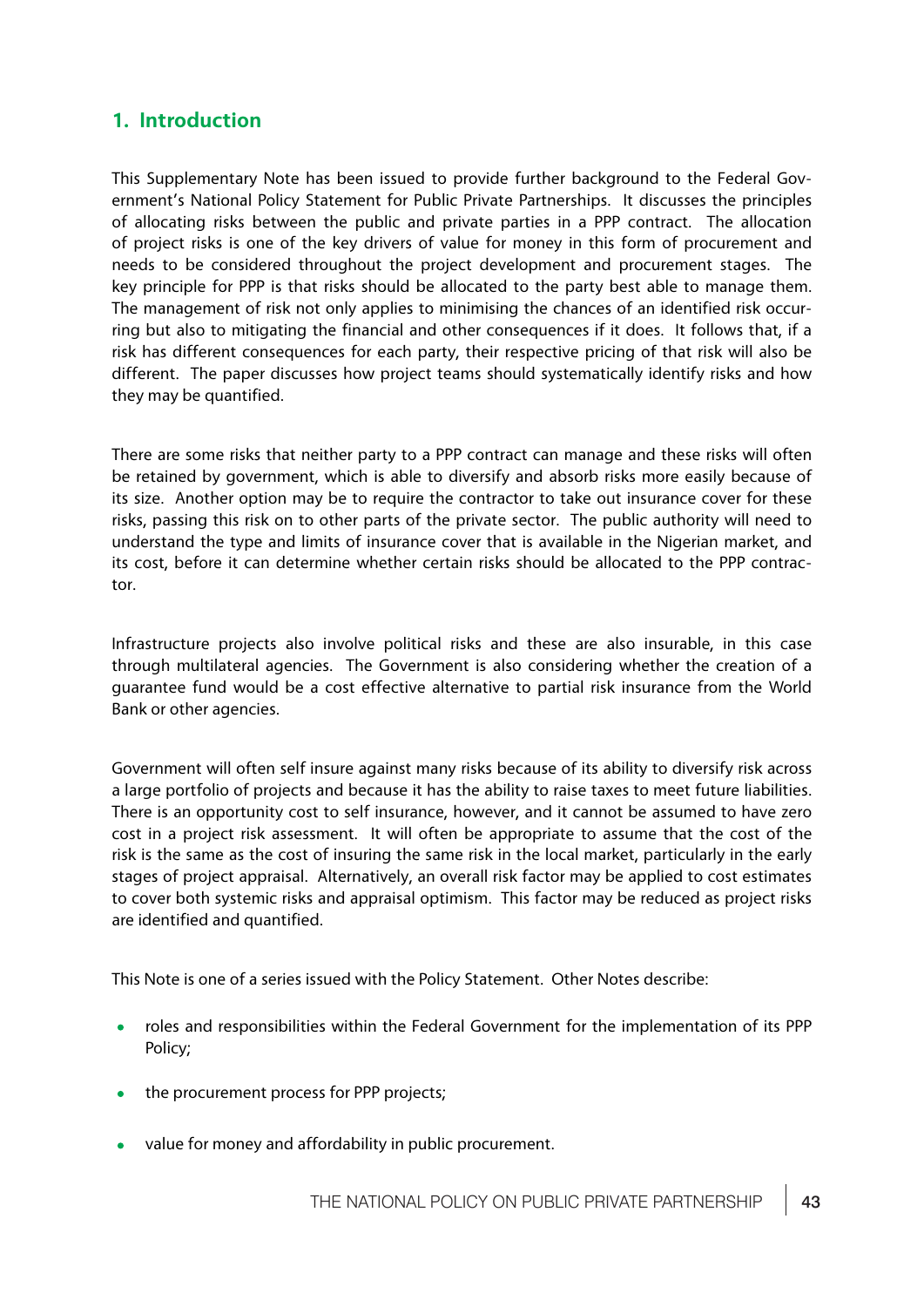The Government will review and update its Policy Statement and these Supplementary Notes from time to time, and ICRC will issue further Guidance Notes on their detailed implementation.

# **1.1 Structure of this Supplementary Note**

The remainder of this Note covers the following topics:

- Section 2 discusses different types of risk that may arise in infrastructure projects and how  $\bullet$ they may be assessed and provisionally allocated in PPP contracts;
- Section 3 discusses how risks may be identified and measured;  $\bullet$
- Section 4 describes how contracts will allocate risks and transfer performance risk to the  $\bullet$ contractor.

# **2. Risk Assessment in Infrastructure Projects**

## **2.1 Identifying Risks**

Project risks can be broken down into a number of types, a process that can assist project teams in defining the project and in starting the process of assessing and quantifying those risks that are relevant to it. Risks will have an impact on the outturn cost of the project, although their final impact may be uncertain. Some risks are contingent on some future event occurring, and the cost of these risks is therefore a contingent liability. Risks can have a low probability of occurring but a high potential impact or a high probability of occurring but a low potential impact, and the allocation of all of these risks in the project will affect value for money for the public authority. It will also be a determining factor in whether the project represents additional borrowing by the authority and the State (in accounting terminology a 'finance lease') or whether the authority is buying a service through an 'operating lease'. This distinction may only be relevant to the recognition of contingent liabilities and the way these are recorded in the national accounts but should be understood by project teams because it may be relevant to how costs are allocated to departmental budgets (see Section 3.2).

The allocation of risks needs to be based on maximising value for money but it also needs to be reasonable. Allocating too much risk to the private sector may result in a project becoming unfinanceable - that is investors are not prepared to provide finance at a reasonable cost. This situation may not become apparent until the very end of the project procurement when investors are required to commit to its financing. It is therefore important that project teams have a good understanding of the capital market in Nigeria and how this is changing over time. They may need to take advice from the PPP Resource Centre within the ICRC and their financial advisers on this.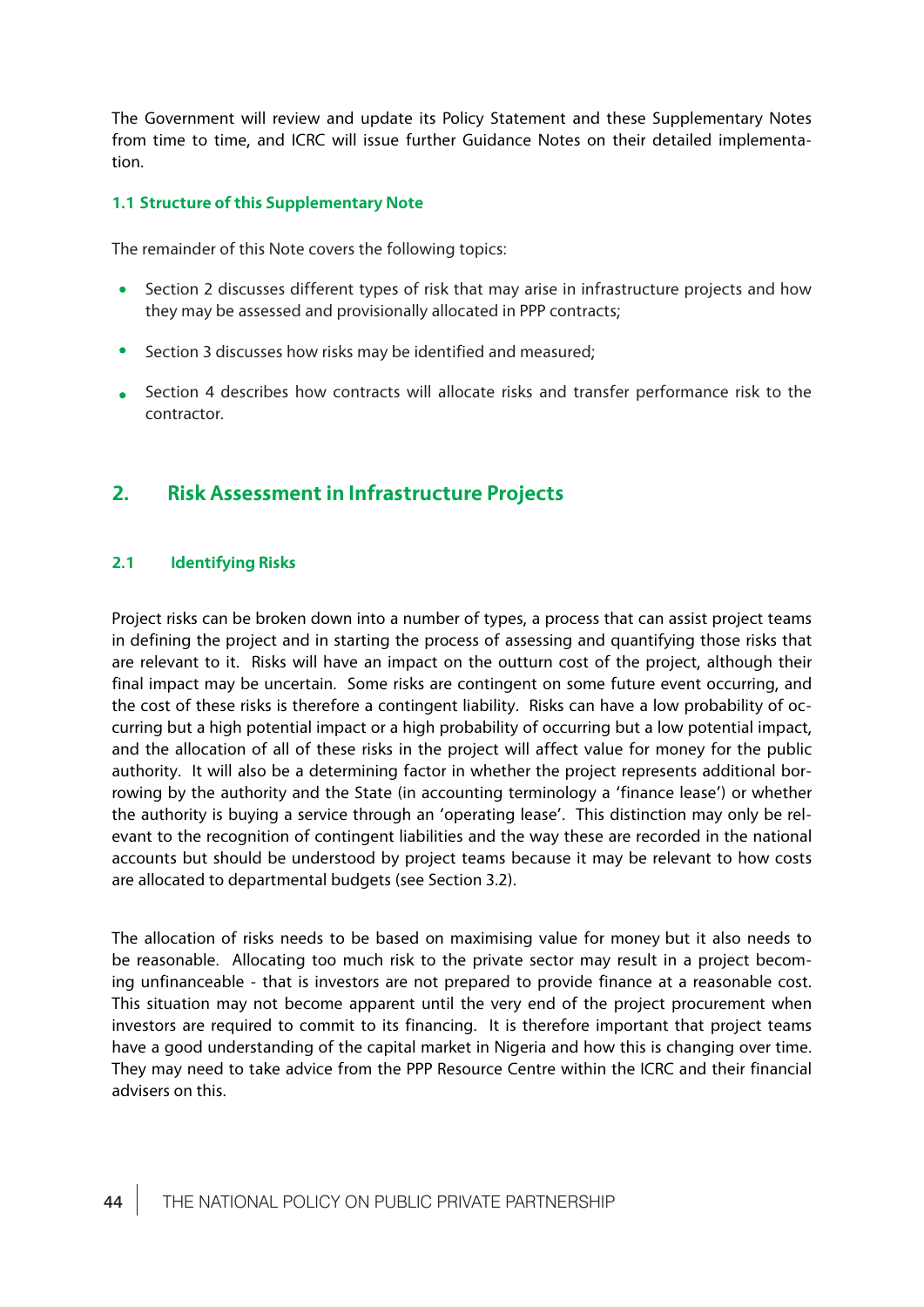## **2.2 Demand and Revenue Risks**

The project appraisal should be based on an identified public need which can only be met by direct government intervention. It may be politically undesirable or economically impractical to pass on the costs of meeting this need by charging those that benefit for the service they receive, or it may be desirable to provide a subsidy to certain users. The appraisal of need will need to assess the future level of demand for the service and its sensitivity to external economic or social factors. So, for example, the need for a new or improved road requires assessment of the likely traffic over the next 15 or 25 years, since roads have a very long economic life and are more expensive to widen once they are in use. The project team will need to anticipate the growth of traffic, which will be sensitive to economic activity, local factors, and motoring costs (including the introduction of user charges) and develop a long-term traffic model.

Another example might be a water utility where charges may not be sufficient to cover the investment required to improve or extend the service. Even if there are no charges for the service, all infrastructure projects will have an element of demand risk and this risk will often be significant. Without user charges demand risk will be borne by government, and could represent a significant opportunity cost if demand is less than forecast, or result in higher investment in the future if it is greater.

If the Government's policy is to transfer the costs of the service to users, then it has an option to transfer some or all of this risk to the private sector under a concession contract. This can have benefits if the costs of the service are linked to demand, and can also act as an incentive to improve the quality of service in so far as this will increase demand and hence the contractor's revenues. The ability to transfer revenue risk will depend on the investors' perception of this risk and their ability to manage or quantify it. The authority may opt to share the risk, either by providing guarantees or by providing direct subsidies to construction costs, operational costs, or both. If revenue risk is not transferred, the task of collecting user charges and passing the revenues on to the authority may be given to the private sector operator, provided there are robust audit arrangements in place to prevent fraud.

In some projects, demand risk may be created by interface risks because the service to the end user is supplied through a network or grid. A good example of this is the power sector, where the failure of either the distribution or transmission system will affect the ability of a power station to generate power and to sell its output.

## **2.3 Availability Risks**

This group of risks includes the risks that could impinge on the availability or quality of the service over the life of the project. Availability risks will often be specific to a phase of the project, such as design, construction, or operations. But there are other risks that could affect any stage.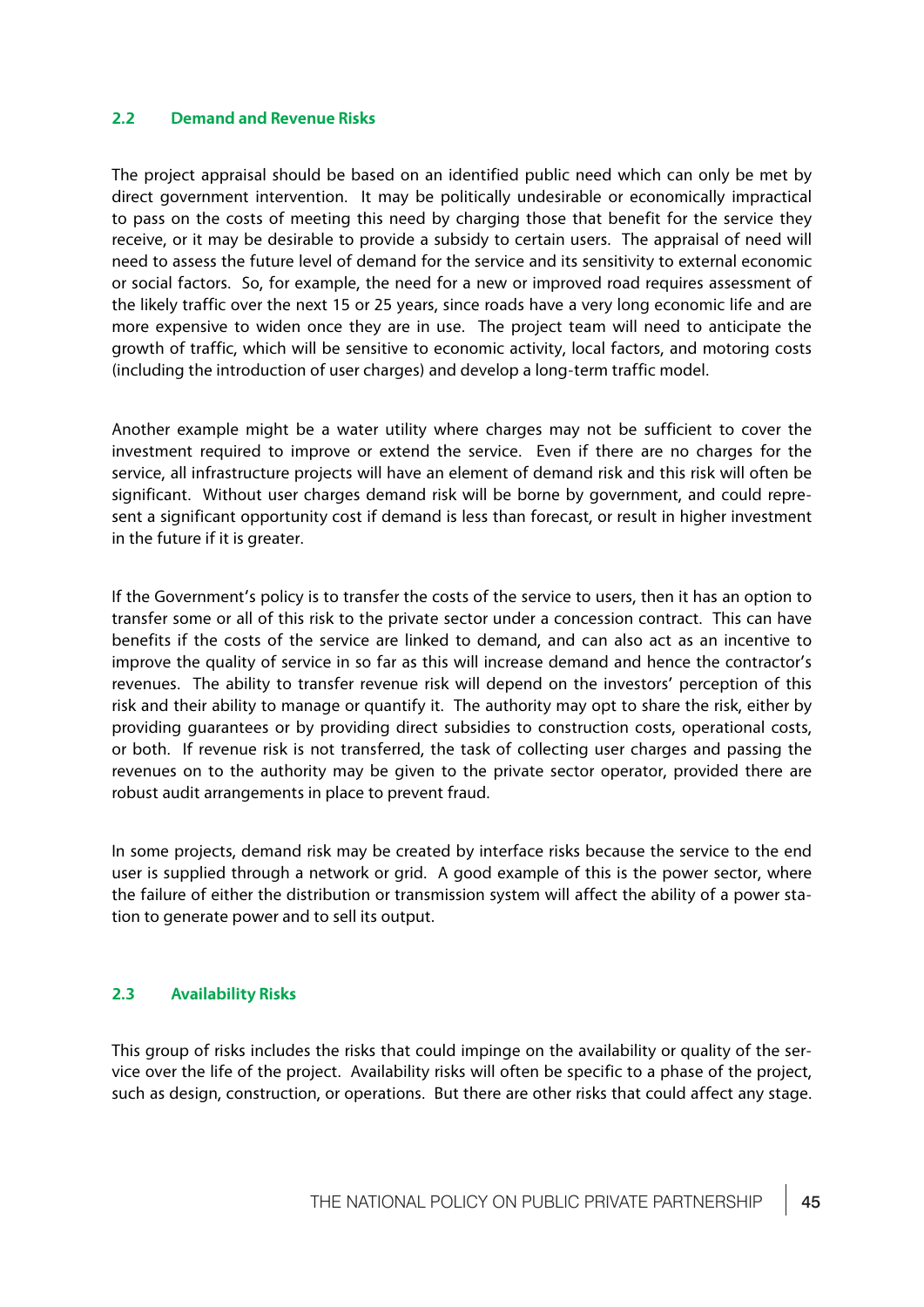A PPP contract will often transfer most of these risks to the contractor, since the contractor will be responsible for integrating these different phases and achieving the output specification.

Some risks, however, such as those which result from external events, for example extreme weather, will be borne by the public sector. These are often defined as force majeure and are discussed further in Section 4.5. Because many infrastructure services are provided directly to the public, this may create additional risks to the service provider, as a result either of damage to the underlying asset or a failure to pay charges. Some of these risks may be insurable or can be managed or mitigated by the PPP contractor.

Risks associated with the availability of the service will impact on the contractor's revenues as defined in the performance regime in the contract (or reduced revenue from user charges) but may also have an impact on costs (higher than expected maintenance costs, for example, as a result of poor design). The transfer of availability risks, including maintenance, to the private sector is intrinsic to value for money in PPP.

# **2.4 Financial Risks**

The transfer of financing risks provides assurance to a procuring authority that the PPP contractor will meet his contractual obligations because third party investors will have oversight of the contractor under the project financing agreements. Investors will also carry out due diligence on the bidder's proposal prior to contract award and need to be satisfied that the contract requirements will be met so that their capital and interest charges will be repaid. The financing plan for the project can be left to the bidder to optimise during the procurement phase, although the authority will need to satisfy itself that the financing proposals are realistic.

Once the contract is signed, the contractor will repay the investors as specified in the financing agreements, which will also specify the relative priority given to repaying different classes of investor. Equity providers, for example, may only receive dividends once interest has been paid to debt providers and when future cash flows are sufficient to repay the outstanding interest and capital. Third party investors will usually require a direct agreement with the authority to allow them to replace a failing contractor before the contract is terminated by the authority.

There are other financial risks that arise in PPP contracts that are shared or retained by the authority. Firstly the risk of the cost of financing changing prior to contract close remains with the authority as a consequence of requiring bids to be benchmarked to a specified market rate at the date of bid submission. This allows automatic adjustment of bid prices as the benchmark rate changes. Once the financing is closed, the interest rate on the borrowing will often be fixed through the swaps or bond markets if appropriate financial instruments are available. But in the absence of these the procuring authority may retain some interest rate risk. The second risk that should be retained by the authority for projects not subject to economic regulation, is that of the general movement in prices over the period of the contract. Because PPP contracts are long-term, the contractor may be exposed to higher costs than expected either because bid estimates were unrealistic or as a result of inflation. Inflation is a risk that may be shared by indexing prices to a widely available index or basket of indices.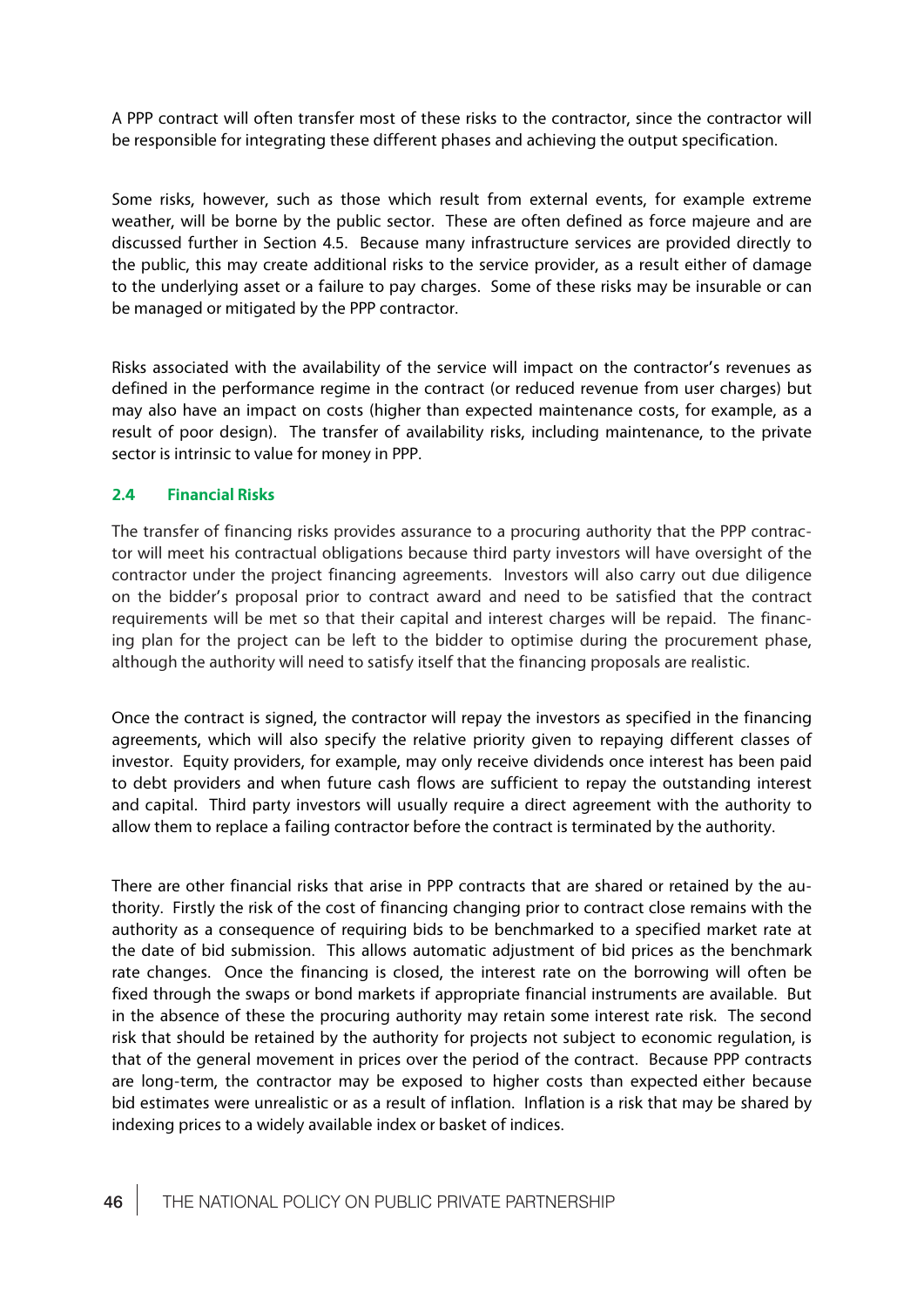Where an independent regulator for the sector has been established, with the power to set or reset tariffs or user charges, inflation risk is borne by the users. Some projects may be exposed to the risk of changes in the Naira exchange rate and this risk may be retained either by the authority or transferred to the contractor, who will normally hedge this risk through the capital markets.

Many PPP projects will be structured to allow the PPP contractor to raise additional revenues from third parties to offset some of the costs of providing the core service. This may arise, for example, when a building such as a school is not required outside the school term or from food franchises associated with a road concession. These risks would normally also be borne by the contractor or shared with the authority through a profit share mechanism.

Changes in taxes may also be a risk for specific projects if they would directly affect the cost of the service or demand. Discriminatory tax changes will therefore be a risk that the authority will retain but general changes in taxation will be for the private sector to manage within its normal business operations.

# **2.5 Political and Contractual Risks**

The private investor will be concerned that contracted payments are made when due and not when money is available in the authority's budget. They will also be concerned that the contract is not terminated by a successor government for political reasons, and will require to be compensated in these circumstances. The contractor will have the right to the payment of interest if due payment is late, and even to terminate the contract if he is not able to meet the contract requirements as a direct consequence of the authority's default on its contractual obligations (such as granting access to the site). Most political risks may be covered by partial risk insurance, where a multilateral agency such as the World Bank will provide a guarantee against default by the public authority (although it will require a counter-guarantee from the Federal Government).

The authority should also be concerned about the political, safety, economic, or environmental consequences of default by the contractor. Even if the contractor receives reduced payment or no payment at all when the service is not available, the government will have a responsibility to ensure that the public interest is protected and essential services are provided. It will therefore retain the right to step in and provide the service itself and charge the costs to the contractor. The step in may last as long as the emergency exists and, if the contractor remains in default, the contract may be terminated.

The operations of the contractor may result in a claim for compensation against the authority by a member of the public or one of its employees. To the extent that any claim is a direct result of the negligence of the contractor or caused by his failure to meet the contract requirements, the contractor should be required to indemnify the authority against any third party claims (see Section 4.2).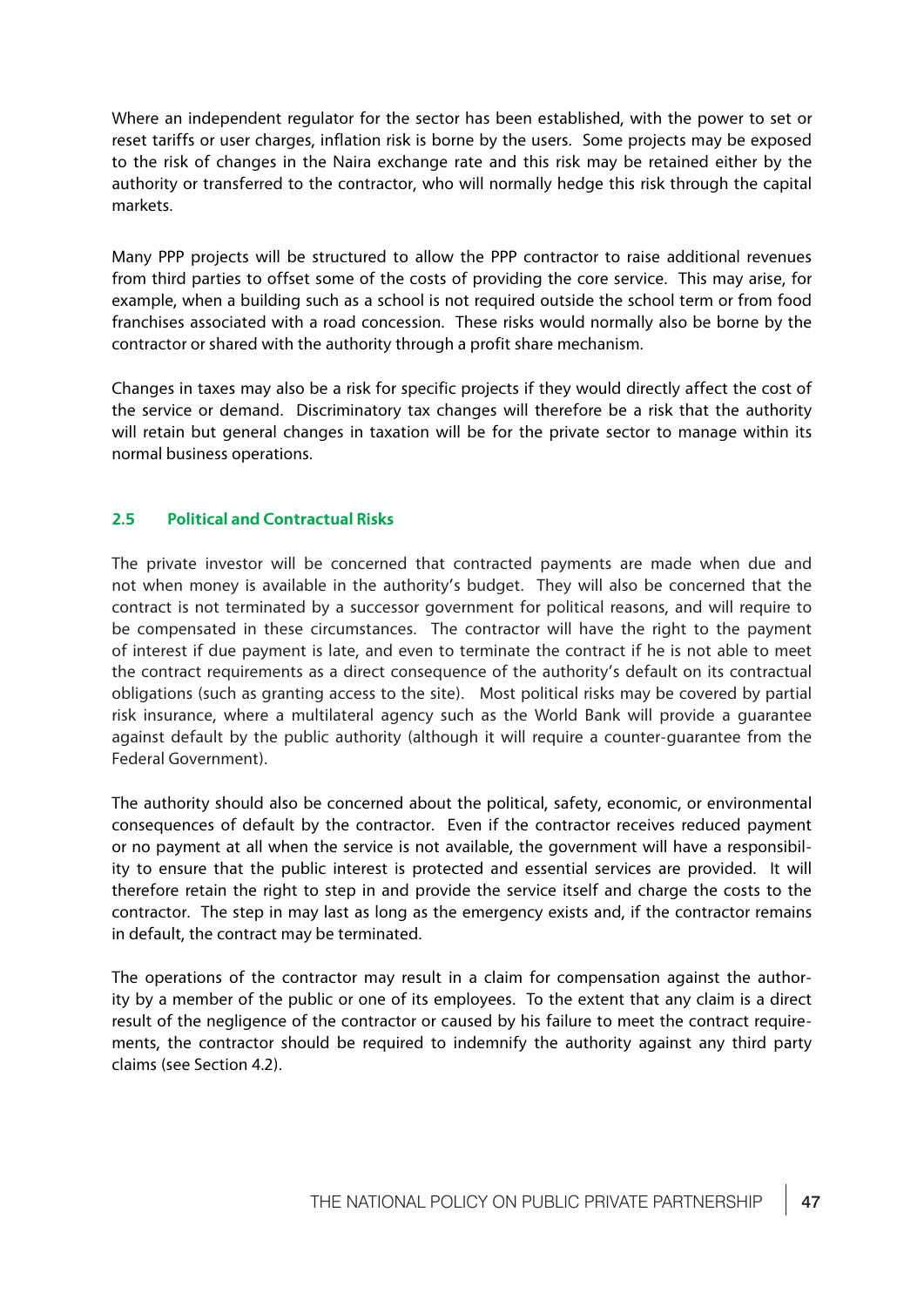# **2.6 Changes in Requirements**

Because PPP contracts are long-term, it is likely that the authority's requirements will need to be modified at some point to provide levels of service that are appropriate to changing political or economic requirements. The extent of any changes should be reasonable and in proportion to the scope of the original requirement and the project team should try to anticipate the changes that may be required and factor them into the project requirements during the project preparation phase.

However, in the event that changes to the requirement become necessary during the contract term, the authority will need to provide compensation or adjust payment to the contractor if additional construction or higher maintenance and operational costs result from the change. Some of these costs may be passed on to users through an adjustment to the tariff where appropriate. The contract will protect the position of the authority and may require additional works or services to go through a separate tender process or be benchmarked against market prices in order to ensure that the contractor's costs are fair and reasonable.

The Contractor must comply with all relevant legislation throughout the contract period, even if this results in higher costs. However if new legislation discriminates against the contractor, or PPP projects generally, then the contractor may seek compensation.

# **2.7 Residual Value Risks**

All infrastructure assets have a finite economic life, and will therefore become functionally or technically obsolete at some point. This may be beyond the term of the contract, in which case the contract should specify that the asset is handed back to the authority in a condition which is suitable for its continuing use. Examples of these types of assets are roads, where the road pavement or structures may need to not only meet the service requirements but also have a defined residual life. If the authority is uncertain about its future need for the asset, it may retain an option either to continue the contract for a period or to purchase the asset at its market price. In other cases, the contractor should assume responsibility for the disposal of the asset or for finding an alternative use for it. An example of this type of asset would be a power station where there may be costs involved with its dismantling and with cleaning up the site, which the contractor should meet. In preparing a project, the authority will need to consider which party should be best able to manage residual value risks and whether the asset should revert to the public sector.

# **3. Managing and Measuring Risks**

Both the public and private sector parties to a PPP contract need to identify and attempt to quantify the project risks during the project preparation and procurement phases, and manage the risks that they have been allocated once the contract is awarded. For the public sector, the most significant risk that will be retained is payment, and the financial consequences of guarantees or increased demand or inflation. It will also have to provide access to the site and possibly planning consents. These financial liabilities may have an impact on the authority's budget or on the contingent liabilities logged with the Debt Management Office (see the Roles and Responsibilities Supplementary Note).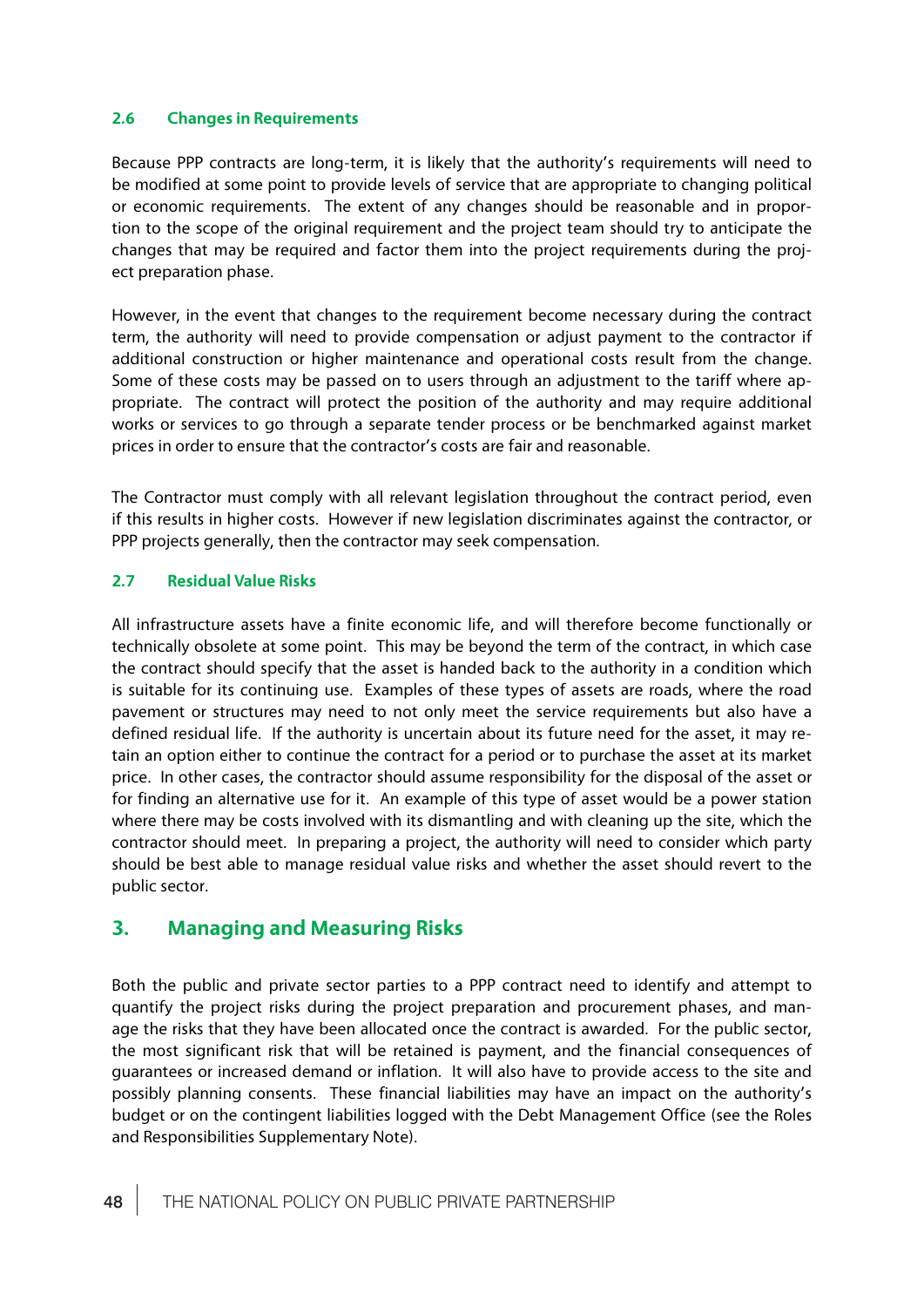The private sector is likely to have to manage the majority of the design, construction, maintenance and operational risks associated with the project. The contractor will do this in a number of ways. The first is to pass risks down to subcontractors. So, for example, there will usually be a fixed price turnkey design and construct sub-contract, which will pass on the interface risks of the design and construction phases of the contractincluding delays to bringing the asset into service to the subcontractor.

The same principle of passing risks down to subcontractors should apply to other aspects of the service such as operations or maintenance.

The second approach to managing risk is through insurance. The authority should specify the insurance cover that the contractor is required to maintain. It may also want to be co-insured to ensure that the project benefits from any insurance proceeds. Where financing is provided through the capital markets by the issuing of bonds, risk management may be enhanced by a monocline insurer providing a 'wrap'. In other words, it will underwrite the project risks in return for a fee. The use of the capital markets in Nigeria for this kind of financing is undeveloped at present, although it can be expected to provide a competitive source of long-term finance as the PPP market develops.

Most PPP projects will be financed on a limited or non-recourse basis. That is, investors only have recourse to the project revenues and not to the assets of the shareholders or their parent companies. Parent company guarantees, where used, will therefore not be full financial joint and several guarantees for the project but may take the form of performance guarantees to ensure that the parent companies provide sufficient resources and expertise to the project company so that it is able to fulfill its obligations.

In many forms of tendering, bidders are required to submit bid bonds or letters of credit to offset the risk that they withdraw and the authority needs to re-run the competition. Because of the higher costs of bidding for PPP projects, bid bonds are not normally demanded by the procuring authority, although it may be appropriate to retain the option of requiring a bond from a Preferred Bidder between selection of the Preferred Bidder and financial close.

# **3.1 Identifying and Measuring Risks**

The preparation of a PPP projectoand the business cases that support the procurement or investment decisions require that project risks are identified and quantified wherever possible. The process needs to be systematic and recorded, and will often involve technical advisers. The process may involve arranging risk workshops where the project team will meet specifically to identify and quantify risks. It is often helpful to list the risks that may arise at each stage of the project and to allocate them between the contractor and the authority, or identify where a risk may be shared. Quantifying risks should be based on relevant data wherever possible or, in the absence of data, by categorising them in terms of high, medium, or low probability of occurrence and high, medium, or low impact. The quantification of risks that are transferred to the contractor is an important factor in assessing relative value for money when comparing PPP procurement with other forms of contracting which transfer less risk (see the Supplementary Note on Value for Money).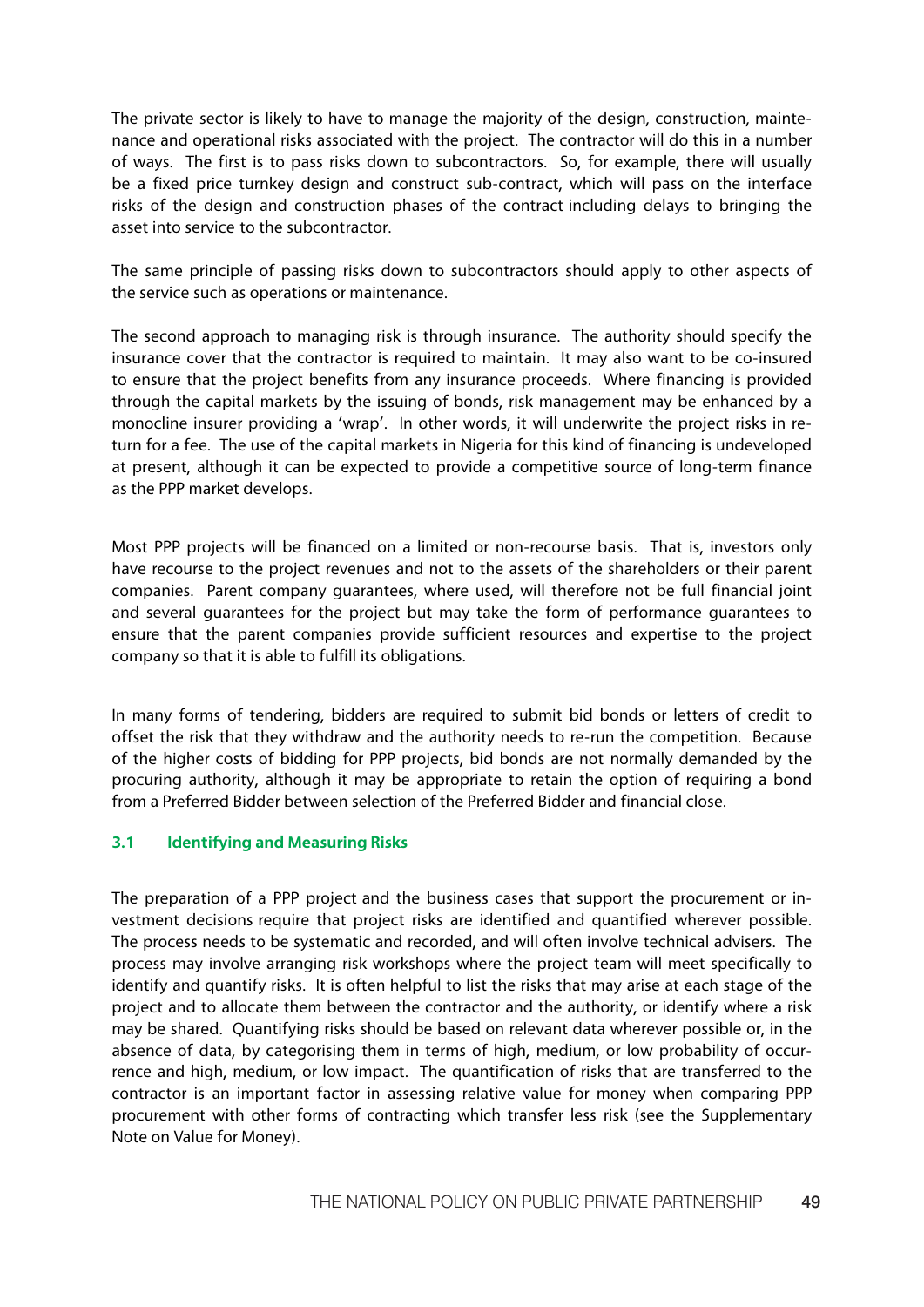The financial consequences of risks retained by the authority will be greater under a PPP arrangement than they are under other forms of contract. This is because the contractor will not only incur direct costs and overheads if the completion of construction is delayed or the service interrupted because of a default by the authority but because it will also incur financing costs.

Hence, if the authority has ownership of a risk which results in the contractor being unable to deliver the service requirement, it is likely that it will need to provide compensation to make payment as though the contractor were still meeting the performance requirement.

For example, the failure of either the gas distribution system or the transmission system will result in a loss of revenue to the operator of a power station and consequently a demand for compensation through the off-take or supply agreements. This will need to cover both the operator's overhead and financing costs. In the case of the gas supply agreement these are costs likely to be considerably greater than the charges for supplying the gas itself<sup>1</sup>. These consequential costs also arise for a government-owned power station, but in this case the financing costs are hidden.

# **3.2 Accounting for Risks**

PPP projects create assets and financial liabilities, which may need to be recognised in the accounts of the contractor. In the case of government these liabilities may also need to be included in the national debt. The rules on accounting for the risks and liabilities in PPP contracts are complex and bidders or contractors will need to take professional accounting advice. For public authorities, the PPP Resource Centre in conjunction with the Debt Management Office. will provide guidance on the budgetary treatment of the liabilities created under PPP projects and their treatment in the national accounts.

# **4. Allocating Risks in a PPP Contract**

The PPP contract is the document that allocates all of the project risks between the public and private sectors. It must therefore be drafted to take account of all of the circumstances that may arise that may create additional costs or reduce the contractor's revenues, and define the obligations of each party if a risk materializes. The most important way in which the contract should allocate risks should be through the output specification which should define the service levels that the contractor must achieve if he is to receive full payment. Failure to meet the service requirement will be the risk of the contractor, except where the failure is a direct result of the authority's default on its obligations under the contract. There may be some circumstances such as force majeure where risks are shared. The section sets out some of the ways in which a PPP contract should allocate the project risks, although it does not describe all of the elements of this form of contract.

# **4.1 The Output Specification**

The Output Specification or Technical Requirement contains a full description of the various elements that comprise the service that the contractor has to provide, and the standards of performance that the contractor has to meet.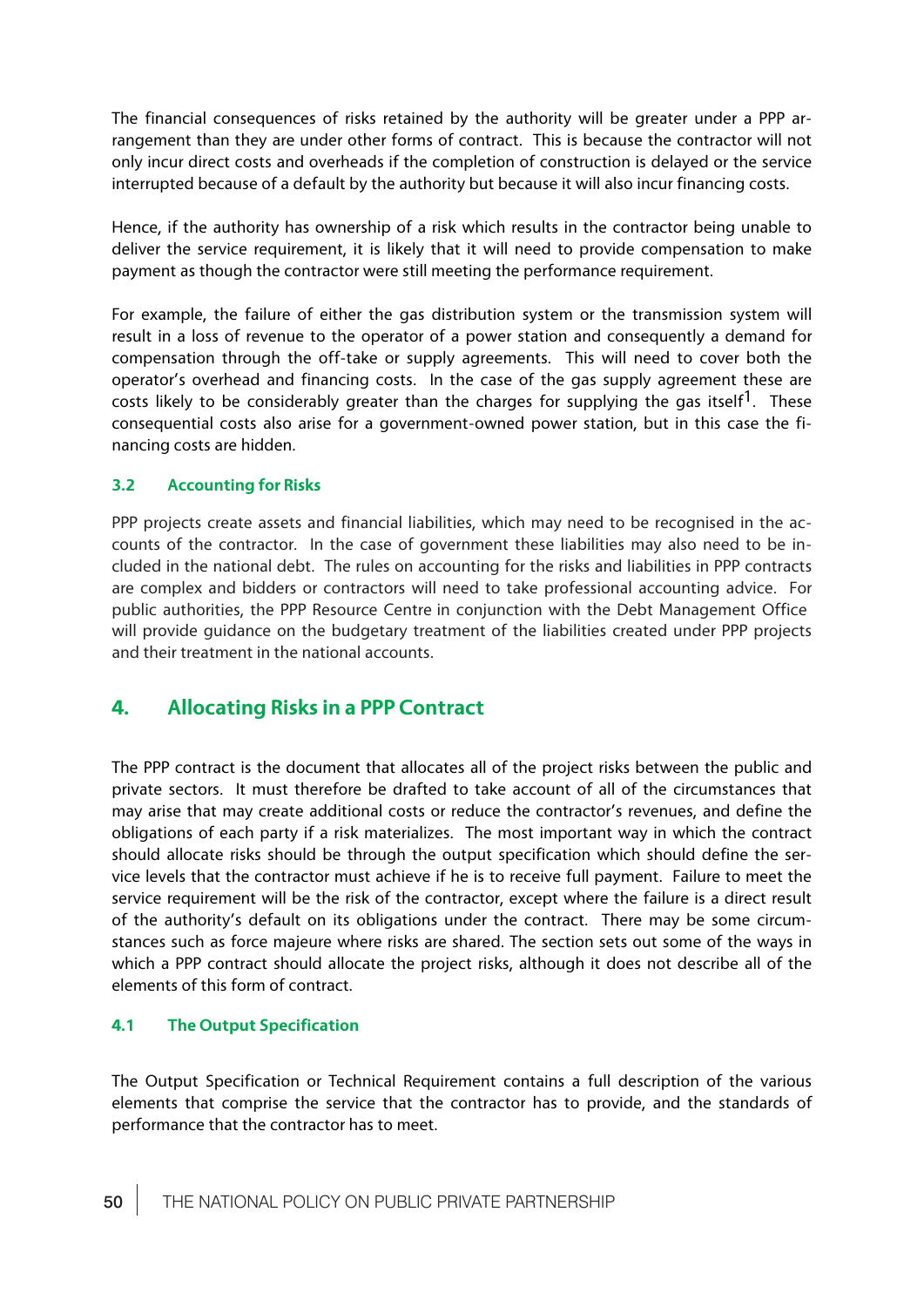The output specification will usually be contained in a separate schedule to the contract. This should be mirrored by a separate schedule which contains the contractor's technical designs, method statements, or other proposals for meeting the authority's requirements.

This schedule should capture all of the technical elements of the successful bid. The contractor's technical schedule is binding on the contractor but the authority's output specification will take precedence and, if either party becomes aware that the contractor's design, method statements or specifications will result in a failure to fully comply with the output specification, these will need to be changed at the contractor's cost until they do. In this way the risks of meeting the specified outputs are allocated to the contractor, but the authority will be able to retain oversight of the contractor's proposed design, construction, maintenance and operations of the asset and his approach to delivering the service. The authority's oversight is important because it retains its statutory responsibility for providing the public service, including in some cases public safety (possibly under the oversight of an independent regulator). The authority is simply contracting with the PPP contractor to provide the service on its behalf. It should satisfy itself during the bidding process that the contractor has the technical capacity and experience to meet the service requirements and that its technical proposals are also capable of meeting the output specification.

# **4.2 Indemnities**

The contract should include a number of indemnities which are provided by the contractor for the benefit of the authority. These should include claims made by third parties against the authority because of a failure in the service. There may be other requirements on the conduct of claims but the use of indemnities maintains the authority's statutory responsibility to provide the service to the public whilst effectively allocating to the contractor the cost of claims by third parties consequential on its default.

# **4.3 Warranties**

Another contractual device for allocating risks to the contractor is through the use of warranties. These will confirm that the contractor has carried out its own due diligence on all of the background information supplied by the authority during the tender phase and has taken this into account in preparing his technical proposal. This information should include data regarding the condition of the site, any ground investigations and hydrological or traffic data, and planning consents required. This ensures that the consequences of unforeseen ground conditions or other factors which cause the contractor to incur costs are at his risk.

# **4.4 Payment and Performance Mechanism**

The payment mechanism should define what payment adjustments will be made following a failure to meet the output specification. The contract should define the unit of payment, which may simply be the availability of the service, or some other unit of output. Any elements of the service which are below the defined standard should result in a reduced payment, and if the service is unavailable then no payment should be made.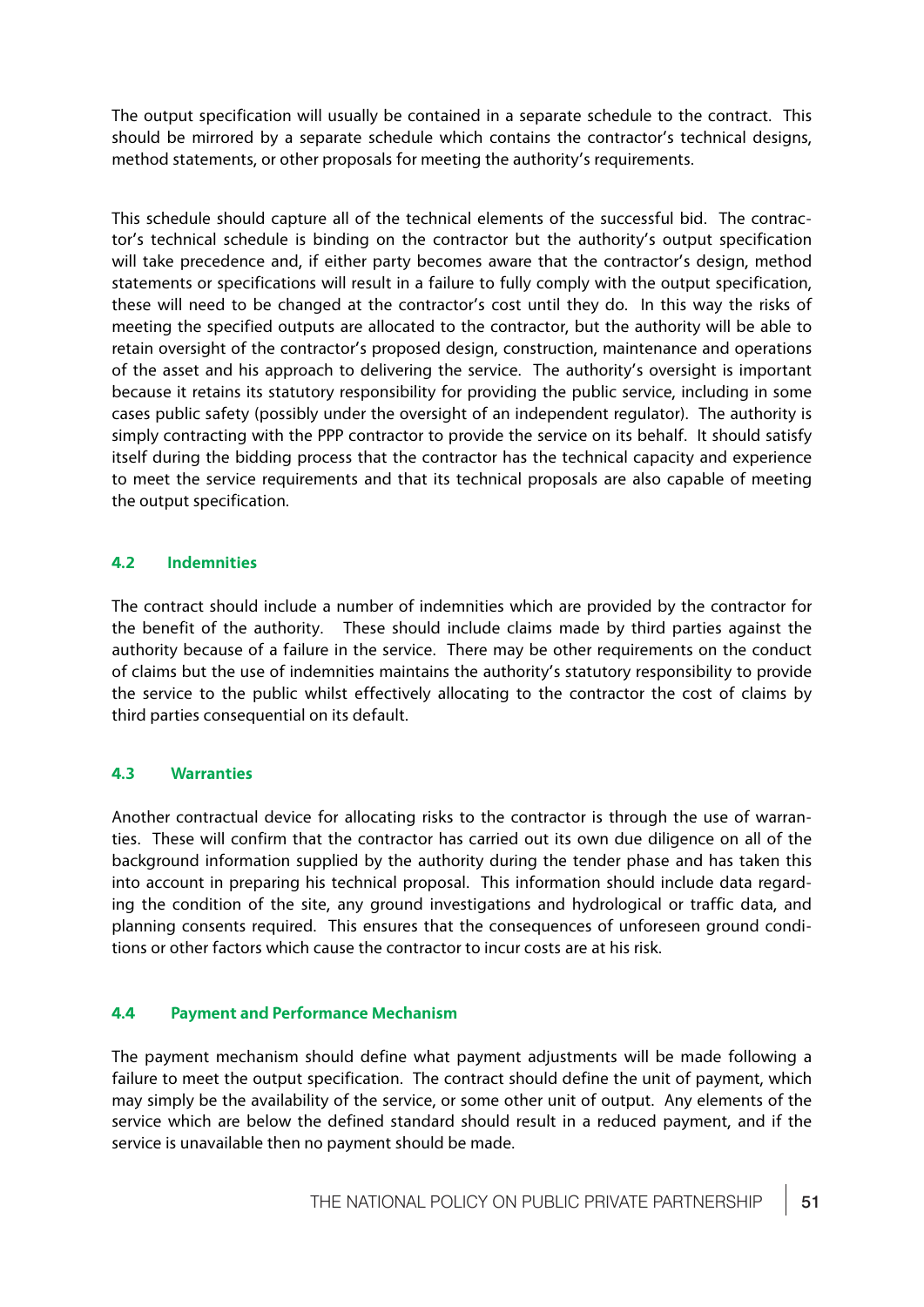The payment mechanism should therefore provide an immediate (normally deductions would be made in the following monthly invoice), and direct, incentive on the contractor to meet the output specification. The contract should define the payment consequences when the service is deemed not to be available because it falls below the minimum standard but is nevertheless being used by the authority (or the public). The contract should also allow the contractor a reasonable period of time to remedy the service failure before payments are reduced.

There should be an additional mechanism for dealing with persistent minor failures in performance, which may not in themselves result in a reduction in the unit of payment but which may result in higher risk of accidents or inconvenience to users. For example, the contract may specify the number of penalty points that may be awarded by the authority for each failure, and the threshold at which the accumulation of points will result in reductions in payments. The payment and performance mechanisms need to be supported by a monitoring regime which routinely measures compliance with the contract requirements.

# **4.5 Force Majeure**

Force Majeure is the occurrence of an extreme event outside the control of either party and which may impose significant costs on the project or disrupt the service. Some events, such as war, terrorism, civil unrest, or extreme weather may result in the authority providing compensation to the contractor. Other events may result in the financial costs being shared. The allocation of Force Majeure risks will depend on the nature of the underlying asset and may be finalised by negotiation during the procurement phase of the project.

The drafting of force majeure clauses in a contract and other means of allocating risk will eventually be standardised in consultation with public and private sector representatives through the issue of guidance by ICRC, which has a statutory responsibility to ensure effective implementation of the Government's policy on PPP. ICRC will monitor the implementation of the Policy and these Supplementary Notes and will make recommendations to Government on how their drafting may be clarified or improved. ICRC will therefore welcome comments by those engaged in PPP project procurement and operation on the practical application of the Government's policy. ICRC will take custody of all PPP contracts as required under the legislation.

#### **(Footnotes)**

<sup>&</sup>lt;sup>1</sup> For example the charge for supplying gas may be \$14m per annum, but the contractor's overhead and financing costs for the power station could be as high as \$76m per annum.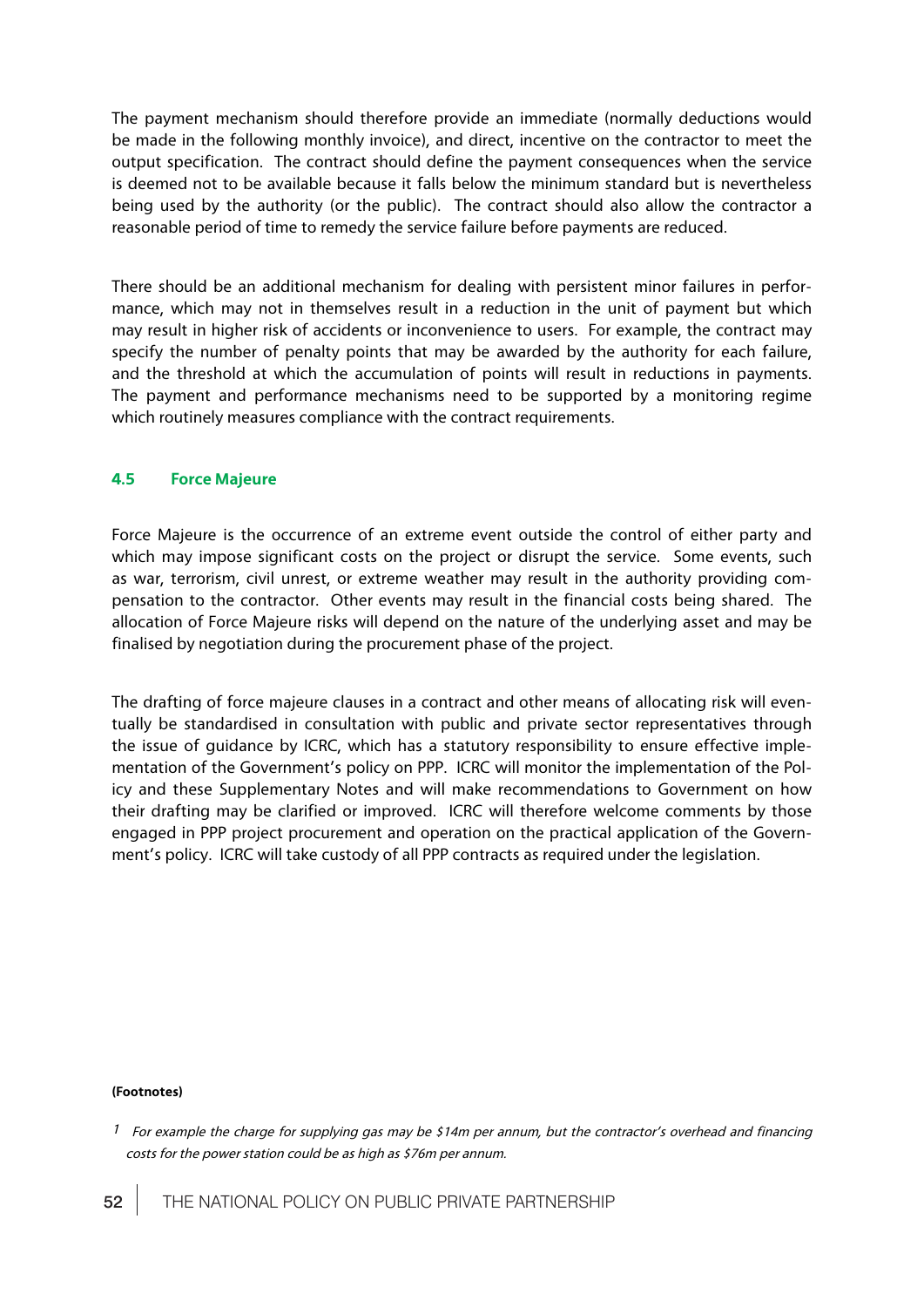# **PART 4:**

# **ROLES AND RESPONSIBILITIES FOR PPP IN THE FEDERAL GOVERNMENT.**

# **CONTENTS PAGE** 1. Introduction 60 1.1. Structure of this Supplementary Note 60 1.2.General Principles for Planning and Managing Infrastructure 60 1.3.Accountability 62 1.4.Commercial Confidentiality 63 1.5. Government Accounting and Budgeting 63 1.6. The Role of Regulators 65 2. Public Private Partnerships in Nigerian Infrastructure 65 2.1. Sectors considering PPP in Nigeria 66 2.2. Concessions as PPP 67 2.3. Partnering and Joint Ventures 67 2.4. Risk and the Financing of Projects 68 2.5. Third Party Equity and the Role of Funds 69 2.6. Government Equity in PPP Projects **70** 3. PPP Roles and Responsibilities across Government 70 3.1. The Infrastructure Concession Regulatory Commission 71 3.2. The PPP Resource Centre 71 3.3.Contract Compliance Centre 72 3.4. The National Planning Commission 3.4. The National Planning Commission 3.5. Line Ministries and their Agencies 73 3.6. The Bureau of Public Enterprises 74 3.7. Federal Ministry of Finance 74 3.8. Debt Management Office 75 3.9. Accountant General of the Federation 75 3.10.Bureau of Public Procurement 75 4. Stages in PPP Project Life cycle 76

THE NATIONAL POLICY ON PUBLIC PRIVATE PARTNERSHIP | 53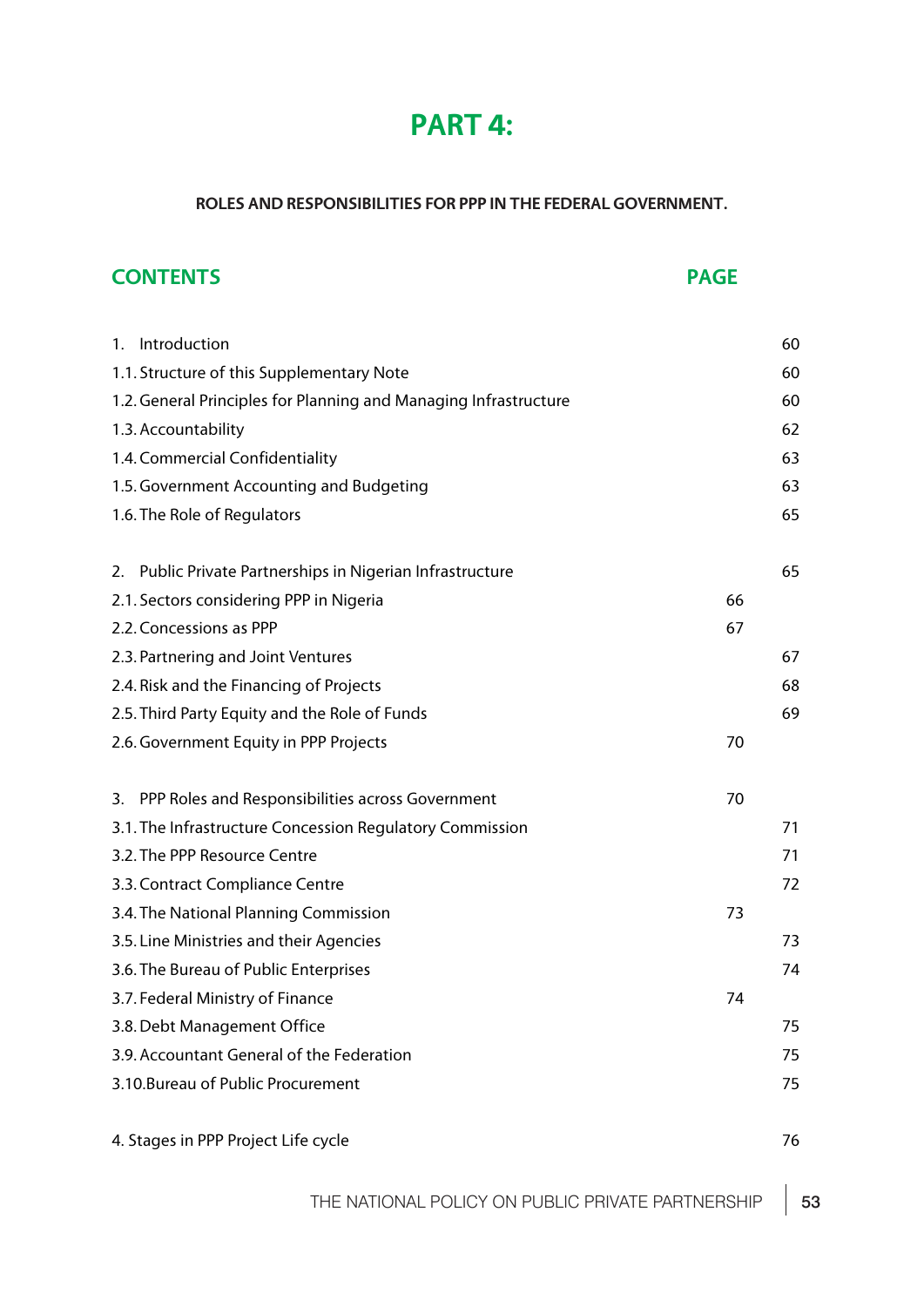# **1. Introduction**

This Supplementary Note provides further information and background on the National Policy on Public Private Partnerships. It sets out the roles and responsibilities of various Ministries, Departments and Agencies (MDAs) in the Federal Government of Nigeria (FGN) in the planning and procurement of infrastructure investment projects, and in the procedures for approving and monitoring their costs. It also describes the role of the Infrastructure Concession Regulatory Commission (ICRC) in leading on the development of PPP policies and in issuing guidelines on project selection and procurement.

This Note is one of a number of supporting documents to the Policy Statement:

- **•** procurement procedures for PPP projects;
- the evaluation of value for money in PPP procurement;
- $\bullet$ the identification and allocation of risks in PPP projects.

The National Policy and its Supplementary Notes will apply to all infrastructure projects contracted by the Federal Government, and any State or Local Government projects that are partfunded, or in some way guaranteed, by the Federal Government.

Where the Federal Government has allocated responsibility for producing guidance for the planning of infrastructure projects, or their procurement as Public Private Partnerships, then State and Local Governments, and their parastatals, should have regard to this guidance in preparing their own programmes for infrastructure investment and procurement processes as representing best practice in Nigeria. The Nigerian Courts and various audit bodies may take compliance with best practice into account in determining disputes or reporting on management failures.

# **1.1 Structure of this Supplementary Note**

The remainder of this Note covers the following topics:

- in Section 2 the general principles that will determine infrastructure planning, budgeting,  $\bullet$ and management in the Federal Government are set out;
- in Section 3 the characteristics of PPP projects are described;  $\bullet$
- $\bullet$ Section 4 sets out the roles and responsibilities of various ministries and agencies within the Federal Government, including the PPP Resource Centre, in developing PPP policy and implementing projects.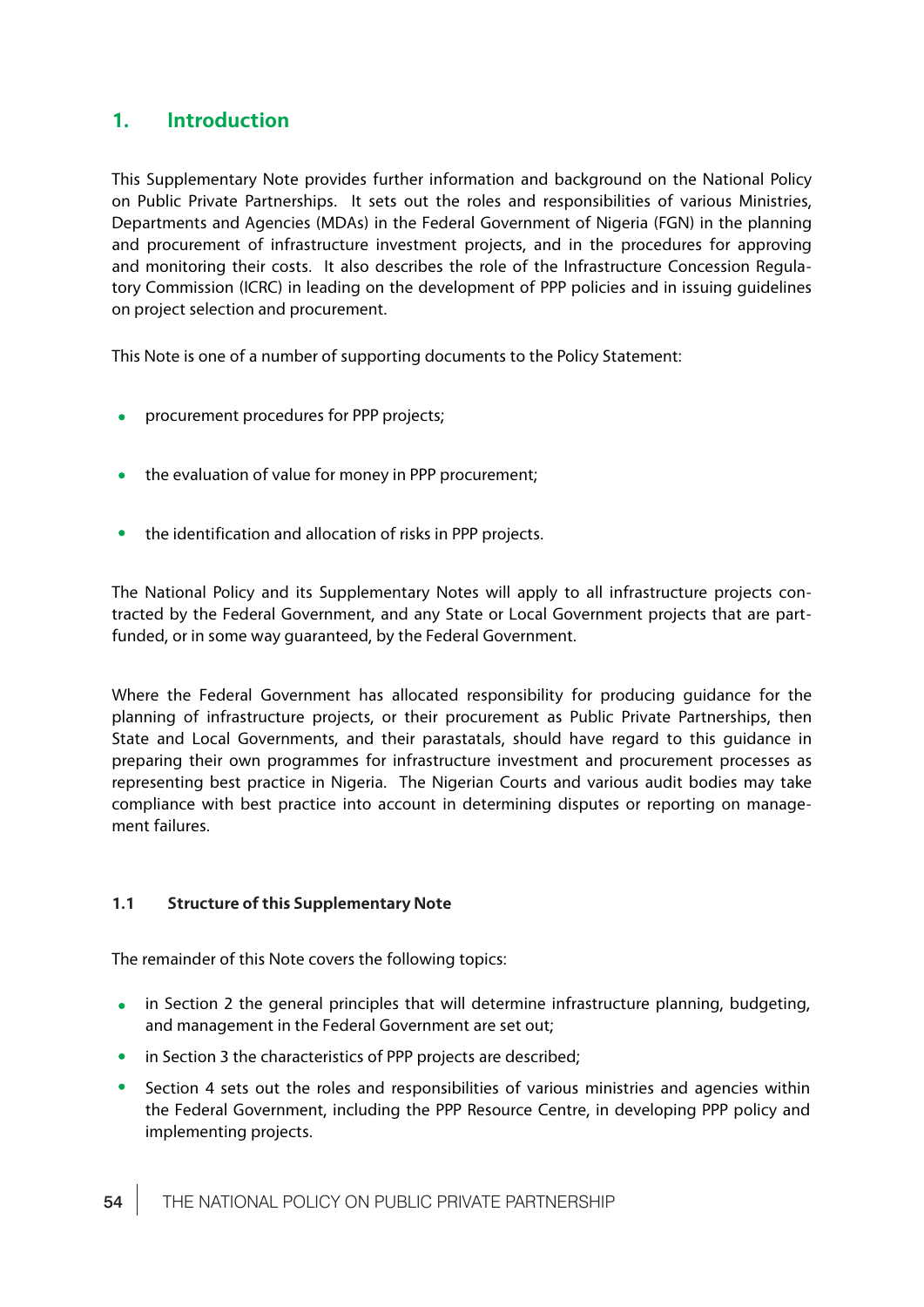# **1.2 General Principles for Planning and Managing Infrastructure**

This section outlines the general principles that should be followed by the Federal Government and its MDAs when developing investment programmes, making investment decisions, managing the procurement of infrastructure, monitoring contracts, and providing public services.

All infrastructure projects will progress through four distinct phases:

# 1. Project development

- a. economic, social and environmental cost benefit analysis;
- b. a systematic appraisal of a number of technical solutions to the identified need;
- c. value for money and affordability testing of different procurement options;
- d. appropriate budget allocation within the National Development Plan and subsequently the Medium Term Expenditure Framework;
- e. approval of an Outline Business Case prior to the commencement of procurement.

# 2. Procurement

- a. creation of a project team and management structure;
- b. preparation of an Information Memorandum and bid documentation;
- c. market consultation if appropriate;
- d. a competitive and transparent procurement process, with a clear audit trail for the selection of bidders and the evaluation of bids;
- e. approval of a Full Business Case before the decision to award a contract.

# 3. Implementation

- a. monitoring of design and construction, and subsequently operation and maintenance to ensure compliance with the required service standards;
- b. monitoring of payments against services delivered and any contingent liabilities.

# 4. Contract Maturity

- a. inspection and preparation for the handover of any public assets if appropriate;
- b. analysis of future service delivery options and further procurement if appropriate;
- c. contract close and recording of lessons learned.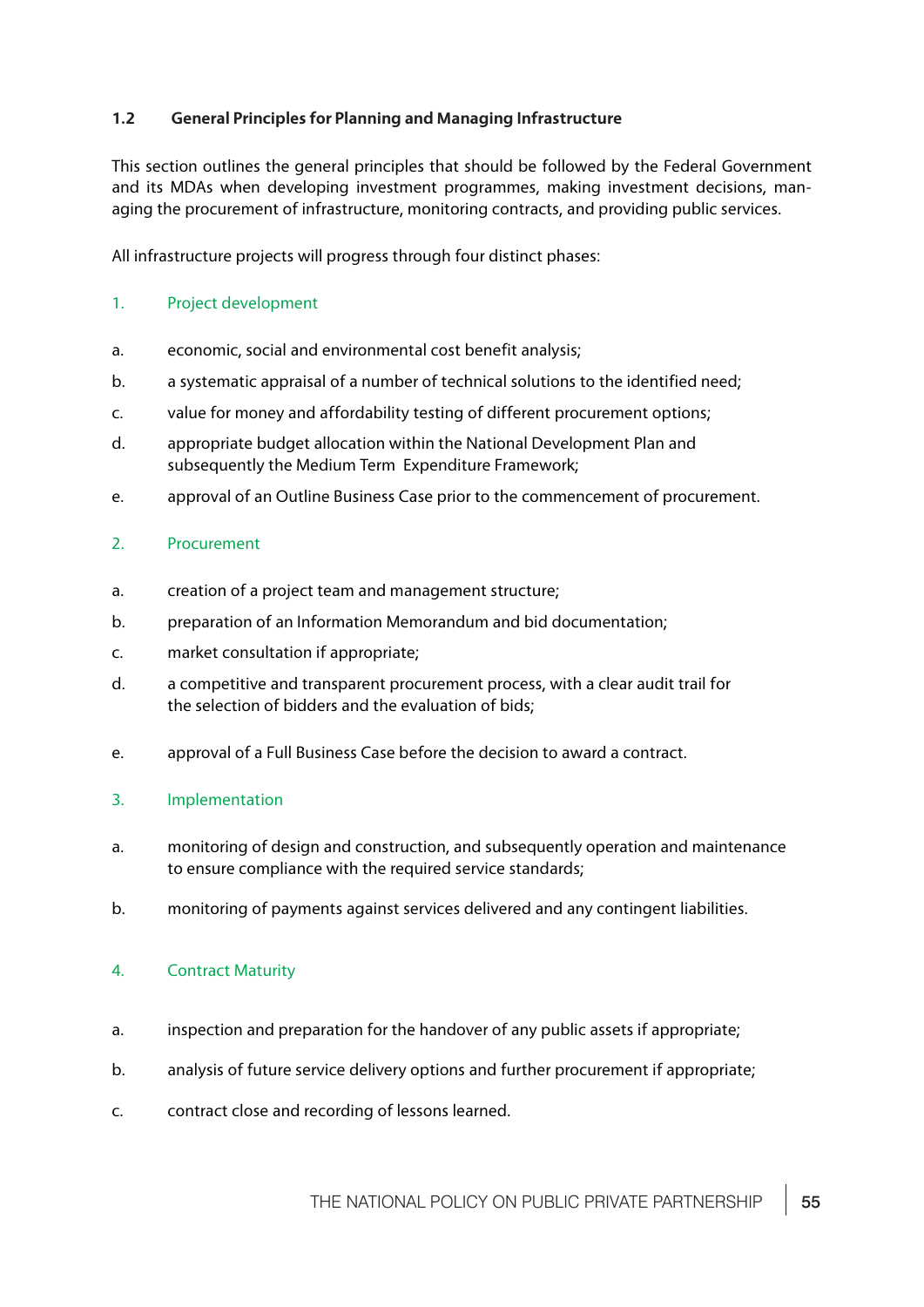Infrastructure planning and procurement, and management should follow the principles of good governance described below.

# **1.3 Accountability**

The Federal Government and its Ministers are accountable to the National Assembly for the development and implementation of their policies, as are State Commissioners to the State Assemblies. This democratic principle can only be safeguarded if the members of the Assembly have access to relevant information. Ministers, senior civil servants, and the heads of parastatal bodies may be questioned on the implementation of policy and their use of public funds. The scrutiny by the National Assembly and State Assemblies of the basis on which investment decisions are made across government, and the independent audit of public expenditure by the Auditors General, are important safeguards against the misuse of public funds. The process followed in making investment decisions therefore needs to be systematic and auditable, and it is important that, in setting out due process for investment or procurement decision-making, that accountability is allocated to a specific MDA within government, and to named individuals as Accounting Officers.

The focus on policy skills in public administration, or the need to rotate individuals between different postings, has often been at the expense of the management or implementation of projects and the development of specialist skills within the public sector. It can also diminish personal accountability for decisions, particularly if more than one department or ministry is involved in the decision-making process. Public scrutiny can discourage risk-taking by decisionmakers, since the consequences of mistakes may be worse than the rewards for success. The Government will address these conflicting pressures on MDAs by encouraging them to appoint dedicated project teams and to follow good project management practices, including:

- setting out a clear statement of the policy context and the objectives of the project;  $\bullet$
- $\bullet$ the identification of all of the relevant decision-makers at the outset;
- timely provision of information and a clear plan and timetable for the key project deci- $\bullet$ sions;
- independent review at key stages, reported to the individual who is held personally responsible for the achievement of the project's objectives;
- recording of lessons learned to inform subsequent project teams.

At the stage that a project enters the forward programme, the relevant MDA will appoint an Accountable Officer at Director level, who will be responsible for oversight of the preparation and procurement phase and chair a Project Steering Committee. It is recommended that the Steering Committee includes a representative from the PPP Resource Centre within ICRC. At this point, a Project Director and project team will also be appointed, including, if necessary, external advisers, who will be responsible for preparing all of the project business cases, the procurement documents, and the bidding process up to contact award. They will report progress to the Project Steering Group, which will make the key policy decisions.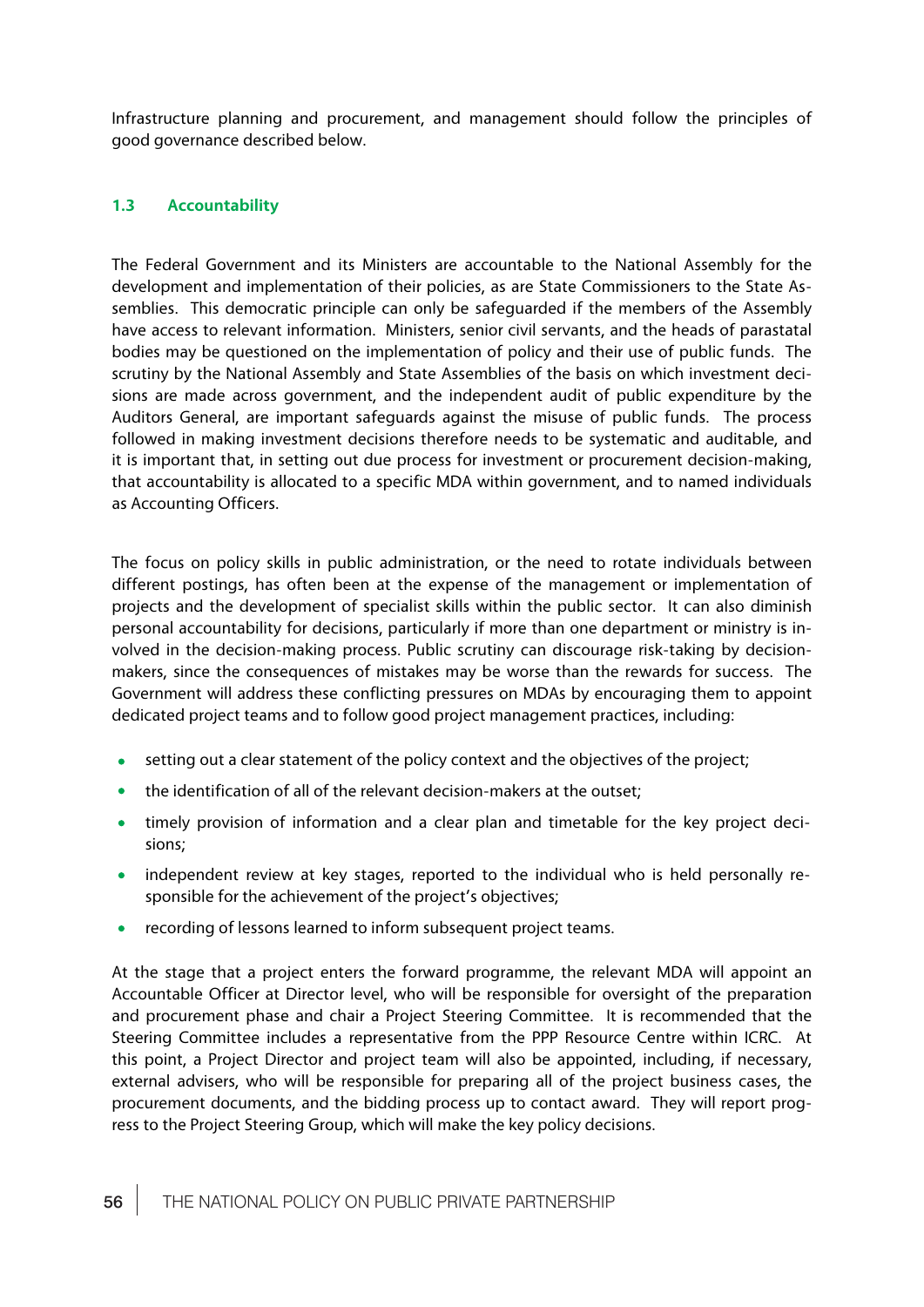The Government will provide dedicated funding for the additional costs of external financial and legal advisers that will fall on the early pathfinder PPP projects as they develop appropriate templates for the key project documents.

All PPP projects will require the approval of each project's Outline Business Case by the Government's Economic Management Team or other relevant authority before procurement can commence, and the approval of a Full Business Case by the Federal Executive Council before a contract can be awarded. Guidance on each of these approvals and other aspects of the PPP procurement process will be provided by the ICRC. In due course, a PPP Unit within the MDA may be set up to provide further guidance specific to PPP in the relevant sector.

It is important that public authorities share information on pricing and lessons learned in procurement and standardise documentation where possible, so that they can become better customers and make procurement decisions based on reliable and consistent information. There should be a culture of continuous improvement in procurement, and benchmarking. The use of cost databases can be a useful tool for achieving this. For the market for government works or services to work efficiently and for transaction costs to be minimised different levels of government, including parastatal bodies, may need to cooperate or share information to ensure that they are not competing against each other for the attention and limited resources of the supplier base.

# **1.4 Commercial Confidentiality**

Federal Ministers will not be involved in the evaluation of bids or the selection of a preferred bidder. This is to ensure that bidders for PPP projects can be confident that their bids will be considered on merit against the evaluation criteria issued with the procurement documents, by preventing inappropriate lobbying or political interference and ensuring that there are no perceived conflicts of interest. Ministers will of course be involved in the final investment decision for significant projects, since this decision will be made by the Federal Executive Council.

For competition to work effectively, it is vital that bidders have confidence that their pricing and innovative ideas are confidential between them and the authority<sup>1</sup>. Procedures will be adopted to minimise leaks of confidential information, including restricting access to pricing or other sensitive information in bids only to those who are directly involved in the evaluation process. The Bureau of Public Procurement will continue to be responsible for auditing compliance with due process, and its certificate of 'no objection' will be part of the Final Business Case for approval by the Federal Executive Council. Unsuccessful bidders who feel aggrieved that due process has not been followed will have redress through the courts.

The Government will consider alternative appeals procedures as part of its review of the Public Procurement Act. In cases where due process has not been followed, the procurement may need to be repeated or other remedies applied.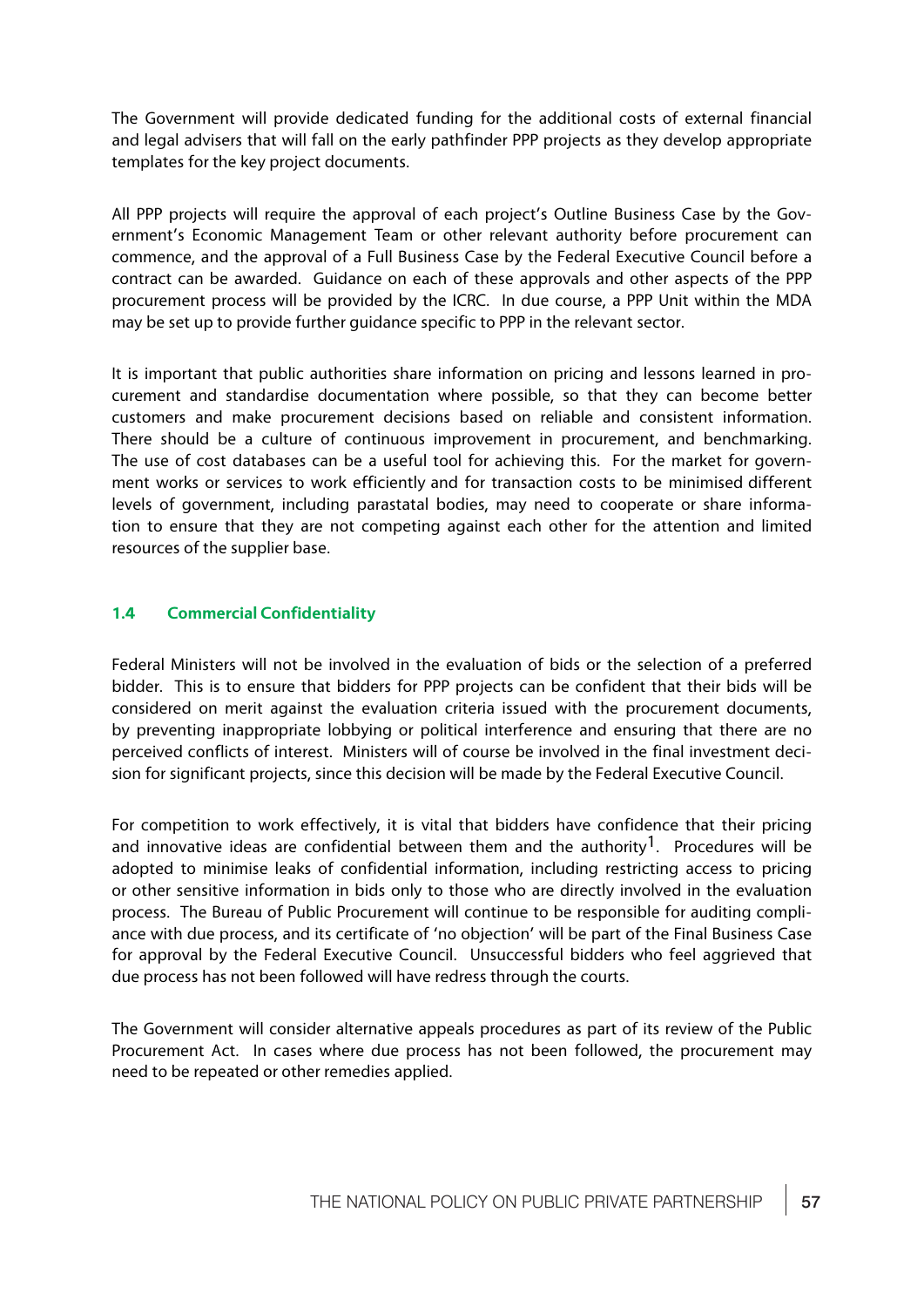## **1.5 Government Accounting and Budgeting**

Cash budgets for capital and maintenance spending on infrastructure need to be planned a number of years ahead to allow time for feasibility studies, planning, outline design, and procurement. PPP projects would not normally result in any payment until construction is completed and the public infrastructure services are available for use.

Currently, MDAs submit their spending plans for the following year to the Ministry of Finance (MOF) and once agreed the Government presents its consolidated draft budgets to the House of Representatives and Senate. These are amended or accepted by both Houses and finally signed by the President before the start of the new financial year in January. If there is a delay in approving the consolidated budget, the President may authorise the MDA to spend the proportionate amount for the corresponding period in the immediate preceding financial year for a period not exceeding six months.

The 2007 Fiscal Responsibility Act strengthens the budgetary process. Federal budgets are now determined over a three-year cycle (the Medium Term Expenditure Framework). The planning of infrastructure across the economy is coordinated and approved by the National Planning Commission (NPC), which was created under the National Planning Commission Act 1993 within the Office of the President (although with its own Minister of State). The NPC is developing an infrastructure investment strategy that will consider investment requirements over a fifteen-year period and become a new National Development Plan. In future, therefore, budgeting and planning will be longer term and this will assist in the development of a sustainable PPP programme alongside direct public funding of infrastructure.

Once budgets have been approved by the National Assembly and the President, MDAs are permitted to move spending between different budget headings within their overall allocation and there are established procedures for doing so. MDAs may also submit Supplementary Estimates through the Ministry of Finance to the National Assembly during the year for unforeseen expenditure. MDAs must not enter contractual commitments without an appropriation from the budget, but once such commitments are made then the Government will ensure that future payment liabilities will be ring-fenced within future budgets.

The Debt Management Office (Establishment, etc) Act 2003 provides a framework for managing the Federal debt and those contingent liabilities created by Federal guarantees of borrowing by the States. (States are allowed to borrow internally, but all external borrowing has to be approved and guaranteed by the Federal Government). The Debt Management Office will, therefore, have a role in monitoring liabilities created by Federal PPP projects and those State projects that require Federal guarantees. Credit insurance provided by the World Bank (through MIGA) as partial risk guarantees in a PPP project, or for State borrowing, require a Federal Government counter-guarantee that also has to be approved by the Debt Management Office.

The Government is considering the merits of creating a Guarantee Fund to make provision for the liabilities it may incur under PPP and similar arrangements.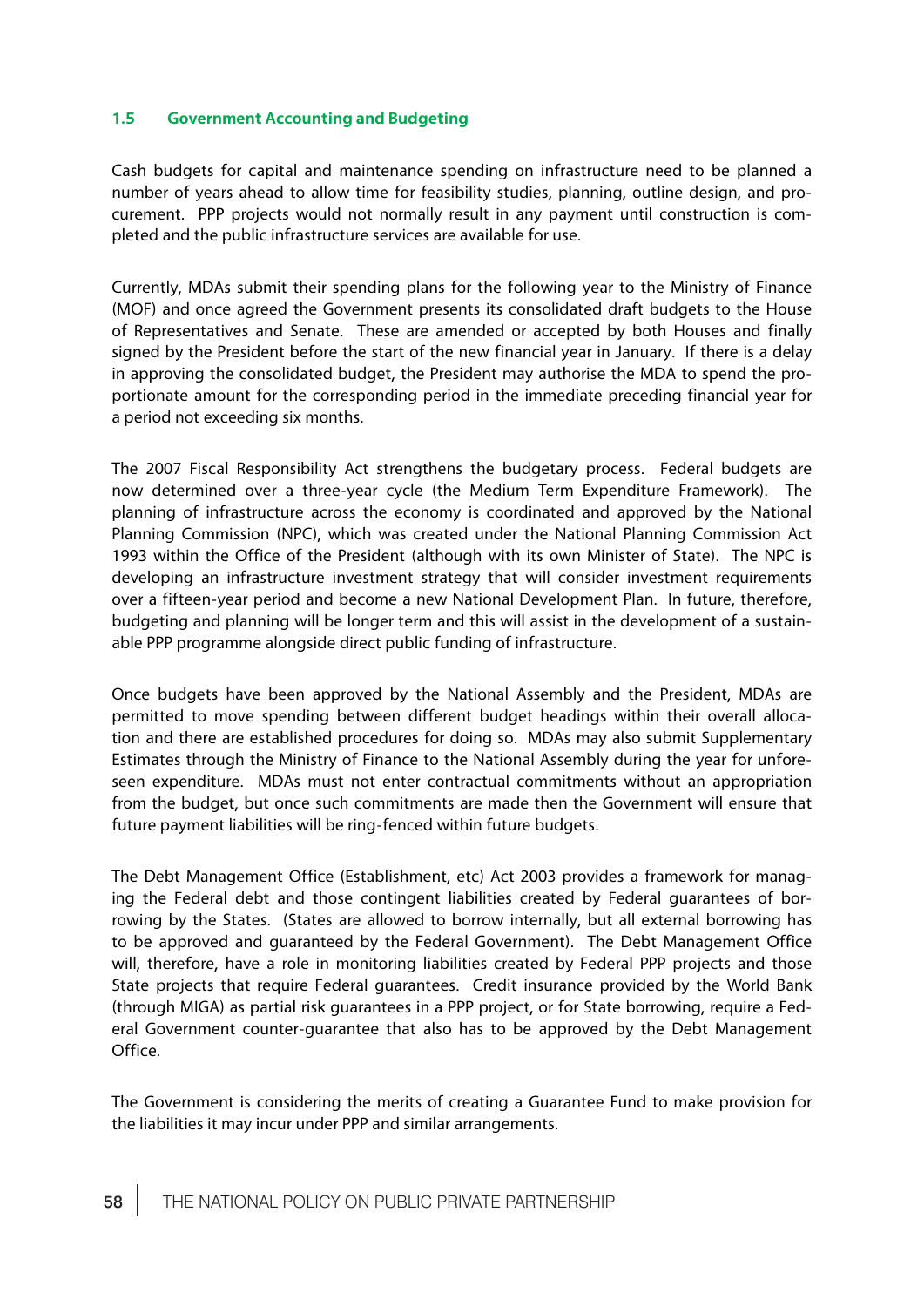Both the National Planning Commission (NPC) and the Federal Ministry of Finance have a role in capital projects that are funded wholly or partly by donors or multilaterals, even where a project falls under the jurisdiction of an individual State. So, for example, World Bank or African Development Bank loans are channeled through the Ministry of Finance and the NPC acts as National Authorising Officer for EU and other grant funded projects, even where the service which the grant is provided to support is a State or local government obligation. In these cases, the respective State will sign a Memorandum of Understanding with the Federal Government on the use and application of the respective funds.

The majority of spending by States is disbursed from the Federation Account which consolidates all national revenues. It is distributed in accordance with a formula recognising location, population, area and other factors. The Excess Crude Account is disbursed on a similar basis.

Since the budgets of MDAs are cash-based, so is the reporting of expenditure (though not accruals) through the annual accounts. These are audited by the Auditor General's department usually by the joint appointment of independent auditors with the relevant ministry. Each State has its own Auditor General.

Contractual commitments for payment, insurance or other guarantees provided under PPP projects may need to be consolidated into the national accounts for statistical purposes but should, in any case, be recorded and in some cases formally approved in accordance with the processes described later in this Supplementary Note, because they are likely to involve spending commitments beyond the budgetary period. These considerations apply not only to State or Federal ministries and parastatals but also to corporations or public companies where the public sector is the sole or majority shareholder. The Ministry of Finance will monitor risks created under Government contractual commitments arising from Federal PPP projects and will issue guidance on their accounting and budgetary treatment.

# **1.6 The Role of Regulators**

The privatisation and commercialisation of public services and public assets as well as Private sector participation in the provision of public services have often been accompanied by regulation where competition is absent or limited to promote investment and operational efficiency and to prevent abuse of a monopoly position, and so protect consumers. The regulators have statutory powers to grant operating licences and may have powers to set prices or tariffs. The price review process takes account of not only input costs and efficiency but also the need for new investment, sometimes to comply with new legislation. In this role, regulators can sometimes use benchmarking against a group of similar suppliers as a guideline.

The role of the regulator is to prevent market abuse or to determine appropriate environmental or safety standards where this is not already provided for by the Federal Environmental Protection Agency or similar bodies. Regulators therefore provide the framework that enables private investors to make investment decisions and quantify commercial risks.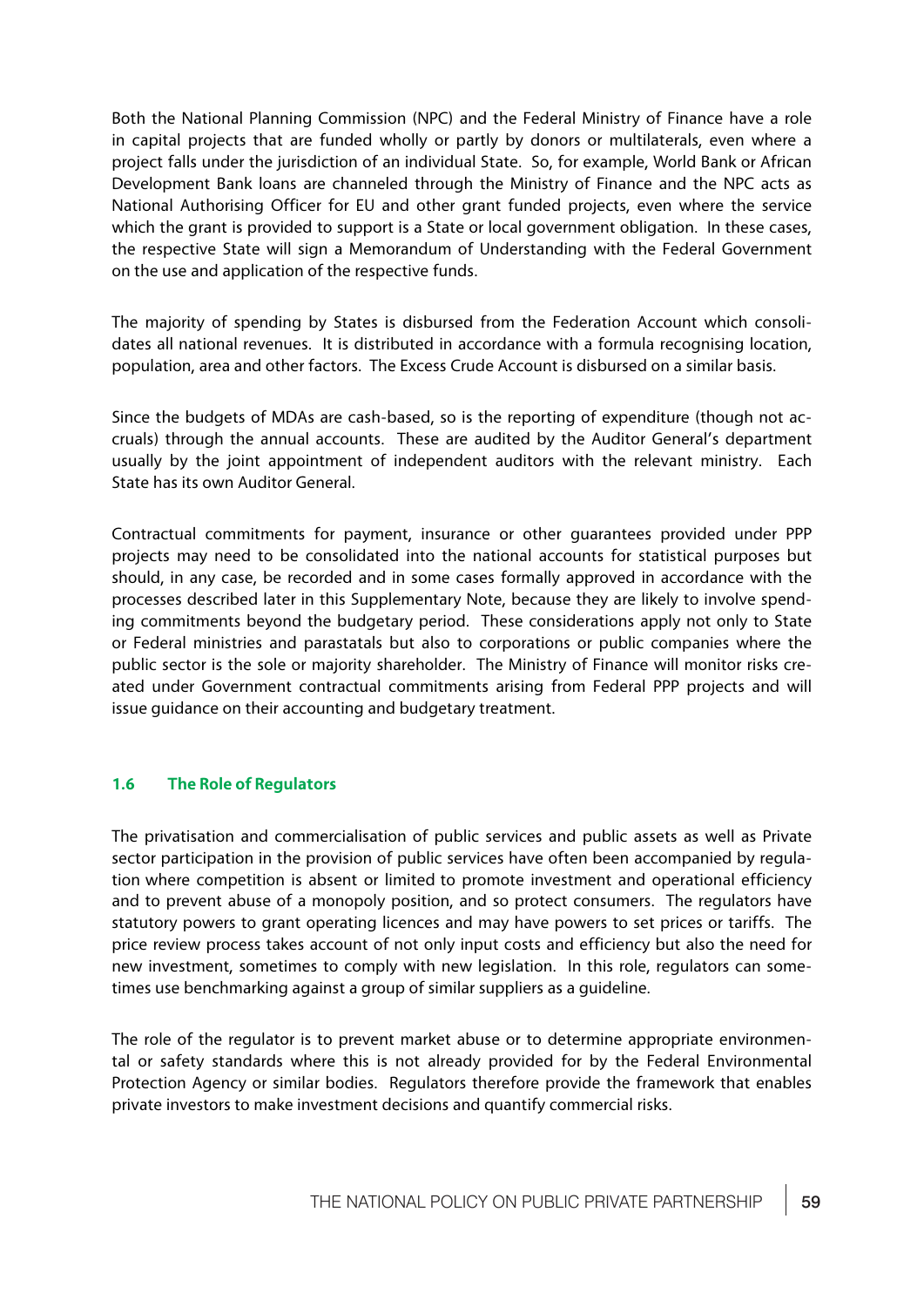It is important that they remain independent of government and establish a track record that provides some stability and certainty to the private sector. PPP projects will operate within this framework.

# **2. Public Private Partnerships in Nigerian Infrastructure**

A wide range of contract forms in turn represented by numerous acronyms (BOT, DBFO, BOOT, etc.<sup>2</sup>) falls within the scope of the term 'public private partnership'. It can be said to include: outsourcing and partnering; performance-based contracting; design, build, finance and operate (or build operate transfer) contracts; and, sometimes, concessions. These forms of contract have the following characteristics:

- I. They are long-term contracts (typically between 5 and 30 years) between a public sector authority and private sector contractor for the provision of a public service. The contract may require the construction of new public infrastructure or other assets, in which case the private sector contractor may finance the investment and recover its financing costs over the remainder of the contract from tolls, service charges or payments by the public authority.
- II. Payment to the contractor is linked to the quality, and sometimes also quantity, of the service delivered. This means that the contract includes an output specification rather than a definition of inputs. Payment may be based on the availability of an asset, such as a road, provided it is meeting the standard required in the specification.
- III. There is more risk transferred to the contractor than is the case with other traditional forms of procurement. The general principle is that the project risks should be allocated to the party best able to manage them. Often these risks arise at the interfaces between the different phases of a project so these will be integrated into one contractofor example design, construction, maintenance and operation. This feature, when combined with a contract term that matches the economic life of the underlying asset, means that there is an incentive on the contractor (provided the contract is awarded under competition) to minimise the whole life costs of providing the service. These incentives are much weaker in the public sector, which will usually contract for each phase separately and where typically there is an emphasis on the lowest upfront cost (possibly leading to higher maintenance costs later).

# **2.1 Sectors considering PPP in Nigeria**

The focus for PPP in Nigeria is the creation of new infrastructure or expansion of existing ones, such as:

- power generation plants and/or transmission/distribution;
- roads and bridges;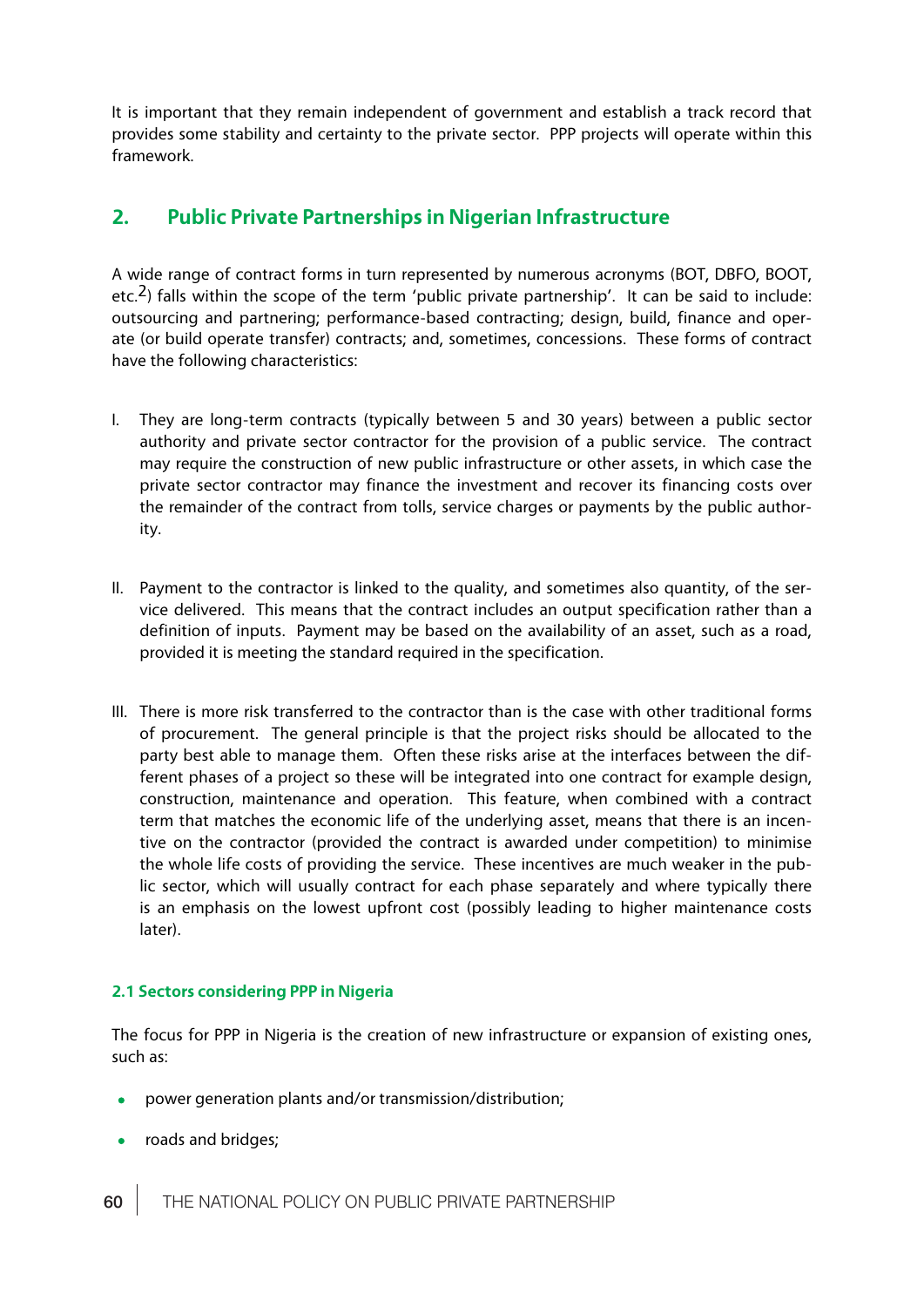- water supply, treatment and distribution systems;
- ports;
- airports;
- railways;
- inland container depots and logistics hubs;
- gas and petroleum storage depots and distribution pipelines;  $\blacksquare$
- solid waste management;
- educational facilities;
- urban transport systems;
- housing;
- healthcare facilities etc.

It is estimated that over the next years six years, Nigeria will need to invest over USD 100bn in just four key sectors of the economy if it is to meet its annual growth targets and become one of the 20 largest economies in the world by the year 2020:

- power (USD 18-20 billion);
- railways (USD 10 billion);  $\bullet$
- roads (USD 14 billion);
- oil and gas (USD 60 billion).

The Government expects that some of this investment will be provided by private finance under PPP arrangements.

# **2.2 Concessions as PPP**

Concessions are included in the broader definition of PPP since they have most of the features of PPP described above. But they also transfer some or all of the demand and revenue risks within the projects to the private party that has been granted the concession. The output specification may include requirements with regard to the frequency of services or levels of charges. This is because the service may create a local monopoly and political considerations may require some element of cross-subsidy between different users, or a minimum frequency of services for wider social reasons3.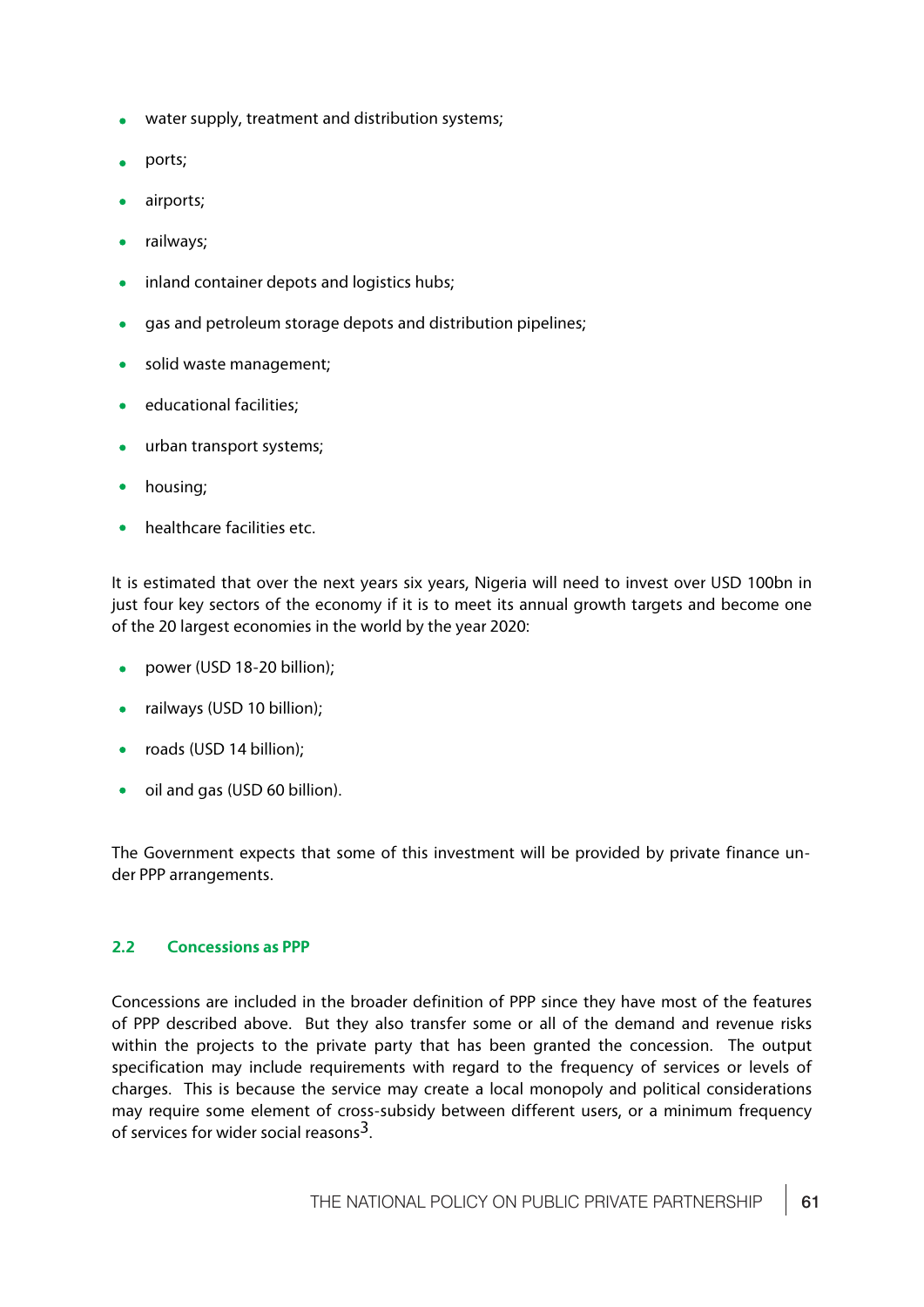Since the underlying purpose of these contracts is the provision of a service to the public, it is important that the political aspects are considered fully at the outset, including the need for some public subsidy to capture wider social benefits and ensure that the tariff structure is affordable for all potential users. Concessions and other forms of PPP can also allow a clearer separation between the policy and regulatory aspects of public services and their day-to-day management and operation. Policy risks must inevitably remain with government, but regulation can be applied through an independent regulator or through legislation. Risks should be allocated to the party best able to manage them, and some risks may continue to rest most appropriately with the owner of the underlying asset. The use of private finance to fund capital costs may also make the true cost of the service more transparent, since all investment projects carry a degree of risk and this will be reflected in the cost of financing the investment.

Concessions have also been used as a form of commercialisation of public enterprises or their activities. For example, the Nigerian Ports Authority granted concessions for the operation of certain ports facilities in Nigeria, under the Privatisation and Commercialisation Act. The Bureau of Public Enterprise tendered these concessions, which were subsequently approved by the National Council on Privatisation. The programme of privatisation and commercialisation is well advanced (except in the power sector), however, where concession is involved the ICRC and the relevant MDAs will assume responsibility and take the lead. The role of the regulator of a sector will be the same, regardless of whether a concession is granted through the National Council on Privatisations or through PPP under the management of the relevant Ministry.

## **2.3 Partnering and Joint Ventures**

In some projects the full scope of the service requirement may not be clear at the outset, or the underlying technology may be subject to rapid change. Defining a long-term contractual requirement under a PPP may be difficult and these contracts are less flexible in responding to changing circumstances, particularly where further investment may be required. The Government will consider other options for working with the private sector to increase operational efficiencies where this is appropriate. These options include partnering contracts or the creation of a joint venture company to manage the project or operate the services. The Government recognises that these arrangements may be more complex, however, and there may be potential conflicts of interest between the private sector objective of maximising profit and the public sector objective of maximising social benefits<sup>4</sup>. It will ensure that the involvement of the public sector in day-to-day management of the service does not create conflicts between its policy and operational roles, and in managing operational risks such as demand, safety, or maintenance. The creation of regulators that are at arm's length from the government is an important safeguard for both the investor and the Government as owner and policy maker. There will be a clear separation between the public authority role in determining policy, the regulator's role in implementing that policy, and the Government's potential role as investor or joint venture partner. The way that this separation of the Government's role as investor from its policy role may be achieved is discussed further below in the context of funds.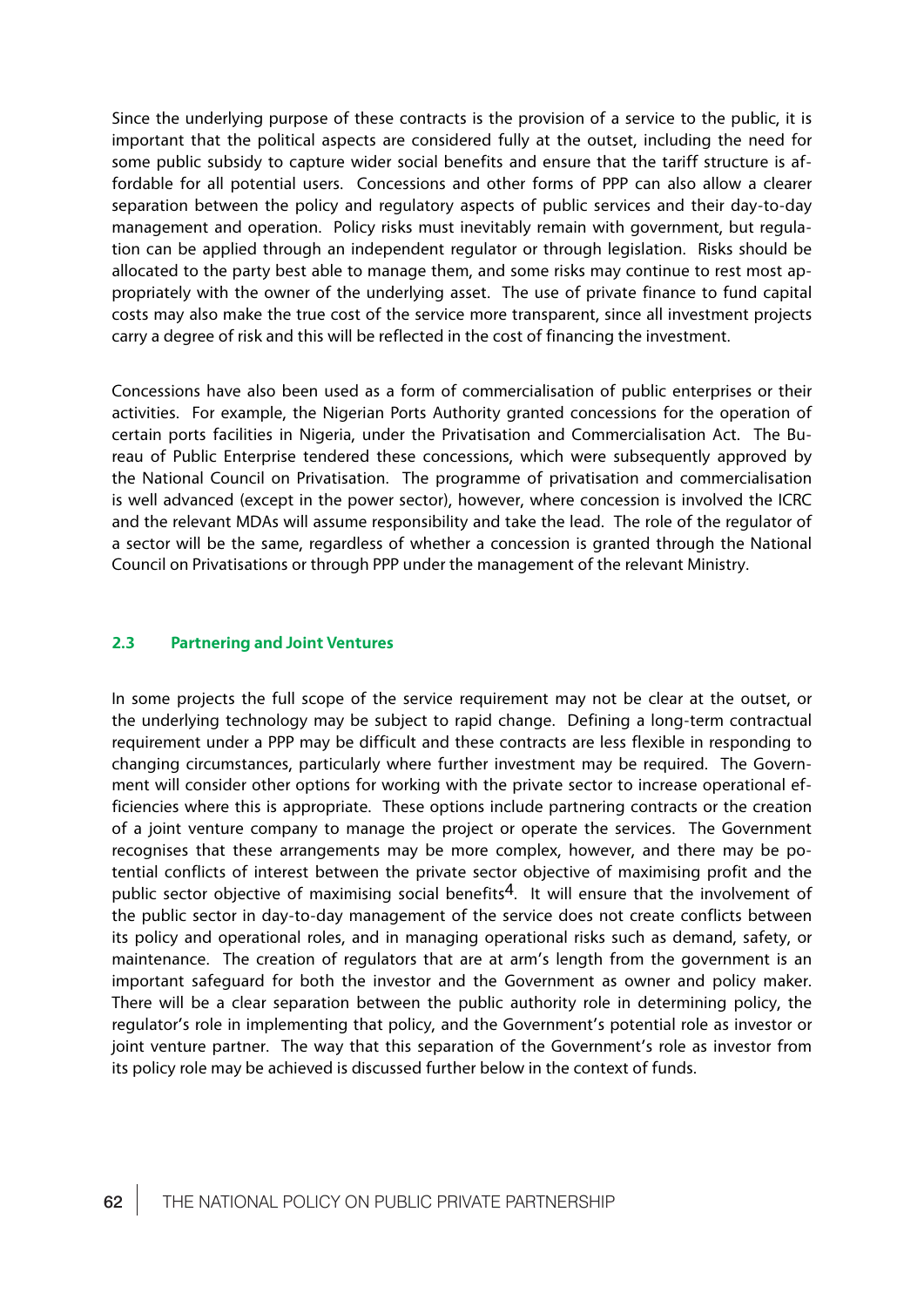# **2.4 Risk and the Financing of Projects**

All projects may entail a number of specific risks that need to be managed. Some of these risks can be quantified and others may be difficult to quantify but can be identified as having a potentially high or low impact, and high or low probability of occurrence. Public transport projects often have a particularly high level of risk and there is strong data to suggest that the promoters of these projects usually underestimate their cost and overestimate their benefits<sup>1</sup>. In the private sector, the riskiness of an investment project will have an effect on the cost of its finance. Project finance structures have been developed to allocate risks efficiently to different types of investor (see box) and thus reduce the overall costs of finance.

The Government will develop techniques to take account of risks in its appraisal of projects and allocation of resources between competing demands for public investment. This can be done through the calculation of the expected cost of risks in the project cash flows, and the inclusion of an optimism bias factor in the discount rate used in economic appraisal<sup>2</sup>. By properly considering risk throughout the project lifecycle, the Government will also be able to reduce risk by appropriate structuring of the project or commercial environment, and thus reduce the overall costs of investment.

The Government will issue guidance through the National Planning Commission on how the risks inherent in these projects should be factored into the appraisal process, and on how to

# **Project Finance**

The techniques of project finance were developed in the 1970s and 1980s when high cost investments were required in the oil, gas, and power sectors. The capital value of a project was often greater than the value of the companies contracting to design, construct and operate it. Investment was therefore provided through bank debt (or now through the bond market as well) where the investors had limited, or no, recourse to the parent companies in the event of project failure. To achieve this a Special Purpose Company was created to deliver the project under contract to the client (under a Take or Pay or Power Purchase Agreement). The Special Purpose Company (also known as a Special Purpose Vehicle or SPV) then entered into financing agreements with investors and subcontracted with specialist firms for the design, construction or operation of the project assets. The third party investors would have first call on the after tax project revenues and would ensure through the use of a financial model that the project revenues would under most scenarios be sufficient to repay the capital and interest costs. They would also require the project sponsors to have a certain amount of equity capital in the Special Purpose Company and this provided an incentive on the sponsors (often the construction companies themselves) to manage the project risks effectively. They would realise a return on their investments through dividends and/or capital gains.

This project financing structure matched the cost of finance to the risk taken by the investor, with senior lenders taking less risk and accepting a lower return than the providers of equity. The same approach is taken in most PPP projects where there is a need for a significant capital investment up front to construct the public infrastructure, such as the road, water treatment plant, rail track and signaling, etc. from which the public service is to be delivered.

Project finance uses competition (either between banks, or between banks and the bond market), to drive down the cost of finance. The Government will use competition in the procurement of PPP to ensure that the different elements of the project, including the pricing of risk, are provided at the lowest economic cost, although all of these elements will be combined to give a single overall price for delivering the service. Financial models are used during the bidding process to provide transparency of costing to both the public authority and investors, and these models can be tested using sensitivity analysis to ensure that the pricing is robust against changes in the input assumptions. The involvement of international financial institutions such as the African Development Bank can help to reduce the cost of finance by providing some of the senior debt, or other financial instruments to reduce political risk or other financial risks.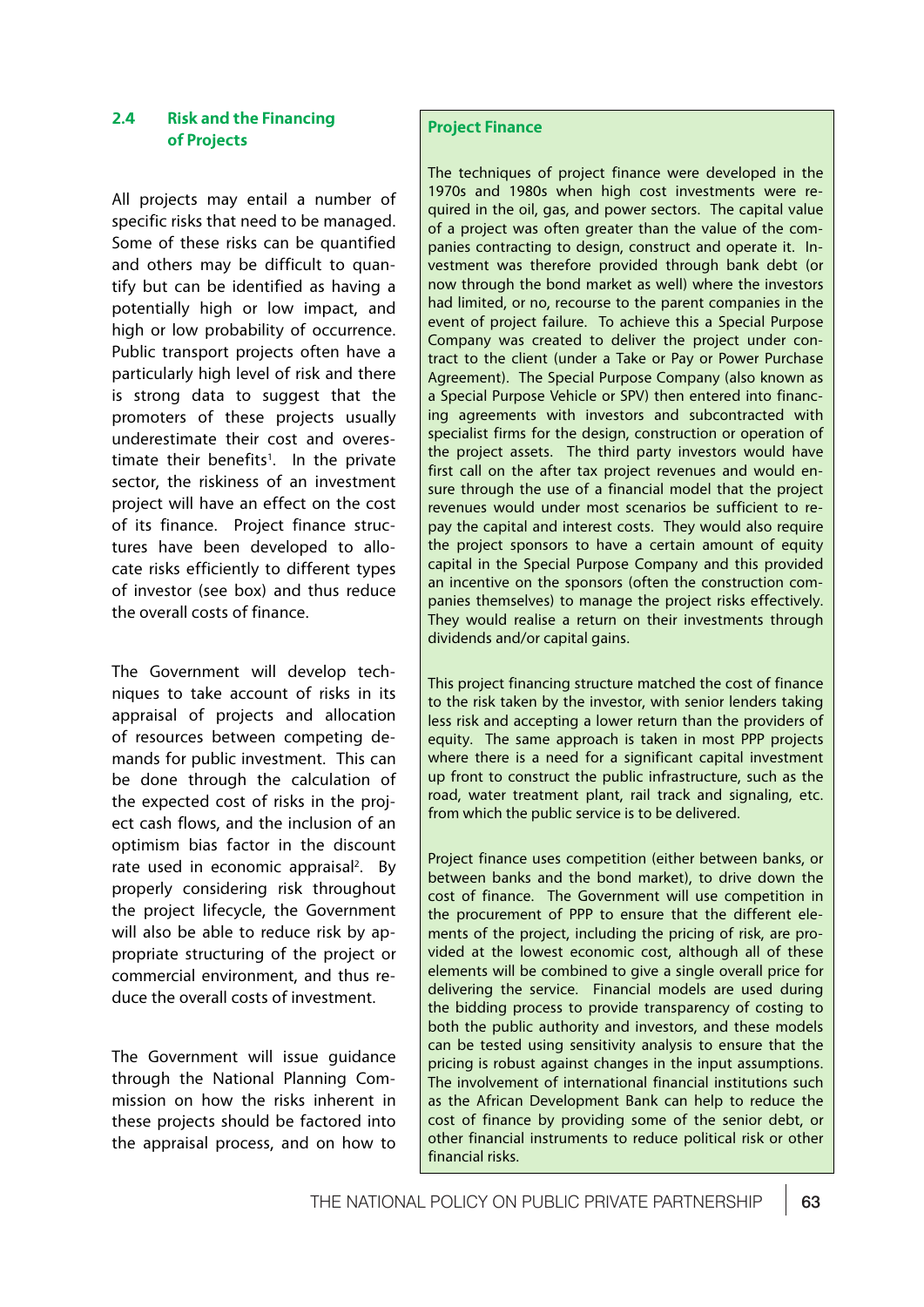compare the costs of public versus private financing (which already incorporates the cost of risk) on a comparable basis through the use of a test discount rate. Separate Supplementary Notes on how the Government will meet its objective of obtaining better value and lower overall cost for PPP projects and how risks should be allocated to the party that is best able to manage them have also been issued in support of the National Policy on PPP.

PPP procurement is a complex process and the planning process will require early identification of those sectors where it may be effective in delivering public services because of the effect on budgets. It will require an understanding of the risks associated with the long-term delivery of public services, including demand, the residual value of underlying assets, and operational/ lifecycle costs. A failure to properly identify these issues before procurement starts is likely to result in delay, increased costs for bidders, and reputation damage to the procuring authority and government. The Government will ensure that projects are only brought to market having been reviewed by a centre of expertise and approved by the Economic Management Team of the Federal Executive Council, and that the market is properly prepared for the bidding process.

# **2.5 Third Party Equity and the Role of Funds**

PPP projects have increasingly been seen as an attractive investment opportunity because they provide relatively predictable long-term revenue streams which can match the long-term liabilities of institutional investors such as pension funds. The bond market can be used to match the needs of these investors with the relatively low risk and therefore low cost financing of the senior debt in the SPV. The Federal Government will encourage the use of capital markets for funding these projects because of the wider economic benefits of increasing the use of the bond market as an option for corporate finance. Competition between bond and debt finance may also help to drive down the cost of private finance more generally.

Equity plays an important role in the financing and management of PPP projects. Providers of equity are the effective 'owners' of the SPV created to deliver the project, although their management of the company is constrained by the various agreements it enters into with other investors and the public authority. Equity takes a greater share of the risk but can achieve potentially higher returns through dividends, interest on subordinated debt and the future sale of its ownership to other (secondary) investors.

Investors can also diversify risk by investing equity in these projects through a fund, and the use of funds has increased internationally in recent years. Many of these funds specialise in particular markets or classes of infrastructure. Project sponsors have sometimes been able to sell on their equity in the SPV to funds, acting as secondary investors once the project enters the lower risk operational phase. The recycling of equity to other projects is beneficial since contractor equity is a relatively scarce resource. Funds can also help to spread expertise and management resource across different projects, since the equity fund, as part 'owner', will participate in the management of the SPV (and often assist in the bidding process).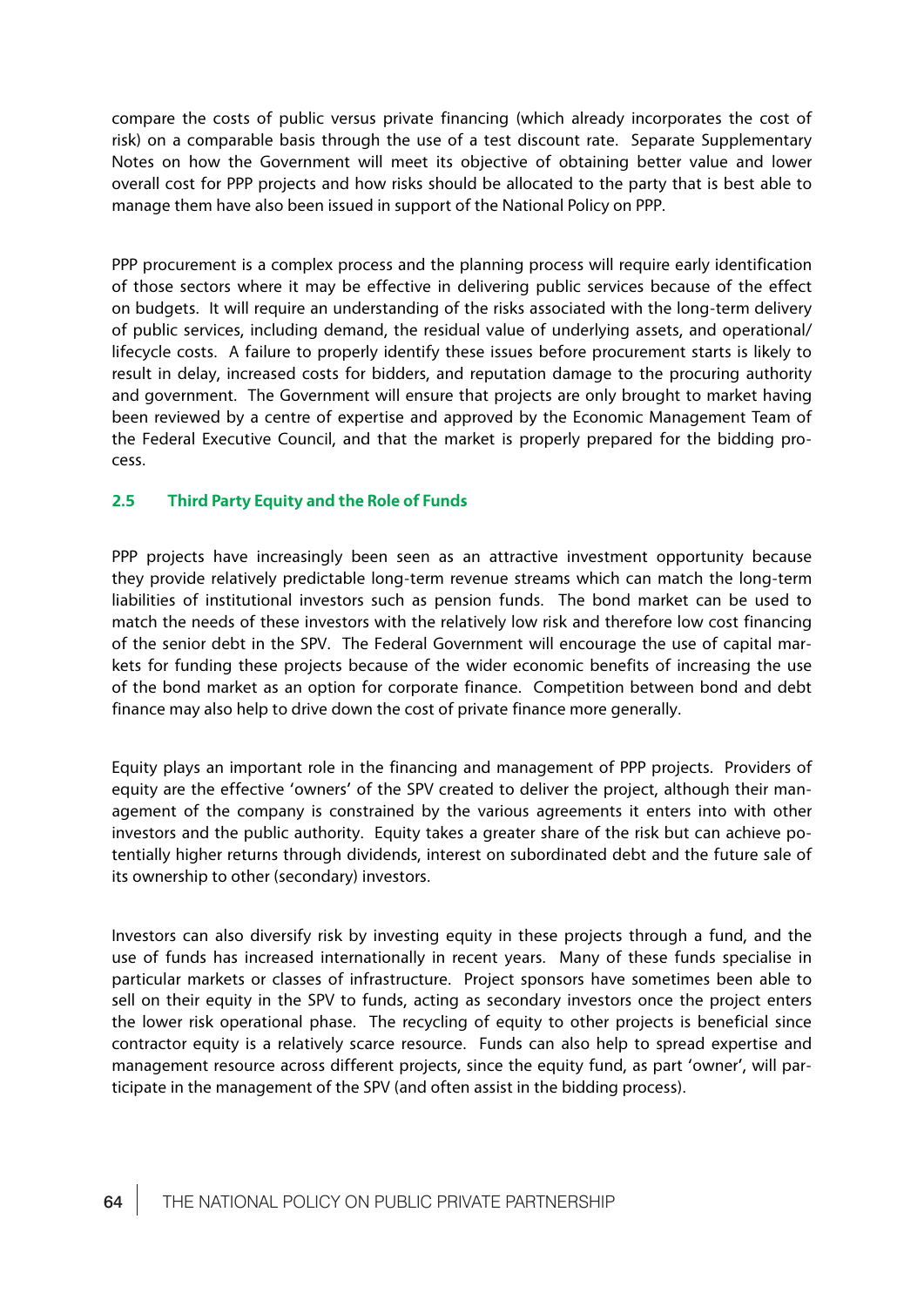Funds have therefore helped to increase the availability of capital, and enabled investors to spread risks across a portfolio of different projects. Equity funds that specialise in emerging markets such as Nigeria already exist and it is likely that more will continue to emerge in future.

Funds can also be used to involve multilaterals such as the World Bank, or even government itself, in the management and funding of these projects. This role of government acting as a minority investor in SPVs<sup>\*</sup>in order to improve understanding and communication between the public authority acting as client and the private sector acting as service provider is still developing. But it could lead to better management of services as these evolve over time and help achieve continuous improvement in service delivery. It may also encourage third party investors to participate in projects where there is a high degree of political risk or regulatory uncertainty. The Government is considering whether the creation of an Infrastructure Fund and a Guarantee Fund would be beneficial to the implementation of its PPP policy and will consult further on these issues in due course.

# **2.6 Government Equity in PPP Projects**

In some cases Government capital may be used as equity in a Special Purpose Vehicle (SPV) or Joint Venture that contracts to provide services to a public authority. This mechanism can provide confidence to private sector investors and encourage best practice in the procurement and governance of PPP joint ventures. Including equity from both central and local government in the SPV, could provide a mechanism for continuing involvement by a government centre of expertise in the joint venture arrangements. It could give confidence and support to both the local government and private partners in the ongoing relationship and help to change the behaviour of both public and private parties, helping to avoid the potentially adversarial nature of the customer-provider split sometimes found in PPP contracts. Company law also provides a structure for the continuing governance and respective responsibilities of the parties to the arrangement (in conjunction with a Shareholders Agreement).

In order to avoid a conflict of interest, and ensure a clear separation between the policy and provider roles, government investment in project equity will need to be managed on commercial lines and at arm's length from the rest of government. It could, for example, have a target rate of return and participate directly or through a fund, along similar lines to the Africa Finance Corporation model.

# **3**. **PPP Roles and Responsibilities across Government**

This Section of the Supplementary Note provides further detail on the roles and responsibilities within the Federal Government for planning infrastructure, allocating budgets, and managing fiscal risks. It also allocates responsibilities for providing further guidance and support to PPP projects including a new PPP Resource Centre. The Government has taken account of international experience in developing the institutional framework in the PPP Policy Statement. It will also keep this framework under review as its use of PPP as a procurement tool evolves and develops.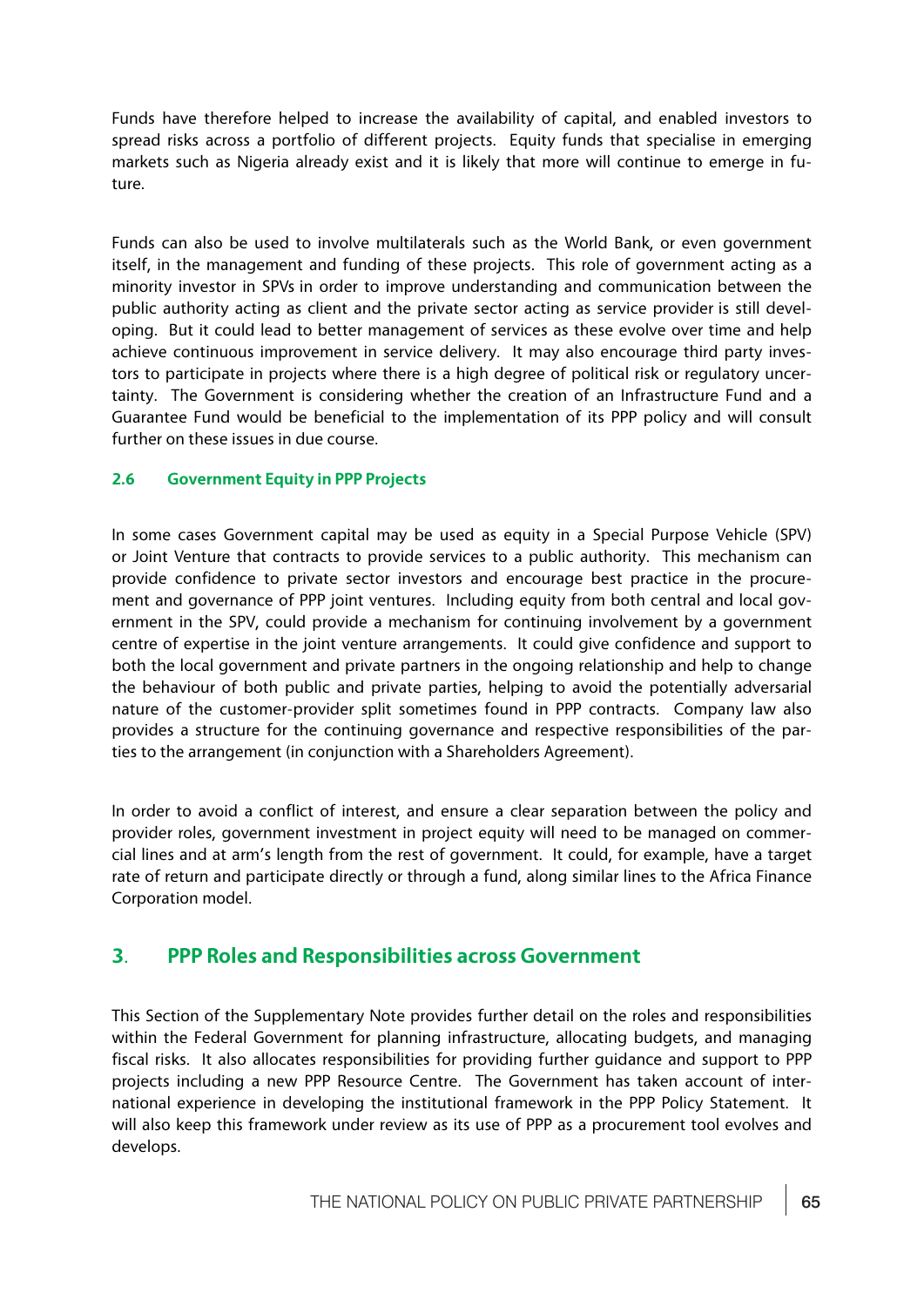# **3.1 The Infrastructure Concession Regulatory Commission**

The Infrastructure Concession Regulatory Commission (Establishment, etc.) Act 2005 permits the granting of PPP-type contracts or concessions by any "Federal Government ministry, agency, corporation, or body". The term "concession" as used in the Act does not imply that rights to any revenue stream from user charges are also transferred to the private sector operator (defined as the "Project Proponent"), but it does include an obligation to finance the infrastructure. The Act includes an illustrative list of infrastructure to which it may be applied but also allows the Federal Executive Council to approve any other form of infrastructure and development project. It places an obligation on each ministry of the Federal Government to prioritise its infrastructure projects and for a formal approval of the investment decision by the Federal Executive Council as set out in the National Policy Statement.

The Act requires that the approved projects should follow a competitive procurement process that is openly advertised. It also requires that any subsequent guarantee, letter of comfort, or undertaking given by the ministry may only be given with the prior approval of the Federal Executive Council. The Act therefore provides the statutory basis for the procedures set out in the National Policy for PPP.

The Act creates the Infrastructure Concession Regulatory Commission as a statutory body, and this will incorporate the PPP Resource Centre with the functions described below and in the Policy.

# **3.2 The PPP Resource Centre**

In general terms, international experience demonstrates that the development of PPP in a country can be enhanced through the establishment of a central PPP unit. The Government therefore proposes to create a PPP Resource Centre within the Infrastructure Concession Regulatory Commission. It will play an important part in the institutional framework that the Government is creating to support its PPP policy.

This arrangement will give the Resource Centre some independence from the Federal Government ministries and enable it to recruit (or second) staff directly from the private sector. It will be able to provide a support role to similar units within the States and it will act as an effective interface between the public and private sectors in relation to PPP policy and practice. It may also have a role in managing government equity in projects, should the Federal Government decide that this is appropriate. In this role it would ensure that its investment decisions were made on commercial rather than political grounds.

An important role for the Resource Centre will be capacity building in the private sector, through publicity, conferences and other meetings. It will therefore act as a bridge between the public and the private sectors and will ensure that the PPP programme across the Federation has sufficient scale and ambition to encourage international players into the market, probably to team up with the smaller and medium sized local contractors.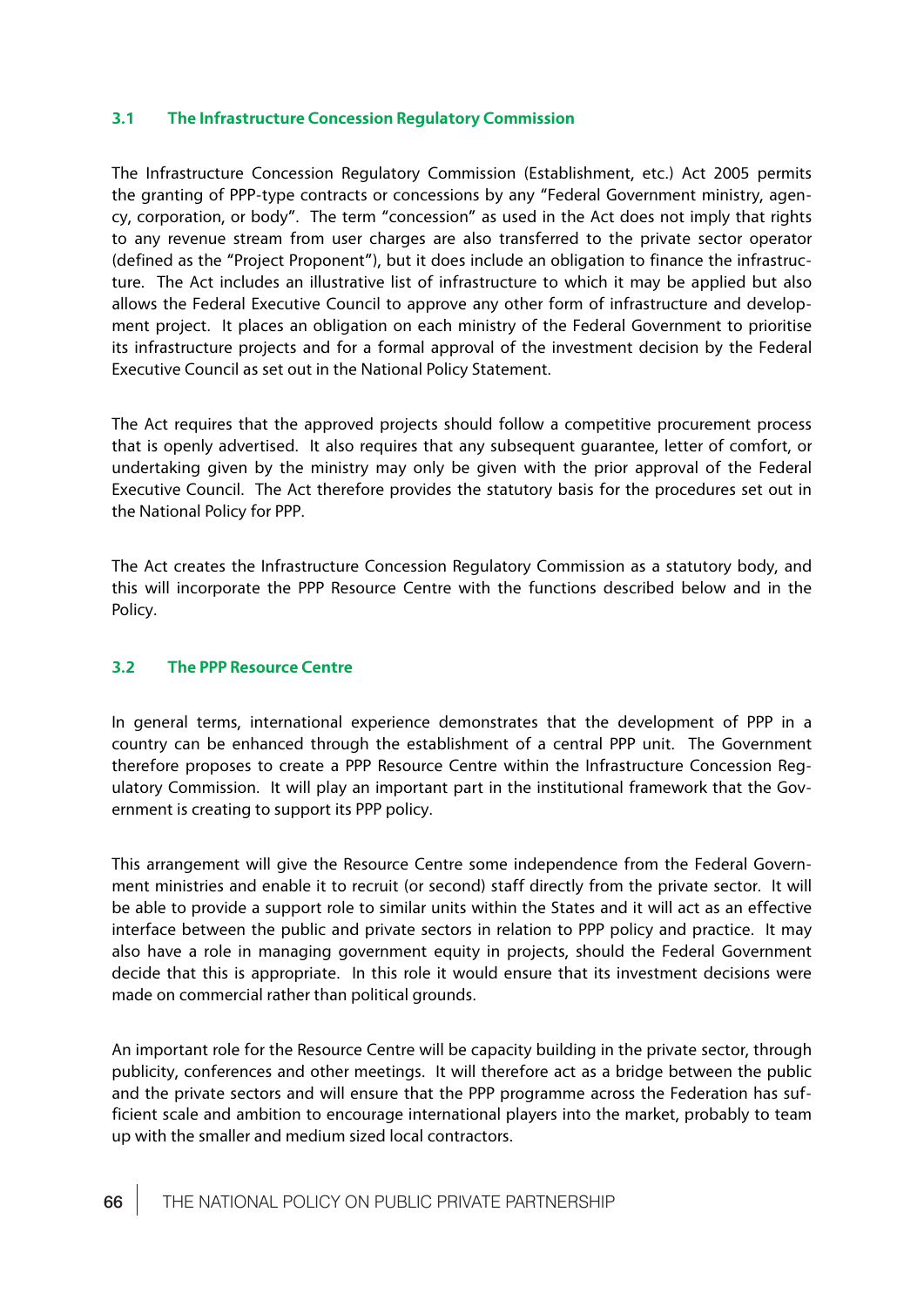It will be responsible for ensuring that the Government's PPP programme is effectively marketed and that both investors and potential bidders have confidence in the ability of the procuring authorities working together to manage a procurement process efficiently. The Resource Centre will comprise a mix of public and private sector personnel, with legal, financial, and public sector backgrounds, to provide the wide range of skills that a programme of PPP projects across a number of different sectors requires.

The role of the Resource Centre will be:

- To provide advice to the Federal Government on the development of policy for PPP;
- to issue guidance, in conjunction with the National Planning Commission (NPC), on the  $\bullet$ identification of PPP projects and programmes within the Government's investment strategy;
- to provide advice on the value for money assessment and affordability analysis of infrastructure projects that are being considered for PPP;
- to develop a communications strategy for PPP across the Federation and with all private  $\bullet$ sector stakeholders;
- to assist MDAs with project appraisal, the appointment of external advisers where required, and the preparation of Outline and Final Business Cases;
- to provide technical assistance to MDAs in the procurement of PPP projects including de- $\bullet$ fining appropriate output requirements, a payment mechanism, risk allocation, evaluation criteria, and draft contractual terms;
- to provide, through the ICRC Board, advice to the Federal Executive Council on the approval of all significant infrastructure projects;
- to support MDAs during the operational phase of projects when required, for example in contract change or refinancing;
- $\bullet$ to coordinate the PPP policies and programmes of the State and Federal Governments, working with similar units in the States or Ministries to ensure consistency of approach and a steady flow of projects to the market.

The PPP Resource Centre will be allocated a Project Development Fund to support the cost of external project and policy advisers for the pathfinder PPP projects.

# **3.3 Contract Compliance Centre**

The Contract Compliance Centre will:

take custody of every concession agreement and monitor compliance with the terms and conditions of such agreement;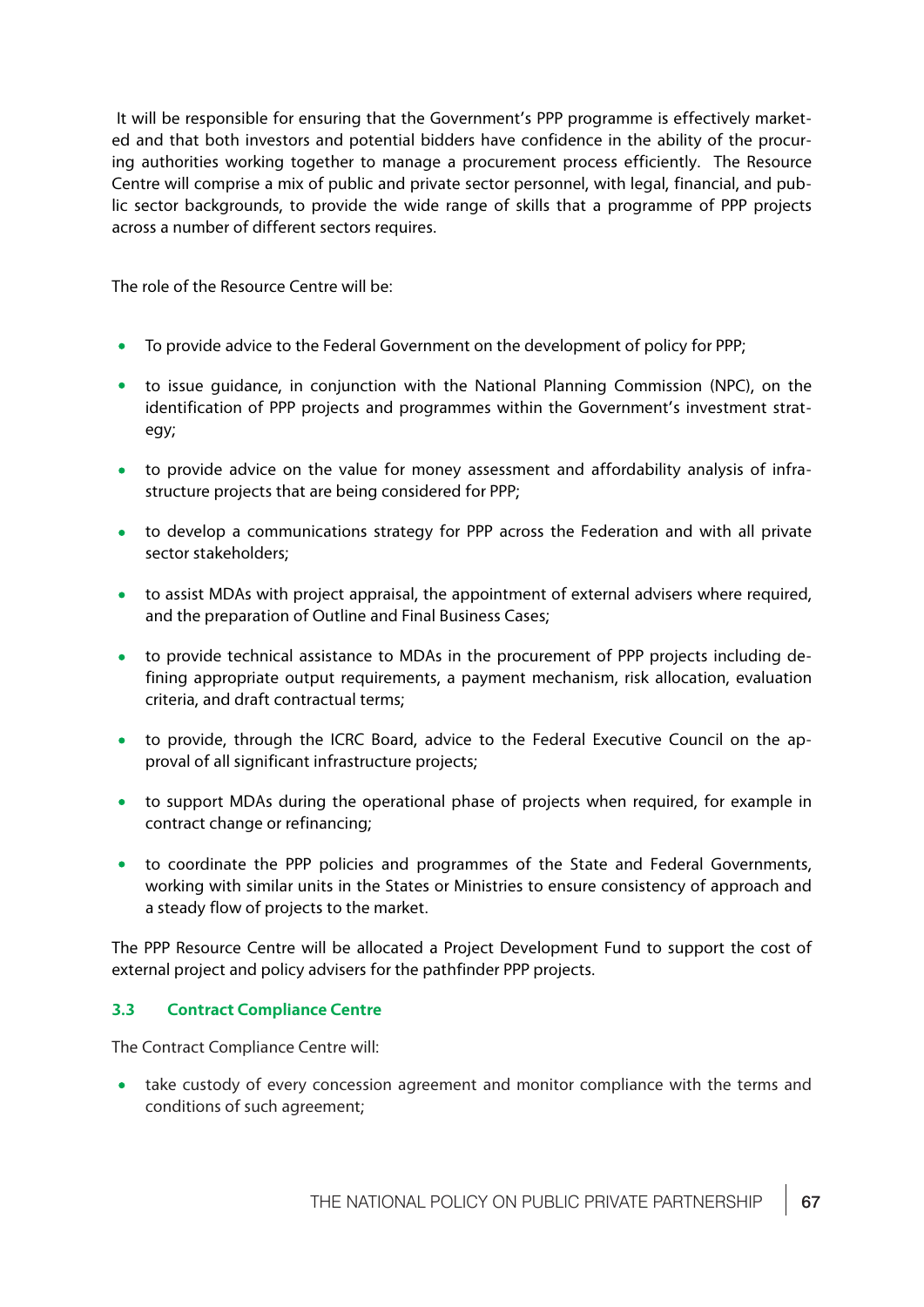- ensure efficient execution of any concession agreement or contract entered into by the  $\bullet$ government;
- $\bullet$ develop guidance and procedures for monitoring of such agreement;
- maintain a database on concessions and other PPP contracts entered into by the Govern- $\bullet$ ment.

# **3.4 The National Planning Commission**

The National Planning Commission (NPC) will have the lead role in the preparation of the Federal Government's new National Development Plan, based on the sector plans of the MDAs and subject to the final approval of the Federal Executive Council. This will set out the Government's 15-year investment strategy covering all forms of procurement that will be financed in whole or in part from the Federal budget. The investment strategy will match infrastructure needs against predicted financial resources for all sectors, based on the Medium Term Sector Strategies prepared by each ministry. The investment strategy will identify those infrastructure projects that will be financed by borrowing, in effect transferring some of the costs of investment to future generations, as well as those projects that will be financed from current revenues.

NPC will also be a centre of expertise in economic appraisal, developing guidance on procedures and economic assumptions for cost-benefit analysis and discounting, and for assessing whether private or public borrowing will have the lowest economic cost for projects or programmes. Guidance will also be provided on how risk and appraisal optimism should be taken into account within the project cost estimates provided by MDAs.

NPC will monitor the economic benefits that result from government investment and use this data to prioritise those projects that offer the highest economic or social return. The investment strategy will be presented to the National Assembly as part of the budgetary process.

## **3.5 Line Ministries and their Agencies**

Line Ministries, or their agencies responsible for service delivery, will continue to be accountable through their Ministers for the quality of public services and for the management of their resources. In some cases, such as power and transport, the planning and coordination roles are being devolved to new bodies. The creation of new executive bodies such as the Federal Roads Authority will also increase accountability.

PPPs are a more complex form of procurement, but they need to be integrated into the overall investment strategy for the relevant sector, as well as cross-sectoral plans such as the Medium Term Expenditure Framework. MDAs will therefore be required to prepare long-term plans for infrastructure investment and maintenance which will be incorporated into the Government's 15-year Development Plan by the National Planning Commission<sup>7</sup>.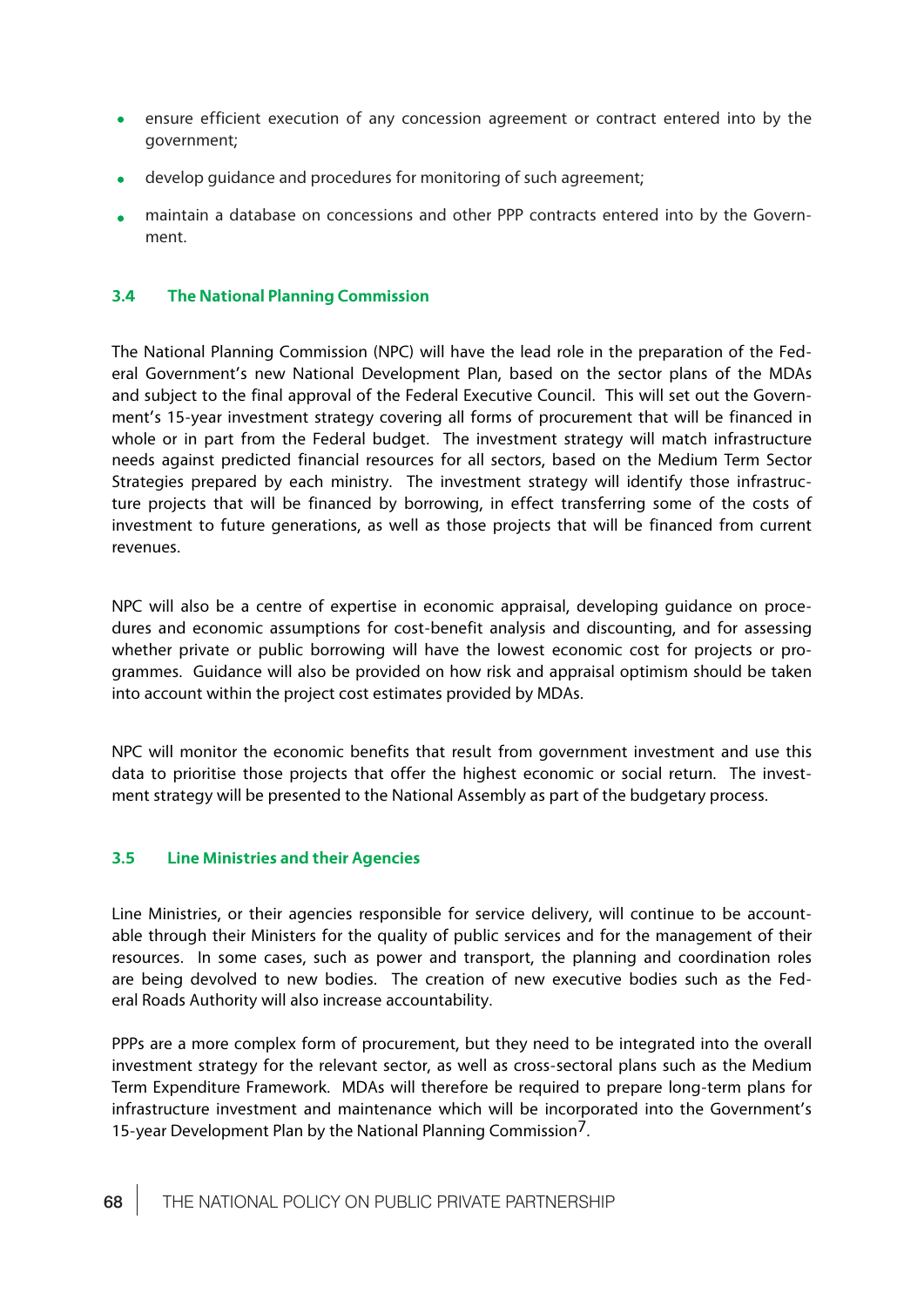As part of this process the MDAs in consultation with the ICRC will also identify where PPP is likely to offer better value for money over other forms of procurement and this will be factored into the budgetary estimates in the Plan. The NPC in consultation with ICRC will provide guidance on the criteria that MDAs will use to measure value for money and provide budgetary estimates of costs and risks.

Decisions on procurement options will be reviewed as projects are refined and enter the threeyear Medium Term Expenditure Framework (MTEF). The MTEF will define the forward programme of projects and allocate resources for their planning and preparation. At the stage that a project enters the forward programme, the relevant MDA will appoint an Accountable Officer at Director level who will be responsible for oversight of the preparation and procurement phase and chair of a Project Steering Committee. At this stage a Project Director and project team will also be appointed, including if necessary external advisers, who will be responsible for preparing all of the project business cases, the procurement documents, and the bidding process up to contract award. The team will need to plan the handover of the project management to the managers who will be responsible for its implementation, supervision, and management.

There will be a minimum of two consents required from the Federal Executive Council (or the Economic Management Team or other relevant authority) before the project can proceed to subsequent stages. These consents will be based on Outline and Full Business Cases which will be completed before the procurement can proceed or before a PPP contract can be awarded. Guidance on each of these approvals and other aspects of the PPP procurement process will be provided by the new PPP Resource Centre. In due course a PPP Unit within the MDA may be set up to provide further guidance specific to PPP in the relevant sector.

The relevant Accounting Officer of the MDA will sign PPP contracts on behalf of the Federal Government and will be responsible for both the project procurement and its implementation.

### **3.6 The Bureau of Public Enterprises**

The privatisation of many State owned assets has been led by the Bureau of Public Enterprises (BPE) since 1999. It has held the Government's assets in trust for Ministry of Finance Investments until they have been sold or commercialized. The National Council on Privatisation has had ultimate responsibility for determining which sectors should be included in the programme under the Privatisation and Commercialisation Act. BPE has used concessions as a means of Commercialisation of existing Government owned enterprises.

The lessons gained through these Concessions, and the skills and capacity developed in BPE should be made available in implementing PPP and other concession projects under the new PPP Policy and the ICRC will develop guidance in this regard. For instance, the BPE may be required to serve as "Internal Consultants" to MDA's PPP Project teams along with any other External Transaction Advisers that may be procured by ICRC.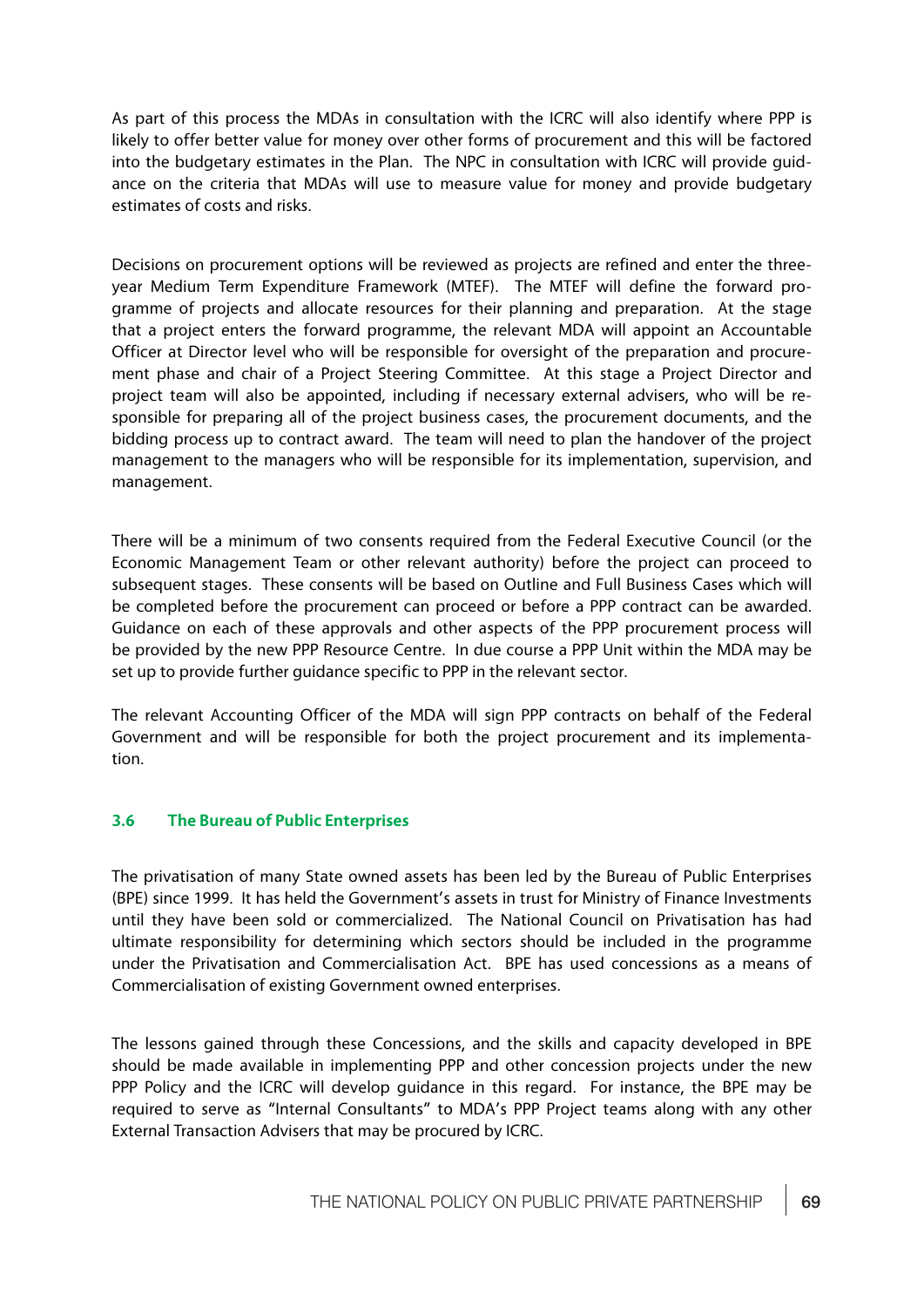The BPE will however continue to lead and take responsibility for the full or partial Privitization of all State Owned Enterprises slated for Privatization under the National Council on Privatization Act.

To continue to achieve the goals of both the Privatization and Commercialization as well as PPP Policies of government, there is need to sustain reforms in the legal and regulatory environment. The ICRC and BPE should therefore, work closely in this regard to expand the space and opportunities for private sector investment in the Nigerian economy.

### **3.7 Federal Ministry of Finance**

The Ministry of Finance will have an important role in the public financial management of PPP projects. It will need to ensure that the forecast costs for the Government are affordable within the Medium Term Expenditure Framework. Budgets will need to provide for any subsidies that may be required to make a project financially viable or to ease the transition to a full cost recovery tariff for poor households. Costs and contingent liabilities will need to be reviewed as the project design and risk valuations are refined during the project preparation and procurement phases. The Government will consider setting up a Risk Management Unit within the Ministry as a centre of expertise on the kinds of risks that commonly arise in PPP projects.

### **3.8 Debt Management Office**

The Debt Management Office (DMO) has an important role in supervising the financial and capital markets and ensuring that they are working efficiently and developing the range of financial instruments that will be required to manage financial risks in PPP projects. For example, the secondary market in government bonds is developing rapidly in both liquidity and depth and will eventually provide a reference interest rate for PPP financing.

DMO will need to be satisfied that any contingent liabilities are manageable within the Government's economic and fiscal forecasts. The DMO will advise the Federal Executive Council as part of the approval process for individual projects. The DMO will also need to be consulted in advance of requesting approvals by project teams who are considering the involvement of multilateral agencies such as IFC, MIGA or IDA in providing guarantees or other financial instruments8.

### **3.9 Accountant General of the Federation**

The Government will put in place measures through the Office of the Accountant General of the Federation to ensure that funding for payment obligations incurred through Federal PPP contracts are safeguarded to ensure prompt payment, subject to appropriate authorisation. The States will also need to develop processes to ensure that contractual payment obligations are met. The Government will consult with the States on whether the creation of a PPP Guarantee Fund would provide additional security to investors against both actual and contingent liabilities should this be required.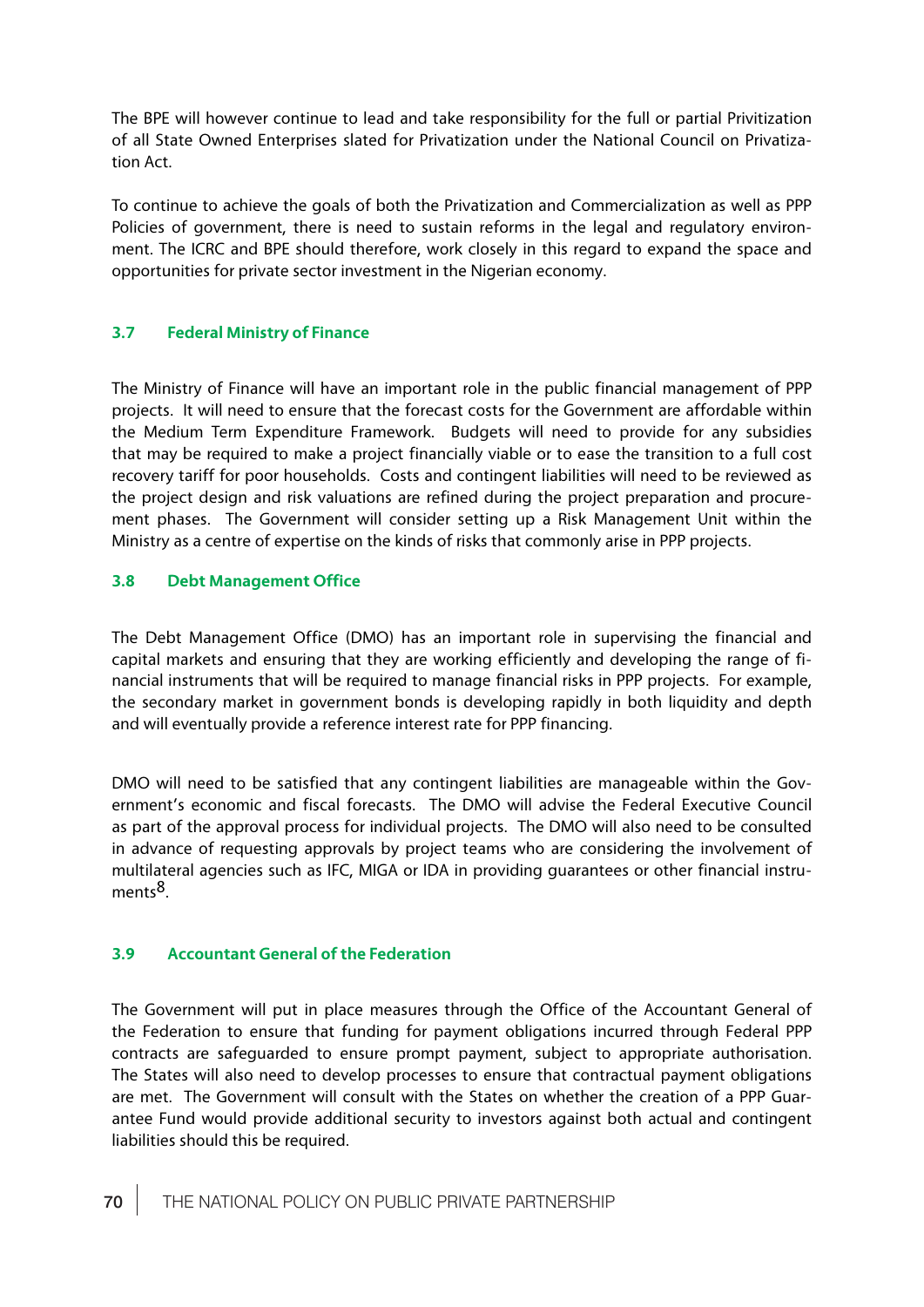The Government will consider the case for an Infrastructure Fund that is able to provide equity or debt to contracting companies under PPP arrangements.

### **3.10 Bureau of Public Procurement**

The Bureau of Public Procurement has a statutory role in regulating public procurement in Nigeria under the Public Procurement Act 2007. It prescribes guidelines for the membership of Tender Boards in each procuring entity in the Federal Government; and has a statutory authority to issue a certificate of no objection before a procurement can be finalised and funds may be dispersed by the Accountant General. The Government will subsume this procedure into its approval of a Final Business Case by the Federal Executive Council.

The Government will review the Procurement Act to ensure that it allows for tender evaluation procedures based on economic value as well as lowest price. The ICRC and the BPP will continue to develop appropriate procurement processes for PPP Projects.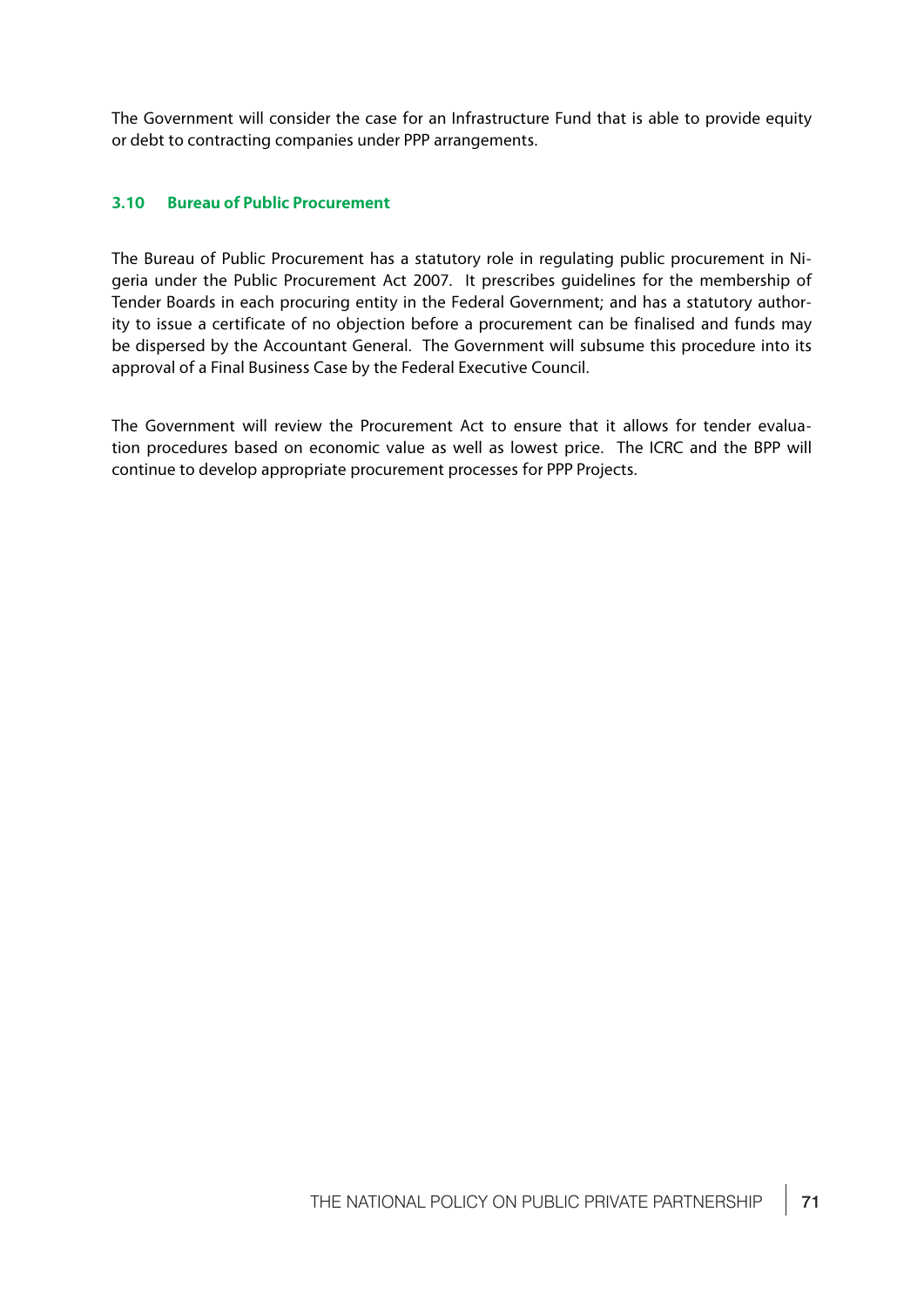# **4. STAGES IN PPP PROJECT LIFECYCLE**

## **1. Development**

| <b>Stage</b>              | <b>Task</b>                                         | <b>Sub Task</b>                                   | Responsibility                                         | <b>Approvals</b>               |
|---------------------------|-----------------------------------------------------|---------------------------------------------------|--------------------------------------------------------|--------------------------------|
| Project<br>Initiation     | Development of<br>a Long-term<br><b>Master Plan</b> | Recognition<br>of need                            | <b>Ministry NPC</b>                                    | <b>NPC</b>                     |
|                           |                                                     | Review and<br>approval by<br>NPC and              |                                                        |                                |
|                           |                                                     | inclusion of<br>Project in 15<br>year Master Plan |                                                        |                                |
| Project<br>Identification | <b>Identify Viable</b><br><b>PPP Projects</b>       | Cost benefit<br>analysis and<br>prioritisation.   | Ministry with PPP<br><b>Resource Centre</b><br>support | <b>NPC</b>                     |
|                           |                                                     | Definition and<br>Scope of<br>Requirement.        |                                                        | <b>MOF</b>                     |
|                           |                                                     | Preliminary<br>Project<br>Appraisal.              |                                                        |                                |
|                           |                                                     | Registration in<br>3 year MTEP.                   |                                                        |                                |
| Preparation<br>of OBC     | Approve OBC                                         | Option<br>Appraisal of<br>form of<br>Procurement. | Ministry with PPP<br><b>Resource Centre</b><br>support | Economic<br>Management<br>Team |
|                           |                                                     | Selection of<br>Preferred<br>Option.              |                                                        |                                |
|                           |                                                     | Value formoney<br>assessment.                     |                                                        |                                |
|                           |                                                     | Affordability<br>Assessment.                      |                                                        |                                |
|                           |                                                     | Approval of<br>OBC-Entry into<br>Procurement      |                                                        |                                |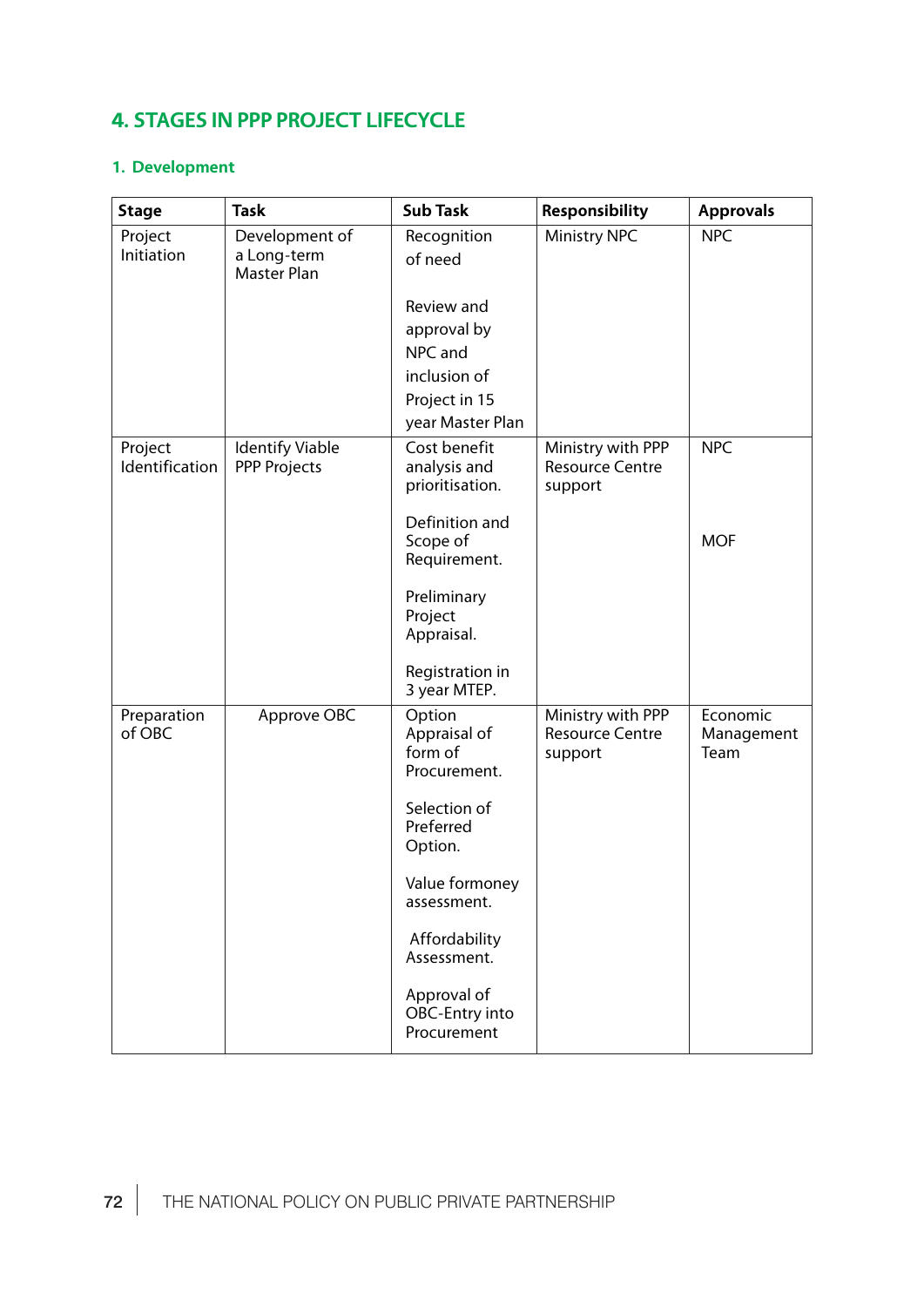### **2. Procurement**

| <b>Stage</b>          | <b>Task</b>                                 | <b>Sub Task</b>                                                  | <b>Responsibilities</b>                                | <b>Approvals</b>                                           |
|-----------------------|---------------------------------------------|------------------------------------------------------------------|--------------------------------------------------------|------------------------------------------------------------|
| Preparation           | Competitive<br>Procurement<br>Process       | Design<br>Procurement Plan.                                      | Ministry with PPP<br><b>Resource Centre</b><br>support |                                                            |
|                       |                                             | Prepare Finance<br>Plan, Risk Matrix<br>and Shadow Cash<br>Flow. |                                                        |                                                            |
|                       |                                             | Prepare Summary<br>IM.                                           |                                                        |                                                            |
|                       |                                             | Commence<br>preparation of Bid<br>Docs.                          |                                                        |                                                            |
|                       |                                             | Carry out Market<br>Testing.                                     |                                                        |                                                            |
| Eol                   | <b>Identify Suitable</b><br><b>Bidders</b>  | Prepare Eol<br><b>Evaluation Criteria</b>                        | Ministry with PPP<br><b>Resource Centre</b><br>support |                                                            |
|                       |                                             | Prepare & Issue<br><b>Invitation to Submit</b><br>Eols           |                                                        |                                                            |
|                       |                                             | Receive & Evaluate<br>Eols                                       |                                                        |                                                            |
|                       |                                             | Prepare Bid<br><b>Evaluation Criteria</b>                        |                                                        |                                                            |
|                       |                                             | <b>Finalise Bid</b><br>Documentation                             |                                                        |                                                            |
| Bidding               | Select &<br>Approve<br><b>Preferred Bid</b> | Issue Bid Docs to<br>Short-Listed<br><b>Bidders</b>              | Ministry with PPP<br><b>Resource Centre</b><br>support |                                                            |
|                       |                                             | Hold Bidders'<br>Conference                                      |                                                        |                                                            |
|                       |                                             | <b>Evaluate Bids</b>                                             |                                                        |                                                            |
|                       |                                             | Negotiate and<br>Select Preferred<br><b>Bidder</b>               |                                                        |                                                            |
|                       |                                             | Value for Money<br>Test                                          |                                                        |                                                            |
|                       |                                             | <b>Finalise PPPContract</b>                                      |                                                        |                                                            |
| <b>FBC</b>            |                                             | Prepare FBC                                                      | Ministry                                               | <b>FEC</b>                                                 |
| <b>Contract Close</b> |                                             | Contract<br>Negotiation / Close                                  | Ministry                                               | FEC if<br>significant<br>deviation<br>from FBC<br>approval |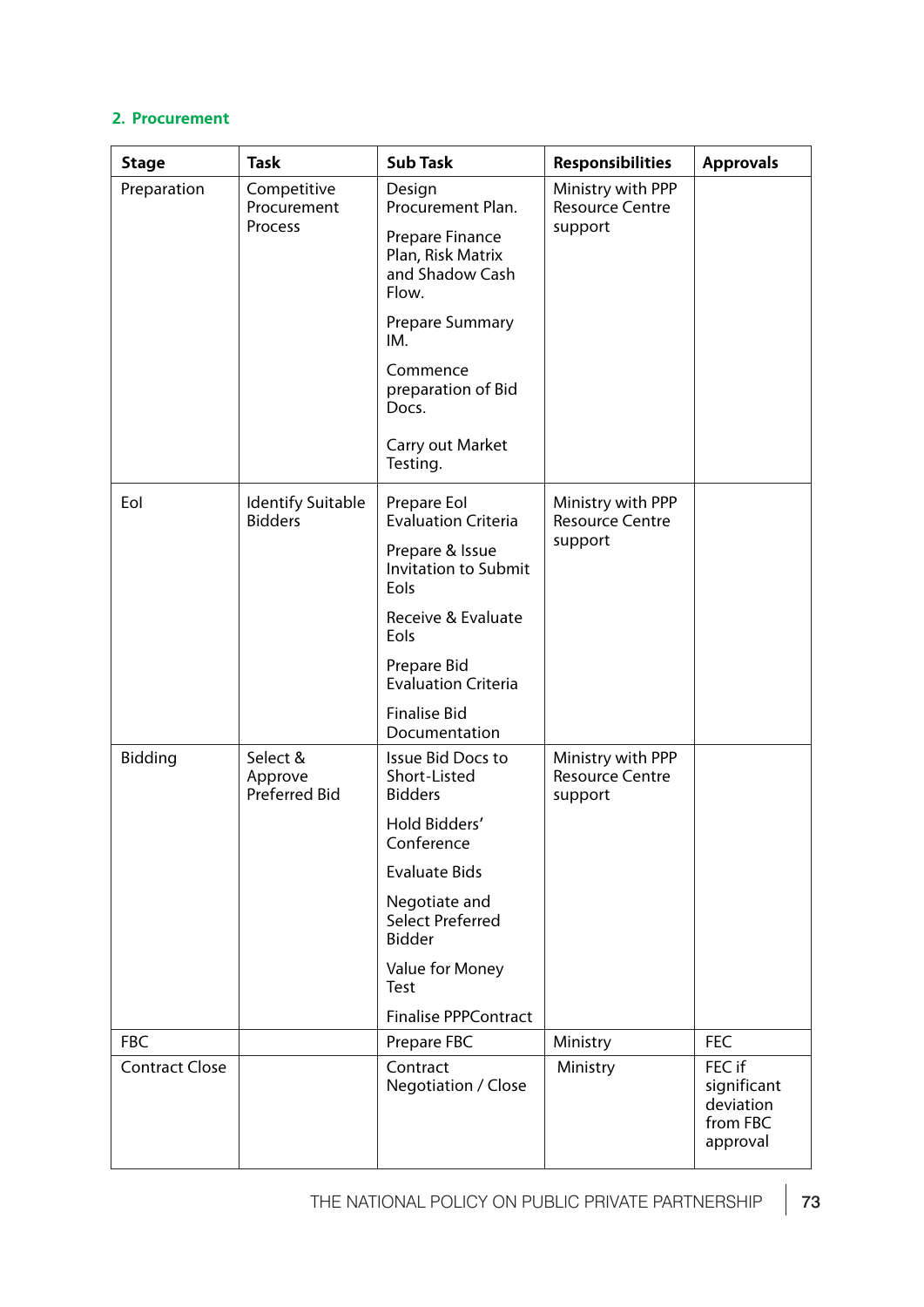### **3. Implementation**

| <b>Stage</b>               | Task                              | <b>Sub Task</b>                                                                                             | <b>Responsibilities</b> | <b>Approvals</b> |
|----------------------------|-----------------------------------|-------------------------------------------------------------------------------------------------------------|-------------------------|------------------|
| Construction               | Commission<br>Asset               | <b>Appoint Technical</b><br>Advisor                                                                         | Ministry                |                  |
|                            |                                   | Monitor Design &<br>Construction                                                                            |                         |                  |
|                            |                                   | Receive & Evaluate<br>Progress Reports                                                                      |                         |                  |
|                            |                                   | Take Part in<br>Commissioning<br>Tests                                                                      |                         |                  |
|                            |                                   | Confirm<br>Construction<br>Completion                                                                       |                         |                  |
| Operation &<br>Maintenance | Effect<br>Oversight<br>of Project | <b>Monitor Contract</b><br>Compliance<br>Performance<br><b>Monitor Contingent</b><br>Liabilities (Annually) | Ministry/ICRC           |                  |

### **4. Contract Maturity**

| <b>Stage</b>    | Task                            | <b>Sub Task</b>                                                                                                                               | <b>Responsibilities</b>        | <b>Approvals</b> |
|-----------------|---------------------------------|-----------------------------------------------------------------------------------------------------------------------------------------------|--------------------------------|------------------|
| Survey          | <b>Assess Assets</b><br>& Needs | Carry out Detailed<br>Asset Inventory &<br>Survey                                                                                             | Ministry/ICRC                  |                  |
|                 |                                 | Assess Asset<br>Condition &<br>Remaining Life                                                                                                 |                                |                  |
|                 |                                 | <b>Discuss Findings</b><br>with Operator                                                                                                      |                                |                  |
|                 |                                 | <b>Assess Future Needs</b>                                                                                                                    |                                |                  |
| Review          | Analyse & Decide<br>on Options  | Identify & Assess<br>Options<br>Select Most<br>Economically<br><b>Favourable Option</b><br><b>Implement New</b><br><b>Procurement Process</b> | Ministry/ICRC                  |                  |
| Conclu-<br>sion | Conclude the PPP                | Finalise New Ar<br>rangements<br>Formally Confirm End<br>of PPP Contract.                                                                     | Ministry/ICRC<br>Ministry/ICRC |                  |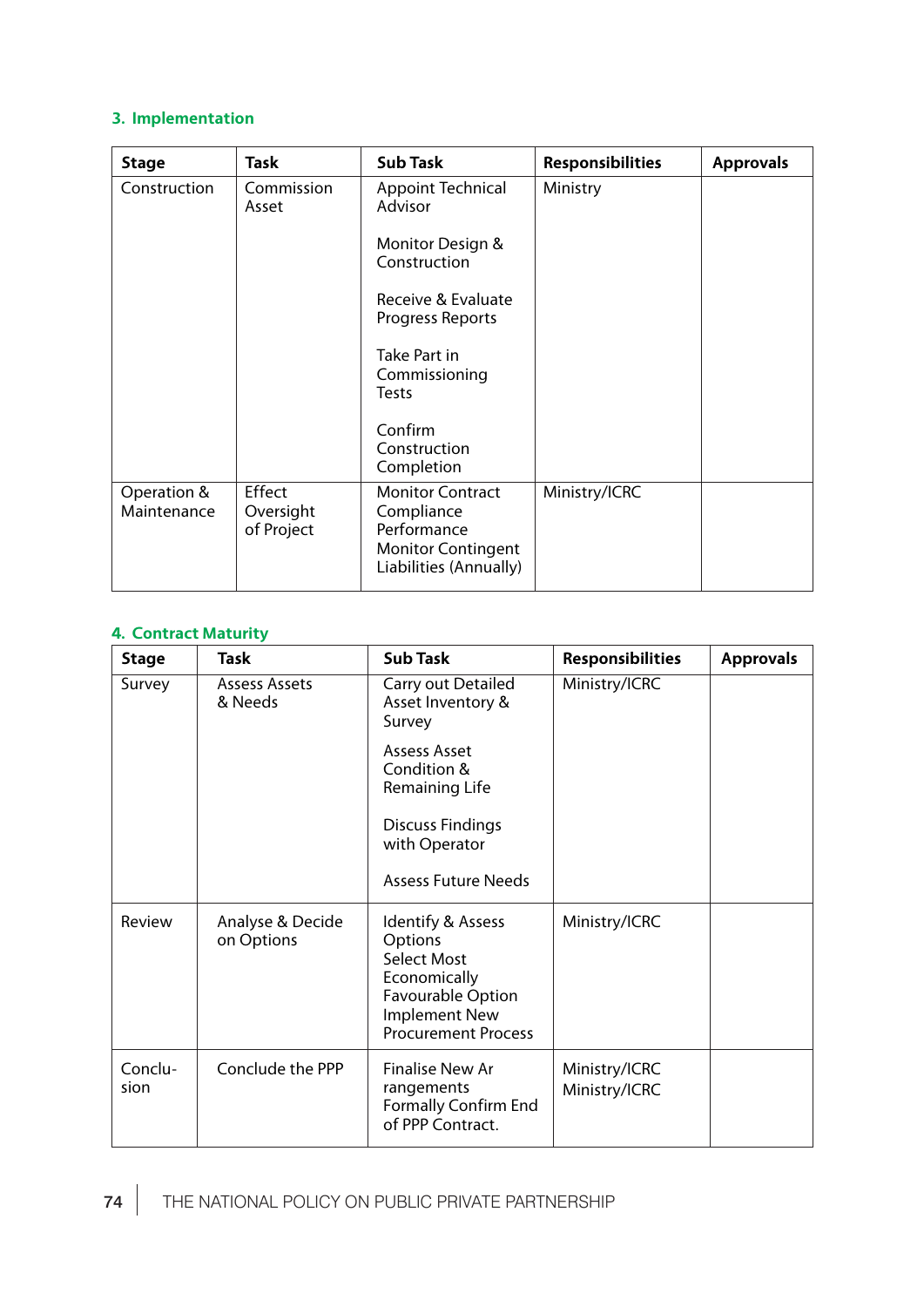#### **(Footnotes)**

- $1$  Exceptionally, the introduction of competition to unsolicited bids may be excluded from this requirement
- 2 BOT: build, operate, transfer. DBFO: design, build, finance, operate. BOOT: build, own, operate, transfer.
- $3$  An example of these considerations may be a light rail project where certain fares may be controlled and a minimum service specified during the working day and at weekends.
- 4 In some sectors these conflicts may be resolved by a regulator taking into account service quality and business viability as well as the lowest possible tariff.

<sup>5</sup> See Flyvbjerg, B., Skamris Holm, M. and Buhl, S. (2002),

'Underestimating costs in public works projects: error or lie?

Journal of the American Planning Association, Vol 68.

- <sup>6</sup> Discounting is a technique for reflecting time preference for receiving benefits now and paying for them later. Cash flows or benefits that occur in the future will have a lower value than those that occur now and the higher the discount rate the lower this value.
- 7 Parastatals and the separate (government-owned) companies created within the power sector will prepare their own business and investment plans. Once these plans are approved by the relevant sponsoring line ministry then these businesses will plan their own implementation, driven by customers and business need. However, the need for direct government funding and guarantees will still need to be incorporated into the overall planning and monitoring process through the relevant line ministry.

8 The various agencies of the World Bank (International Finance Corporation, International Development Agency, Multilateral Investment Guarantee Agency) will only work through the Federal Government even if providing subsovereign guarantees to Nigerian States.